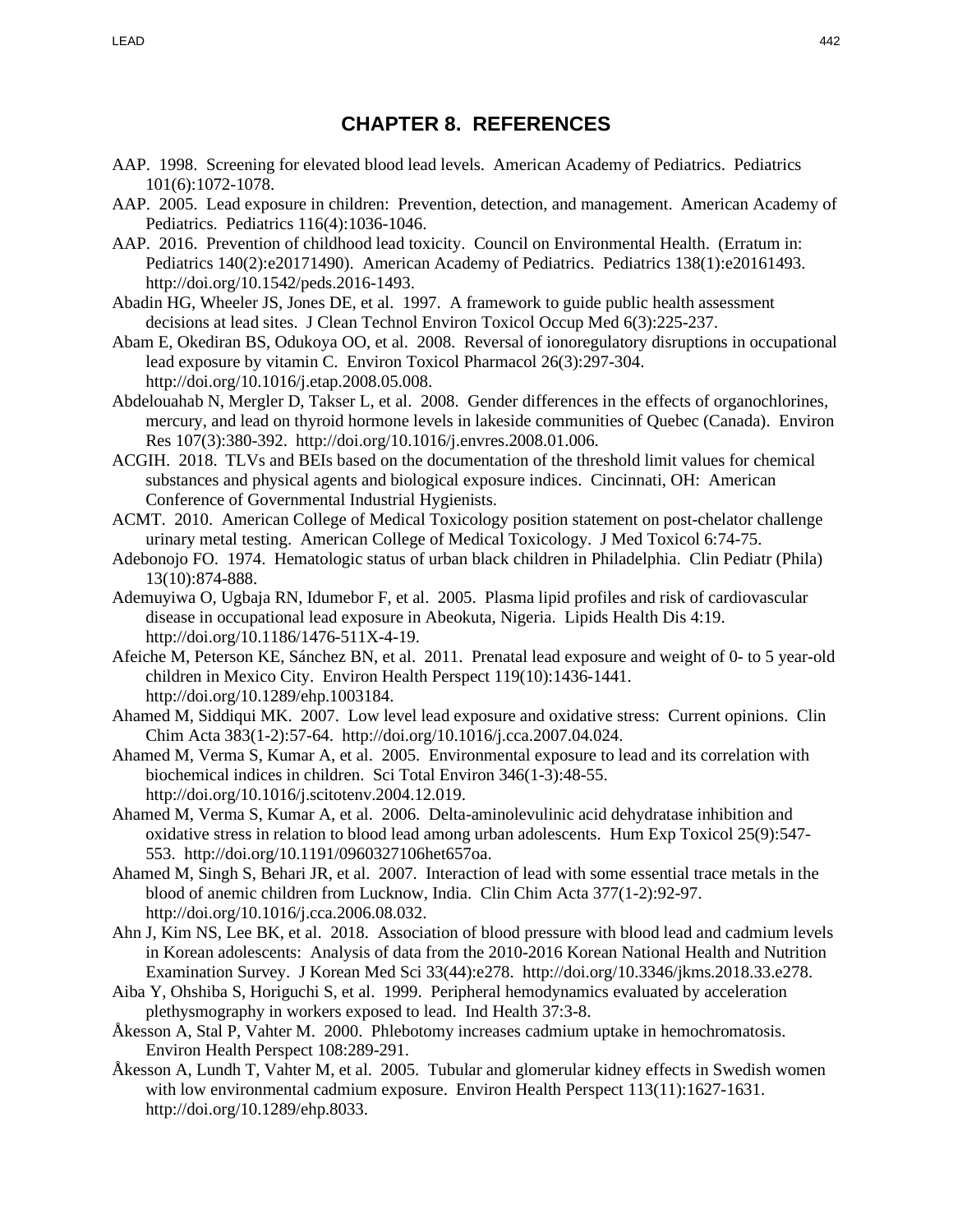- Akhavan J. 2004. Explosives and propellants. In: Kirk-Othmer encyclopedia of chemical technology. Vol. 10. New York: John Wiley & Sons, 719-744. http://onlinelibrary.wiley.com/doi/10.1002/0471238961.0524161212091404.a01.pub2/pdf. March 30, 2017.
- Akram Z, Riaz S, Kayani MA, et al. 2019. Lead induces DNA damage and alteration of ALAD and antioxidant genes mRNA expression in construction site workers. Arch Environ Occup Health 74(4):171-178. http://doi.org/10.1080/19338244.2018.1428523.
- Al Bakheet SA, Attafi IM, Maayah ZH, et al. 2013. Effect of long-term human exposure to environmental heavy metals on the expression of detoxification and DNA repair genes. Environ Pollut 181:226-232.
- Alessio L. 1988. Relationship between "chelatable lead" and the indicators of exposure and effect in current and past occupational life. Sci Total Environ 71:293-299.
- Alessio L, Bertazzi PA, Monelli O, et al. 1976. Free erythrocyte protoporphyrin as an indicator of the biological effect of lead in adult males. Int Arch Occup Environ Health 37:89-105.
- Alexander FW, Clayton BE, Delves HT. 1974. Mineral and trace-metal balances in children receiving normal and synthetic diets. Q J Med 169:89-111.
- Alexander BH, Checkoway H, Faustman EM, et al. 1998a. Contrasting associations of blood and semen lead concentrations with semen quality among lead smelter workers. Am J Ind Med 34:464-469.
- Alexander BH, Checkoway H, Costa-Mallen P, et al. 1998b. Interaction of blood lead and deltaaminolevulinic acid dehydratase genotype on markers of heme synthesis and sperm production in lead smelter workers. Environ Health Perspect 106:213-216.
- Al-Hakkak ZS, Hamamy HA, Murad AM, et al. 1986. Chromosome aberrations in workers at a storage battery plant in Iraq. Mutat Res Genet Toxicol 171(1):53-60.
- Ali Z, Ulrik CS. 2013. Obesity and asthma: A coincidence or a causal relationship? A systematic review. Respir Med 107:1287-1300.
- Aligne CA, Auinger P, Byrd RS, et al. 2000. Risk factors for pediatric asthma: Contributions of poverty, race, and urban residence. Am J Respir Crit Care Med 162(3 Pt. 1):873-877.
- Almeida Lopes ACB, Silbergeld EK, Navas-Acien A, et al. 2017. Association between blood lead and blood pressure: A population-based study in Brazilian adults. Environ Health 16(1):27. http://doi.org/10.1186/s12940-017-0233-5.
- Al-Modhefer AJ, Bradbury MWB, Simons TJB. 1991. Observations on the chemical nature of lead in human blood serum. Clin Sci 81:823-829.
- Al-Neamy FR, Almehdi AM, Alwash R, et al. 2001. Occupational lead exposure and amino acid profiles and liver function tests in industrial workers. Int J Environ Health Res 11(2):181-188.
- Alomran AH, Shleamoon MN. 1988. The influence of chronic lead exposure on lymphocyte proliferative response and immunoglobulin levels in storage battery workers. J Biol Sci 19(3):575- 585.
- Al-Saleh I, Shinwari N, Mashhour A, et al. 2005. Is lead considered as a risk factor for high blood pressure during menopause period among Saudi women? Int J Hyg Environ Health 208(5):341-356.
- Al-Saleh I, Shinwari N, Mashhour A, et al. 2014. Birth outcome measures and maternal exposure to heavy metals (lead, cadmium and mercury) in Saudi Arabian population. Int J Hyg Environ Health 217(2-3):205-218. http://doi.org/10.1016/j.ijheh.2013.04.009.
- Alvarez-Ortega N, Caballero-Gallardo K, Olivero-Verbel J. 2019. Toxicological effects in children exposed to lead: A cross-sectional study at the Colombian Caribbean coast. Environ Int 130:104809. http://doi.org/10.1016/j.envint.2019.05.003.
- Amaral JH, Rezende VB, Quintana SM, et al. 2010. The relationship between blood and serum lead levels in peripartum women and their respective umbilical cords. Basic Clin Pharmacol Toxicol 107(6):971-975. http://doi.org/10.1111/j.1742-7843.2010.00616.x.
- Amato MS, Magzamen S, Imm P, et al. 2013. Early lead exposure (<3 years old) prospectively predicts fourth grade school suspension in Milwaukee, Wisconsin (USA). Environ Res 126:60-65. http://doi.org/10.1016/j.envres.2013.07.008.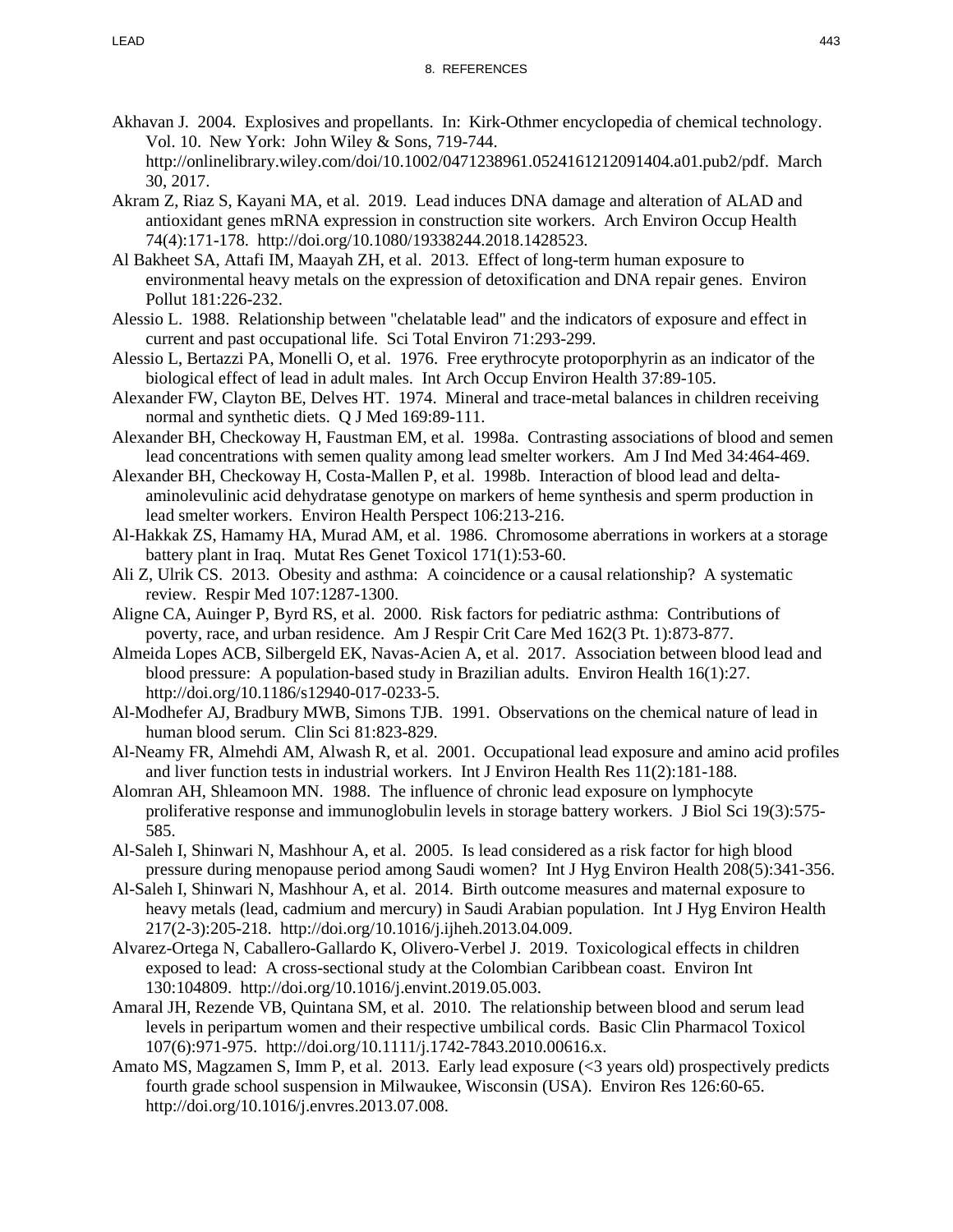- Ames SK, Ellis KJ, Gunn SK, et al. 1999. Vitamin D receptor gene Fok1 polymorphism predicts calcium absorption and bone mineral density in children. J Bone Miner Res 14(5):740-746.
- Amitai Y, Graef JW, Brown MJ, et al. 1987. Hazards of 'deleading' homes of children with lead poisoning. Am J Dis Child 141:758-760.
- An HC, Sung JH, Lee J, et al. 2017. The association between cadmium and lead exposure and blood pressure among workers of a smelting industry: A cross-sectional study. Ann Occup Environ Med 29:47. http://doi.org/10.1186/s40557-017-0202-z.
- Anetor J, Adeniyi F. 1997. Decreased immune status in Nigerian workers occupationally exposed to lead. Afr J Med Sci 27(3-4):169-172.
- Angel BM, Apte SC, Batley GE, et al. 2016. Lead solubility in seawater: An experimental study. Huanjing Huaxue 13(3):489. http://doi.org/10.1071/en15150.
- Angelova VR, Ivanova RV, Todorov JM, et al. 2010. Lead, cadmium, zinc, and copper bioavailability in the soil-plant-animal system in a polluted area. ScientificWorldJournal 10:273-285. http://doi.org/10.1100/tsw.2010.33.
- Angle CR, Manton WI, Stanek KL. 1995. Stable isotope identification of lead sources in preschool children - The Omaha Study. Clin Toxicol 33(6):657-662.
- Angle CR, McIntire MS, Swanson MS, et al. 1982. Erythrocyte nucleotides in children -- Increased blood lead and cytidine triphosphate. Pediatr Res 16:331-334.
- Anttila A, Heikkila P, Pukkala E, et al. 1995. Excess lung cancer among workers exposed to lead. Scand J Work Environ Health 21:460-469.
- Anttila A, Heikkila P, Nykyri E, et al. 1996. Risk of nervous system cancer among workers exposed to lead. J Occup Environ Med 38(2):131-136.
- Anwar WA, Kamal AA. 1988. Cytogenetic effects in a group of traffic policemen in Cairo. Mutat Res 208(3-4):225-231.
- Aoki Y, Brody DJ, Flegal KM, et al. 2016. Blood lead and other metal biomarkers as risk factors for cardiovascular disease mortality. Medicine 95(1):e2223. http://doi.org/10.1097/md.0000000000002223.
- Apostoli P, Maranelli G, Cas LD, et al. 1990. Blood lead and blood pressure: A cross sectional study in a general population group. Cardiologia 35(7):597-603.
- Apostolou A, Garcia-Esquinas E, Fadrowski JJ, et al. 2012. Secondhand tobacco smoke: A source of lead exposure in US children and adolescents. Am J Public Health 102(20):12. http://doi.org/10.2105/AJPH.2011.300161.
- Araki S, Murata K, Aono H. 1987. Central and peripheral nervous system dysfunction in workers exposed to lead, zinc and copper. Int Arch Occup Environ Health 59:177-187.
- Araki S, Sata F, Murata K. 1990. Adjustment for urinary flow rate: An improved approach to biological monitoring. Int Arch Occup Environ Health 62(6):471-477.
- Araki S, Honma T, Yanagihara S, et al. 1980. Recovery of slowed nerve conduction velocity in leadexposed workers. Int Arch Occup Environ Health 46:151-157.
- Araki S, Aono H, Yokoyama K, et al. 1986. Filterable plasma concentration, glomerular filtration, tubular balance, and renal clearance of heavy metals and organic substances in metal workers. Arch Environ Health 41(4; 4):216-221.
- Araki S, Sato H, Yokoyama K, et al. 2000. Subclinical neurophysiological effects of lead: A review on peripheral, central, and autonomic nervous system effects in lead workers. Am J Ind Med 37:193- 204.
- Arbuckle TE, Davis K, Boylan K, et al. 2016. Processed data for CHMS 2007-2009: Bisphenol A, phthalates and lead and learning and behavioral problems in Canadian children 6-19 years of age. Data Brief 8:784-802. http://doi.org/10.1016/j.dib.2016.06.017.
- Ari E, Kaya Y, Demir H, et al. 2011. The correlation of serum trace elements and heavy metals with carotid artery atherosclerosis in maintenance hemodialysis patients. Biol Trace Elem Res 144(1- 3):351-359. http://doi.org/10.1007/s12011-011-9103-0.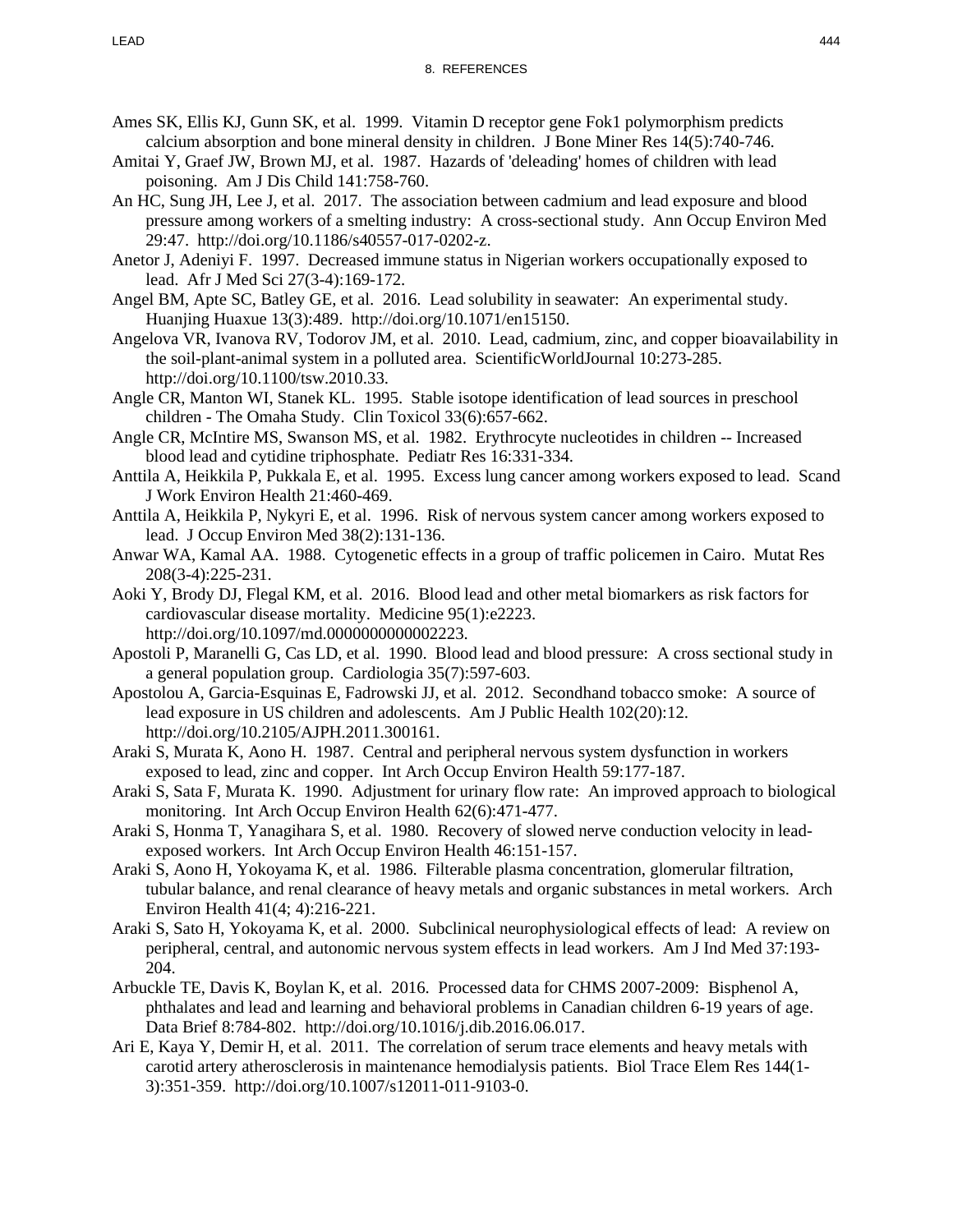- Armstrong R, Chettle DR, Scott MC, et al. 1992. Repeated measurements of tibia lead concentrations by in vivo x-ray fluorescence in occupational exposure. Br J Ind Med 49(1):14-16.
- Arnvig E, Grandjean P, Beckmann J. 1980. Neurotoxic effects of heavy lead exposure determined with psychological tests. Toxicol Lett 5:399-404.
- Aro A, Amarasiriwardena C, Lee ML, et al. 2000. Validation of K x-ray fluorescence bone lead measurements by inductively coupled plasma mass spectrometry in cadaver legs. Med Phys 27(1):119-123
- Arora M, Ettinger AS, Peterson KE, et al. 2008. Maternal dietary intake of polyunsaturated fatty acids modifies the relationship between lead levels in bone and breast milk. J Nutr 138:73-79.
- Arora M, Weuve J, Weisskopf MG, et al. 2009. Cumulative lead exposure and tooth loss in men: The normative aging study. Environ Health Perspect 117(10):1531-1534.
- Arora M, Austin C, Sarrafpour B, et al. 2014. Determining prenatal, early childhood and cumulative long-term lead exposure using micro-spatial deciduous dentine levels. PLoS ONE 9(5):e97805. http://doi.org/10.1371/journal.pone.0097805.
- Aschengrau A, Beiser A, Bellinger D, et al. 1994. The impact of soil lead abatement on urban children's blood lead levels: Phase II results from Boston Lead-in-Soil Demonstration project. Environ Res 67:125-148.
- Assennato G, Paci C, Baser ME, et al. 1987. Sperm count suppression without endocrine dysfunction in lead-exposed men. Arch Environ Health 42:124-127.
- Astrin KH, Bishop DF, Wetmur JG, et al. 1987. delta-Aminolevulinic acid dehydratase isozymes and lead toxicity. Ann N Y Acad Sci 514:23-39.
- ATSDR. 1989. Decision guide for identifying substance-specific data needs related to toxicological profiles; Notice. Agency for Toxic Substances and Disease Registry. Fed Regist 54(174):37618- 37634.
- ATSDR. 1995. Multisite lead and cadmium exposure study with biological markers incorporated. Atlanta, GA: Agency for Toxic Substances and Disease Registry, U.S. Department of Health and Human Services.
- ATSDR. 2004a. Interaction profile for arsenic, cadmium, chromium, and lead. Atlanta, GA: Agency for Toxic Substances and Disease Registry. http://www.atsdr.cdc.gov/interactionprofiles/ip04.html. July 3, 2017.
- ATSDR. 2004b. Interaction profile for lead, manganese, zinc, and copper. Atlanta, GA: Agency for Toxic Substances and Disease Registry. http://www.atsdr.cdc.gov/interactionprofiles/ip06.html. July 3, 2017.
- ATSDR. 2006. Interaction profile for chlorpyrifos, lead, mercury, and methylmercury. Atlanta, GA: Agency for Toxic Substances and Disease Registry. http://www.atsdr.cdc.gov/interactionprofiles/IP-11/ip11.pdf. July 3, 2017.
- ATSDR. 2007. Toxicological profile for lead. Agency for Toxic Substances and Disease Registry. https://www.atsdr.cdc.gov/toxprofiles/tp13.pdf. June 20, 2017.
- ATSDR. 2017. Case studies in environmental medicine (CSEM). Lead toxicity. Agency for Toxic Substances and Disease Registry. https://www.atsdr.cdc.gov/csem/lead/docs/csemlead toxicity 508.pdf. August 30, 2018.
- ATSDR. 2019. Lead. Full SPL data. Substance priority list (SPL) resource page. Agency for Toxic Substances and Disease Registry.
- Aucott M, Caldarelli A. 2012. Quantity of lead released to the environment in New Jersey in the form of motor vehicle wheel weights. Water Air Soil Pollut 223(4):1743-1752. http://doi.org/10.1007/s11270-011-0979-2.
- Aufderheide AC, Wittmers LE. 1992. Selected aspects of the spatial distribution of lead in bone. Neurotoxicology 13:809-820.
- Aungst BJ, Fung HL. 1981. Kinetic characterization of in vitro lead transport across the rat small intestine. Toxicol Appl Pharmacol 61:39-47.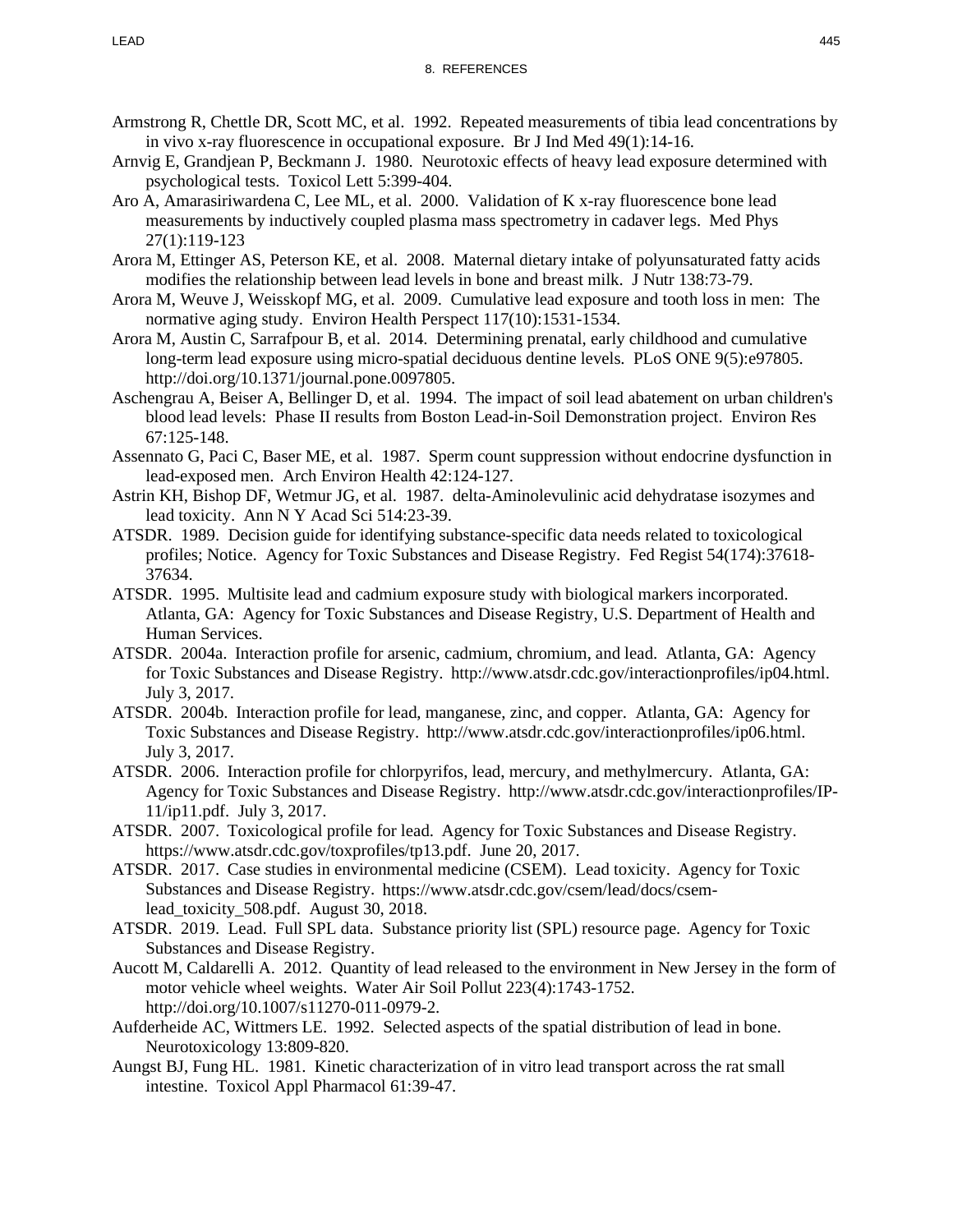- Aungst BJ, Dolce JA, Fung HL. 1981. The effect of dose on the disposition of lead in rats after intravenous and oral administration. Toxicol Appl Pharmacol 61:48-57.
- Avula B, Wang YH, Smillie TJ, et al. 2010. Quantitative determination of multiple elements in botanicals and dietary supplements using ICP-MS. J Agric Food Chem 58:8887-8894.
- Awad el Karim MA, Hamed AS, Elhaimi YA, et al. 1986. Effects of exposure to lead among lead-acid battery factory workers in Sudan. Arch Environ Health 41(4):261-265. http://doi.org/10.1080/00039896.1986.9938342.
- Azar A, Trochimowicz HJ, Maxfield ME. 1973. Review of lead studies in animals carried out at Haskell Laboratory: Two year feeding study and response to hemorrhage study In: Barth D, Berlin A, Engel R, et al., eds. Environmental health aspects of lead: Proceedings of an international symposium. Vol. 5004. Luxembourg: Commission of the European Communities, 199-210.
- Baertlein L, Yendell S. 2017. Selection bias in estimates of elevated blood lead levels in children. J Pediatr 181:330. http://doi.org/10.1016/j.jpeds.2016.09.044.
- Baeyens W, Vrjens J, Gao Y, et al. 2014. Trace metals in blood and urine of newborn/mother pairs, adolescents and adults of the Flemish population (2007-2011). Int J Hyg Environ Health 217(8):878-890.
- Bagci C, Bozkurt A, Cakmak E, et al. 2004. Blood lead levels of the battery and exhaust workers and their pulmonary function tests. Int J Clin Pract 58(6):568-572.
- Baghurst PA, Robertson EF, McMichael AJ, et al. 1987. The Port Pirie cohort study: Lead effects on pregnancy outcome and early childhood development. Neurotoxicology 8(3):395-402.
- Baghurst PA, McMichael AJ, Wigg NR, et al. 1992. Environmental exposure to lead and children's intelligence at the age of seven years. N Engl J Med 327(18):1279-1284.
- Baghurst PA, McMichael AJ, Tong S, et al. 1995. Exposure to environmental lead and visual-motor integration at age 7 years: The Port Pirie cohort study. Epidemiology 6(2):104-109.
- Bailey MR, Roy M. 1994. Clearance of particles from the respiratory tract. In: Human respiratory tract model for radiological protection: A report of a task group of the International Commission on Radiological Protection. Oxford, UK: Pergamon Press, 301-413.
- Baker EL, Landrigan PJ, Barbour AG, et al. 1979. Occupational lead poisoning in the United States: Clinical and biochemical findings related to blood lead levels. Br J Ind Med 36:314-322.
- Baker EL, Feldman RG, White RF, et al. 1983. The role of occupational lead exposure in the genesis of psychiatric and behavioral disturbances. Acta Psychiatr Scand Suppl 303:38-48.
- Bakulski KM, Rozek LS, Dolinoy DC, et al. 2012. Alzheimer's disease and environmental exposure to lead: The epidemiologic evidence and potential role of epigenetics. Curr Alzheimer Res 9(5):563- 573.
- Balo J, Attila B, Bela S. 1965. [Experimental adenomas of the kidney produced by chronic administration of lead phosphate]. Magy Onkol 9:141-151. (Hungarian)
- Bandeen-Roche K, Glass TA, Bolla KI, et al. 2009. Cumulative lead dose and cognitive function in older adults. Epidemiology 20(6):831-839. http://doi.org/10.1097/EDE.0b013e3181b5f100.
- Bannon DI, Williams MA. 2017. Matching target dose to target organ. F1000 Research 5:2785. https://f1000research.com/articles/5-2785/v2. February 18, 2020.
- Bannon DI, Olivi L, Bressler J. 2000. The role of anion exchange in the uptake of Pb by human erythrocytes and Madin-Darby canine kidney cells. Toxicology 147:101-107.
- Bannon DI, Portnoy ME, Olivi L, et al. 2002. Uptake of lead and iron by divalent metal transporter 1 in yeast and mammalian cells. Biochem Biophys Res Commun 295(4):978-984.
- Bannon DI, Abounader R, Lees PS, et al. 2003. Effect of DMT1 knockdown on iron, cadmium, and lead uptake in Caco-2 cells. Am J Physiol Cell Physiol 284(1):C44-50. http://doi.org/10.1152/ajpcell.00184.2002.
- Bannon DI, Drexler JW, Fent GM, et al. 2009. Evaluation of small arms range soils for metal contamination and lead bioavailability. Environ Sci Technol 43(24):9071-9076. http://doi.org/10.1021/es901834h.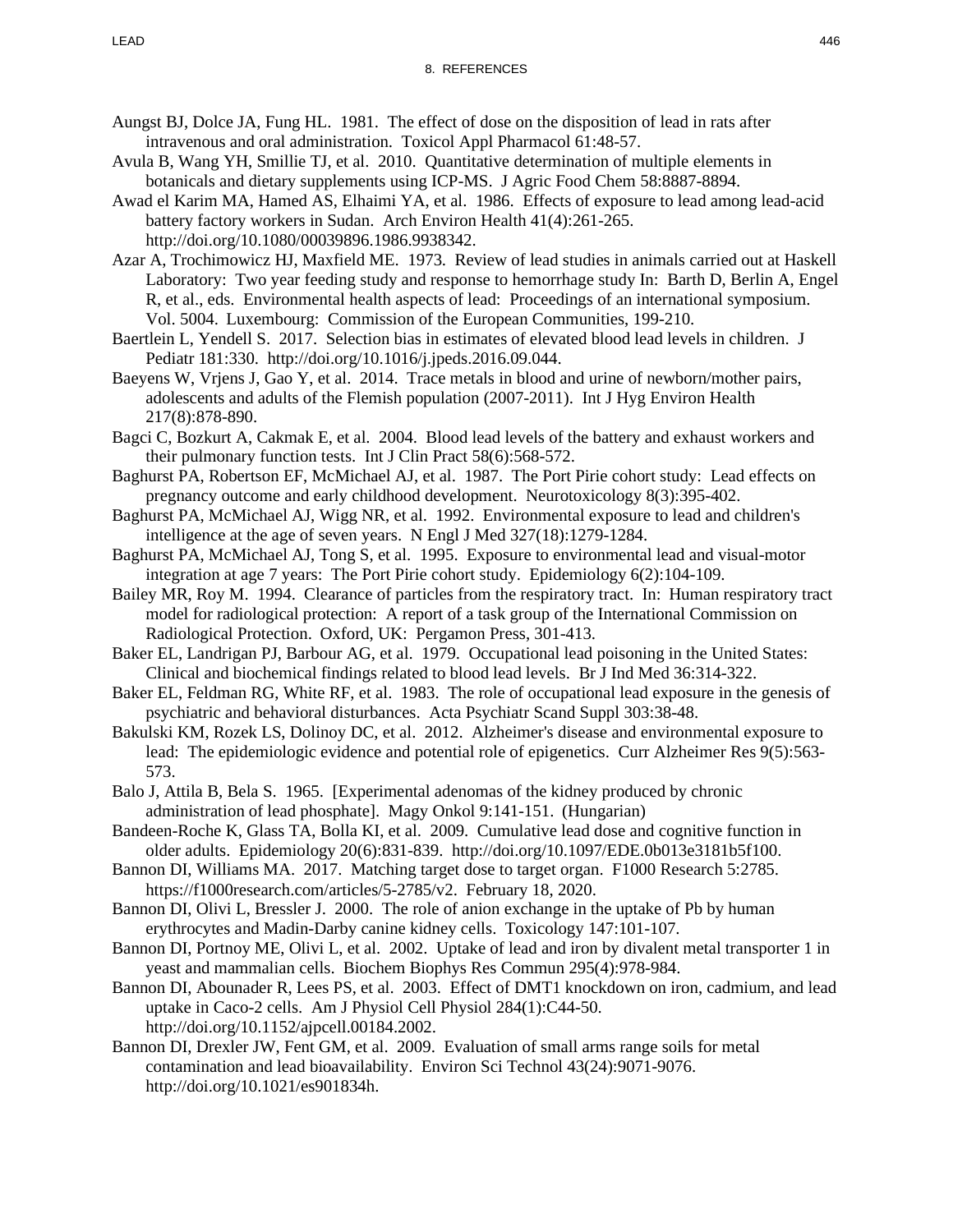- Bao QS, Lu CY, Song H, et al. 2009. Behavioural development of school-aged children who live around a multi-metal sulphide mine in Guangdong province, China: A cross-sectional study. BMC Public Health 9(1):217. http://doi.org/10.1186/1471-2458-9-217.
- Baranowska-Bosiacka I, Kosinska I, Jamiol D, et al. 2016. Environmental lead (Pb) exposure versus fatty acid content in blood and milk of the mother and in the blood of newborn children. Biol Trace Elem Res 170:279-287. http://doi.org/10.1007/s12011-015-0482-5.
- Barbosa F, Tanus-Santos JE, Gerlach RQ, et al. 2005. A critical review of biomarkers used for monitoring human exposure to lead: Advantages, limitations, and future needs. Environ Health Perspect 113(12):1669-1674.
- Barbosa F, Ramires I, Rodrigues MHC, et al. 2006a. Contrasting effects of age on the plasma/whole blood lead ratio in men and women with a history of lead exposure. Environ Res 102(1):90-95. http://doi.org/10.1016/j.envres.2006.03.007.
- Barbosa F, Sandrim VC, Uzuelli JA, et al. 2006b. eNOS genotype-dependent correlation between whole blood lead and plasma nitric oxide products concentrations. Nitric Oxide 14(1):58-64. http://doi.org/10.1016/j.niox.2005.09.007.
- Barbosa F, Correa Rodrigues MH, Buzalaf MR, et al. 2006c. Evaluation of the use of salivary lead levels as a surrogate of blood lead or plasma lead levels in lead exposed subjects. Arch Toxicol 80(10):633-637. http://doi.org/10.1007/s00204-006-0096-y.
- Barltrop D, Meek F. 1979. Effect of particle size on lead absorption from the gut. Arch Environ Health 34(4):280-285. http://doi.org/10.1080/00039896.1979.10667414.
- Barman T, Kalahasthi R, Rajmohan HR. 2014. Effects of lead exposure on the status of platelet indices in workers involved in a lead-acid battery manufacturing plant. J Expo Sci Environ Epidemiol 24(6):629-633. http://doi.org/10.1038/jes.2014.4.
- Barnes DG, Dourson M. 1988. Reference dose (RfD): Description and use in health risk assessments. Regul Toxicol Pharmacol 8(4):471-486.
- Barregård L, Svalander C, Schütz A, et al. 1999. Cadmium, mercury, and lead in kidney cortex of the general Swedish population: A study of biopsies from living kidney donors. Environ Health Perspect 107(11):867-871.
- Barry PSI. 1975. A comparison of concentrations of lead in human tissues. Br J Ind Med 32:119-139.
- Barry PSI. 1981. Concentrations of lead in the tissues of children. Br J Ind Med 38:61-71.
- Barry V, Steenland K. 2019. Lead exposure and mortality among U.S. workers in a surveillance program: Results from 10 additional years of follow-up. Environ Res 177:108625. http://doi.org/10.1016/j.envres.2019.108625.
- Barry V, Todd AC, Steenland K. 2019. Bone lead associations with blood lead, kidney function and blood pressure among US, lead-exposed workers in a surveillance programme. Occup Environ Med 76(5):349-354. http://doi.org/10.1136/oemed-2018-105505.
- Barth A, Schaffer AW, Osterode W, et al. 2002. Reduced cognitive abilities in lead-exposed men. Int Arch Occup Environ Health 75:394-398.
- Barton JC. 1984. Active transport of lead-210 by everted segments of rat duodenum. Am J Physiol 247:G193-G198.
- Barton JC, Conrad ME, Harrison L, et al. 1978a. Effects of calcium on the absorption and retention of lead. J Lab Clin Med 91(3):366-376.
- Barton JC, Conrad ME, Nuby S, et al. 1978b. Effects of iron on the absorption and retention of lead. J Lab Clin Med 92(4):536-547.
- Barton JC, Patton MA, Edwards CQ, et al. 1994. Blood lead concentrations in hereditary hemochromatosis. J Lab Clin Med 124(2):193-198.
- Basaran N, Undeger U. 2000. Effects of lead on immune parameters in occupationally exposed workers. Am J Ind Med 38:349-354.
- Battistuzzi G, Petrucci R, Silvagni L, et al. 1981. δ-Aminolevulinate dehydrase: A new genetic polymorphism in man. Ann Hum Genet 45(3):223-229.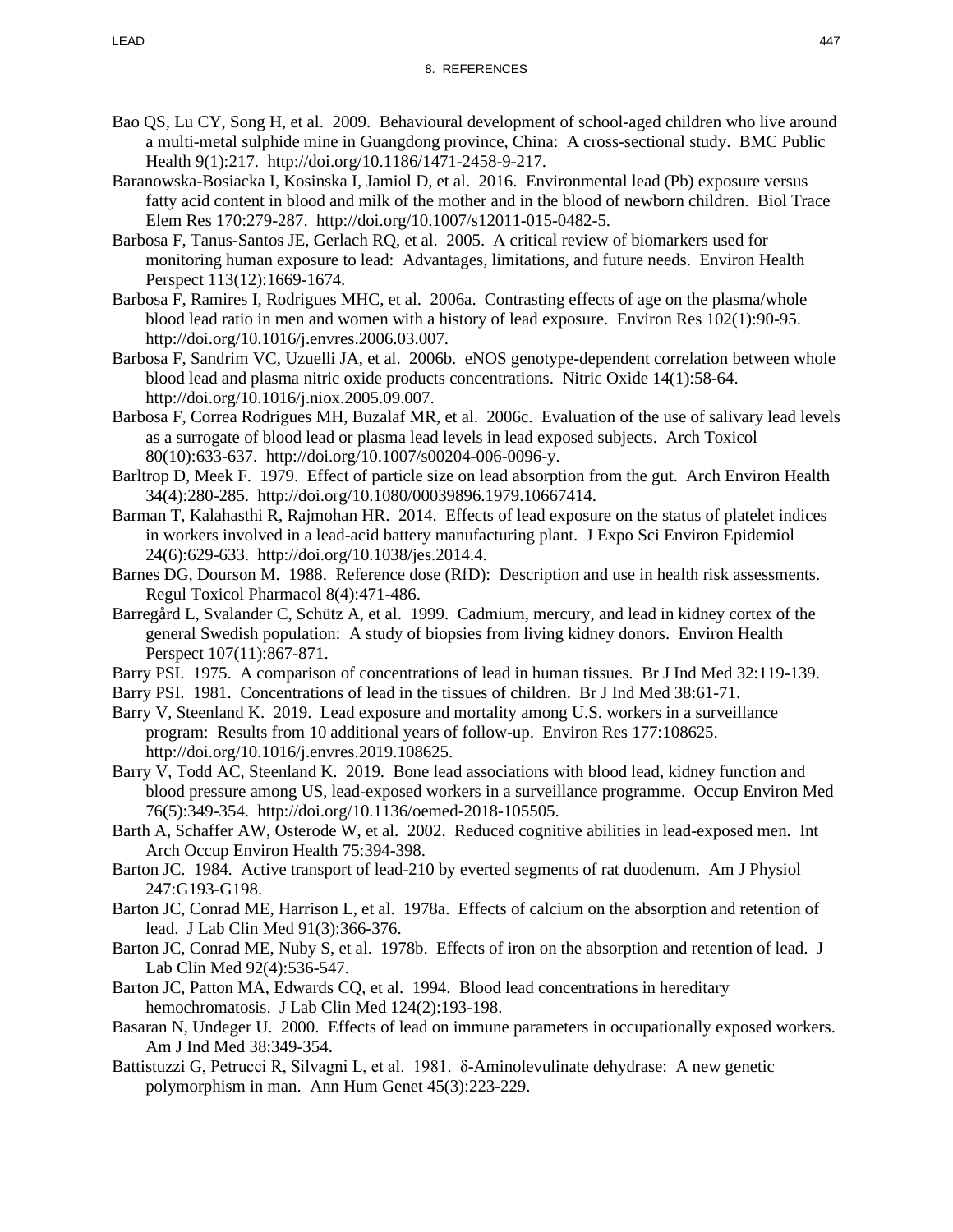- Bauchinger M, Dresp J, Schmid E, et al. 1977. Chromosome analyses of children after ecological lead exposure. Mutat Res 56:75-80.
- BCI. 2019. National recycling rate study. Battery Council International.
- Beck BD, Mattuck RL, Bowers TS, et al. 2001. The development of a stochastic physiologically-based pharmacokinetic model for lead. Sci Total Environ 274:15-19.
- Beckley AL, Caspi A, Broadbent J, et al. 2018. Association of childhood blood lead levels with criminal offending. JAMA Pediatrics 172(2):166-173. http://doi.org/10.1001/jamapediatrics.2017.4005.
- Beers MH, Berkow R, eds. 1999. Injuries, poisoning, and cardiopulmonary resuscitation. In: The Merck manual of diagnosis and therapy Whitehouse Station, NJ: Merck Research Laboratories, 2254-2300.
- Behinaein S, Chettle DR, Atanackovic J, et al. 2011. In vivo measurement of lead in the bones of smelter workers using the four-element 'clover-leaf' geometry detector system. Phys Med Biol 56(3):653-665. http://doi.org/10.1088/0031-9155/56/3/008.
- Behinaein S, Chettle DR, Egden LM, et al. 2012. Nonlinearity in the relationship between bone lead concentrations and CBLI for lead smelter employees. J Environ Monit 14(12):3267-3275. http://doi.org/10.1039/c2em30652b.
- Behinaein S, Chettle DR, Egden LM, et al. 2014. The estimation of the rates of lead exchange between body compartments of smelter employees. Environ Sci Process Impacts 16(7):1705-1715. http://doi.org/10.1039/c4em00032c.
- Bellinger DC. 2004. Assessing environmental neurotoxicant exposures and child neurobehavior: Confounded by confounding? Epidemiology 15(4):383-384.
- Bellinger DC. 2011. The protean toxicities of lead: New chapters in a familiar story. Int J Environ Res Public Health 8(7):2593-2628. http://doi.org/10.3390/ijerph8072593.
- Bellinger D, Needleman HL. 2003. Intellectual impairment and blood lead levels. N Engl J Med 349(5):500. http://doi.org/10.1056/NEJM200307313490515.
- Bellinger D, Leviton A, Sloman J. 1990. Antecedents and correlates of improved cognitive performance of children exposed in utero to low levels of lead. Environ Health Perspect 89:5-11.
- Bellinger DC, Stiles KM, Needleman HL. 1992. Low-level lead exposure, intelligence and academic achievement: A long-term follow-up study. Pediatrics 90(6):855-861.
- Bellinger DC, Leviton A, Waternaux C, et al. 1987. Longitudinal analyses of prenatal and postnatal lead exposure and early cognitive development. N Engl J Med 316:1037-1043.
- Bellinger D, Sloman J, Leviton A, et al. 1991. Low-level lead exposure and children's cognitive function in the preschool years. Pediatrics 87(2):219-227.
- Bellinger D, Hu H, Titlebaum L, et al. 1994. Attentional correlates of dentin and bone lead levels in adolescents. Arch Environ Health 49(2):98-105. http://doi.org/10.1080/00039896.1994.9937461.
- Bener A, Almehdi AM, Alwash R, et al. 2001. A pilot survey of blood lead levels in various types of workers in the United Arab Emirates. Environ Int 27(4):311-314. http://doi.org/10.1016/S0160- 4120(01)00061-7.
- Bergdahl IA, Skerfving S. 1997. Partition of circulating lead between plasma and red cells does not seem to be different for internal and external sources of lead. Letter to the editor. Am J Ind Med 32:317-318.
- Bergdahl IA, Schutz A, Grubb A. 1996. Application of liquid chromatography-inductively coupled plasma mass spectrometry to the study of protein-bond lead in human erythrocytes. J Anal Atom Spectrom 11:735-738.
- Bergdahl IA, Grubb A, Schütz A, et al. 1997a. Lead binding to δ-aminolevulinic acid dehydratase (ALAD) in human erythrocytes. Basic Clin Pharmacol Toxicol 81(4):153-158.
- Bergdahl IA, Gerhardsson L, Schütz A, et al. 1997b. delta-Aminolevulinic acid dehydratase polymorphism: Influence on lead levels and kidney function in humans. Arch Environ Health 52(2):91-96.
- Bergdahl IA, Schutz A, Gerhardsson L, et al. 1997c. Lead concentrations in human plasma, urine and whole blood. Scand J Work Environ Health 23(5):359-363.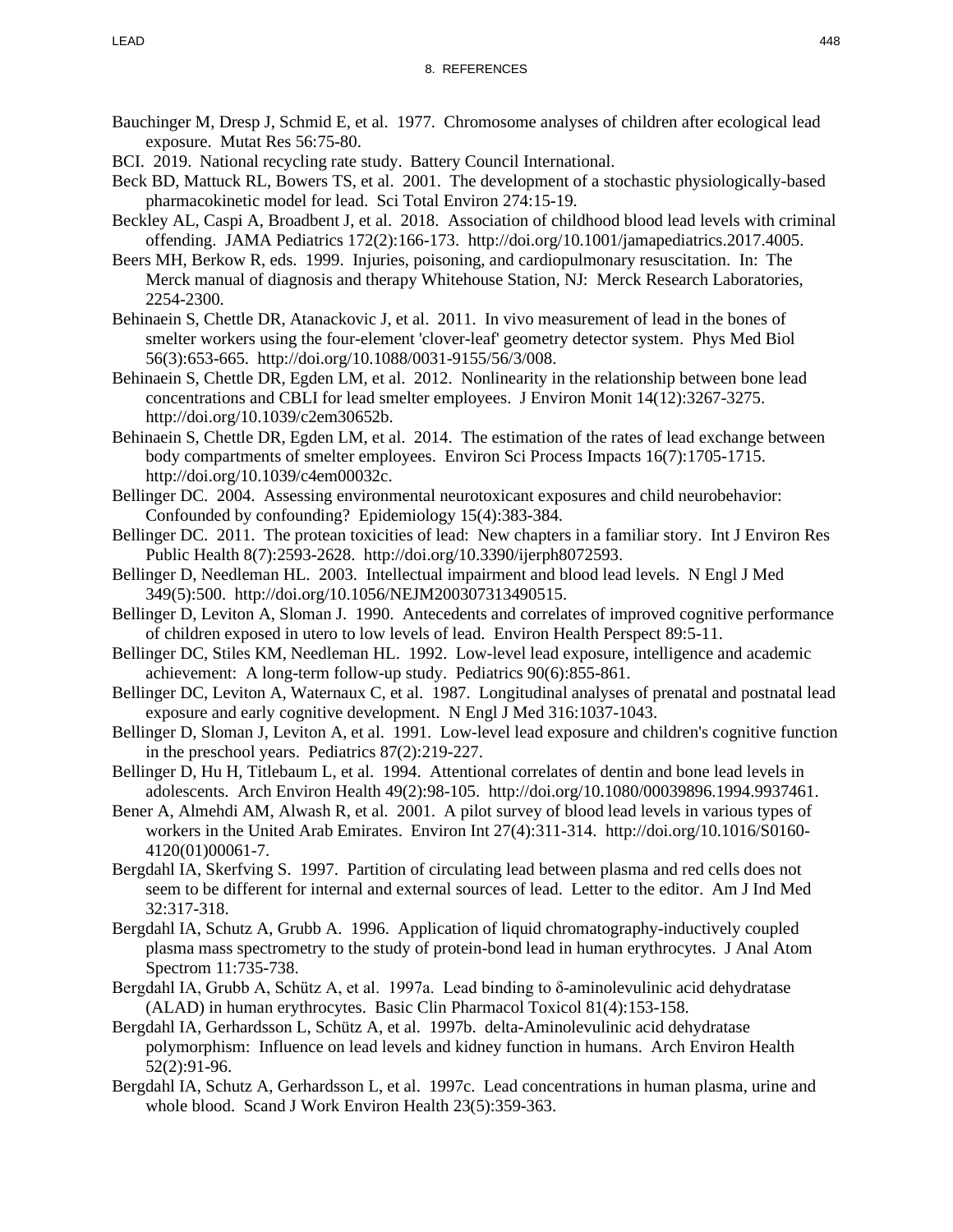- Bergdahl IA, Sheveleva M, Schutz A, et al. 1998. Plasma and blood lead in humans: Capacity-limited binding to delta-aminolevulinic acid dehydratase and other lead-binding components. Toxicol Sci 46:247-253.
- Bergdahl IA, Vahter M, Counter SA, et al. 1999. Lead in plasma and whole blood from lead-exposed children. Environ Res 80:25-33. http://doi.org/10.1006/enrs.1998.3880.
- Bergdahl IA, Gerhardsson L, Liljelind IE, et al. 2006. Plasma-lead concentration: Investigations into its usefulness for biological monitoring of occupational lead exposure. Am J Ind Med 49(2):93-101.
- Bergeret A, Pouget E, Tedone R, et al. 1990. Neutrophil functions in lead-exposed workers. Hum Exp Toxicol 9(4):231-233. http://doi.org/10.1177/096032719000900405.
- Berkowitz GS, Wolff MS, Lapinski RH, et al. 2004. Prospective study of blood and tibia lead in women undergoing surgical menopause. Environ Health Perspect 112(17):1673-1678.
- Bernard BP, Becker CE. 1988. Environmental lead exposure and the kidney. Clin Toxicol 26(1&2):1- 34.
- Bernard AM, Vyskocil A, Roels H, et al. 1995. Renal effects in children living in the vicinity of a lead smelter. Environ Res 68:91-95.
- Bert JL, Van DLJ, Grace JR. 1989. A generalized model for the prediction of lead body burdens. Environ Res 48:117-127.
- Bertazzi PA, Zocchetti C. 1980. A mortality study of newspaper printing workers. Am J Ind Med 1:85-97.
- Berthelot Y, Valton E, Auroy A, et al. 2008. Integration of toxicological and chemical tools to assess the bioavailability of metals and energetic compounds in contaminated soils. Chemosphere 74:166-177.
- Bhattacharya A, Shukla R, Dietrich KN, et al. 2006. Effect of early lead exposure on the maturation of children's postural balance: A longitudinal study. Neurotoxicol Teratol 28(3):376-385. http://doi.org/10.1016/j.ntt.2006.02.003.
- Bhatti P, Stewart PA, Hutchinson A, et al. 2009. Lead exposure, polymorphisms in genes related to oxidative stress, and risk of adult brain tumors. Cancer Epidemiol Biomarkers Prev 18(6):1841- 1848. http://doi.org/10.1158/1055-9965.EPI-09-0197.
- Biagini G, Caudarella R, Vangelista A. 1977. Renal morphological and functional modification in chronic lead poisoning. In: Brown SS, ed. Clinical chemistry and chemical toxicology of metals. Elsevier/North-Holland Biomedical Press, 123-126.
- Biggins PDE, Harrison RM. 1979. Atmospheric chemistry of automotive lead. Environ Sci Technol 13:558-565.
- Billick IH, Gray VE. 1978. Executive summary. In: Lead based paint poisoning research: Review and evaluation, 1971-1977. U.S. Deptartment of Housing and Urban Development, vi-vii.
- Bindler R, Renberg I, Klaminder J. 2008. Bridging the gap between ancient metal pollution and contemporary biogeochemistry. J Paleolimnol 40(3):755-770.
- Blackowicz MJ, Hryhorczuk DO, Rankin KM, et al. 2016. The impact of low-level lead toxicity on school performance among Hispanic subgroups in the Chicago public schools. Int J Environ Res Public Health 13(8):774. http://doi.org/10.3390/ijerph13080774.
- Blake K, Mann M. 1983. Effect of calcium and phosphorus on the gastrointestinal absorption of 203Pb in man. Environ Res 30(1):188-194.
- Blake KC, Barbezat H, Mann M. 1983. Effect of dietary constituents on the gastrointestinal absorption of 203Pb in man. Environ Res 30:182-187.
- Bloom MS, Parsons PJ, Steuerwald AJ, et al. 2010. Toxic trace metals and human oocytes during in vitro fertilization (IVF). Reprod Toxicol 29(3):298-305. http://doi.org/10.1016/j.reprotox.2010.01.003.
- Bloom MS, Louis GMB, Sundaram R, et al. 2011. Associations between blood metals and fecundity among women residing in New York State. Reprod Toxicol 31(2):158-163. http://doi.org/10.1016/j.reprotox.2010.09.013.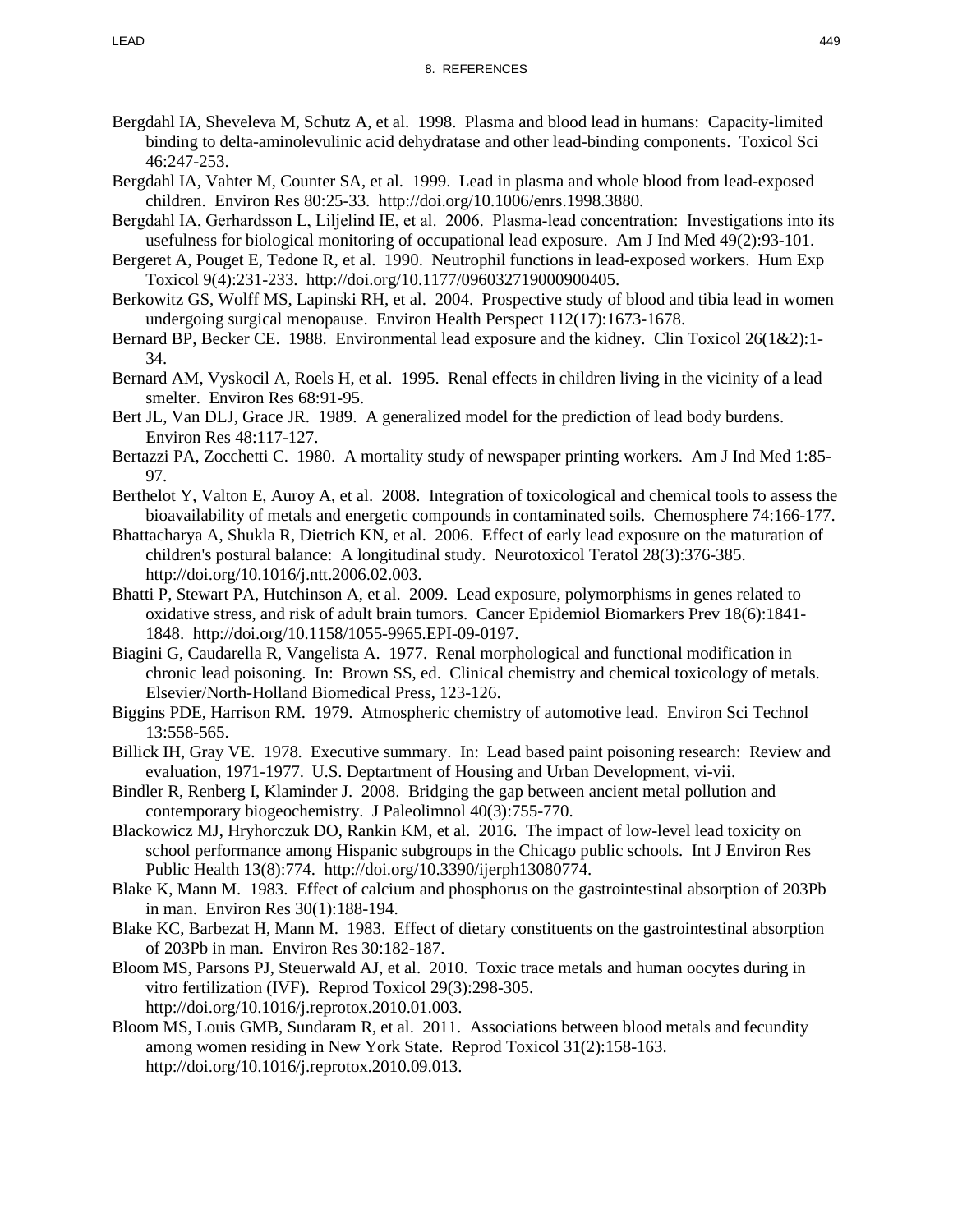- Bloom MS, Buck Louis GM, Sundaram R, et al. 2015. Birth outcomes and background exposures to select elements, the Longitudinal Investigation of Fertility and the Environment (LIFE). Environ Res 138:118-129. http://doi.org/10.1016/j.envres.2015.01.008.
- Bockelmann I, Pfister EA, McGauran N, et al. 2002. Assessing the suitability of cross-sectional and longitudinal cardiac rhythm tests with regard to identifying effects of occupational chronic lead exposure. J Occup Environ Med 44:59-65.
- Boileau J, Fauquignon C, Napoly C. 1987. Explosives. In: Ullmann's encyclopedia of industrial chemistry. Vol. A10. Weinheim, Germany: VCH Verlag GmbH & Co., 143-172.
- Boileau J, Fauguigson C, Hlueber B, et al. 2012. Explosives. In: Ullmann's encyclopedia of industrial chemistry. Weinheim, Germany: Wiley-VCH Verlag GmbH & Co., 621-654.
- http://onlinelibrary.wiley.com/doi/10.1002/14356007.a10\_143.pub2/pdf. March 30, 2017. Bolanowska W, Piotrowski J, Garczynski H. 1967. Triethyl lead in the biological material in cases of acute tetraethyl lead poisoning. Arch Toxikol 22:278-282.
- Bonanno LJ, Freeman NCG, Greenburg M, et al. 2001. Multivariate analysis on levels of selected metals, particulate matter, VOC, and household characteristics and activities from the midwestern states NHEXAS. Appl Occup Environ Hyg 16(9):859-874.
- Bonde JP, Joffe M, Apostoli P, et al. 2002. Sperm count and chromatin structure in men exposed to inorganic lead: Lowest adverse effect levels. Occup Environ Med 59(4):234-242.
- Bonithon-Kopp C, Huel G, Grasmick C, et al. 1986. Effects of pregnancy on the inter-individual variations in blood levels of lead, cadmium and mercury. Biol Res Pregnancy Perinatol 7(1):37-42.
- Borja-Aburto VH, Hertz-Picciotto I, Lopez MR, et al. 1999. Blood lead levels measured prospectively and risk of spontaneous abortion. Am J Epidemiol 150:590-597.
- Borjesson J, Gerhardsson L, Schutz A, et al. 1997. In vivo measurements of lead in fingerbone in active and retired lead smelters. Int Arch Occup Environ Health 69:97-105.
- Bornschein RL, Succop PA, Krafft KM, et al. 1986. Exterior surface dust lead, interior house dust lead and childhood lead exposure in an urban environment. Trace Subst Environ Health 20:322-332.
- Bornschein RL, Grote J, Mitchell T, et al. 1989. Effects of prenatal lead exposure on infant size at birth. In: Smith MA, Grant LD, Sors AI, eds. Lead exposure and child development. Dordrecht: Springer, 307-319. http://doi.org/10.1007/978-94-009-0847-5\_18.
- Bos AJJ, van der Stap CCAH, Valkovic V, et al. 1985. Incorporation routes of elements into human hair: Implications for hair analysis used for monitoring. Sci Total Environ 42:157-169.
- Boscolo P, Di Gioacchino M, Sabbioni E, et al. 1999. Expression of lymphocyte subpopulations, cytokine serum levels, and blood and urinary trace elements in asymptomatic atopic men exposed to an urban environment. Int Arch Occup Environ Health 72(1):26-32. http://doi.org/10.1007/s004200050330.
- Boscolo P, Di Gioacchino M, Sabbioni E, et al. 2000. Lymphocyte subpopulations, cytokines and trace elements in asymptomatic atopic women exposed to an urban environment. Life Sci 67(10):1119- 1126. http://doi.org/10.1016/S0024-3205(00)00712-8.
- Bost L, Primatesta P, Dong W, et al. 1999. Blood lead and blood pressure: Evidence from the health survey for England 1995. J Hum Hypertens 13(2; 2):123-128.
- Bouchard MF, Bellinger DC, Weuve J, et al. 2009. Blood lead levels and major depressive disorder, panic disorder, and generalized anxiety disorder in US young adults. Arch Gen Psychiatry 66(12):1313-1319. http://doi.org/10.1001/archgenpsychiatry.2009.164.
- Boucher O, Jacobson SW, Plusquellec P, et al. 2012. Prenatal methylmercury, postnatal lead exposure, and evidence of attention deficit/hyperactivity disorder among Inuit children in Arctic Quebec. Environ Health Perspect 120(10):1456-1461. http://doi.org/10.1289/ehp.1204976.
- Boucher O, Muckle G, Jacobson JL, et al. 2014. Domain-specific effects of prenatal exposure to PCBs, mercury, and lead on infant cognition: Results from the Environmental Contaminants and Child Development Study in Nunavik. Environ Health Perspect 122(3):310-316. http://doi.org/10.1289/ehp.1206323.

Boudene C, Malet D, Masse R. 1977. Fate of Pb inhaled by rats. Toxicol Appl Pharmacol 41:271-276.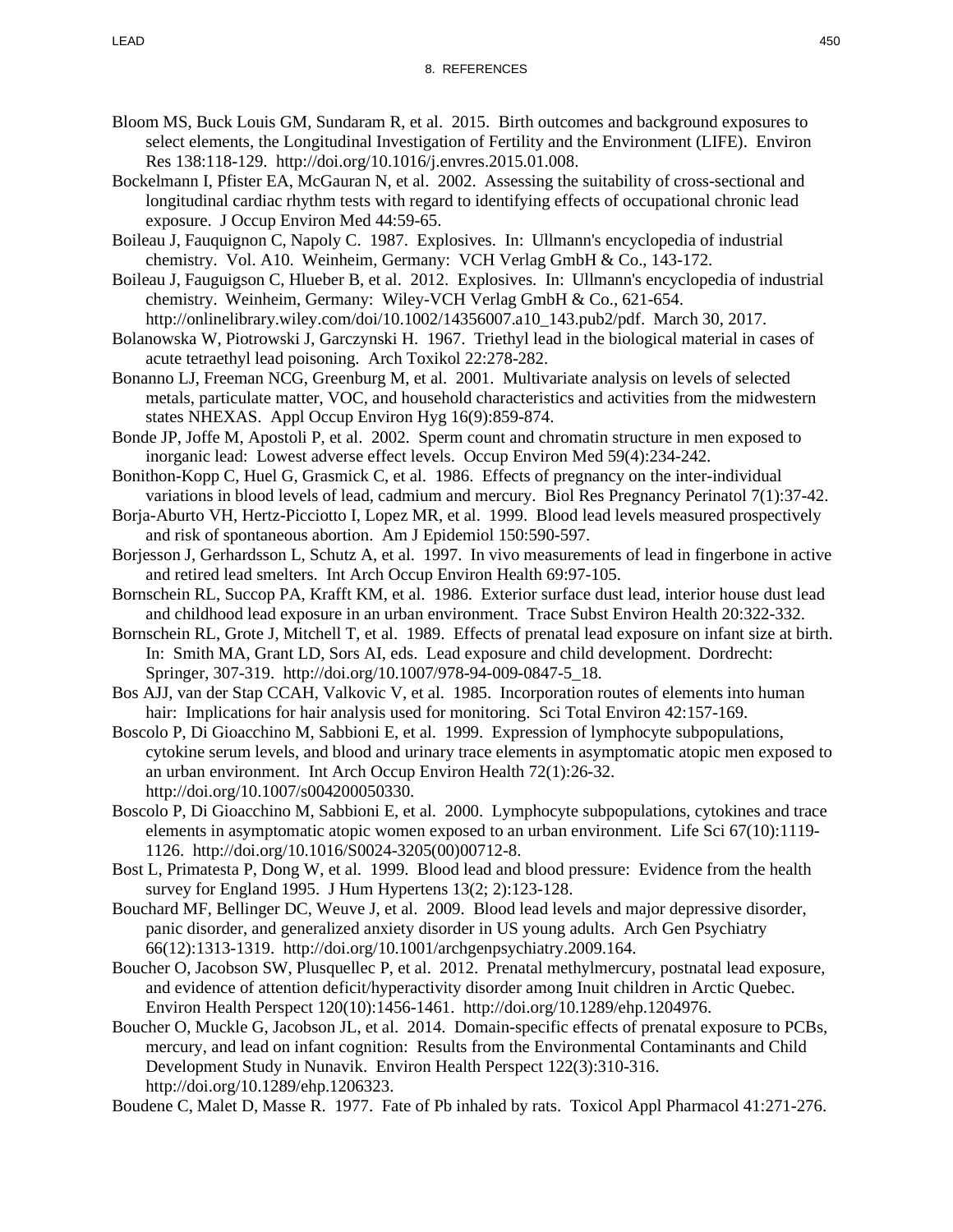- Boudene C, Despaux-Pages N, Comoy E, et al. 1984. Immunological and enzymatic studies of erythrocytic δ-aminolevulinate dehydratase. Int Arch Occup Environ Health 55(1):87-96.
- Bound JP, Harvey PW, Francis BJ, et al. 1997. Involvement of deprivation and environmental lead in neural tube defects: A matched case-control study. Arch Dis Child 76(2):107-112.

Bouton C, Pevsner J. 2000. Effects of lead on gene expression. Neurotoxicology 21(6):1045-1056.

- Bowen HJM. 1966. Trace elements in biochemistry. New York, NY: Academic Press. 31-32.
- Bowers TS, Mattuck RL. 2001. Further comparisons of empirical and epidemiological data with predictions of the Integrated Exposure Uptake Biokinetic Model for lead in children. Hum Ecol Risk Assess 7:1699-1713.
- Bowers TS, Beck BD. 2006. What is the meaning of non-linear dose-response relationships between blood lead concentrations and IQ? Neurotoxicology 27(4):520-524. http://doi.org/10.1016/j.neuro.2006.02.001. http://www.ncbi.nlm.nih.gov/pubmed/16551479.
- Bowers TS, Beck BD, Karam HS. 1994. Assessing the relationship between environmental lead concentrations and adult blood lead levels. Risk Anal 14(2):183-189.
- Bradham KD, Green W, Hayes H, et al. 2016. Estimating relative bioavailability of soil lead in the mouse. J Toxicol Environ Health A 79(24):1179-1182. http://doi.org/10.1080/15287394.2016.1221789.
- Bradham KD, Nelson CM, Diamond GL, et al. 2019. Dietary lead and phosphate interactions affect oral bioavailability of soil lead in the mouse. Environ Sci Technol 53(21):12556-12564. http://doi.org/10.1021/acs.est.9b02803.
- Bradley SB, Cox JJ. 1988. The potential availability of cadmium, copper, iron, lead, manganese, nickel and zinc in standard river sediment (NBS 1645). Environ Technol Lett 9:733-739.
- Braun JM, Kahn RS, Froehlich T, et al. 2006. Exposures to environmental toxicants and attention deficit hyperactivity disorder in U.S. children. Environ Health Perspect 114(12):1904-1909. http://doi.org/10.1289/ehp.9478.
- Braun JM, Froehlich TE, Daniels JL, et al. 2008. Association of environmental toxicants and conduct disorder in U.S. children: NHANES 2001-2004. Environ Health Perspect 116(7):956-962. http://doi.org/10.1289/ehp.11177.
- Braun JM, Hoffman E, Schwartz J, et al. 2012. Assessing windows of susceptibility to lead-induced cognitive deficits in Mexican children. Neurotoxicology 33(5):1040-1047. http://doi.org/10.1016/j.neuro.2012.04.022.
- Braun JM, Wright RJ, Just AC, et al. 2014. Relationships between lead biomarkers and diurnal salivary cortisol indices in pregnant women from Mexico City: A cross-sectional study. Environ Health 13(1):50. http://doi.org/10.1186/1476-069x-13-50.
- Braunstein GD, Dahlgren J, Loriaux DL. 1978. Hypogonadism in chronically lead-poisoned men. Infertility 1(1):33-51.
- Brender JD, Suarez L, Felkner M, et al. 2006. Maternal exposure to arsenic, cadmium, lead, and mercury and neural tube defects in offspring. Environ Res 101(1):132-139. http://doi.org/10.1016/j.envres.2005.08.003.
- Bres EF, Voegel JC, Barry JC, et al. 1986. Feasibility study for the detection of lead substitution sites in the hydroxyapatite crystal structure using high resolution electron microscopy (HREM) at optimum focus. J Appl Cryst 19:168-173.
- Bress WC, Bidanset JH. 1991. Percutaneous in vivo and in vitro absorption of lead. Vet Hum Toxicol 33(3):212-214.
- Bressler J, Kim K, Chakraborti T, et al. 1999. Molecular mechanisms of lead neurotoxicity. Neurochem Res 24(4):595-600.
- Bressler JP, Olivi L, Kim Y, et al. 2005. Plasma membrane transporters for lead and cadmium. J Appl Pharmacol 13(1):1-6.
- Brito JAA, McNeill FE, Webber CE, et al. 2005. Grid search: An innovative method for the estimation of the rates of lead exchange between body compartments. J Environ Monit 7(3):241-247.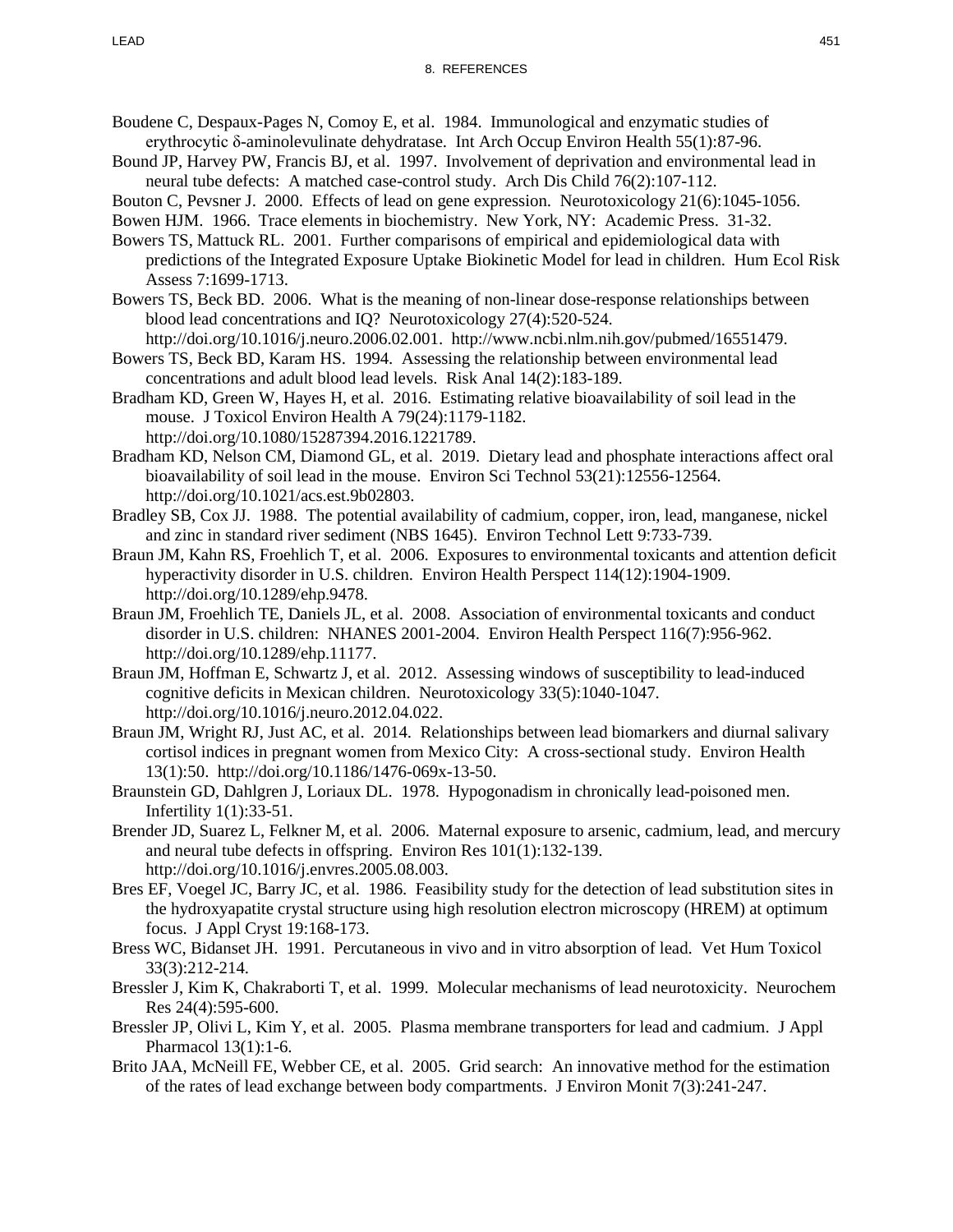- Broberg K, Engstrom K, Ameer S. 2015. Gene-environment interactions for metals. In: Nordberg GF, Fowler BA, Nordberg M, eds. Handbook on the toxicology of metals. 4th ed. Elsevier, 239-264. http://doi.org/10.1016/B978-0-444-59453-2.00012-3.
- Brodeur J, Lacasse Y, Talbot D. 1983. Influence of removal from occupational lead exposure on blood and saliva lead concentrations. Toxicol Lett 19(1-2):195-199.
- Brody DJ, Pirkle JL, Kramer RA, et al. 1994. Blood lead levels in the US population: Phase I of the third National Health and Nutrition Examination Survey (NHANES III, 1968-1991). J Am Med Assoc 272(4):277-283.
- Bronner F, Pansu D, Stein WD. 1986. An analysis of intestinal calcium transport across the rat intestine. Am J Physiol 250(13):G561-G569.
- Brown S, Chaney RL, Hallfrisch J, et al. 2004. In situ soil treatments to reduce the phyto- and bioavailability of lead, zinc and cadmium. J Environ Qual 33:522-531.
- Brown RW, Gonzales C, Hooper MJ, et al. 2008. Soil lead (Pb) in residential transects through Lubbock, Texas: A preliminary assessment. Environ Geochem Health 30(6):541-547. http://doi.org/10.1007/s10653-008-9180-y.
- Brubaker CJ, Dietrich KN, Lanphear BP, et al. 2010. The influence of age of lead exposure on adult gray matter volume. Neurotoxicology 31(3):259-266. http://doi.org/10.1016/j.neuro.2010.03.004.
- Brunekreef B. 1984. The relationship between air lead and blood lead in children: A critical review. Sci Total Environ 38:79-123.
- Buc H, Kaplan J. 1978. Red-cell pyrimidine 5′-nucleotidase and lead poisoning. Clin Chim Acta 87(1):49-55.
- Buchet JP, Roels H, Bernard A, et al. 1980. Assessment of renal function of workers exposed to inorganic lead, cadmium or mercury vapor. J Occup Environ Med 22(11):741-750.
- Budtz-Jorgensen E, Bellinger D, Lanphear B, et al. 2013. An international pooled analysis for obtaining a benchmark dose for environmental lead exposure in children. Risk Anal 33(3):450-461. http://doi.org/10.1111/j.1539-6924.2012.01882.x.
- Bulsma JB, de France HF. 1976. Cytogenetic investigations in volunteers ingesting inorganic lead. Int Arch Occup Environ Health 38:145-148.
- Burns JS, Williams PL, Lee ML, et al. 2017. Peripubertal blood lead levels and growth among Russian boys. Environ Int 106:53-59. http://doi.org/10.1016/j.envint.2017.05.023.
- Buser MC, Scinicariello F. 2017. Cadmium, lead, and depressive symptoms: Analysis of National Health and Nutrition Examination Survey 2011-2012. J Clin Psychiatry 78(5):e515-e521. http://doi.org/10.4088/JCP.15m10383.
- Bushnik T, Levallois P, D'Amour M, et al. 2014. Association between blood lead and blood pressure: Results from the Canadian Health Measures Survey (2007 to 2011). Health Rep 25(7):12-22.
- Businelli D, Onofri A, Massaccesi L. 2011. Factors involved in uptake of lead by some edible crops grown in agricultural soils of Central Italy. Soil Sci 176(9):472-478.
- Butterweck G, Schuler C, Vezzù G, et al. 2002. Experimental determination of the absorption rate of unattached radon progeny from respiratory tract to blood. Radiat Prot Dosimetry 102(4):343- 348.
- Cabral M, Dieme D, Verdin A, et al. 2012. Low-level environmental exposure to lead and renal adverse effects: A cross-sectional study in the population of children bordering the Mbeubeuss landfill near Dakar, Senegal. Hum Exp Toxicol 31(12):1280-1291. http://doi.org/10.1177/0960327112446815.
- Cake K, Bowins R, Vaillancourt C, et al. 1996. Partition of circulating lead between serum and red cells is different for internal and external sources of lead. Am J Ind Med 29(5):440-445.
- Cal EPA. 2013. Estimating workplace air and worker blood lead concentration using an updated physiologically-based pharmacokinetic (PBPB) model. California Environmental Protection Agency. https://oehha.ca.gov/media/downloads/air/document/pbpk2013.pdf. April 03, 2014.
- Cal EPA. 2017. User's guide to LeadSpread 8 and recommendations for evaluation of lead exposures in adults. California Environmental Protection Agency. http://www.dtsc.ca.gov/AssessingRisk/upload/LeadSpread8\_UserGuide.pdf. September 1, 2017.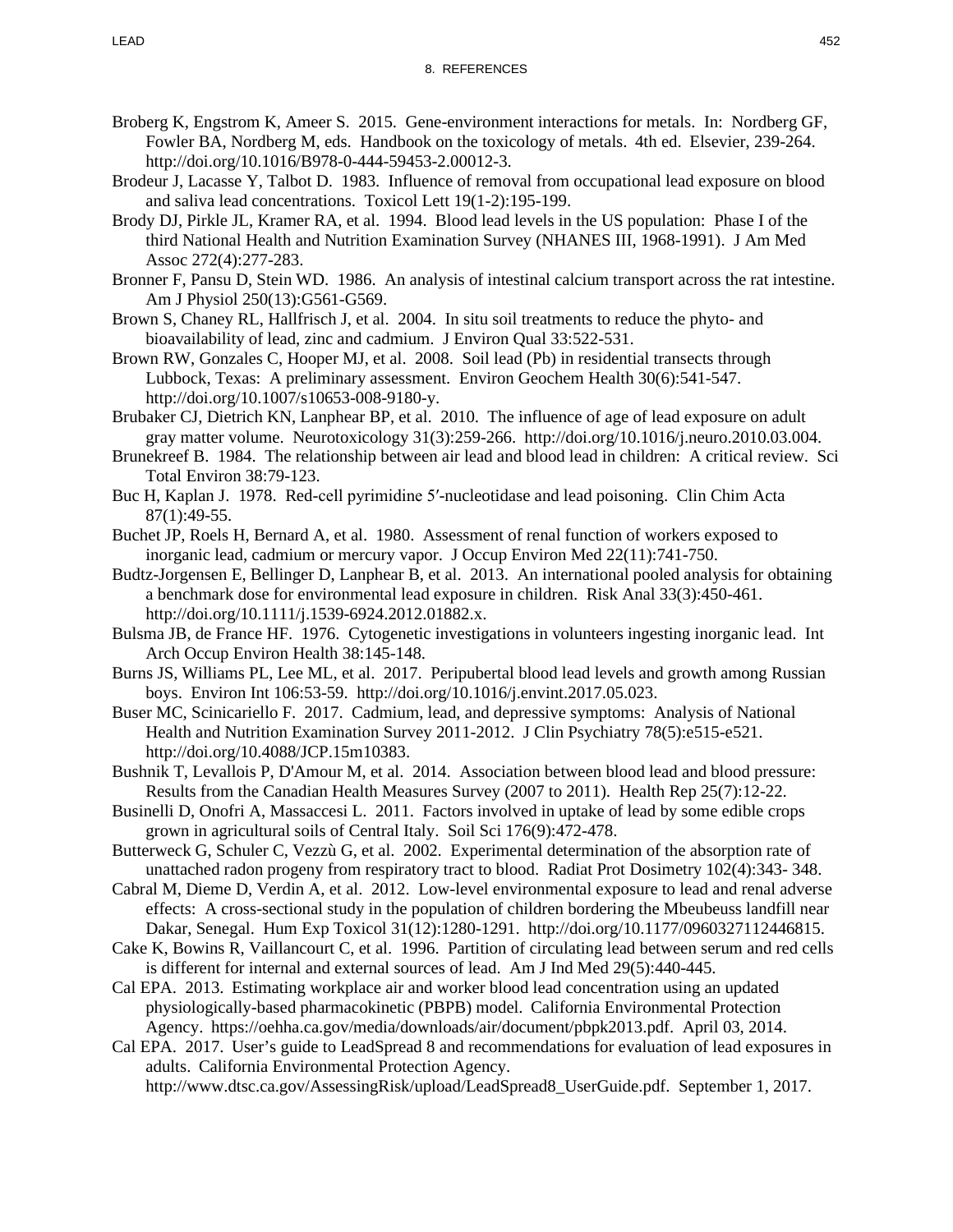- Calabrese EJ, Stanek EJ, Gilbert CE, et al. 1990. Preliminary adult soil ingestion estimates: Results of a pilot study. Regul Toxicol Pharmacol 12(1):88-95.
- Calderon-Salinas JV, Quintanar-Escorcia MA, Gonzalez-Martinez MT, et al. 1999. Lead and calcium transport in human erythrocyte. Hum Exp Toxicol 18:327-332.
- Calello DP, Henretig FM. 2014. Lead. In: Goldfrank's toxicologic emergencies. Tenth ed. New York, NY: McGraw-Hill, 1219-1234.
- Campara P, D'Andrea F, Micciolo R, et al. 1984. Psychological performance of workers with blood-lead concentration below the current threshold limit value. Int Arch Occup Environ Health 53:233-246.
- Campbell JR, Toribara TY. 2001. Hair-root lead to screen for lead toxicity. J Trace Elem Exp Med 14:69-72.
- Campbell JR, Auinger P. 2007. The association between blood lead levels and osteoporosis among adults - Results from the third National Health and Nutrition Examination Survey (NHANES III). Environ Health Perspect 115(7):1018-1022. http://doi.org/10.1289/ehp.9716.
- Campbell JR, Moss ME, Raubertas RF. 2000a. The association between caries and childhood lead exposure. Environ Health Perspect 108(11):1099-1102.
- Campbell TF, Needleman HL, Riess JA, et al. 2000b. Bone lead levels and language processing performance. Dev Neuropsychol 18(2):171-186.
- Campbell JR, Rosier RN, Novotny L, et al. 2004. The association between environmental lead exposure and bone density in children. Environ Health Perspect 112:1200-1203.
- Can S, Bagci C, Ozaslan M, et al. 2008. Occupational lead exposure effect on liver functions and biochemical parameters. Acta Physiol Hung 95(4):395-403. http://doi.org/10.1556/APhysiol.95.2008.4.6.
- Canfield RL, Henderson CR, Cory-Slechta DA, et al. 2003. Intellectual impairment in children with blood lead concentrations below 10 micrograms per deciliter. N Engl J Med 348(16):1517-1526. http://doi.org/10.1056/NEJMoa022848.
- Canonne-Hergaux F, Gruenheid S, Ponka P, et al. 1999. Cellular and subcellular localization of the nramp2 iron transporter in the intestinal brush border and regulation by dietary iron. Blood 93(12):4406-4417.
- Cantonwine D, Hu H, Tellez-Rojo MM, et al. 2010. HFE gene variants modify the association between maternal lead burden and infant birthweight: A prospective birth cohort study in Mexico City, Mexico. Environmental Health: A Global Access Science Source 9:43. http://doi.org/10.1186/1476- 069X-9-43.
- Cao X, Ma LQ, Chen M, et al. 2003a. Lead transformation and distribution in the soils of shooting ranges in Florida, USA. Sci Total Environ 307:179-189.
- Cao X, Ma LQ, Chen M, et al. 2003b. Weathering of lead bullets and their environmental effects at outdoor shooting ranges. J Environ Qual 32:526-534.
- Carbone R, Laforgia N, Crollo E, et al. 1998. Maternal and neonatal lead exposure in southern Italy. Biol Neonate 73:362-366.
- Cardenas A, Roels H, Bernard A, et al. 1993. Markers of early renal changes induced by industrial pollutants. II. Application to workers exposed to lead. Br J Ind Med 50(1):28-36.
- Cardozo dos Santos A, Colacciopo S, Dal Bó CM, et al. 1994. Occupational exposure to lead, kidney function tests, and blood pressure. Am J Ind Med 26(5):635-643.
- Carlisle JC, Wade MJ. 1992. Predicting blood lead concentrations from environmental concentrations. Regul Toxicol Pharmacol 16(3):280-289.
- Carr DS. 1995. Lead compounds: Lead salts. In: Kirk-Othmer encyclopedia of chemical technology. 4th edition ed. New York: John Wiley & Sons, 132-152.
- Carr DS, Spangenberg WC, Chronley K, et al. 2004. Lead compounds. In: Kirk-Othmer encyclopedia of chemical technology. New York: John Wiley & Sons, 1-26.
- Casjens S, Pesch B, van Thriel C, et al. 2018. Associations between blood lead, olfaction and fine-motor skills in elderly men: Results from the Heinz Nixdorf Recall Study. Neurotoxicology 68:66-72. http://doi.org/10.1016/j.neuro.2018.06.013.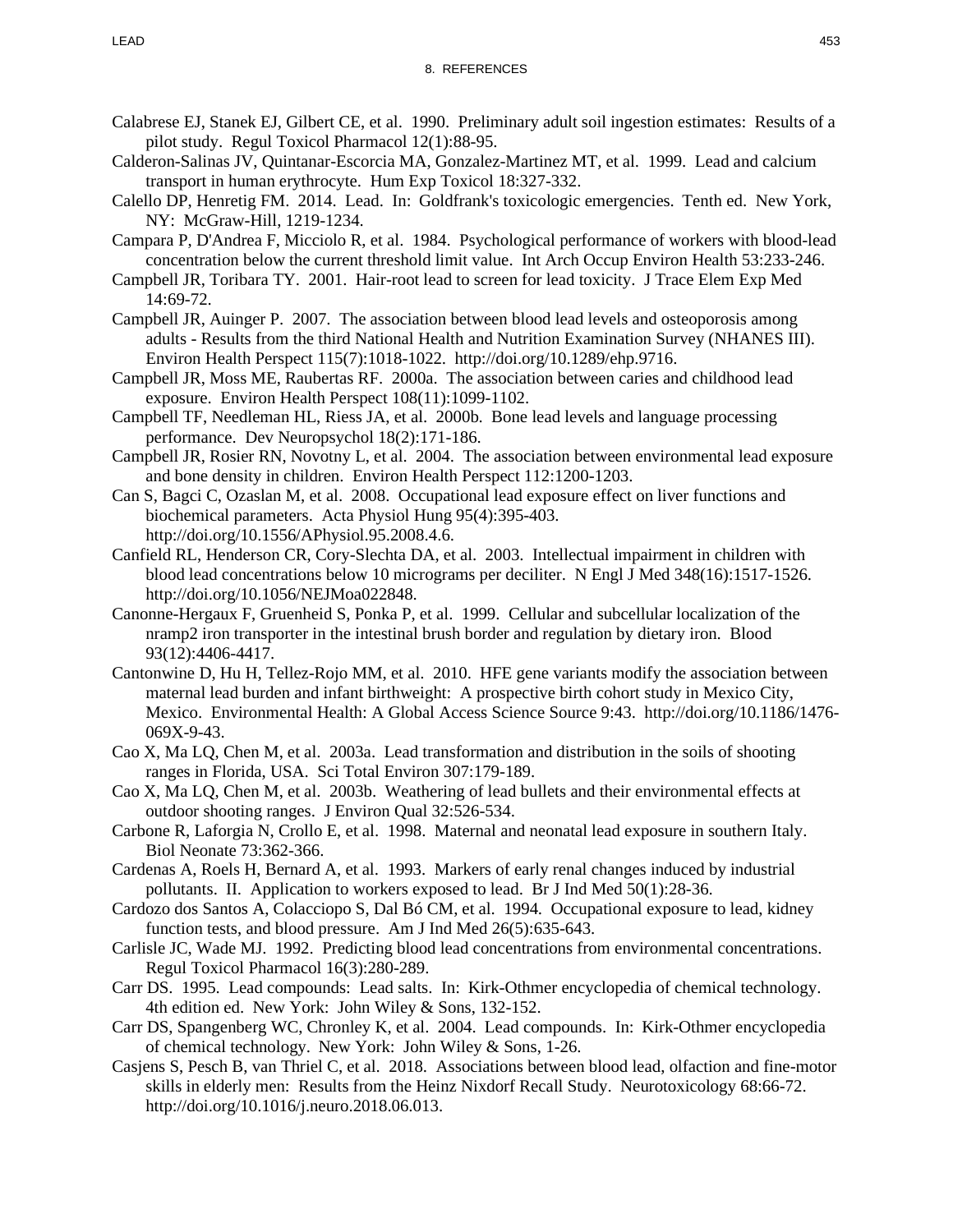- Cassidy-Bushrow AE, Havstad S, Basu N, et al. 2016. Detectable blood lead level and body size in early childhood. Biol Trace Elem Res 171(1):41-47. http://doi.org/10.1007/s12011-015-0500-7.
- Casteel SW, Cowart RP, Weis CP, et al. 1997. Bioavailability of lead to juvenile swine dosed with soil from the Smuggler Mountain NPL site of Aspen, Colorado. Toxicol Sci 36(2):177-187.
- Casteel SW, Weis CP, Henningsen GM, et al. 2006. Estimation of relative bioavailability of lead in soil and soil-like materials using young swine. Environ Health Perspect 114(8):1162-1171.
- Cavalleri A, Minoia C, Pozzoli L, et al. 1978. Determination of plasma lead levels in normal subjects and lead-exposed workers. Br J Ind Med 35:21-26.
- CDC. 1985. Preventing lead poisoning in young children. Atlanta, GA: Centers for Disease Control and Prevention. Publication No. 99-2230.
- CDC. 1991. Preventing lead poisoning in young children. Atlanta, GA: Centers for Disease Control and Prevention.
- CDC. 1997a. Children with elevated blood lead levels attributed to home renovation and remodeling activities – New York, 1993-1994. Centers for Disease Control and Prevention. MMWR Morb Mortal Wkly Rep 45:1120-1123. https://www.cdc.gov/mmwr/preview/mmwrhtml/00045033.htm. February 18, 2020.
- CDC. 1997b. Update: Blood lead levels United States, 1991-1994. Centers for Disease Control and Prevention. MMWR Morb Mortal Wkly Rep 46(7):141-146. http://www.cdc.gov/epo/mmwr/preview/mmwrhtml/00048339.htm. February 18, 2020.
- CDC. 1998. Lead poisoning associated with imported candy and powdered food coloring California and Michigan. Centers for Disease Control and Prevention. MMWR Morb Mortal Wkly Rep 47(48):1041-1043. http://www.cdc.gov/mmwr/preview/mmwrhtml/00055939.htm. February 18, 2020.
- CDC. 2002a. Managing elevated blood levels among young children. Recommendations from the Advisory Committee on Childhood Lead Poisoning. Centers for Disease Control and Prevention. http://www.cdc.gov/nceh/lead/casemanagement/managing EBLLs.pdf. July 18, 2018.
- CDC. 2002b. Childhood lead poisoning associated with tamarind candy and fold remedies ---California, 1999-2000. Centers for Disease Control and Prevention. MMWR Morb Mortal Wkly Rep 51(31):684-686. https://www.cdc.gov/mmwr/preview/mmwrhtml/mm5131a3.htm. June 28, 2017.
- CDC. 2004b. Lead poisoning associated with ayurvedic medications five states, 2000-2003. MMWR Morb Mortal Wkly Rep 53(26):582-584.
	- https://www.cdc.gov/mmwr/preview/mmwrhtml/mm5326a3.htm.
- CDC. 2005. Lead poisoning associated with use of litargirio-Rhode Island, 2003. Centers for Disease Control and Prevention. MMWR Morb Mortal Wkly Rep 54(09):227-229.

https://www.cdc.gov/mmwr/preview/mmwrhtml/mm5409a5.htm. June 28, 2017.

- CDC. 2009. Fourth national report on human exposure to environmental chemicals. Atlanta, GA: Centers for Disease Control and Prevention. http://www.cdc.gov/exposurereport. April 20, 2014.
- CDC. 2011. State-based prevalence data of ADHD diagnosis. Atlanta, GA: Centers for Disease Control and Prevention. http://www.cdc.gov/ncbddd/adhd/prevalence.html. February 18, 2020.
- CDC. 2012a. Infant lead poisoning associated with use of tiro, an eye cosmetic from Nigeria Boston, Massachusetts, 2011. Centers for Disease Control and Prevention. MMWR Morb Mortal Wkly Rep 61(30):574-576.
	- https://www.cdc.gov/mmwr/preview/mmwrhtml/mm6130a3.htm?s\_cid=mm6130a3\_w. June 29,2017.
- CDC. 2012b. Lead in drinking water and human blood lead levels in the United States. Centers for Disease Control and Prevention. MMWR Morb Mortal Wkly Rep 61(Supplement: August 10, 2012):1-9. https://www.cdc.gov/mmwr/pdf/other/su6104.pdf. June 29,2017.
- CDC. 2012c. Lead poisoning in pregnant women who used Ayurvedic medications from India-New York City, 2011-2012. Centers for Disease Control and Prevention. MMWR Morb Mortal Wkly Rep 61(33):641-646.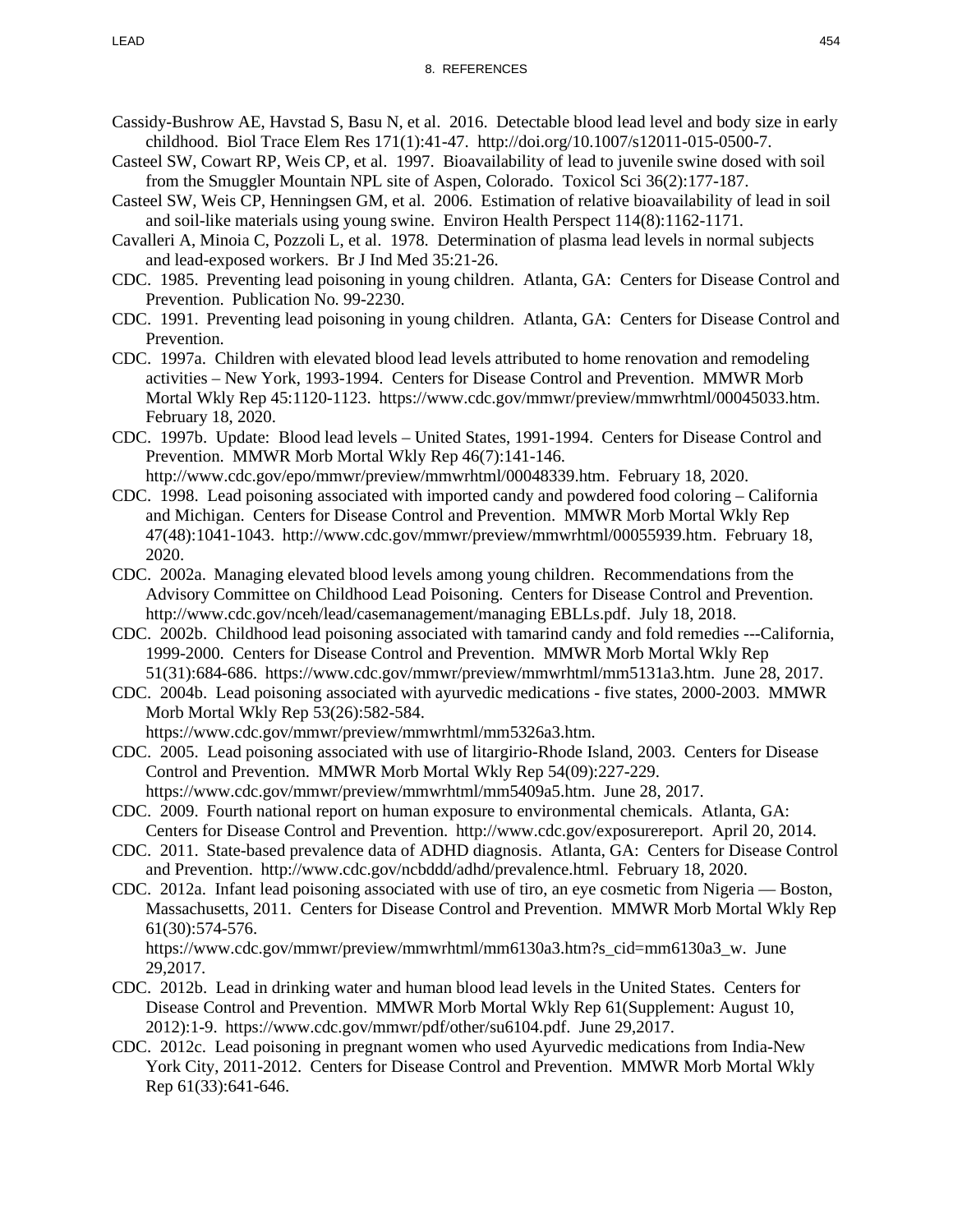https://www.cdc.gov/mmwr/preview/mmwrhtml/mm6133a1.htm?s\_cid=mm6133a1\_w. June 28, 2017.

- CDC. 2012d. CDC response to Advisory Committee on Childhood Lead Poisoning Prevention. Recommendations in "Low level lead exposure harms children: A renewed call for primary prevention.". Atlanta, GA: Centers for Disease Control and Prevention. https://www.cdc.gov/nceh/lead/acclpp/cdc\_response\_lead\_exposure\_recs.pdf. December 8, 2017.
- CDC. 2012e. Low level lead exposure harms children: A renewed call for primary prevention. Atlanta, GA: Centers for Disease Control and Prevention. https://www.cdc.gov/nceh/lead/acclpp/final\_document\_030712.pdf. August 25, 2017.
- CDC. 2012f. Recommended actions based on blood lead level. Centers for Disease Control and Prevention. https://www.cdc.gov/nceh/lead/advisory/acclpp/actions-blls.htm. June 16, 2020.
- CDC. 2013. Childhood lead exposure associated with the use of kajal, an eye cosmetic from Afghanistan — Albuquerque, New Mexico, 2013. Centers for Disease Control and Prevention. MMWR Morb Mortal Wkly Rep 62(46):917-919. https://www.cdc.gov/mmwr/pdf/wk/mm6246.pdf. June 29,2017.
- CDC. 2016. Standard surveillance definitions and classifications. Atlanta, GA: Centers for Disease Control and Prevention. https://www.cdc.gov/nceh/lead/data/case-definitions-classifications.htm. February 18, 2020.
- CDC. 2018a. Fourth national report on human exposure to environmental chemicals. Updated tables, March 2018, Volumes 1 & 2. Atlanta, GA: Centers for Disease Control and Prevention. https://www.cdc.gov/exposurereport/. May 01, 2018.
- CDC. 2018b. Lead. Atlanta, GA: Centers for Disease Control and Prevention. https://www.cdc.gov/nceh/lead/default.htm. February 5, 2019.
- CDC. 2018c. Lead hazards in some holiday toys and toy jewelry. Atlanta, GA: Centers for Disease Control and Prevention. https://www.cdc.gov/features/leadintoys/index.html. March 08, 2018.
- CDC. 2019. Fourth report on human exposure to environmental chemicals, updated tables (January 2019). Atlanta, GA: Centers for Disease Control and Prevention. https://www.cdc.gov/exposurereport/. January 23, 2020.
- Cecil KM, Brubaker CJ, Adler CM, et al. 2008. Decreased brain volume in adults with childhood lead exposure. PLoS Med 5(5):e112. http://doi.org/10.1371/journal.pmed.0050112.
- Cecil KM, Dietrich KN, Altaye M, et al. 2011. Proton magnetic resonance spectroscopy in adults with childhood lead exposure. Environ Health Perspect 119(3):403-408. http://doi.org/10.1289/ehp.1002176.
- Chamberlain AC. 1983. Effect of airborne lead on blood lead. Atmos Environ 17:677-692.
- Chamberlain AC, Heard MJ, Little P, et al. 1978. Investigations into lead from motor vehicles. Harwell: Atomic Energy Research Establishment. United Kingdom Atomic Energy Authority. International Lead Zinc Research Organization. AERE-R9198.
- Chamberlain AC, Heard MJ, Little P, et al. 1979. The dispersion of lead from motor exhausts. Phil Trans R Soc London A 290:577-589.
- Chandramouli K, Steer CD, Ellis M, et al. 2009. Effects of early childhood lead exposure on academic performance and behaviour of school age children. Arch Dis Child 94(11):844-848. http://doi.org/10.1136/adc.2008.149955.
- Chaney RL, Mielke HW, Sterrett SB. 1988. Speciation, mobility and bioavailability of soil lead. In: Davies BE, Wixson BG, eds. Lead in soil: Issues and guidelines. Northwood: Science Reviews Ltd., 105-130.
- Chang SH, Cheng BH, Lee SL, et al. 2006. Low blood lead concentration in association with infertility in women. Environ Res 101(3):380-386. http://doi.org/10.1016/j.envres.2005.10.004.
- Chao K, Hutton H, Levin A. 2015. Laboratory assessment of kidney disease. Glomerular filtration rate, urinalysis and proteinuria. In: Shorecki K, Chertow GM, Mardsen PA, et al., eds. Brenner and Rector's the kidney. Elsevier, 780-803.
- Charney E, Sayre J, Coulter M. 1980. Increased lead absorption in inner city children: Where does the lead come from? Pediatrics 65(2):226-231.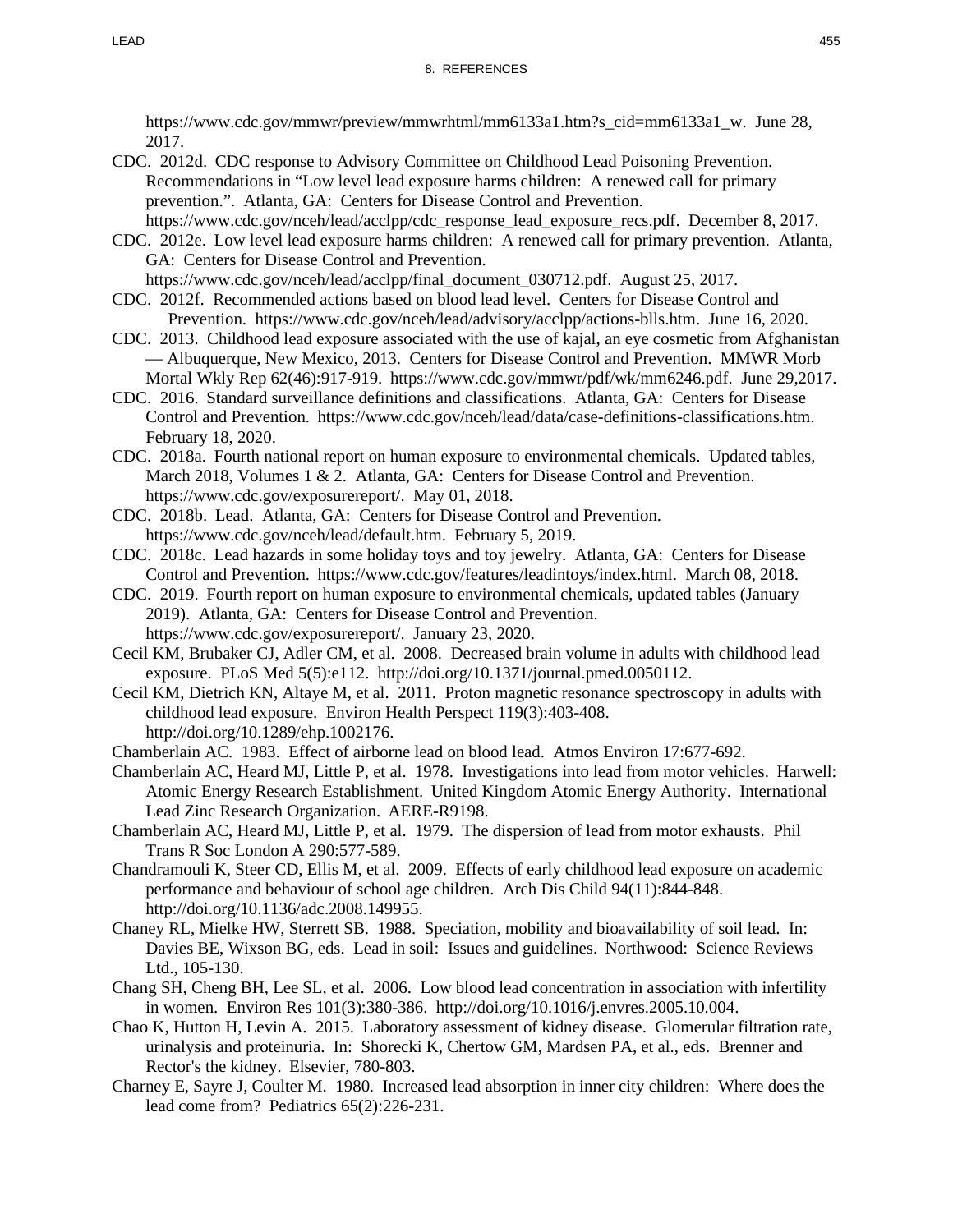- Chen PC, Pan IJ, Wang JD. 2006. Parental exposure to lead and small for gestational age births. Am J Ind Med 49(6):417-422. http://doi.org/10.1002/ajim.20313.
- Chen A, Dietrich KN, Ware JH, et al. 2005. IQ and blood lead from 2 to 7 years of age: Are the effects in older children the residual of high blood lead concentrations in 2-year-olds? Environ Health Perspect 113(5):597-601. http://doi.org/10.1289/ehp.7625.
- Chen A, Cai B, Dietrich KN, et al. 2007. Lead exposure, IQ, and behavior in urban 5- to 7-year-olds: Does lead affect behavior only by lowering IQ? Pediatrics 119(3):e650-e658. http://doi.org/10.1542/peds.2006-1973.
- Chen HI, Chiu YW, Hsu YK, et al. 2010. The association of metallothionein-4 gene polymorphism and renal function in long-term lead-exposed workers. Biol Trace Elem Res 137:55-62.
- Chen CC, Yen HW, Lo YH, et al. 2013. The association of prolonged QT interval on electrocardiography and chronic lead exposure. J Occup Environ Med 55(6):614-619. http://doi.org/10.1097/JOM.0b013e318291787a.
- Chen Z, Myers R, Wei T, et al. 2014. Placental transfer and concentrations of cadmium, mercury, lead, and selenium in mothers, newborns, and young children. J Expo Sci Environ Epidemiol 24(5):537- 544. http://doi.org/10.1038/jes.2014.26.
- Chen C, Wang N, Zhai H, et al. 2016. Associations of blood lead levels with reproductive hormone levels in men and postmenopausal women: Results from the SPECT-China Study. Sci Rep 6:37809. http://doi.org/10.1038/srep37809.
- Chen C, Li Q, Nie X, et al. 2017. Association of lead exposure with cardiovascular risk factors and diseases in Chinese adults. Environ Sci Pollut Res Int 24(28):22275-22283. http://doi.org/10.1007/s11356-017-9884-6.
- Chen Y, Xu X, Zeng Z, et al. 2019. Blood lead and cadmium levels associated with hematological and hepatic functions in patients from an e-waste-polluted area. Chemosphere 220:531-538. http://doi.org/10.1016/j.chemosphere.2018.12.129.
- Cheng Y, Schwartz J, Vokonas PS, et al. 1998. Electrocardiographic conduction disturbances in association with low-level lead exposure (the Normative Aging Study). Am J Cardiol 82:594-599.
- Cheng Y, Schwartz J, Sparrow D, et al. 2001. Bone lead and blood lead levels in relation to baseline blood pressure and the prospective development of hypertension: The Normative Aging Study. Am J Epidemiol 153(2):164-171. http://doi.org/10.1093/aje/153.2.164.
- Chettle DR, Scott MC, Somervaille LJ. 1991. Lead in bone: Sampling and quantitation using K X-rays excited by 109Cd. Environ Health Perspect 91:49-55.
- Chettle DR, Arnold ML, Aro ACA, et al. 2003. An agreed statement on calculating lead concentration and uncertainty in XRF in vivo bone lead analysis. Appl Radiat Isot 58:603-605.
- Cheung MR. 2013. Blood lead concentration correlates with all cause, all cancer and lung cancer mortality in adults: A population based study. Asian Pac J Cancer Prev 14(5):3105-3108. http://doi.org/10.7314/apjcp.2013.14.5.3105.
- Chia KS, Mutti A, Tan C, et al. 1994. Urinary N-acetyl-beta-D-glucosaminidase activity in workers exposed to inorganic lead. Occup Environ Med 51:125-129.
- Chia KS, Jeyaratnam J, Tan C, et al. 1995a. Glomerular function of lead-exposed workers. Toxicol Lett 77(1-3):319-328.
- Chia KS, Jeyaratnam J, Lee J, et al. 1995b. Lead‐induced nephropathy: Relationship between various biological exposure indices and early markers of nephrotoxicity. Am J Ind Med 27(6):883-895.
- Chia SE, Chia HP, Ong CN, et al. 1996. Cumulative concentrations of blood lead and postural stability. Occup Environ Med 53:264-268.
- Chia SE, Zhou H, Tham MT, et al. 2005. Possible influence of "delta"-aminolevulinic acid dehydratase polymorphism and susceptibility to renal toxicity of lead: A study of a Vietnamese population. Environ Health Perspect 113(10):1313-1317. http://doi.org/10.1289/ehp.7904.
- Chiang WF, Yang HJ, Lung SC, et al. 2008. A comparison of elementary schoolchildren's exposure to arsenic and lead. J Environ Sci Health C Environ Carcinog Ecotoxicol Rev 26(3):237-255. http://doi.org/10.1080/10590500802343958.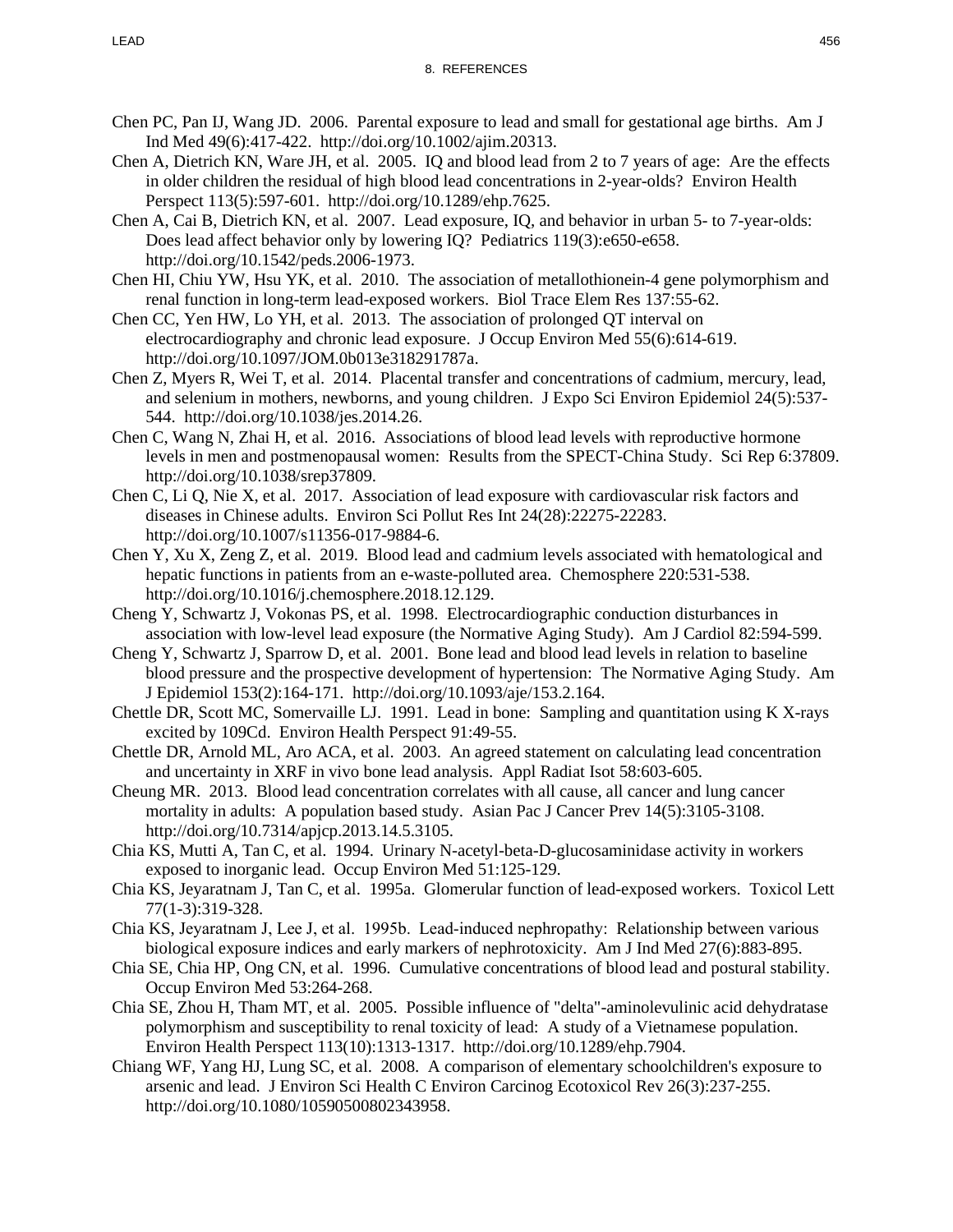- Chien LC, Tsou MC, Hsi HC, et al. 2017. Soil ingestion rates for children under 3 years old in Taiwan. J Expo Sci Environ Epidemiol 27(1):33-40. http://doi.org/10.1038/jes.2015.61.
- Chinde S, Kumari M, Devi KR, et al. 2014. Assessment of genotoxic effects of lead in occupationally exposed workers. Environ Sci Pollut Res Int 21(19):11469-11480. http://doi.org/10.1007/s11356- 014-3128-9.
- Chiodo LM, Jacobson SW, Jacobson JL. 2004. Neurodevelopmental effects of postnatal lead exposure at very low levels. Neurotoxicol Teratol 26(3):359-371. http://doi.org/10.1016/j.ntt.2004.01.010.
- Chisolm JJ. 1977. Lead poisoning. In: Rudolph AM, ed. Pediatrics. New York, NY: Prentice-Hall, Inc., 797-806.
- Chisolm JJ. 1986. Editorial. Removal of lead paint from old housing: The need for a new approach. Am J Public Health 76(3):236-237.
- Chisolm JJ, Mellits ED, Barrett MB. 1976. Interrelationships among blood lead concentration, quantitative daily ALA-U and urinary lead output following calcium EDTA. In: Nordberg GF, ed. Effects and dose relationships of toxic metals. Amsterdam, The Netherlands: Elsevier Scientific Publishing Company, 416-433.
- Chiu Y, Liu T, Chuang H. 2013. The effects of lead exposure on the activities of  $\delta$ -aminolevulinic acid dehydratase with the modification of the relative genotypes. E3S Web Conf 1:26005. http://doi.org/10.1051/e3sconf/20130126005.
- Cho SH, Richmond-Bryant J, Thornburg J, et al. 2011. A literature review of concentrations and size distributions of ambient airborne Pb-containing particulate matter. Atmos Environ 45(28):5005- 5015. http://doi.org/10.1016/j.atmosenv.2011.05.009.
- Choate LM, Ranville JF, Bunge AL, et al. 2006a. Dermally adhered soil: 1. Amount and particle-size distribution. Integr Environ Assess Manag 2(4):375-384.
- Choate LM, Ranville JF, Bunge AL, et al. 2006b. Dermally adhered soil: 2. Reconstruction of drysieve particle-size distributions from wet-sieve data. Integr Environ Assess Manag 2(4):385-390.
- Choi YH, Hu H, Mukherjee B, et al. 2012. Environmental cadmium and lead exposures and hearing loss in U.S. adults: The National Health and Nutrition Examination Survey, 1999 to 2004. Environ Health Perspect 120(11):1544-1550. http://doi.org/10.1289/ehp.1104863.
- Choi WJ, Kwon HJ, Lim MH, et al. 2016. Blood lead, parental marital status and the risk of attentiondeficit/hyperactivity disorder in elementary school children: A longitudinal study. Psychiatry Res 236:42-46. http://doi.org/10.1016/j.psychres.2016.01.002.
- Choie DD, Richter GW. 1972. Lead poisoning: Rapid formation of intranuclear inclusions. Science 177:1194-1195.
- Chowdhury R, Sarnat SE, Darrow L, et al. 2014. Mortality among participants in a lead surveillance program. Environ Res 132:100-104. http://doi.org/10.1016/j.envres.2014.03.008.
- Chrastny V, Komarek M, Hajek T. 2010. Lead contamination of an agricultural soil in the vicinity of a shooting range. Environ Monit Assess 162:37-46. http://doi.org/10.1007/s10661-009-0774-3.
- Chu NF, Liou SH, Wu TN, et al. 1999. Reappraisal of the relation between blood lead concentration and blood pressure among the general population in Taiwan. Occup Environ Med 56:30-33.
- Chuan MC, Shu GY, Liu JC. 1996. Solubility of heavy metals in a contaminated soil: Effects of redox potential and pH. Water Air Soil Pollut 90:543-556.
- Chuang HY, Schwartz J, Tsai SY, et al. 2000. Vibration perception thresholds in workers with long term exposure to lead. Occup Environ Med 57(9):588-594.
- Chuang HY, Kuo CH, Chiu YW, et al. 2007. A case-control study on the relationship of hearing function and blood concentrations of lead, manganese, arsenic, and selenium. Sci Total Environ 387(1-3):79-85. http://doi.org/10.1016/j.scitotenv.2007.07.032.
- Chung HK, Chang YS, Ahn CW. 2015. Effects of blood lead levels on airflow limitations in Korean adults: Findings from the 5th KNHNES 2011. Environ Res 136:274-279. http://doi.org/10.1016/j.envres.2014.10.027.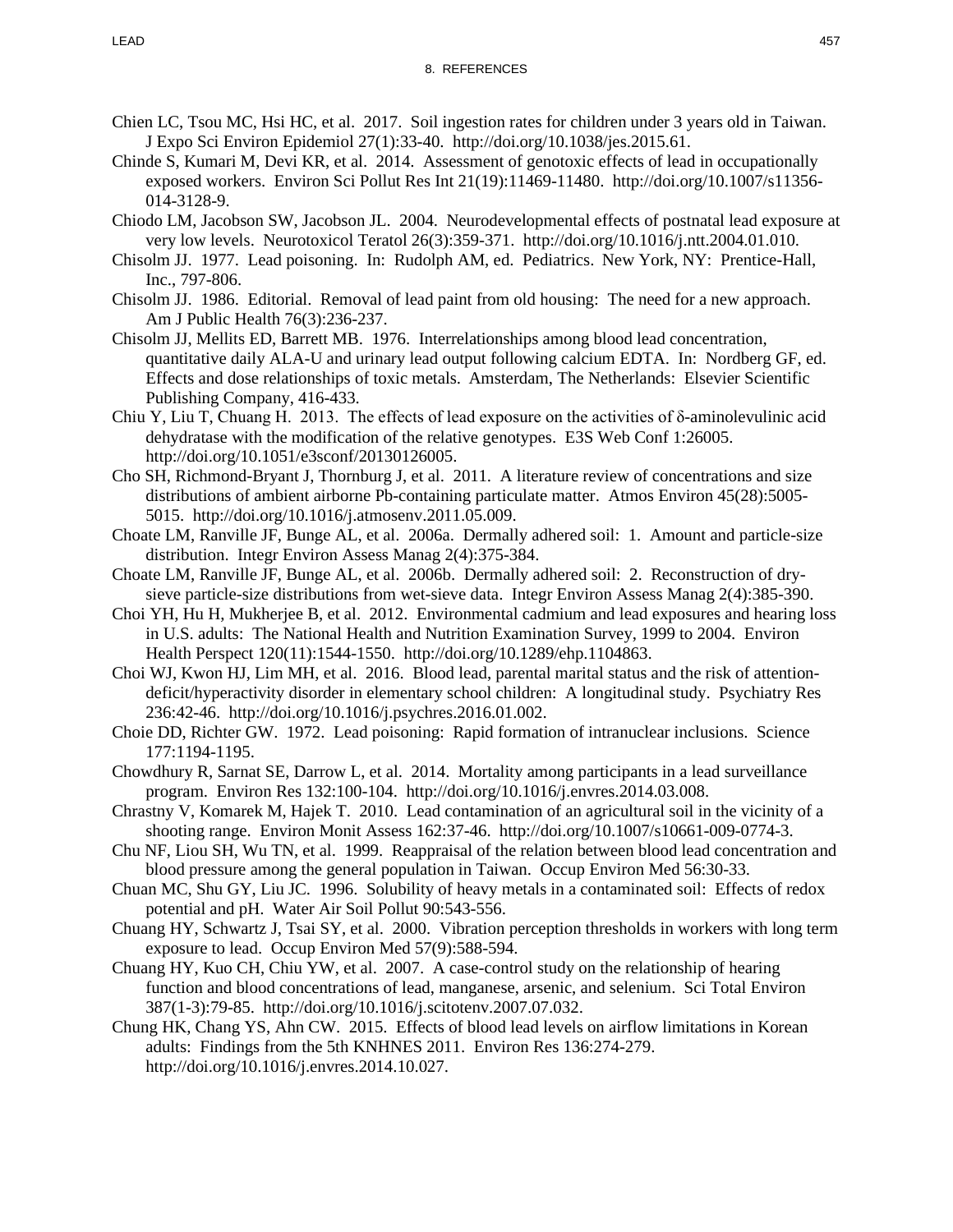- Chwalba A, Maksym B, Dobrakowski M, et al. 2018. The effect of occupational chronic lead exposure on the complete blood count and the levels of selected hematopoietic cytokines. Toxicol Appl Pharmacol 355:174-179. http://doi.org/10.1016/j.taap.2018.05.034.
- Clark C, Bornschein R, Succop P, et al. 1985. Condition and type of housing as an indicator of potential environmental lead exposure and pediatric blood lead levels. Environ Res 38(1):46-53.
- Clark S, Menrath W, Chen M, et al. 2004. The influence of exterior dust and soil lead on interior dust lead levels in housing that had undergone lead-based paint hazard control. J Occup Environ Hyg 1(5):273-282. http://doi.org/10.1080/15459620490439036.
- Clausing P, Brunekreef B, van Wijnen JH. 1987. A method for estimating soil ingestion by children. Int Arch Occup Environ Health 59(1):73-82.
- Clayton CA, Pellizzari ED, Quackenboss JJ. 2002. National Human Exposure Assessment Survey: Analysis of exposure pathways and routes for arsenic and lead in EPA Region 5. J Expo Anal Environ Epidemiol 12:29-43.
- Clayton CA, Pellizzari ED, Whitmore RW, et al. 1999. National Human Exposure Assessment Survey (NHEXAS): Distributions and associations of lead, arsenic and volatile organic compounds in EPA region 5. J Expo Anal Environ Epidemiol 9(5):381-392.
- Clewell HJ, Andersen ME. 1985. Risk assessment extrapolations and physiological modeling. Toxicol Ind Health 1(4):111-131.
- Coate D, Fowles R. 1989. Is there statistical evidence for a blood lead-blood pressure relationship? J Health Econ 8:173-184.
- Cocco P, Dosemeci M, Heineman EF. 1998a. Brain cancer and occupational exposure to lead. J Occup Environ Med 40(11):937-942.
- Cocco P, Ward MH, Dosemeci M. 1998b. Occupational risk factors for cancer of the gastric cardia. J Occup Environ Med 40(10):855-861.
- Cocco P, Heineman EF, Dosemeci M. 1999a. Occupational risk factors for cancer of the central nervous system (CNS) among US women. Am J Ind Med 36:70-74.
- Cocco P, Ward MH, Dosemeci M. 1999b. Risk of stomach cancer associated with 12 workplace hazards: Analysis of death certificates from 24 states of the United States with the aid of job exposure matrices. Occup Environ Med 56:781-787.
- Cocco PL, Carta P, Belli S, et al. 1994. Mortality of Sardinian lead and zinc miners: 1960-1968. Occup Environ Med 51:674-682.
- Cocco P, Hua F, Boffetta P, et al. 1997. Mortality of Italian lead smelter workers. Scand J Work Environ Health 23:15-23.
- Cockcroft DW, Gault MH. 1976. Prediction of creatinine clearance from serum creatinine. Nephron 16:31-41.
- Cohen AJ, Roe FJC. 1991. Review of lead toxicology relevant to the safety assessment of lead acetate as a hair colouring. Food Chem Toxicol 29(7):485-507.
- Cohen N, Modai D, Golik A, et al. 1989. Increased concanavalin A-induced suppressor cell activity in humans with occupational lead exposure. Environ Res 48(1):1-6. http://doi.org/10.1016/S0013-9351(89)80079-9.
- Comino E, Menegatti S, Fiorucci A, et al. 2011. Accumulation and translocation capacity of As, Co, Cr and Pb by forage plants. Agrochimica 55(EPFL-ARTICLE-171227):105-115.
- Conterato GM, Bulcao RP, Sobieski R, et al. 2013. Blood thioredoxin reductase activity, oxidative stress and hematological parameters in painters and battery workers: Relationship with lead and cadmium levels in blood. J Appl Toxicol 33(2):142-150. http://doi.org/10.1002/jat.1731.
- Cools A, Salle HJA, Verberk MM, et al. 1976. Short communications. Biochemical response of male volunteers ingesting inorganic lead for 49 days. Int Arch Occup Environ Health 38:129-139.
- Coon S, Stark A, Peterson E, et al. 2006. Whole-body lifetime occupational lead exposure and risk of Parkinson's disease. Environ Health Perspect 114(12):1872-1876. http://doi.org/10.1289/ehp.9102.
- Cooper WC. 1988. Deaths from chronic renal disease in US battery and lead production workers. Environ Health Perspect 78:61-63.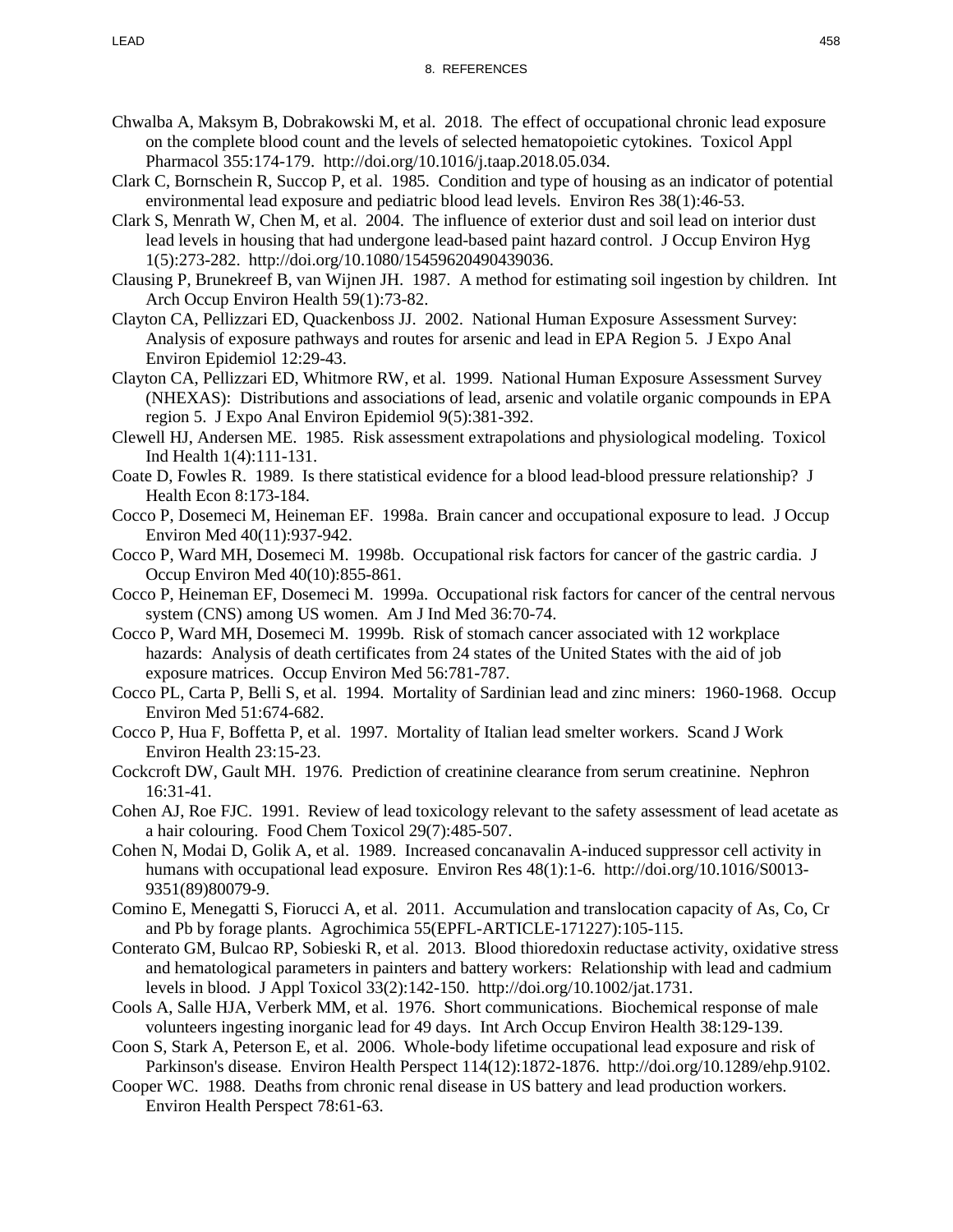- Cooper GS, Umbach DM. 1996. Are vitamin D receptor polymorphisms associated with bone mineral density? A meta-analysis. J Bone Miner Res 11(12):1841-1849.
- Cooper WC, Wong O, Kheifets L. 1985. Mortality among employees of lead battery plants and leadproducing plants, 1947-1980. Scand J Work Environ Health 11:331-345.
- Corrin ML, Natusch DF. 1977. Physical and chemical characteristics of environmental lead. In: Lead in the environment. Washington, DC: National Science Foundation, 7-31.
- Cory-Slechta DA. 1995. Relationships between lead-induced learning impairments and changes in dopaminergic, cholinergic, and glutamatergic neurotransmitter system functions. Annu Rev Pharmacol Toxicol 35:391-415.
- Cory-Slechta DA. 2003. Lead-induced impairments in complex cognitive function: Offerings from experimental studies. Child Neuropsychol 9(1):54-75.
- Cory-Slechta DA, Weiss B, Cox C. 1987. Mobilization and redistribution of lead over the course of calcium disodium ethylenediamine tetraacetate chelation therapy. J Pharmacol Exp Ther 243(3):804-813.
- Costa de Almeida GR, Pereira Saraiva Mda C, Barbosa F, et al. 2007. Lead contents in the surface enamel of deciduous teeth sampled in vivo from children in uncontaminated and in leadcontaminated areas. Environ Res 104(3):337-345. http://doi.org/10.1016/j.envres.2007.03.007.
- Costa de Almeida GR, Umbelino de Freitas C, Barbosa F, et al. 2009. Lead in saliva from lead-exposed and unexposed children. Sci Total Environ 407(5):1547-1550. http://doi.org/10.1016/j.scitotenv.2008.10.058.
- Costa de Almeida GR, de Freitas Tavares CF, de Souza AM, et al. 2010. Whole blood, serum, and saliva lead concentrations in 6- to 8-year-old children. Sci Total Environ 408(7):1551-1556. http://doi.org/10.1016/j.scitotenv.2009.12.034.
- Costa de Almeida GR, de Sousa Guerra C, de Angelo Souza Leite G, et al. 2011. Lead contents in the surface enamel of primary and permanent teeth, whole blood, serum, and saliva of 6- to 8-year-old children. Sci Total Environ 409(10):1799-1805. http://doi.org/10.1016/j.scitotenv.2011.01.004.
- Coste J, Mandereau L, Pessione F, et al. 1991. Lead-exposed workmen and fertility: A cohort study on 354 subjects. Eur J Epidemiol 7(2):154-158.
- Counter SA, Buchanan LH, Ortega F, et al. 2014. Lead levels in the breast milk of nursing Andean mothers living in a lead-contaminated environment. J Toxicol Environ Health A 77(17):993-1003. http://doi.org/10.1080/15287394.2014.897281.
- Cox WM, Pesola GR. 2005. Buckshot ingestion. N Engl J Med 353(26):e23.
- CPSC. 1996. CPSC finds lead poisoning hazard for young children in imported vinyl miniblinds. U.S. Consumer Product Safety Commission.
	- https://groups.google.com/forum/#!topic/misc.kids/Actbkpo1E\_Q. July 12, 2017.
- Craig JR, Rimstidt JD, Bonnaffon CA, et al. 1999. Surface water transport of lead at shooting range. Bull Environ Contam Toxicol 63:312-319.
- Cramer K, Goyer RA, Jagenburg R, et al. 1974. Renal ultrastructure, renal function, and parameters of lead toxicity in workers with different periods of lead exposure. Br J Ind Med 31:113-127.
- Crump KS, Van Landingham C, Bowers TS, et al. 2013. A statistical reevaluation of the data used in the Lanphear et al. (2005) pooled-analysis that related low levels of blood lead to intellectual deficits in children. Crit Rev Toxicol 43(9):785-799. http://doi.org/10.3109/10408444.2013.832726.
- Cui S, Zhou Q, Chao L. 2007. Potential hyperaccumulation of Pb, Zn, Cu and Cd in endurant plants distributed in an old smeltery, northeast China. Environ Geol 51(6):1043-1048.
- Cullen MR, Kayne RD, Robins JM. 1984. Endocrine and reproductive dysfunction in men associated with occupational inorganic lead intoxication. Arch Environ Health 39(6):431-440.
- Dallaire R, Dewailly E, Ayotte P, et al. 2014. Growth in Inuit children exposed to polychlorinated biphenyls and lead during fetal development and childhood. Environ Res 134:17-23. http://doi.org/10.1016/j.envres.2014.06.023.
- Dalpra L, Tibiletti MG, Nocera G, et al. 1983. SCE analysis in children exposed to lead emission from a smelting plant. Mutat Res 120:249-256.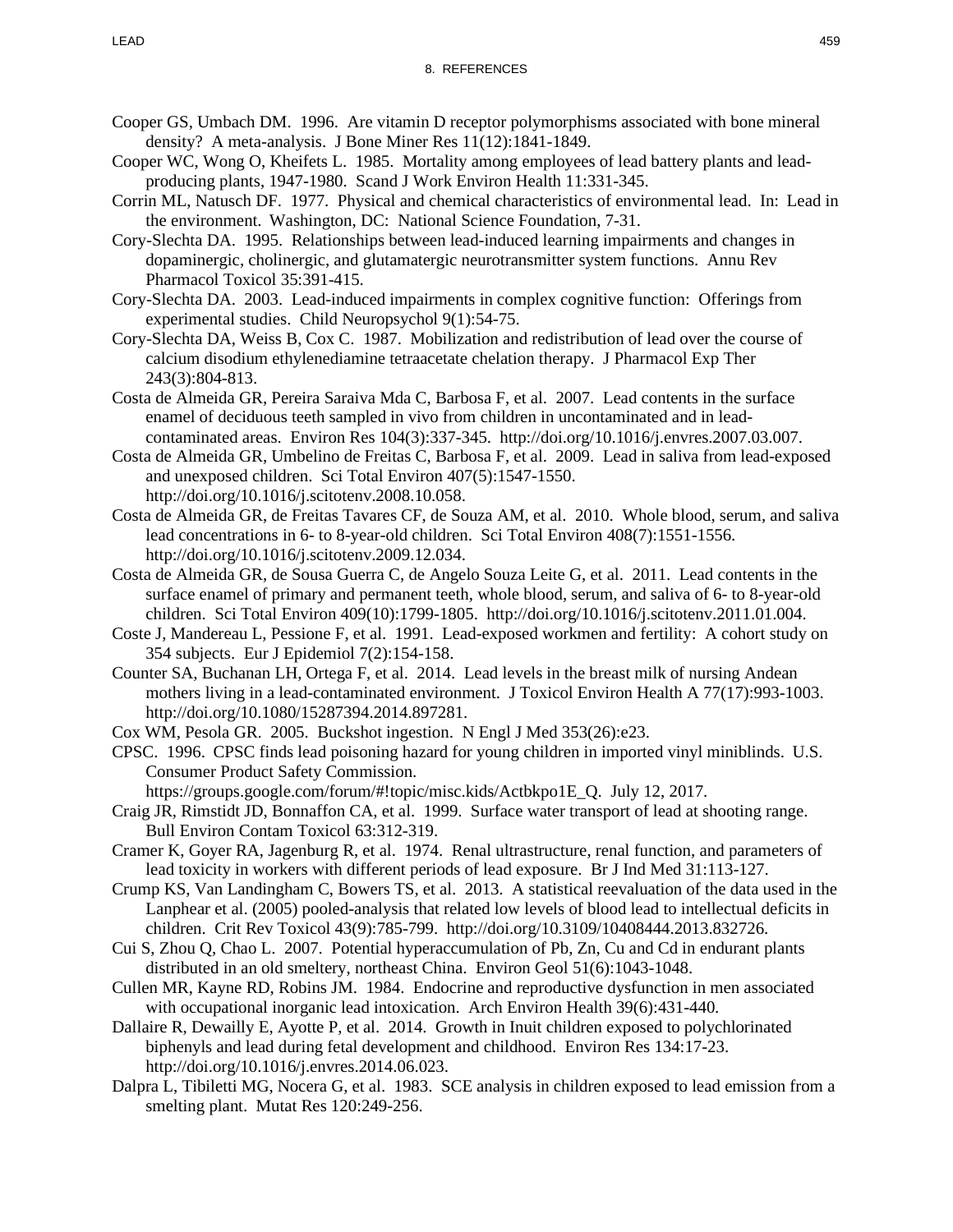- Danadevi K, Rozati R, Banu BS, et al. 2003. DNA damage in workers exposed to lead using comet assay. Toxicology 187(2):183-193.
- Davidson A, Ryman J, Sutherland CA, et al. 2014. Lead. In: Ullmann's encyclopedia of industrial chemistry. Weinheim, Germany: Wiley-VCH Verlag GmbH & Co. http://doi.org/10.1002/14356007.a15\_193.pub3.
- Davies JM. 1984a. Lung cancer mortality among workers making lead chromate and zinc chromate pigments at three English factories. Br J Ind Med 41:158-169.
- Davies JM. 1984b. Long term mortality study of chromate pigment workers who suffered lead poisoning. Br J Ind Med 41:170-178.
- Davis JM, Svendsgaard DJ. 1990. Nerve conduction velocity and lead: A critical review and metaanalysis. In: Advances in neurobehavioral toxicology: Applications in environmental and occupational health. Chelsea, MI: Lewis Publishers, 353-376.
- Davis S, Mirick DK. 2006. Soil ingestion in children and adults in the same family. J Expo Sci Environ Epidemiol 16(1):63-75. http://doi.org/10.1038/sj.jea.7500438.
- Davis A, Ruby MV, Bergstrom PD. 1994. Factors controlling lead bioavailability in the Butte mining district, Montana, USA. Environ Geochem Health 16(3/4; 3/4):147-157.
- Davis AP, Shokouhian M, Ni S. 2001. Loading estimates of lead, copper, cadmium, and zinc in urban runoff from specific sources. Chemosphere 44:997-1009.
- Davis MA, Gilbert-Diamond D, Karagas MR, et al. 2014. A dietary-wide association study (DWAS) of environmental metal exposure in US children and adults. PLoS ONE 9(9):e104768. http://doi.org/10.1371/journal.pone.0104768.
- de Burbure C, Buchet JP, Leroyer A, et al. 2006. Renal and neurologic effects of cadmium, lead, mercury, and arsenic in children: Evidence of early effects and multiple interactions at environmental exposure levels. Environ Health Perspect 114(4):584-590. http://doi.org/10.1289/ehp.8202.
- De Kort WL, Zwennis WC. 1988. Blood lead and blood pressure: Some implications for the situation in The Netherlands. Environ Health Perspect 78:67-70.
- De Kort WLAM, Verschoor MA, Wibowo AAE, et al. 1987. Occupational exposure to lead and blood pressure: A study in 105 workers. Am J Ind Med 11:145-156.
- de Restrepo HG, Sicard D, Torres MM. 2000. DNA damage and repair in cells of lead exposed people. Am J Ind Med 38(3):330-334.
- Deierlein AL, Teitelbaum SL, Windham GC, et al. 2019. Lead exposure during childhood and subsequent anthropometry through adolescence in girls. Environ Int 122:310-315. http://doi.org/10.1016/j.envint.2018.11.031.
- DeJonghe W, Adams F. 1986. Biogeochemical cycling of organic lead compounds. Adv Environ Sci Technol 17:561-594.
- Den Hond E, Nawrot T, Staessen JA. 2001. Relationship between blood pressure and blood lead in NHANES III. J Hypertens 19(2):S57.
- Den Hond E, Nawrot T, Staessen JA. 2002. The relationship between blood pressure and blood lead in NHANES III. J Hum Hypertens 16:563-568.
- Den Hond E, Dhooge W, Bruckers L, et al. 2011. Internal exposure to pollutants and sexual maturation in Flemish adolescents. J Expo Sci Environ Epidemiol 21(3):224-233. http://doi.org/10.1038/jes.2010.2.
- Denaix L, Semlali RM, Douay F. 2001. Dissolved and colloidal transport of Cd, Pb, and Zn in a silt loam soil affected by atmospheric industrial deposition. Environ Pollut 113:29-38.
- Deng H, Ye Z, Wong M. 2004. Accumulation of lead, zinc, copper and cadmium by 12 wetland plant species thriving in metal-contaminated sites in China. Environ Pollut 132(1):29-40.
- Denham M, Schell LM, Deane G, et al. 2005. Relationship of lead, mercury, mirex, dichlorodiphenyldichloroethylene, hexachlorobenzene, and polychlorinated biphenyls to timing of menarche among Akwesasne Mohawk girls. Pediatrics 115(2):e127-e134. http://doi.org/10.1542/peds.2004-1161.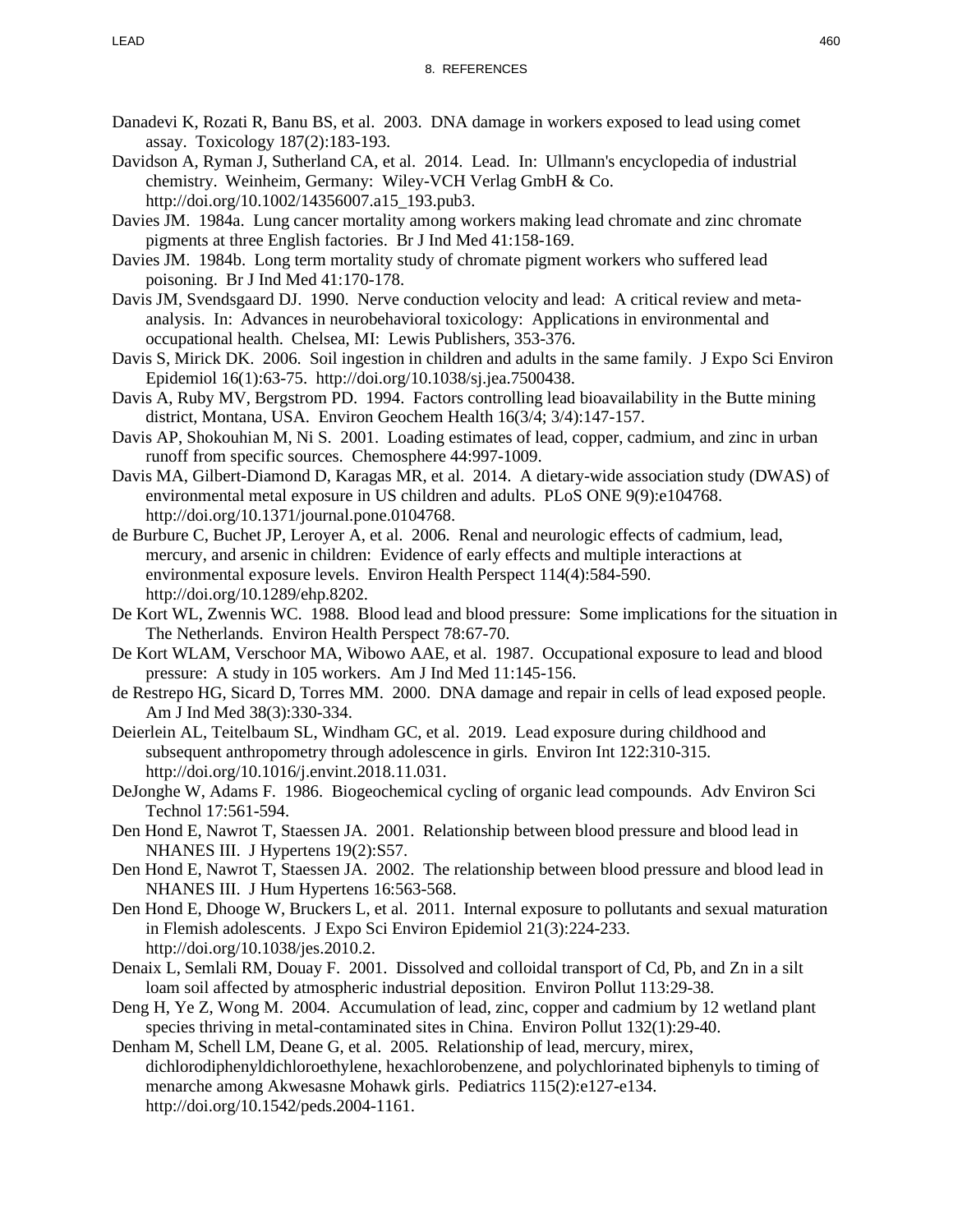- Desilva PE. 1981. Determination of lead in plasma and studies on its relationship to lead in erythrocytes. Br J Ind Med 38:209-217.
- Desrochers-Couture M, Oulhote Y, Arbuckle TE, et al. 2018. Prenatal, concurrent, and sex-specific associations between blood lead concentrations and IQ in preschool Canadian children. Environ Int 121(Pt 2):1235-1242. http://doi.org/10.1016/j.envint.2018.10.043.
- Desrochers-Couture M, Courtemanche Y, Forget-Dubois N, et al. 2019. Association between early lead exposure and externalizing behaviors in adolescence: A developmental cascade. Environ Res 178:108679. http://doi.org/10.1016/j.envres.2019.108679.
- Devoz PP, Gomes WR, De Araujo ML, et al. 2017. Lead (Pb) exposure induces disturbances in epigenetic status in workers exposed to this metal. J Toxicol Environ Health A 80(19-21):1098- 1105. http://doi.org/10.1080/15287394.2017.1357364.
- Dewailly E, Ayotte P, Bruneau S, et al. 2001. Exposure of the Inuit population of Nunavik (Arctic Quebec) to lead and mercury. Arch Environ Health 56(4):350-357.
- Di Lorenzo L, Silvestroni A, Martino MG, et al. 2006. Evaluation of peripheral blood neutrophil leucocytes in lead-exposed workers. Int Arch Occup Environ Health 79(6):491-498. http://doi.org/10.1007/s00420-005-0073-4.
- Diamond GL. 1988. Biological monitoring of urine for exposure to toxic metals. In: Clarkson TW, Friberg L, Nordberg GF, et al., eds. Biological monitoring of toxic metals. New York, NY: Plenum Publishing Corporation, 515-529.
- Diamond GL. 2005. Risk assessment of nephrotoxic metals. In: Tarloff J, Lash L, eds. The toxicology of the kidney. London, England: CRC Press, 1099-1132.
- Diamond GL, Thayer WC, Brown JS, et al. 2019. Estimates of urinary blood lead clearance and its relationship to glomerular filtration rate based on a large population survey. J Toxicol Environ Health A 82(5):379-382. http://doi.org/10.1080/15287394.2019.1603280.
- Dietrich KN, Berger OG, Succop PA. 1993b. Lead exposure and the motor developmental status of urban six-year-old children in the Cincinnati prospective study. Pediatrics 91(2):301-307.
- Dietrich KN, Krafft KM, Bier M, et al. 1986. Early effects of fetal lead exposure: Neurobehavioral findings at 6 months. Int J Biosoc Res 8(2):151-168.
- Dietrich KN, Krafft KM, Shukla R, et al. 1987. The neurobehavioral effects of early lead exposure. In: Schroeder SR, ed. Toxic substances and mental retardation: Neurobehavioral toxicology and teratology. Washington, DC: American Association on Mental Deficiency, 71-95.
- Dietrich KN, Krafft KM, Bier M, et al. 1989. Neurobehavioral effects of foetal lead exposure: The first year of life. In: Lead exposure and child development. Dordrecht: Springer, 320-331. http://doi.org/10.1007/978-94-009-0847-5\_19.
- Dietrich KN, Succop PA, Berger OG, et al. 1991. Lead exposure and the cognitive development of urban preschool children: The Cincinnati Lead Study cohort at age 4 years. Neurotoxicol Teratol 13(2):203-211.
- Dietrich KN, Succop PA, Berger OG, et al. 1992. Lead exposure and the central auditory processing abilities and cognitive development of urban children: The Cincinnati Lead Study cohort at age 5 years. Neurotoxicol Teratol 14(1):51-56.
- Dietrich KN, Berger OG, Succop PA, et al. 1993a. The developmental consequences of low to moderate prenatal and postnatal lead exposure: Intellectual attainment in the Cincinnati Lead Study Cohort following school entry. Neurotoxicol Teratol 15(1):37-44.
- Dietrich KN, Douglas RM, Succop PA, et al. 2001. Early exposure to lead and juvenile delinquency. Neurotoxicol Teratol 23(6):511-518.
- Ding N, Wang X, Weisskopf MG, et al. 2016. Lead-related genetic loci, cumulative lead exposure and incident coronary heart disease: The normative aging study. PLoS ONE 11(9):e0161472. http://doi.org/10.1371/journal.pone.0161472.
- Ding N, Wang X, Tucker KL, et al. 2019. Dietary patterns, bone lead and incident coronary heart disease among middle-aged to elderly men. Environ Res 168:222-229. http://doi.org/10.1016/j.envres.2018.09.035.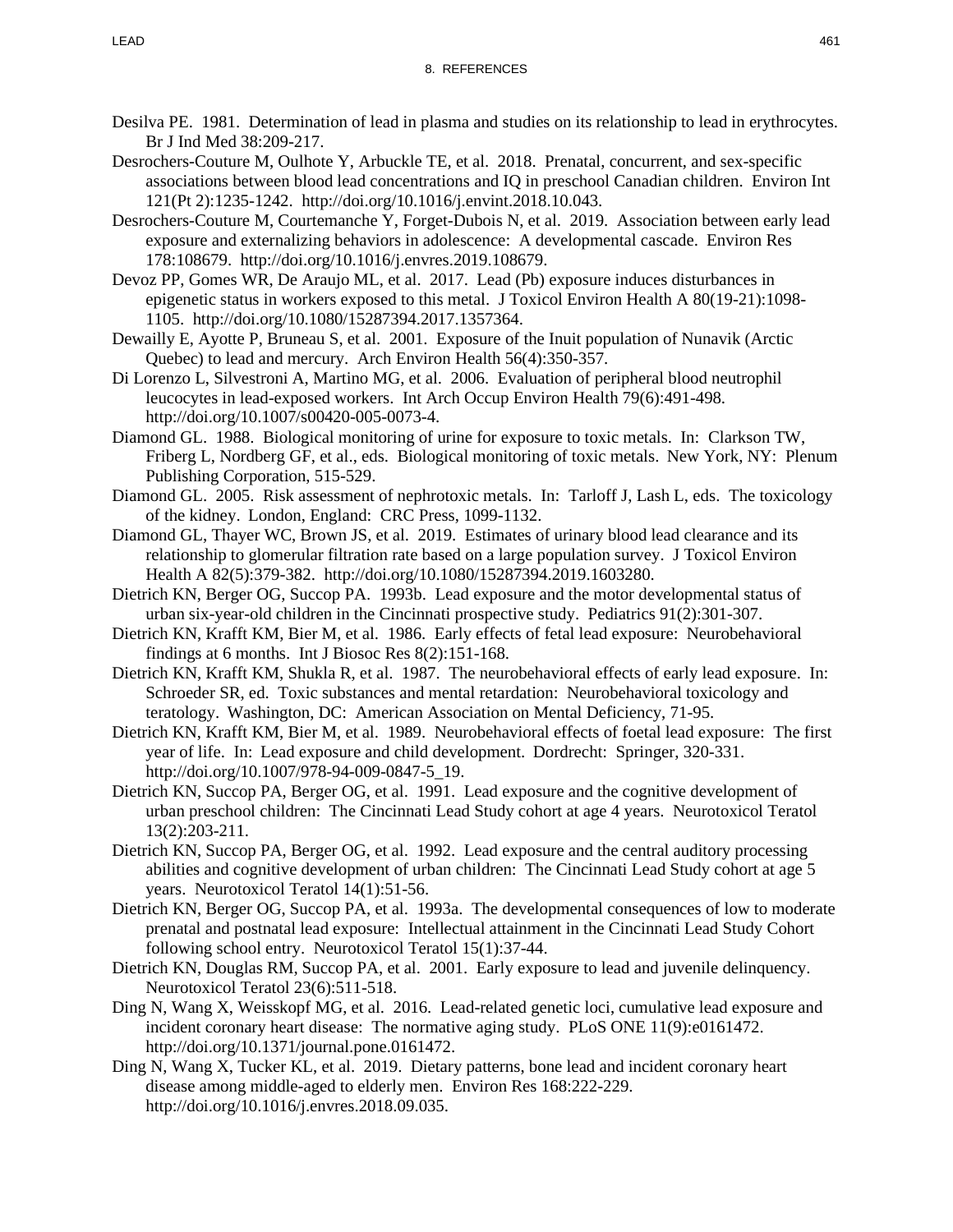Dingwall-Fordyce I, Lane RE. 1963. A follow-up study of lead workers. Br J Ind Med 20:313-315.

- Disha, Sharma S, Goyal M, et al. 2019. Association of raised blood lead levels in pregnant women with preeclampsia: A study at tertiary centre. Taiwan J Obstet Gynecol 58(1):60-63. http://doi.org/10.1016/j.tjog.2018.11.011.
- Dixon SL, Gaitens JM, Jacobs DE, et al. 2009. Exposure of U.S. children to residential dust lead, 1999- 2004: II. The contribution of lead-contaminated dust to children's blood lead levels. Environ Health Perspect 117(3):468-474. http://doi.org/10.1289/ehp.11918.
- do Nascimento SN, Charao MF, Moro AM, et al. 2014. Evaluation of toxic metals and essential elements in children with learning disabilities from a rural area of southern Brazil. Int J Environ Res Public Health 11(10):10806-10823. http://doi.org/10.3390/ijerph111010806.
- Dobrakowski M, Boron M, Czuba ZP, et al. 2016. Blood morphology and the levels of selected cytokines related to hematopoiesis in occupational short-term exposure to lead. Toxicol Appl Pharmacol 305:111-117. http://doi.org/10.1016/j.taap.2016.06.015.
- Dobrakowski M, Pawlas N, Kasperczyk A, et al. 2017. Oxidative DNA damage and oxidative stress in lead-exposed workers. Hum Exp Toxicol 36(7):744-754. http://doi.org/10.1177/0960327116665674.
- DOE. 2018a. Table 3: Protective Action Criteria (PAC) Rev. 29a based on applicable 60-minute AEGLs, ERPGs, or TEELs. The chemicals are listed by CASRN. June 2018. Oak Ridge, TN: U.S. Department of Energy. https://sp.eota.energy.gov/pac/docs/Revision\_29A\_Table3.pdf. July 26, 2018.
- DOE. 2018b. Protective Action Criteria (PAC) with AEGLs, ERPGs, & TEELs: Rev. 29A, June 2018. Oak Ridge, TN: U.S. Department of Energy. https://sp.eota.energy.gov/pac/. July 26, 2018.
- Dong Z, Yan K, Liu Y, et al. 2016. A meta-analysis to correlate lead bioavailability and bioaccessibility and predict lead bioavailability. Environ Int 92-93:139-145. http://doi.org/10.1016/j.envint.2016.04.009.
- Dongre NN, Suryakar AN, Patil AJ, et al. 2013. Biochemical effects of lead exposure on battery manufacture workers with reference to blood pressure, calcium metabolism and bone mineral density. Indian J Clin Biochem 28(1):65-70. http://doi.org/10.1007/s12291-012-0241-8.
- Dorsey CD, Lee B, Bolla KI, et al. 2006. Comparison of patella lead with blood lead and tibia lead and their associations with neurobehavioral test scores. J Occup Environ Med 48(5):489-496.
- Doyle JR, Blais JM, Holmes RD, et al. 2012. A soil ingestion pilot study of a population following a traditional lifestyle typical of rural or wilderness areas. Sci Total Environ 424:110-120. http://doi.org/10.1016/j.scitotenv.2012.02.043.
- Drasch GA, Bohm J, Baur C. 1987. Lead in human bones. Investigations on an occupationally nonexposed population in southern Bavaria (F.R.G.). I. Adults. Sci Total Environ 64:303-315.
- Drasch G, Wanghofer E, Roider G. 1997. Are blood, urine, hair, and muscle valid biomonitors for the internal burden of men with the heavy metals mercury, lead and cadmium: An investigation on 150 deceased. Trace Elem Electrolytes 14(3):116-123.
- Drexler JW, Brattin WJ. 2007. An in vitro procedure for estimation of lead relative bioavailability: With validation. Hum Ecol Risk Assess 13(2):383-401. http://doi.org/10.1080/10807030701226350.
- Dundar B, Öktem F, Arslan MK, et al. 2006. The effect of long-term low-dose lead exposure on thyroid function in adolescents. Environ Res 101(1):140-145. http://doi.org/10.1016/j.envres.2005.10.002.
- DuVal GE, Fowler BA. 1989. Preliminary purification and characterization studies of a low molecular weight, high affinity cytosolic lead-binding protein in rat brain. Biochem Biophys Res Commun 159:177-184.
- Duydu Y, Dur A, Süzen HS. 2005. Evaluation of increased proportion of cells with unusually high sister chromatid exchange counts as a cytogenetic biomarker for lead exposure. Biol Trace Elem Res 104(2):121-129. http://doi.org/10.1385/BTER:104:2:121.
- Duydu Y, Süzen H, Aydin A, et al. 2001. Correlation between lead exposure indicators and sister chromatid exchange (SCE) frequencies in lymphocytes from inorganic lead exposed workers. Arch Environ Contam Toxicol 41(2):241-246.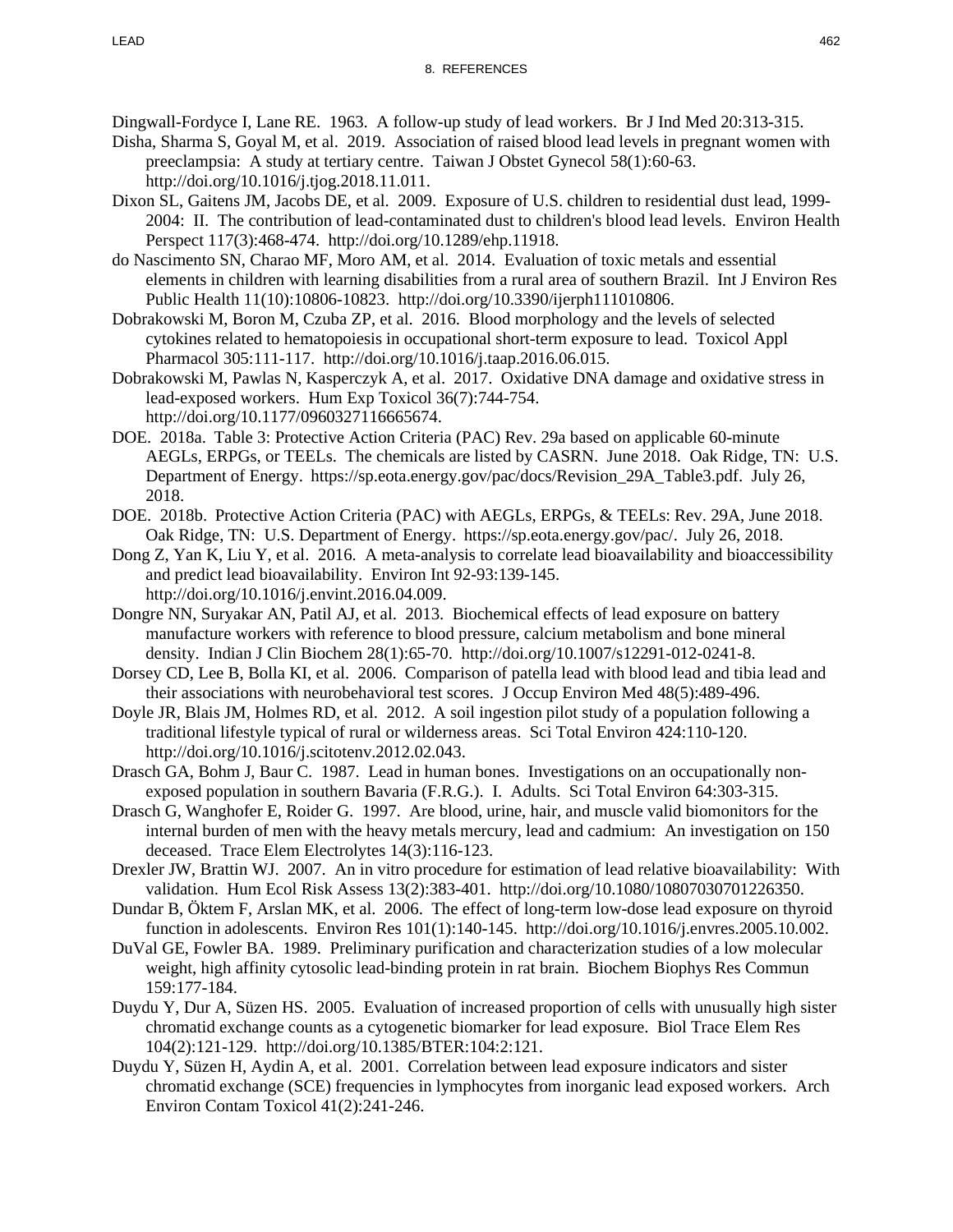- Dye BA, Hirsch R, Brody DJ. 2002. The relationship between blood lead levels and periodontal bone loss in the United States, 1988-1994. Environ Health Perspect 110(10):997-1002.
- Eaton DL, Stacey NH, Wong KL, et al. 1980. Dose response effects of various metal ions on rat liver metallothionein, glutathione, heme oxygenase, and cytochrome P-450. Toxicol Appl Pharmacol 55:393-402.
- Eckel WP, Jacob TA. 1988. Ambient levels of 24 dissolved metals in U.S. surface and ground waters. Prepr Pap Natl Meet Am Chem Soc Div Environ Chem 28:371-372.
- Egeghy PP, Quackenboss JJ, Catlin S, et al. 2005. Determinants of temporal variability in NHEXAS-Maryland environmental concentrations, exposures, and biomarkers. J Expo Anal Environ Epidemiol 15(5):388-397. http://doi.org/10.1038/sj.jea.7500415.
- Ehrlich R, Robins T, Jordaan E, et al. 1998. Lead absorption and renal dysfunction in a South African battery factory. Occup Environ Med 55:453-460.
- Eisenreich SJ, Looney BB, Thornton JD. 1981. Airborne organic contaminants in the Great Lakes ecosystem. Environ Sci Technol 15(1):30-38.
- Eisler R. 1988. Lead hazards to fish, wildlife, and invertebrates: A synoptic review. Fish and Wildlife Service. U.S. Department of the Interior. Biological Report 85(1.14).
- Elbaz-Poulichet F, Holliger P, Huang WW, et al. 1984. Lead cycling in estuaries, illustrated by the Gironde estuary, France. Nature 308:409-414.
- Elias SM, Hashim Z, Marjan ZM, et al. 2007. Relationship between blood lead concentration and nutritional status among Malay primary school children in Kuala Lumpur, Malaysia. Asia Pac J Public Health 19(3):29-37. http://doi.org/10.1177/101053950701900306.
- Elmarsafawy SF, Jain NB, Schwartz J, et al. 2006. Dietary calcium as a potential modifier of the relationship of lead burden to blood pressure. Epidemiology 17(5):531-537.
- Elwood PC, Davey-Smith G, Oldham PD, et al. 1988a. Two Welsh surveys of blood lead and blood pressure. Environ Health Perspect 78:119-121.
- Elwood PC, Yarnell JWG, Oldham PD, et al. 1988b. Blood pressure and blood lead in surveys in Wales. Am J Epidemiol 127(5):942-945.
- Emory E, Ansari Z, Pattillo R, et al. 2003. Maternal blood lead effects on infant intelligence at age 7 months. Am J Obstet Gynecol 188(4):S26-S32.
- Englyst V, Lundstrom NG, Gerhardsson L, et al. 2001. Lung cancer risks among lead smelter workers also exposed to arsenic. Sci Total Environ 273:77-82.
- Environment and Climate Change Canada. 2016. Canadian environmental sustainability indicators: Releases of harmful substances to the environment. Minister of Environment and Climate Change. http://www.ec.gc.ca/indicateurs-indicators/3C4C1124-63E6-40BB-941A-EB87E1A23387/Releases%20of%20Harmful%20Substances\_EN.pdf. June 26, 2017.
- EPA. 1977. Standards of performance for secondary lead smelters. U.S. Environmental Protection Agency. Code of Federal Regulations. 40 CFR 60; Subpart L.
- EPA. 1979. Lead. Water-related environmental fate of 129 priority pollutants. U.S. Environmental Protection Agency. 13-11 - 13-19. EPA440479029a.
- EPA. 1982a. Standards of performance for lead-acid battery manufacturing plants. U.S. Environmental Protection Agency. Code of Federal Regulations. 40 CFR 60; Subpart KK.
- EPA. 1982b. Test methods. U.S. Environmental Protection Agency. Code of Federal Regulations. 40 CFR 80.3.
- EPA. 1982c. An exposure and risk assessment for lead. Washington, DC: U.S. Environmental Protection Agency. EPA440485010. PB85220606.
- EPA. 1985a. Controls applicable to gasoline refiners and importers. U.S. Environmental Protection Agency. Code of Federal Regulations. 40 CFR 80.20.
- EPA. 1985b. Determination of reportable quantities. U.S. Environmental Protection Agency. Code of Federal Regulations. 40 CFR 117.3.
- EPA. 1985c. Lead exposures in the human environment. Research Triangle Park, NC: U.S. Environmental Protection Agency. EPA600D86185. PB86241007.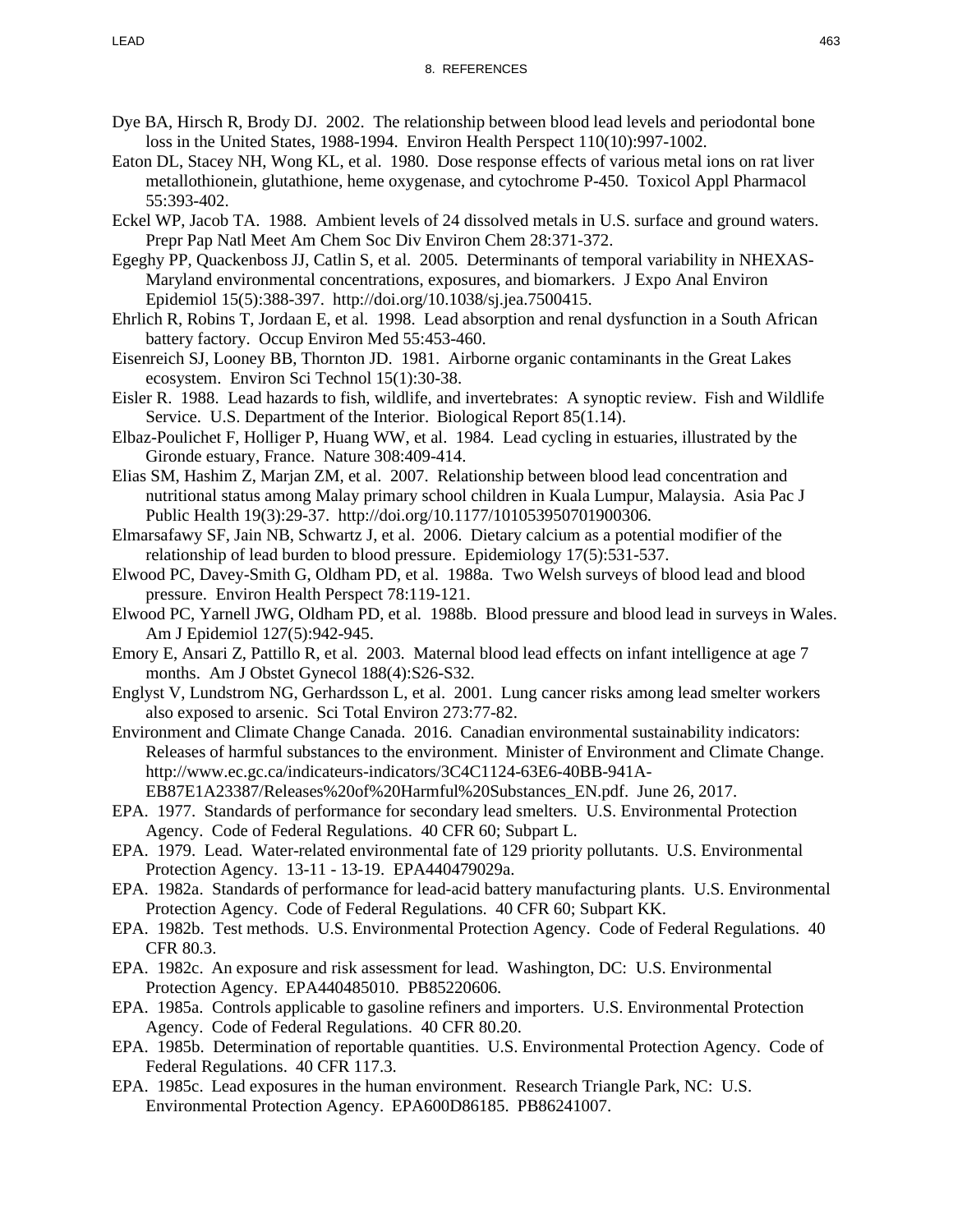- EPA. 1985d. Regulation of fuels and fuel additives; gasoline lead content. Fed Regist 50(45):9386- 9399.
- EPA. 1986a. Air quality criteria for lead. Research Triangle Park, NC: U.S. Environmental Protection Agency. EPA600883028F.
- EPA. 1986b. Superfund record of decision (EPA Region 5): Forest Waste Disposal Site, Genesee County, Michigan, June 1986. Washington, DC: U.S. Environmental Protection Agency. EPARODR0586034. PB87189890.
- EPA. 1988. Specific toxic chemical listings. U.S. Environmental Protection Agency. Code of Federal Regulations. 40 CFR 372.65.
- EPA. 1989a. Exposure factors handbook. Washington, DC: U.S. Environmental Protection Agency. EPA600889043.
- EPA. 1989b. National primary drinking water regulations. U.S. Environmental Protection Agency. Code of Federal Regulations. 40 CFR 141,142.
- EPA. 1991. Reference air concentrations. Health based limits for exclusion of waste-derived residues. U.S. Environmental Protection Agency. Code of Federal Regulations. 40 CFR 266, Appendices IV and VII.
- EPA. 1994a. Guidance manual for the integrated exposure uptake biokinetic model for lead in children. U.S. Environmental Protection Agency. EPA540R93081. PB93963510.
- EPA. 1994b. Technical support document: Parameters and equations used in integrated exposure uptake biokinetic model for lead in children (v0.99d). Washington, DC: U.S. Environmental Protection Agency. EPA540R94040. PB94963505.
- EPA. 1994c. Validation strategy for the integrated exposure uptake biokinetic model for lead in children. Washington, DC: U.S. Environmental Protection Agency. EPA540R94039. PB94963504.
- EPA. 1994d. Methods for the determination of metals in environmental samples. Supplement 1. Cincinnati, OH: U.S. Environmental Protection Agency. EPA600R94111. https://nepis.epa.gov/Exe/ZyPURL.cgi?Dockey=300036HL.txt. March 30, 2017.
- EPA. 1994e. Revised interim soil lead guidance for CERCLA sites and RCRA corrective action facilities. Washington, DC: U.S. Environmental Protection Agency. OSWER Directive #9355.4- 12.
- EPA. 1994f. Method 200.8, revision 5.4: Determination of trace elements in waters and wastes by inductively coupled plasma-mass spectrometry. Cincinnati, OH: U.S. Environmental Protection Agency. https://www.epa.gov/sites/production/files/2015-08/documents/method\_200-8\_rev\_5- 4\_1994.pdf. December 8, 2017.
- EPA. 1995a. Guidance for assessing chemical contaminant data for use in fish advisories. Volume 1: Fish sampling and analysis. U.S. Environmental Protection Agency. EPA823R95007.
- EPA. 1995b. Report on the national survey of lead based paint in housing base report. U.S. Environmental Protection Agency.
- EPA. 1996a. Prohibition on gasoline containing lead or lead additives for highway use. U.S. Environmental Protection Agency. Fed Regist 61(23):3832.
- EPA. 1996b. National air quality and emissions trends report 1995. U.S. Environmental Protection Agency. EPA454R96005.
- EPA. 1996c. Urban soil lead abatement demonstration project. Volume I: EPA integrated report. U.S. Environmental Protection Agency. EPA600P93001aF.
- EPA. 1997a. Implementation of the mercury-containing and rechargeable battery management act. U.S. Environmental Protection Agency. https://nepis.epa.gov/Exe/ZyPURL.cgi?Dockey=10000MXZ.txt. February 18, 2020.
- EPA. 1997b. Methods for the determination of chemical substances in marine and estuarine environmental matrices- 2nd edition. Washington, DC: U.S. Environmental Protection Agency. EPA600R97072. https://cfpub.epa.gov/si/si\_public\_record\_report.cfm?dirEntryId=309412. March 30, 2017.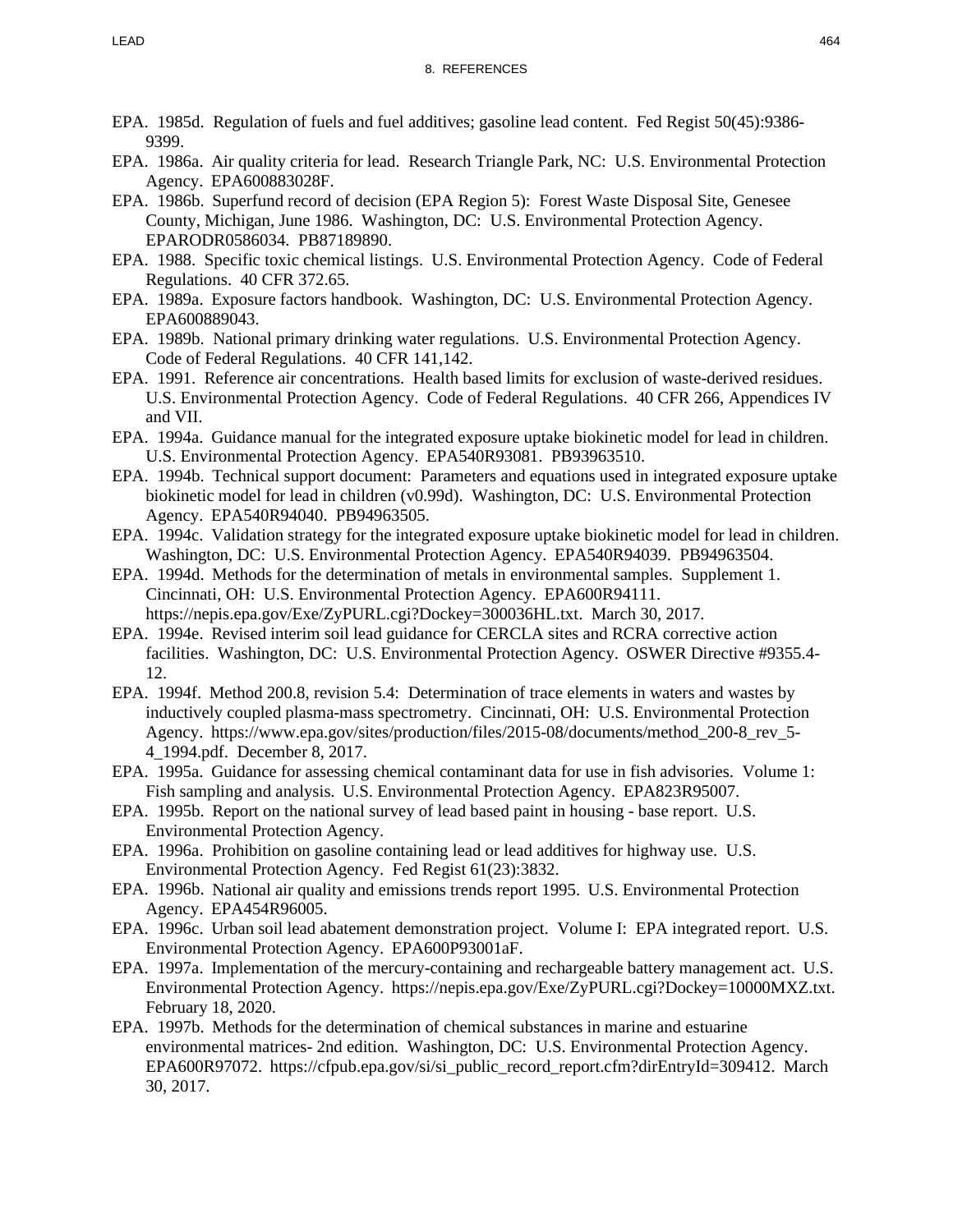- EPA. 1998. Clarification to the 1994 revised interim soil lead guidance for CERCLA sites and RCRA corrective action facilities. U.S. Environmental Protection Agency. EPA540F98030. https://www.epa.gov/superfund/lead-superfund-sites-guidance. August 25, 2017.
- EPA. 1999. Determination of metals in ambient particulate matter using X-ray fluorescence (XRF) spectroscopy. Compendium Method 10-3.3. Cincinnati, OH: U.S. Environmental Protection Agency. EPA625R96010a. https://www3.epa.gov/ttnamti1/files/ambient/inorganic/mthd-3-3.pdf. March 30, 2017.
- EPA. 2001. Guidance for reporting releases and other waste management quantities of toxic chemicals: Lead and lead compounds. Washington, DC: U.S. Environmental Protection Agency. https://ofmpub.epa.gov/apex/guideme\_ext/guideme\_ext/guideme/file/lead%20and%20lead%20comp ounds.pdf. February 25, 2020.
- EPA. 2002a. Reference manual for the Integrated Exposure Uptake Biokinetic Model for lead in children (IEUBK) Windows 32 bit version. U.S. Environmental Protection Agency. EPA9285.7-44 https://www.epa.gov/superfund/lead-superfund-sites-software-and-users-manuals#technical. February 18, 2020.
- EPA. 2002b. The "battery act". Enforcement alert. U.S. Environmental Protection Agency. EPA300N02002.
- EPA. 2002c. National primary drinking water regulations. Washington, DC: U.S. Environmental Protection Agency. EPA816F02013. http://www.epa.gov/safewater/mcl.html. February 18, 2020.
- EPA. 2003. Method 200.5: Determination of trace elements in drinking water by axially viewed inductively coupled plasma- atomic emission spectrometry. Cincinnati, OH: U.S. Environmental Protection Agency. EPA600R06115. https://www.epa.gov/sites/production/files/2015- 08/documents/method\_200-5\_rev\_4-2\_2003.pdf. March 30, 2017.
- EPA. 2004. Lead and copper rule: A quick reference guide. U.S. Environmental Protection Agency. EPA816F04009. https://nepis.epa.gov/Exe/ZyPURL.cgi?Dockey=30006646.txt. February 5, 2019.
- EPA. 2005a. Toxic chemical release inventory reporting forms and instructions: Revised 2004 version. Section 313 of the Emergency Planning and Community Right-to-Know Act (Title III of the Superfund Amendments and Reauthorization Act of 1986). U.S. Environmental Protection Agency. EPA260B05001.
- EPA. 2005b. STORET database access. U.S. Environmental Protection Agency. http://www.epa.gov/storet/dbtop.html. May 20, 2005.
- EPA. 2006. Air quality criteria for lead. Volume 1 of II. U.S. Environmental Protection Agency. EPA600R5144aF. http://ofmpub.epa.gov/eims/eimscomm.getfile?p\_download\_id=459555. June 27, 2017.
- EPA. 2007a. National primary drinking water regulations for lead and copper: Short-term regulatory revisions and clarifications. U.S. Environmental Protection Agency. Fed Regist 72(195):57782- 57820. https://www.gpo.gov/fdsys/pkg/FR-2007-10-10/pdf/E7-19432.pdf. June 28, 2017.
- EPA. 2007b. The national listing of fish advisories. Advisory report output. U.S. Environmental Protection Agency.
- EPA. 2009. National primary drinking water regulations. Washington, DC: U.S. Environmental Protection Agency. EPA816F090004. https://www.epa.gov/sites/production/files/2016- 06/documents/npwdr\_complete\_table.pdf. February 28, 2017.
- EPA. 2010. Lead and copper rule monitoring and reporting guidance for public water systems. U.S. Environmental Protection Agency. EPA816R10004. https://nepis.epa.gov/Exe/ZyPURL.cgi?Dockey=P100DP2P.txt. February 5, 2019.
- EPA. 2013. Providing safe drinking water in America: 2013 National Public Water Systems Compliance Report. U.S. Environmental Protection Agency. https://www.epa.gov/sites/production/files/2015- 06/documents/sdwacom2013.pdf. February 18, 2020.
- EPA. 2014a. Development and evaluation of the all ages lead model (AALM). U.S. Environmental Protection Agency.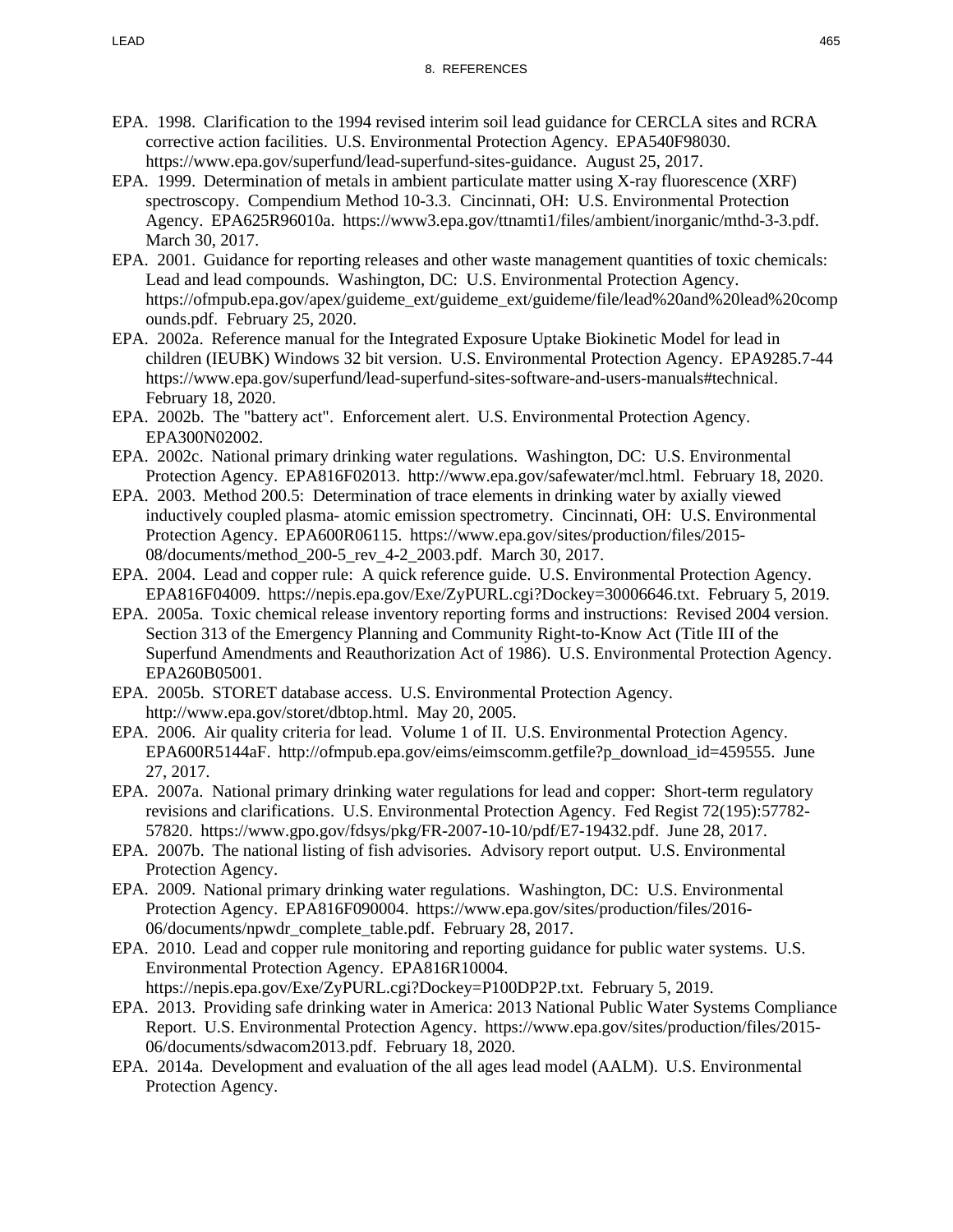- EPA. 2014b. Approach for estimating exposures and incremental health effects from lead due to renovation, repair, and painting activities in public and commercial buildings. U.S. Environmental Protection Agency. https://www.epa.gov/sites/production/files/2014- 08/documents/approachdocument\_0.pdf. April 03, 2017.
- EPA. 2014c. Integrated science assessment for lead. Contains errata sheet created 5/12/2014. U.S. Environmental Protection Agency. EPA600R10075F. https://cfpub.epa.gov/ncea/isa/recordisplay.cfm?deid=255721. October 21, 2016.
- EPA. 2014d. Lead and lead compounds. Chemical data access tool (CDAT). [2012 Chemical Data Reporting (CDR)]. U.S. Environmental Protection Agency. https://java.epa.gov/oppt\_chemical\_search/. June 26, 2017.
- EPA. 2014e. Identification and consideration of errors in Lanphear et al. (2005), "Low-level environmental lead exposure and children's intellectual function: An international pooled analysis". Memorandum to Integrated Science Assessment for lead docket (EPA-HQ-ORD-2011-0051). Research Triangle Park, NC: U.S. Environmental Protection Agency. https://ofmpub.epa.gov/eims/eimscomm.getfile?p\_download\_id=518543. February 5, 2019.
- EPA. 2015. Report on the environment. Lead emissions. U.S. Environmental Protection Agency. https://cfpub.epa.gov/roe/. June 27, 2017.
- EPA. 2016a. Optimal corrosion control treatment evaluation technical recommendations for primacy agencies and public water systems. U.S. Environmental Protection Agency. EPA816B16003. https://www.epa.gov/dwreginfo/optimal-corrosion-control-treatment-evaluation-technicalrecommendations. February 18, 2020.
- EPA. 2016b. Memorandum. Updated scientific considerations for lead in soil cleanups. U.S. Environmental Protection Agency. https://assets.documentcloud.org/documents/3525442/EPA-Memo-Updated-Scientific-Considerations-for.pdf. June 28, 2017.
- EPA. 2016c. 2014 National emissions inventory, version 1. Technical support document. Research Triangle Park, NC: U.S. Environmental Protection Agency. https://www.epa.gov/sites/production/files/2016-12/documents/nei2014v1\_tsd.pdf. February 18, 2020.
- EPA. 2016d. Updated scientific considerations for lead in soil cleanups. U.S. Environmental Protection Agency, Office of Land and Emergency Management.
	- https://quicksilver.epa.gov/work/08/1884174.pdf. August 25, 2017.
- EPA. 2017a. Lead air releases trend in the 2015 TRI national analysis. U.S. Environmental Protection Agency.
- EPA. 2017b. Supporting data files for the 2015 TRI national analysis: 2015 Toxics Release Inventory national analysis: Releases of chemicals: Lead air releases trend. U.S. Environmental Protection Agency. https://www.epa.gov/trinationalanalysis/supporting-data-files-2015-tri-national-analysis.
- EPA. 2017c. TRI basic data files: Calendar years 1987 2015 [US data from 2015]. U.S. Environmental Protection Agency.
- EPA. 2017d. Transmittal of update to the adult lead methodology's default baseline blood lead concentration and geometric standard deviation parameters. OLEM Directive 9285-56. Washington, DC: U.S. Environmental Protection Agency. https://semspub.epa.gov/work/HQ/196766.pdf. August 25, 2017.
- EPA. 2017e. Review of Michigan's lead and copper rule. Review of the Michigan Department of Environmental Quality Drinking Water Program 2016. U.S. Environmental Protection Agency. 16- 29.
- EPA. 2018a. Lead trends: National trends in lead levels. U.S. Environmental Protection Agency. https://www.epa.gov/air-trends/lead-trends. February 18, 2020.
- EPA. 2018b. Air quality system: Lead. U.S. Environmental Protection Agency. https://www.epa.gov/aqs. February 18, 2020.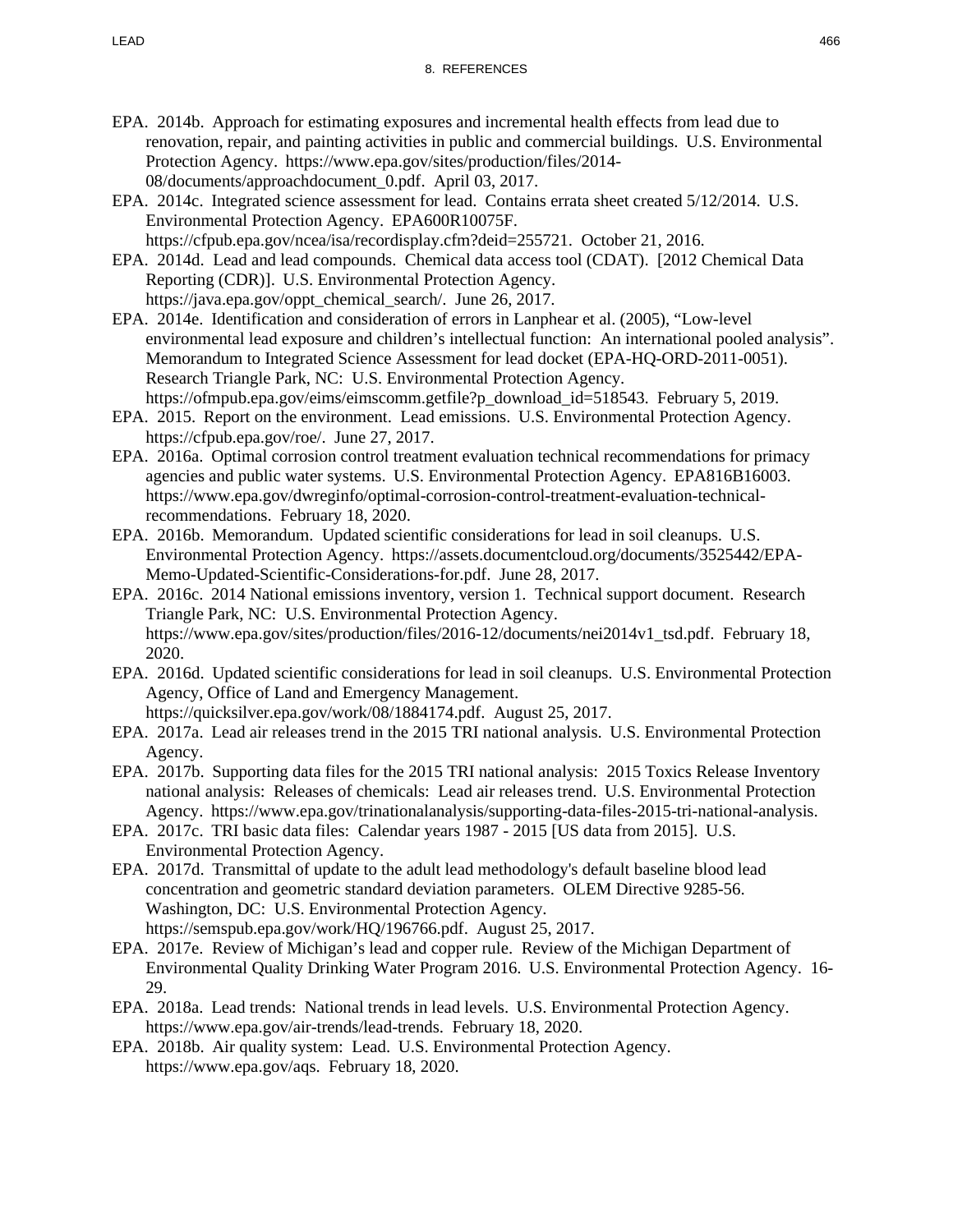- EPA. 2018c. 2018 Edition of the drinking water standards and health advisories tables. Washington, DC: U.S. Environmental Protection Agency. EPA822F18001.
	- https://www.epa.gov/sites/production/files/2018-03/documents/dwtable2018.pdf. May 4, 2017.
- EPA. 2018d. Acute Exposure Guideline Levels (AEGLs) values. U.S. Environmental Protection Agency. https://www.epa.gov/sites/production/files/2018- 08/documents/compiled\_aegls\_update\_27jul2018.pdf. June 5, 2019.
- EPA. 2019a. National primary drinking water regulations: Proposed lead and copper rule revisions. U.S. Environmental Protection Agency. Fed Regist 84(219):61684-61774. https://www.regulations.gov/contentStreamer?documentId=EPA-HQ-OW-2017-0300- 0001&contentType=pdf. January 14, 2020.
- EPA. 2019b. National primary and secondary ambient air quality standards for lead. U.S. Environmental Protection Agency. Code of Federal Regulations. 40 CFR 50.16. https://www.govinfo.gov/content/pkg/CFR-2019-title40-vol2/pdf/CFR-2019-title40-vol2-sec50- 16.pdf. February 18, 2020.
- EPA. 2019c. Review of the dust-lead hazard standards and the definition of lead based paints. U. S. Environmental Protection Agency. Fed Regist 84(131):32632-32648. https://www.regulations.gov/document?D=EPA-HQ-OPPT-2018-0166-0360. October 25, 2019.
- EPA. 2020a. Regulation of fuels and fuel additives. U.S. Environmental Protection Agency. Code of Federal Regulations. 40 CFR 80.
- EPA. 2020b. Standards for the management of specific hazardous wastes and specific types of hazardous waste management facilities. U.S. Environmental Protection Agency. Code of Federal Regulations. 40 CFR 266.
- Erenberg G, Rinsler SS, Fish BG. 1974. Lead neuropathy and sickle cell disease. Pediatrics 54:438-441.
- Erfurth EM, Gerhardsson L, Nilsson A, et al. 2001. Effects of lead on the endocrine system in lead smelter workers. Arch Environ Health 56(5):449-455.
- Ergurhan-Ilhan I, Cadir B, Koyuncu-Arslan M, et al. 2008. Level of oxidative stress and damage in erythrocytes in apprentices indirectly exposed to lead. Pediatr Int 50(1):45-50. http://doi.org/10.1111/j.1442-200X.2007.02442.x.
- Ericson JE. 2001. Enamel lead biomarker for prenatal exposure assessment. Environ Res 87(3):136- 140. http://doi.org/10.1006/enrs.2001.4283.
- Erie JC, Good JA, Butz JA. 2009. Excess lead in the neural retina in age-related macular degeneration. Am J Ophthalmol 148(6):890-894. http://doi.org/10.1016/j.ajo.2009.07.001.
- Erkkila J, Armstrong R, Riihimaki V, et al. 1992. In vivo measurements of lead in bone at four anatomical sites: Long term occupational and consequent endogenous exposure. Br J Ind Med 49:631-644.
- Ernhart CB, Morrow-Tlucak M, Wolf AW, et al. 1989. Low level lead exposure in the prenatal and early preschool periods: Intelligence prior to school entry. Neurotoxicol Teratol 11(2):161-170.
- Esteban M, Castano A. 2009. Non-invasive matrices in human biomonitoring: A review. Environ Int 35:438-449.
- Esteban E, Rubin CH, Jones RL, et al. 1999. Hair and blood as substrates for screening children for lead poisoning. Arch Environ Health 54(6):436-440.
- Esteban-Vasallo MD, Aragones N, Pollan M, et al. 2012. Mercury, cadmium, and lead levels in human placenta: A systematic review. Environ Health Perspect 120(10):1369-1377. http://doi.org/10.1289/ehp.1204952.
- Ethier AA, Muckle G, Bastien C, et al. 2012. Effects of environmental contaminant exposure on visual brain development: A prospective electrophysiological study in school-aged children. Neurotoxicology 33(5):1075-1085. http://doi.org/10.1016/j.neuro.2012.05.010.
- Ettinger AS, Tellez-Rojo MM, Amarasiriwardena C, et al. 2004. Levels of lead in breast milk and their relation to maternal blood and bone lead levels at one month postpartum. Environ Health Perspect 112:926-931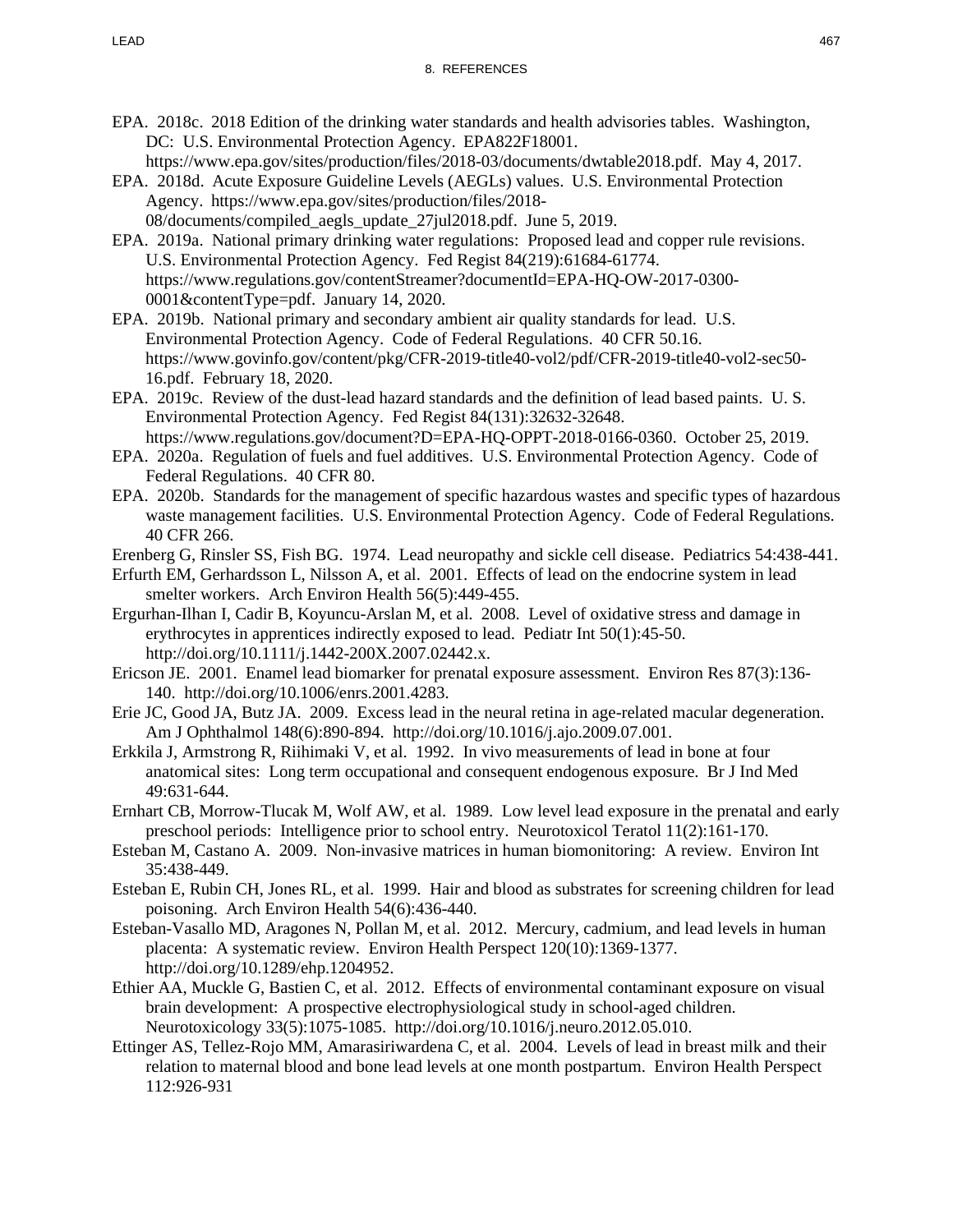- Ettinger AS, Tellez-Rojo MM, Amarasiriwardena C, et al. 2006. Influence of maternal bone lead burden and calcium intake on levels of lead in breast milk over the course of lactation. Am J Epidemiol 163(1):48-56.
- Ettinger AS, Lamadrid-Figueroa H, Tellez-Rojo MM, et al. 2009. Effect of calcium supplementation on blood lead levels in pregnancy: A randomized placebo-controlled trial. Environ Health Perspect 117(1):26-31.
- Ettinger AS, Roy A, Amarasiriwardena CJ, et al. 2014. Maternal blood, plasma, and breast milk lead: Lactational transfer and contribution to infant exposure. Environ Health Perspect 122(1):87-92. http://doi.org/10.1289/ehp.1307187.
- Eum KD, Nie LH, Schwartz J, et al. 2011. Prospective cohort study of lead exposure and electrocardiographic conduction disturbances in the Department of Veterans Affairs Normative Aging Study. Environ Health Perspect 119(7):490-494. http://doi.org/10.1289/ehp.1003279.
- Eum KD, Wang FT, Schwartz J, et al. 2013. Modifying roles of glutathione S-transferase polymorphisms on the association between cumulative lead exposure and cognitive function. Neurotoxicology 39:65-71. http://doi.org/10.1016/j.neuro.2013.08.002.
- Eum KD, Weisskopf MG, Nie LH, et al. 2014. Cumulative lead exposure and age at menopause in the Nurses' Health Study cohort. Environ Health Perspect 122(3):229-234. http://doi.org/10.1289/ehp.1206399.
- Eum KD, Seals RM, Taylor KM, et al. 2015. Modification of the association between lead exposure and amyotrophic lateral sclerosis by iron and oxidative stress related gene polymorphisms. Amyotroph Lateral Scler Frontotemporal Degener 16(1-2):72-79. http://doi.org/10.3109/21678421.2014.964259.
- Evans RD, Rigler FH. 1985. Long distance transport of anthropogenic lead as measured by lake sediments. Water Air Soil Pollut 24:141-151.
- Evans M, Elinder CG. 2011. Chronic renal failure from lead: Myth or evidence-based fact? Kidney Int 79(3):272-279. http://doi.org/10.1038/ki.2010.394.
- Evens A, Hryhorczuk D, Lanphear BP, et al. 2015. The impact of low-level lead toxicity on school performance among children in the Chicago public schools: A population-based retrospective cohort study. Environ Health 14:21. http://doi.org/10.1186/s12940-015-0008-9.
- Ewers U, Stiller-Winkler R, Idel H. 1982. Serum immunoglobulin, complement C3, and salivary IgA levels in lead workers. Environ Res 29(2):351-357. http://doi.org/10.1016/0013-9351(82)90036-6.
- Factor-Litvak P, Graziano JH, Kline JK, et al. 1991. A prospective study of birthweight and length of gestation in a population surrounding a lead smelter in Kosovo, Yugoslavia. Int J Epidemiol 20:722- 728.
- Factor-Litvak P, Kline JK, Popovac D, et al. 1996. Blood lead and blood pressure in young children. Epidemiology 7(6):633-637. http://doi.org/10.1097/00001648-199611000-00012.
- Factor-Litvak P, Slavkovich V, Liu X, et al. 1998. Hyperproduction of erythropoietin in nonanemic lead-exposed children. Environ Health Perspect 106(6):361-364.
- Factor-Litvak P, Wasserman G, Kline JK, et al. 1999. The Yugoslavia prospective study of environmental lead exposure. Environ Health Perspect 107(1):9-15.
- Fadrowski JJ, Navas-Acien A, Tellez-Plaza M, et al. 2010. Blood lead level and kidney function in US adolescents: The Third National Health and Nutrition Examination Survey. Arch Intern Med 170(1):75-82. http://doi.org/10.1001/archinternmed.2009.417.
- Famurewa AC, Ugwuja EI. 2017. Association of blood and seminal plasma cadmium and lead levels with semen quality in non-occupationally exposed infertile men in Abakaliki, South East Nigeria. J Family Reprod Health 11(2):97-103.
- Fan G, Du G, Li H, et al. 2014. The effect of the hemochromatosis (HFE) genotype on lead load and iron metabolism among lead smelter workers. PLoS ONE 9(7):e101537. http://doi.org/10.1371/journal.pone.0101537.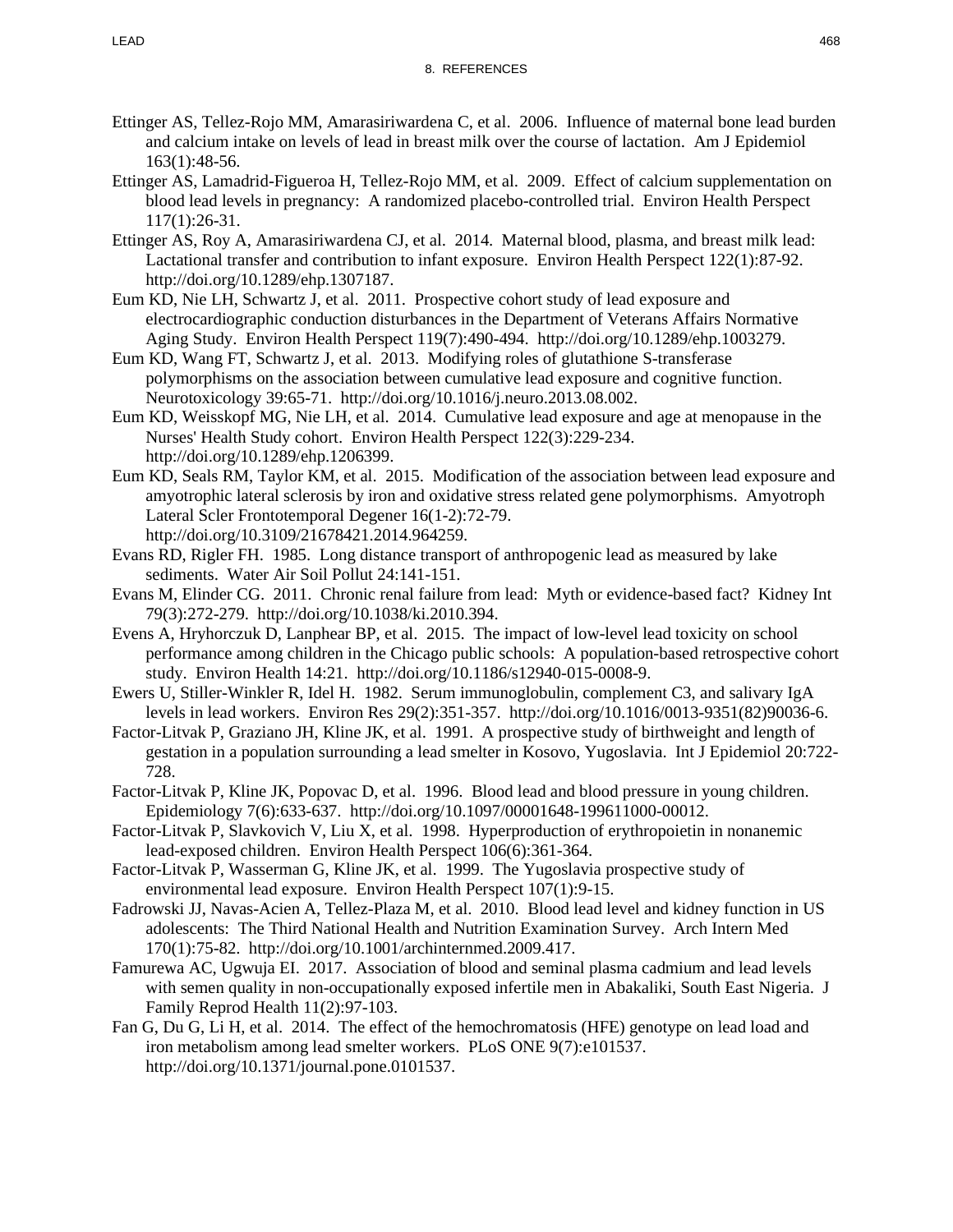- Fan Y, Sheng J, Liang C, et al. 2020. Association of blood lead levels with the risk of depressive symptoms in the elderly Chinese population: Baseline data of a cohort study. Biol Trace Elem Res 194(1):76-83. http://doi.org/10.1007/s12011-019-01755-x.
- Fang F, Kwee LC, Allen KD, et al. 2010. Association between blood lead and the risk of amyotrophic lateral sclerosis. Am J Epidemiol 171(10):1126-1133. http://doi.org/10.1093/aje/kwq06.
- Fanning D. 1988. A mortality study of lead workers, 1926-1985. Arch Environ Health 43(3):247-251.
- Faramawi MF, Delongchamp R, Lin YS, et al. 2015. Environmental lead exposure is associated with visit-to-visit systolic blood pressure variability in the US adults. Int Arch Occup Environ Health 88(3):381-388. http://doi.org/10.1007/s00420-014-0970-5.
- Farhat A, Mohammadzadeh A, Balali-Mood M, et al. 2013. Correlation of blood lead level in mothers and exclusively breastfed infants: A study on infants aged less than six months. Asia Pac J Med Toxicol 2:150-152.
- Farias P, Echavarria M, Hernandez-Avila M, et al. 2005. Bone, blood and semen lead in men with environmental and moderate occupational exposure. Int J Environ Health Res 15(1):21-31.
- Farooqui Z, Bakulski KM, Power MC, et al. 2017. Associations of cumulative Pb exposure and longitudinal changes in Mini-Mental Status Exam scores, global cognition and domains of cognition: The VA Normative Aging Study. Environ Res 152:102-108. http://doi.org/10.1016/j.envres.2016.10.007.
- Fayerweather WE, Karns ME, Nuwayhid IA, et al. 1997. Case-control study of cancer risk in tetraethyl lead manufacturing. Am J Ind Med 31:28-35.
- Fazli D, Malekirad AA, Mirzaee M, et al. 2014. Study on the link between lead exposure and hematological, psychological, and memorial parameters in automobile repair workers. Sci Res 6:712-719.
- FDA. 1995. Substances prohibited from use in human food. Substances prohibited from indirect addition to human food through food-contact surfaces. U.S. Food and Drug Administration. Code of Federal Regulations. 21 CFR 189.240.
- FDA. 2006. Supporting document for recommended maximum level for lead in candy likely to be consumed frequently by small children. U.S. Food and Drug Administration. https://www.fda.gov/food/foodborneillnesscontaminants/metals/ucm172050.htm. June 28, 2017.
- FDA. 2016a. Lead and cadmium in foods. Combination metals testing. U.S. Food and Drug Administration. https://www.fda.gov/Food/FoodborneIllnessContaminants/Metals/ucm521427.htm. March 23, 2017.
- FDA. 2016b. Total diet study elements results summary statistics. Market baskets 2006 through 2011. U.S. Food and Drug Administration. March 23, 2017.
- FDA. 2019a. Substances added to food. Washington, DC: U.S. Food and Drug Administration. https://www.accessdata.fda.gov/scripts/fdcc/?set=FoodSubstances. September 2, 2019.
- FDA. 2019b. Subpart B Requirements for specific standardized beverages. Bottled water. U.S. Food and Drug Administration. Code of Federal Regulations. 21 CFR 165.110. https://www.govinfo.gov/content/pkg/CFR-2019-title21-vol2/pdf/CFR-2019-title21-vol2 part165.pdf. December 5, 2019.
- Fears TR, Elashoff RM, Schneiderman MA. 1989. The statistical analysis of a carcinogen mixture experiment. III. Carcinogens with different target systems, aflatoxin B1, n-butyl-N(4 hydroxybutyl)nitrosamine, lead acetate, and thiouracil. Toxicol Ind Health 5(1):1-23.
- Feldhake CJ, Stevens CD. 1963. The solubility of tetraethyllead in water. J Chem Eng Data 8(2):196- 197. http://doi.org/10.1021/je60017a016.
- Fels LM, Bundschuh I, Gwinner W, et al. 1994. Early urinary markers of target nephron segments as studied in cadmium toxicity. Kidney Int Suppl 47:S81-88.
- Fels LM, Wunsch M, Baranowski J, et al. 1998. Adverse effects of chronic low level lead exposure on kidney function - A risk group study in children. Nephrol Dial Transplant 13:2248-2256.
- Fenga C, Gangemi S, Alibrandi A, et al. 2016. Relationship between lead exposure and mild cognitive impairment. J Prev Med Hyg 57(4):E205-E210.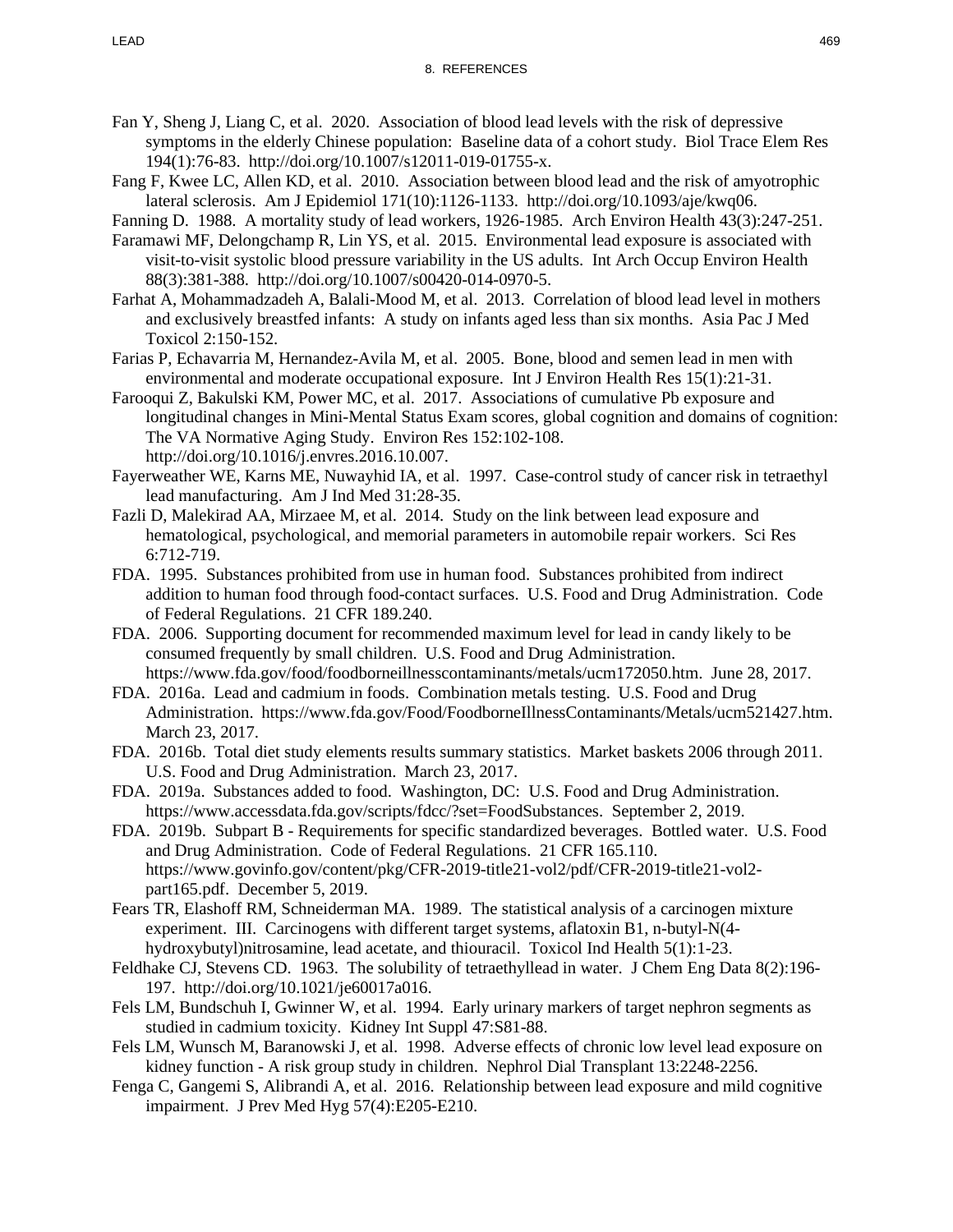- Fergusson DM, Horwood LJ, Lynskey MT. 1993. Early dentine lead levels and subsequent cognitive and behavioural development. J Child Psychol Psychiatry 34(2):215-227. http://doi.org/10.1111/j.1469-7610.1993.tb00980.x.
- Fernandes KC, Martins AC, Oliveira AA, et al. 2016. Polymorphism of metallothionein 2A modifies lead body burden in workers chronically exposed to the metal. Public health genomics 19(1):47-52. http://doi.org/10.1159/000441713.
- Finster ME, Gray KA, Binns HJ. 2004. Lead levels of edibles grown in contaminated residential soils: A field survey. Sci Total Environ 320(2):245-257.
- Fischbein A, Anderson KE, Sassa S, et al. 1981. Lead poisoning from "Do-It-Yourself" heat guns for removing lead-based paint: Report of two cases. Environ Res 24:425-431.
- Fischbein A, Tsang P, Luo JCJ, et al. 1993. Phenotypic aberrations of CD3+ and CD4+ cells and functional impairments of lymphocytes at low-level occupational exposure to lead. Clin Immunol Immunopathol 66(2):163-168.
- Flanagan PR, Hamilton DL, Haist J, et al. 1979. Interrelationships between iron and lead absorption in iron-deficient mice. Gastroenterology 77:1074-1081.
- Flegal AR, Smith DR. 1995. Measurements of environmental lead contamination and human exposure. Rev Environ Contam Toxicol 143:1-45.
- Fleisch AF, Burns JS, Williams PL, et al. 2013. Blood lead levels and serum insulin-like growth factor 1 concentrations in peripubertal boys. Environ Health Perspect 121(7):854-858. http://doi.org/10.1289/ehp.1206105.
- Fleming D, Boulay D, Richard NS, et al. 1997. Accumulated body burden and endogenous release of lead in employees of a lead smelter. Environ Health Perspect 105(2):224-233.
- Fleming MD, Romano MA, Su MA, et al. 1998a. Nramp2 is mutated in the anemic Belgrade (b) rat: Evidence of a role for Nramp2 in endosomal iron transport. Proc Natl Acad Sci 95(3):1148-1153.
- Fleming DEB, Chettle DR, Wetmur JG, et al. 1998b. Effect of the delta-aminolevulinate dehydratase polymorphism on the accumulation of lead in bone and blood in lead smelter workers. Environ Res 77:49-61.
- Flora G, Gupta D, Tiwari A. 2012. Toxicity of lead: A review with recent updates. Interdiscip Toxicol 5(2):47-58. http://doi.org/10.2478/v10102-012-0009-2.
- Forbes GB, Reina JC. 1972. Effect of age on gastrointestinal absorption (Fe, Sr, Pb) in the rat. J Nutr 102:647-652.
- Forni A, Cambiaghi G, Secchi GC. 1976. Initial occupational exposure to lead. Chromosome and biochemical findings. Arch Environ Health 31:73-78.
- Fosse G, Wesenberg GR, Tvinnereim HM, et al. 1995. Lead in deciduous teeth from larger cities of some countries. Int J Environ Stud 47:203-210.
- Foster P, Gray LE. 2008. Toxic responses of the reproductive system. In: Klaassen CD, ed. Casarett and Doull's toxicology. The basic science of poisons. New York, NY: The McGraw-Hill Companies, Inc, 761-806.
- Fowler BA, DuVal G. 1991. Effects of lead on the kidney: Roles of high-affinity lead-binding proteins. Environ Health Perspect 91:77-80.
- Fracasso ME, Perbellini L, Soldà S, et al. 2002. Lead induced DNA strand breaks in lymphocytes of exposed workers: Role of reactive oxygen species and protein kinase C. Mutat Res Genet Toxicol Environ Mutagen 515(1):159-169.
- Franklin CA, Inskip MJ, Baccanale CL, et al. 1997. Use of sequentially administered stable lead isotopes to investigate changes in blood lead during pregnancy in a nonhuman primate (Macaca fascicularis). Fundam Appl Toxicol 39:109-119.
- Fraser S, Muckle G, Despres C. 2006. The relationship between lead exposure, motor function and behaviour in Inuit preschool children. Neurotoxicol Teratol 28(1):18-27. http://doi.org/10.1016/j.ntt.2005.10.008.
- Freeman GB, Johnson JD, Killinger JM, et al. 1992. Relative bioavailability of lead from mining waste soil in rats. Fundam Appl Toxicol 19(3):388-398.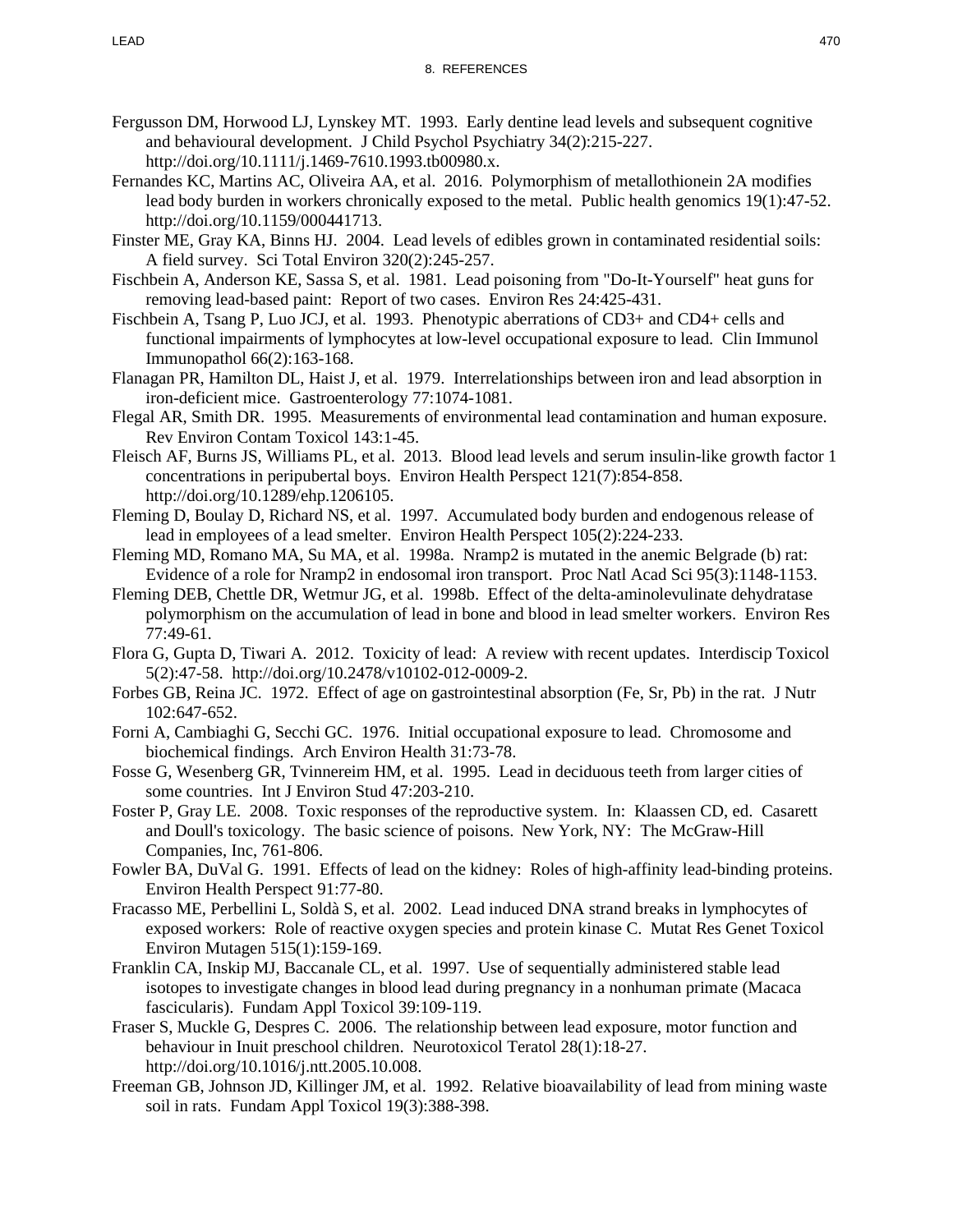- Freeman GB, Johnson JD, Liao SC, et al. 1994. Absolute bioavailability of lead acetate and mining waste lead in rats. Toxicology 91:151-163.
- Freeman GB, Dill JA, Johnson JD, et al. 1996. Comparative absorption of lead from contaminated soil and lead salts by weanling Fischer 344 rats. Fundam Appl Toxicol 33:109-119.
- Frisancho AR, Ryan AS. 1991. Decreased stature associated with moderate blood lead concentrations in Mexican-American children. Am J Clin Nutr 54:516-519.
- Froehlich TE, Lanphear BP, Dietrich KN, et al. 2007. Interactive effects of a DRD4 polymorphism, lead and sex on executive functions in children. Biol Psychiatry 62(3):243-249. http://doi.org/10.1016/j.biopsych.2006.09.039.
- Froehlich TE, Lanphear BP, Auinger P, et al. 2009. Association of tobacco and lead exposures with attention-deficit/hyperactivity disorder. Pediatrics 124(6):E1054-E1063. http://doi.org/10.1542/peds.2009-0738.
- Froom P, Kristal-Boneh E, Benbassat J, et al. 1998. Predictive value of determinations of zinc protoporphyrin for increased blood lead concentrations. Clin Chem 44(6):1283-1288.
- Fruh V, Rifas-Shiman SL, Amarasiriwardena C, et al. 2019. Prenatal lead exposure and childhood executive function and behavioral difficulties in project viva. Neurotoxicology 75:105-115. http://doi.org/10.1016/j.neuro.2019.09.006.
- Fujita H, Sato K, Sano S. 1982. Increase in the amount of erythrocyte delta-aminolevulinic acid dehydratase in workers with moderate lead exposure. Int Arch Occup Environ Health 50:287-297.
- Fukui Y, Miki M, Ukai H, et al. 1999. Urinary lead as a possible surrogate of blood lead among workers occupationally exposed to lead. Int Arch Occup Environ Health 72(8):516-520.
- Fukumoto K, Karai I, Horiguchi S. 1983. Effect of lead on erythrocyte membranes. Br J Ind Med 40:220-223.
- Fullmer CS, Rosen JF. 1990. Effect of dietary calcium and lead status on intestinal calcium absorption. Environ Res 51:91-99.
- Gambelunghe A, Sallsten G, Borne Y, et al. 2016. Low-level exposure to lead, blood pressure, and hypertension in a population-based cohort. Environ Res 149:157-163. http://doi.org/10.1016/j.envres.2016.05.015.
- Gao K, Pearce J, Jones J, et al. 1999. Interaction between peat, humic acid and aqueous metal ions. Environ Geochem Health 21(1):13-26.
- Gao A, Lu XT, Li QY, et al. 2010. Effect of the delta-aminolevulinic acid dehydratase gene polymorphism on renal and neurobehavioral function in workers exposed to lead in China. Sci Total Environ 408(19):4052-4055. http://doi.org/10.1016/j.scitotenv.2010.04.024.
- Garavan C, Breen J, Moles R, et al. 2008. A case study of the health impacts in an abandoned lead mining area, using children's blood lead levels. Int J Min Reclam Environ 22(4):265-284.
- Garcia-Esquinas E, Aragones N, Fernandez MA, et al. 2014. Newborns and low to moderate prenatal environmental lead exposure: Might fathers be the key? Environ Sci Pollut Res Int 21(13):7886- 7898. http://doi.org/10.1007/s11356-014-2738-6.
- Garcia-Leston J, Mendez J, Pasaro E, et al. 2010. Genotoxic effects of lead: An updated review. Environ Int 36(6):623-636. http://doi.org/10.1016/j.envint.2010.04.011.
- Garcia-Leston J, Roma-Torres J, Mayan O, et al. 2012. Assessment of immunotoxicity parameters in individuals occupationally exposed to lead. J Toxicol Environ Health A 75(13-15):807-818. http://doi.org/10.1080/15287394.2012.690327.
- García-Lestón J, Roma-Torres J, Vilares M, et al. 2011. Biomonitoring of a population of Portuguese workers exposed to lead. Mutat Res 721(1):81-88. http://doi.org/10.1016/j.mrgentox.2011.01.001.
- Garcon G, Leleu B, Marez T, et al. 2007. Biomonitoring of the adverse effects induced by the chronic exposure to lead and cadmium on kidney function: Usefulness of alpha-glutathione S-transferase. Sci Total Environ 377(2-3):165-172. http://doi.org/10.1016/j.scitotenv.2007.02.002.
- Garrido Latorre F, Hernandez-Avila M, Orozco JT, et al. 2003. Relationship of blood and bone lead to menopause and bone mineral density among middle-age women in Mexico City. Environ Health Perspect 111(4):631-636.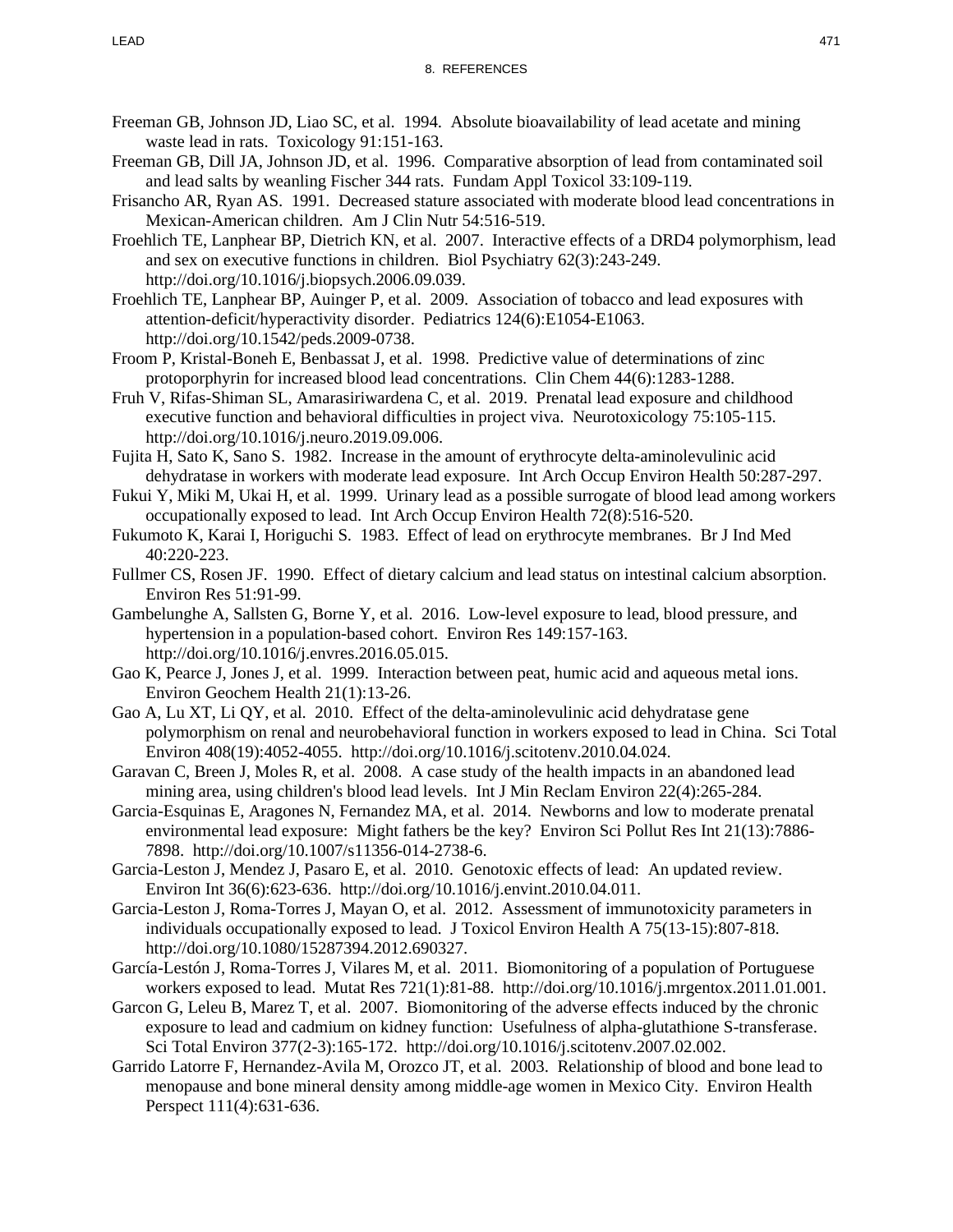- Gartside PS. 1988. The relationship of blood lead levels and blood pressure in NHANES II: Additional calculations. Environ Health Perspect 78:31-34.
- Garvey GJ, Hahn G, Lee RV, et al. 2001. Heavy metal hazards of Asian traditional remedies. Int J Environ Health Res 11(1):63-71.
- Ge Y, Murray P, Hendershot W. 2000. Trace metal speciation and bioavailability in urban soils. Environ Pollut 107(1):137-144.
- Geier DA, Kern JK, Geier MR. 2017. Blood lead levels and learning disabilities: A cross-sectional study of the 2003-2004 National Health and Nutrition Examination Survey (NHANES). Int J Environ Res Public Health 14(10):1202. http://doi.org/10.3390/ijerph14101202.
- Geier DA, Kern JK, Geier MR. 2018. A cross-sectional study of the relationship between blood lead levels and reported attention deficit disorder: An assessment of the economic impact on the United States. Metab Brain Dis 33(1):201-208. http://doi.org/10.1007/s11011-017-0146-6.
- Gemmel A, Tavares M, Alperin S, et al. 2002. Blood lead level and dental caries in school-age children. Environ Health Perspect 110(10):A625-A630.
- Gennart JP, Bernard A, Lauwerys R. 1992. Assessment of thyroid, testes, kidney and autonomic nervous system function in lead-exposed workers. Int Arch Occup Environ Health 64:49-57.
- Genuis SJ, Birkholz D, Rodushkin I, et al. 2011. Blood, urine, and sweat (BUS) study: Monitoring and elimination of bioaccumulated toxic elements. Arch Environ Contam Toxicol 61(2):344-357. http://doi.org/10.1007/s00244-010-9611-5.
- Gercken B, Barnes RM. 1991. Determination of lead and other trace element species in blood by size exclusion chromatography and inductively coupled plasma/mass spectrometry. Anal Chem 63:283- 287.
- Gerhardsson L, Brune D, Nordberg GF, et al. 1986. Distribution of cadmium, lead and zinc in lung, liver and kidney in long-term exposed smelter workers. Sci Total Environ 50:65-85.
- Gerhardsson L, Chettle D, Englyst V, et al. 1992. Kidney effects in long term exposed lead smelter workers. Br J Ind Med 49(3):186-192.
- Gerhardsson L, Attewell R, Chettle DR, et al. 1993. In vivo measurements of lead in bone in long-term exposed lead smelter workers. Arch Environ Health 48(3):147-156. http://doi.org/10.1080/00039896.1993.9940813.
- Gerhardsson L, Hagmar L, Rylander L, et al. 1995a. Mortality and cancer incidence among secondary lead smelter workers. Occup Environ Med 52:667-672.
- Gerhardsson L, Englyst V, Lundstrom NG, et al. 1995b. Lead in tissues of deceased lead smelter worker. J Trace Elem Med Biol 9:136-143.
- Gerhardt RE, Crecelius EA, Hudson JB. 1980. Trace element content of moonshine. Arch Environ Health 35:332-334.
- Gerr F, Letz R, Stokes L, et al. 2002. Association between bone lead concentration and blood pressure among young adults. Am J Ind Med 42:98-106.
- Gersberg RM, Gaynor K, Tenczar D, et al. 1997. Quantitative modeling of lead exposure from glazed ceramic pottery in childhood lead poisoning cases. Int J Environ Health Res 7:193-202.
- Getz LL, Rolfe GL, Haney AW, et al. 1977. Transport and distribution in a watershed ecosystem. In: Boggess WR, ed. Lead in the environment. Washington, DC: National Science Foundation, 105- 134.
- Ghiasvand M, Aghakhani K, Salimi A, et al. 2013. Ischemic heart disease risk factors in lead exposed workers: Research study. J Occup Med Toxicol 8:11. http://doi.org/10.1186/1745-6673-8-11.
- Ghiasvand M, Mohammadi S, Roth B, et al. 2016. The relationship between occupational exposure to lead and hearing loss in a cross-sectional survey of Iranian workers. Front Public Health 4:19. http://doi.org/10.3389/fpubh.2016.00019.
- Gibbs PNB, Gore MG, Jordan PM. 1985. Investigation of the effect of metal ions on the reactivity of thiol groups in human 5-aminolaevulinate dehydratase. Biochem J 225:573-580.
- Giddings JC. 1973. Lead in gasoline. In: Chemistry, man, and environmental change. An integrated approach. New York, NY: Canfield Press, 351-353.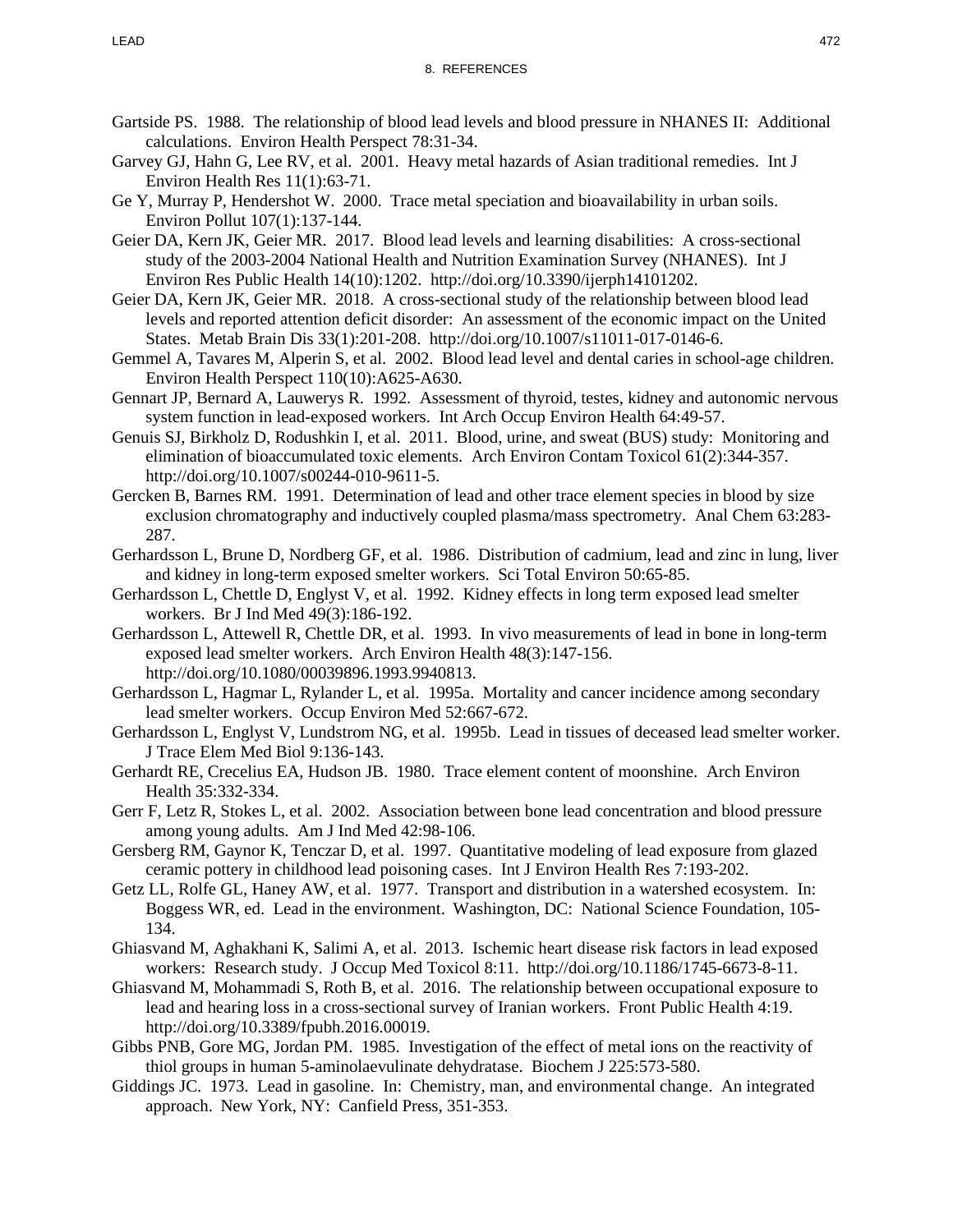- Gilbert M, Lasley SM. 2002. Long-term consequences of developmental exposure to lead or polychlorinated biphenyls: Synaptic transmission and plasticity in the rodent CNS. Environ Toxicol Pharmacol 12(2):105-117.
- Glass TA, Bandeen-Roche K, McAtee M, et al. 2009. Neighborhood psychosocial hazards and the association of cumulative lead dose with cognitive function in older adults. Am J Epidemiol 169(6):683-692. http://doi.org/10.1093/aje/kwn390.
- Glenn BS, Stewart WF, Links JM, et al. 2003. The longitudinal association of lead with blood pressure. Epidemiology 14(1):30-36.
- Glenn BS, Bandeen-Roche K, Lee BK, et al. 2006. Changes in systolic blood pressure associated with lead in blood and bone. Epidemiology 17(5):538-544. http://doi.org/10.1097/01.ede.0000231284.19078.4b.
- Goering PL, Fowler BA. 1987. Metal constitution of metallothionein influences inhibition of δaminolaevulinic acid dehydratase (porphobilinogen synthase) by lead. Biochem J 245(2):339-345.
- Goldberg RL, Hicks AM, O'Leary LM, et al. 1991. Lead exposure at uncovered outdoor firing ranges. J Occup Med 33(6):718-719.
- Gollenberg AL, Hediger ML, Lee PA, et al. 2010. Association between lead and cadmium and reproductive hormones in peripubertal U.S. girls. Environ Health Perspect 118(12):1782-1787. http://doi.org/10.1289/ehp.1001943.
- Golub NI, Winters PC, van Wijngaarden E. 2010. A population-based study of blood lead levels in relation to depression in the United States. Int Arch Occup Environ Health 83(7):771-777.
- Gomaa A, Howard H, Bellinger D, et al. 2002. Maternal bone lead as an independent risk factor for fetal neurotoxicity: A prospective study. Pediatrics 110(1):110-118.
- Gomes VE, Rosario de Sousa ML, Barbosa F, et al. 2004. In vivo studies on lead content of deciduous teeth superficial enamel of preschool children. Sci Total Environ 320(1):25-35. http://doi.org/10.1016/j.scitotenv.2003.08.013.
- Gomez HF, Borgialli DA, Sharman M, et al. 2018. Blood lead levels of children in Flint, Michigan: 2006-2016. J Pediatr 197:158-164. http://doi.org/10.1016/j.jpeds.2017.12.063.
- Gomez HF, Borgialli DA, Sharman M, et al. 2019. Blood lead levels in females of childbearing age in Flint, Michigan, and the water crisis. Obstet Gynecol 134(3):628-635. http://doi.org/10.1097/aog.0000000000003416.
- Gonick HC. 2011. Lead-binding proteins: A review. Journal of toxicology 2011:686050. http://doi.org/10.1155/2011/686050.
- González-Cossío T, Peterson KE, Sanin L, et al. 1997. Decrease in birth weight in relation to maternal bone-lead burden. Pediatrics 100(5):856-862.
- Goodman M, LaVerda N, Clarke C, et al. 2002. Neurobehavioural testing in workers occupationally exposed to lead: Systematic review and meta-analysis of publications. Occup Environ Med 59(4):217-223.
- Goodrum PE, Diamond GL, Hassett JM, et al. 1996. Monte Carlo modeling of childhood lead exposure: Development of a probabilistic methodology for use with the USEPA IEUBK model for lead in children. Hum Ecol Risk Assess 2(4):681-708.
- Goyer RA. 1989. Mechanisms of lead and cadmium nephrotoxicity. Toxicol Lett 46:153-162.
- Goyer RA. 1990. Transplacental transport of lead. Environ Health Perspect 89:101-105.
- Goyer RA. 2001. Lead. In: Bingham E, Cohrssen B, Powell CH, eds. Patty's toxicology. Vol. 2. 5th ed. New York, NY: John Wiley & Sons, Inc., 611-675.
- Goyer RA, Leonard DL, Moore JF, et al. 1970a. Lead dosage and the role of the intranuclear inclusion body: An experimental study. Arch Environ Health 20:705-711.
- Goyer RA, May P, Cates MM, et al. 1970b. Lead and protein content of isolated intranuclear inclusion bodies from kidneys of lead-poisoned rats. Lab Invest 22(3):245-251.
- Grabo TN. 1997. Unknown toxic exposures: Arts and crafts materials. AAOHN J 45(3):124-130.
- Grandjean P. 1979. Occupational lead exposure in Denmark: Screening with the haematofluorometer. Br J Ind Med 36:52-58.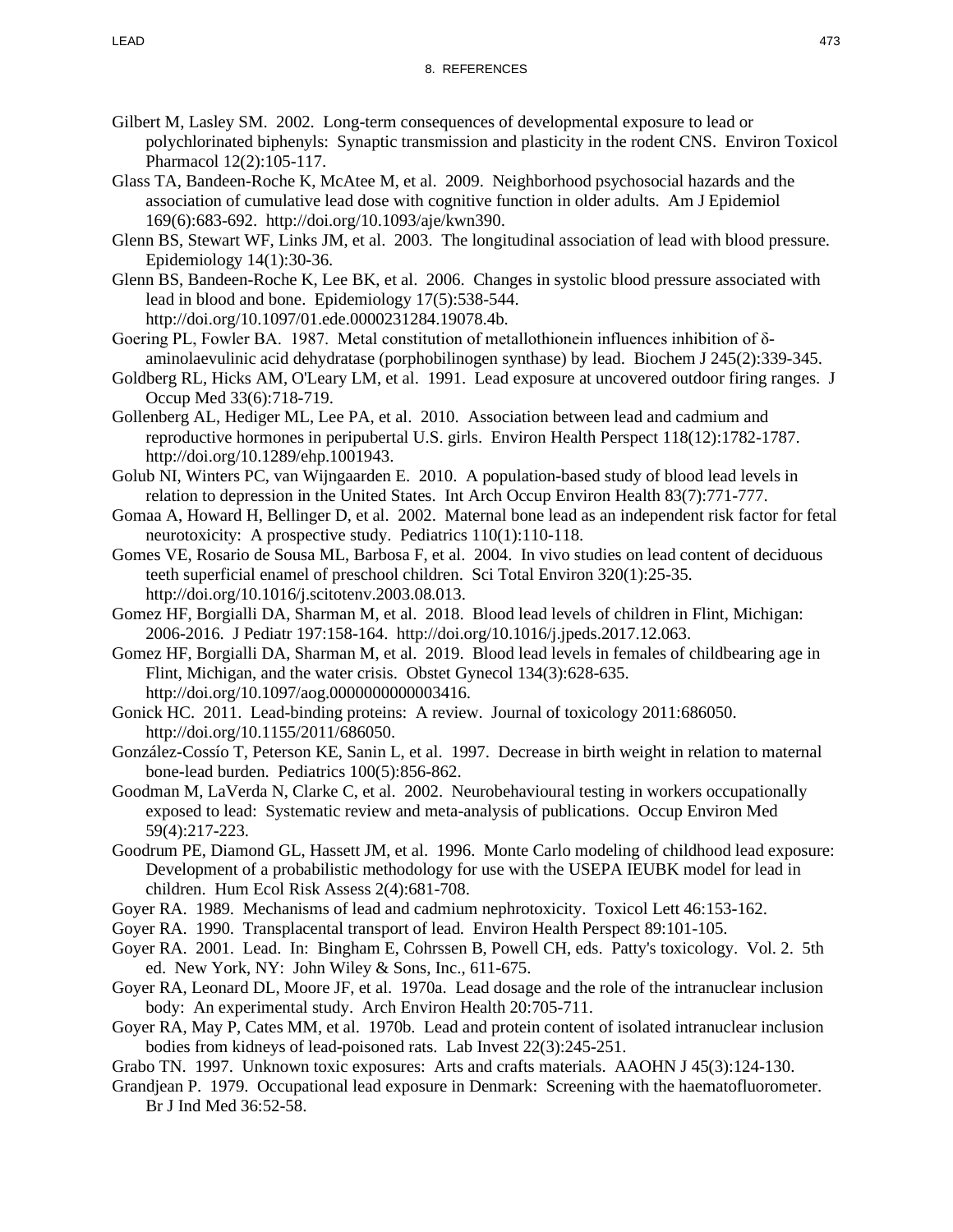- Grandjean P, Lintrup J. 1978. Erythrocyte-Zn-protoporphyrin as an indicator of lead exposure. Scand J Clin Lab Invest 38:669-675.
- Grandjean P, Bach E. 1986. Indirect exposures: The significance of bystanders at work and at home. Am Ind Hyg Assoc J 47(12):819-824.
- Grandjean P, Wulf HC, Niebuhr E. 1983. Sister chromatid exchange in response to variations in occupational lead exposure. Environ Res 32(1):199-204.
- Grandjean P, Jorgensen PJ, Viskum S. 1991. Temporal and interindividual variation in erythrocyte zincprotoporphyrin in lead exposed workers. Br J Ind Med 48:254-257.
- Grandjean P, Hollnagel H, Hedegaard L, et al. 1989. Blood lead-blood pressure relations: Alcohol intake and hemoglobin as confounders. Am J Epidemiol 129(4):732-739.
- Grashow R, Miller MW, McKinney A, et al. 2013a. Lead exposure and fear-potentiated startle in the VA Normative Aging Study: A pilot study of a novel physiological approach to investigating neurotoxicant effects. Neurotoxicol Teratol 38:21-28. http://doi.org/10.1016/j.ntt.2013.04.003.
- Grashow R, Spiro A, Taylor KM, et al. 2013b. Cumulative lead exposure in community-dwelling adults and fine motor function: Comparing standard and novel tasks in the VA normative aging study. Neurotoxicology 35:154-161. http://doi.org/10.1016/j.neuro.2013.01.005.
- Grashow R, Sparrow D, Hu H, et al. 2015. Cumulative lead exposure is associated with reduced olfactory recognition performance in elderly men: The Normative Aging Study. Neurotoxicology 49:158-164. http://doi.org/10.1016/j.neuro.2015.06.006.
- Graziano JH. 1994. Validity of lead exposure markers in diagnosis and surveillance. Clin Chem 40(7):1387-1390.
- Graziano JH, Blum C. 1991. Lead exposure from lead crystal. Lancet 337:141-142.
- Graziano JH, Popovac D, Factor-Litvak P, et al. 1990. Determinants of elevated blood lead during pregnancy in a population surrounding a lead smelter in Kosovo, Yugoslavia. Environ Health Perspect 89:95-100.
- Graziano JH, Blum CB, Lolacono NJ, et al. 1996. A human in vivo model for the determination of lead bioavailability using stable isotope dilution. Environ Health Perspect 104(2):176-179. http://doi.org/10.1289/ehp.96104176.
- Graziano J, Slavkovich V, Liu X, et al. 2004. A prospective study of prenatal and childhood lead exposure and erythropoietin production. J Occup Environ Med 46(9):924-929.
- Greenberg M, Hamilton R. 1999. Lack of blood lead elevations in police officers following small arms qualification on an indoor range. J Toxicol Clin Toxicol 37(5):627.
- Griffin TB, Coulston F, Wills H. 1975. Biological and clinical effects of continuous exposure to airborne particulate lead. Arh Hig Rada Toksikol 26:191-208.
- Griffin S, Goodrum PE, Diamond GL, et al. 1999. Application of a probabilistic risk assessment methodology to a lead smelter site. Hum Ecol Risk Assess 5(4):845-868.
- Gross M, Kumar R. 1990. Physiology and biochemistry of vitamin D-dependent calcium binding proteins. Am J Physiol 259:F195-F209.
- Gross SB, Pfitzer EA, Yeager DW, et al. 1975. Lead in human tissues. Toxicol Appl Pharmacol 32:638- 651.
- Grover P, Rekhadevi PV, Danadevi K, et al. 2010. Genotoxicity evaluation in workers occupationally exposed to lead. Int J Hyg Environ Health 213(2):99-106. http://doi.org/10.1016/j.ijheh.2010.01.005.
- Guibaud G, Tixier N, Bouju A, et al. 2003. Relation between extracellular polymers' composition and its ability to complex Cd, Cu and Pb. Chemosphere 52(10):1701-1710.
- Gulson BL. 1996. Tooth analyses of sources and intensity of lead exposure in children. Environ Health Perspect 104(3):306-312. http://doi.org/10.1289/ehp.96104306.
- Gulson BL. 2000. Revision of estimates of skeletal contribution to blood during pregnancy and postpartum period. J Lab Clin Med 136(3):250-251. http://doi.org/10.1067/mlc.2000.108752.
- Gulson B, Wilson D. 1994. History of lead exposure in children revealed from isotopic analyses of teeth. Arch Environ Health 49(4):279-283. http://doi.org/10.1080/00039896.1994.9937480.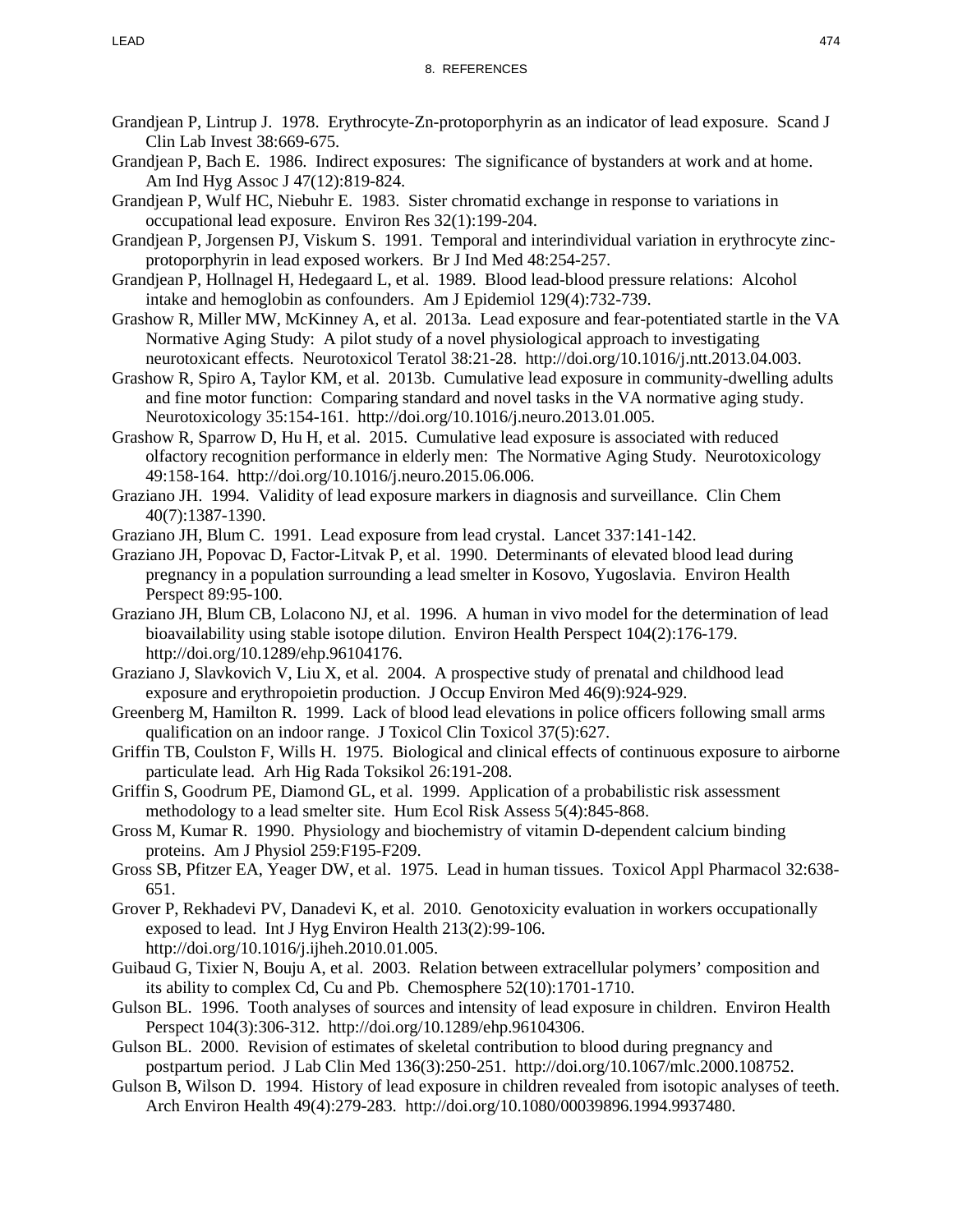- Gulson BL, Palmer JM, Bryce A. 2002. Changes in blood lead of a recreational shooter. Sci Total Environ 293(1):143-150.
- Gulson BL, Mizon KJ, Korsch MJ, et al. 1996. Impact on blood lead in children and adults following relocation from their source of exposure and contribution of skeletal tissue to blood lead. Bull Environ Contam Toxicol 56(4):543-550. http://doi.org/10.1007/s001289900078.
- Gulson BL, James M, Giblin AM, et al. 1997a. Maintenance of elevated lead levels in drinking water from occasional use and potential impact on blood leads in children. Sci Total Environ 205:271-275.
- Gulson BL, Jameson CW, Mahaffey KR, et al. 1997b. Pregnancy increases mobilization of lead from maternal skeleton. J Lab Clin Med 130:51-62.
- Gulson BL, Jameson CW, Mahaffey KR, et al. 1998a. Relationships of lead in breast milk to lead in blood, urine, and diet of the infant and mother. Environ Health Perspect 106(10):667-674.
- Gulson BL, Mahaffey KR, Jameson CW, et al. 1998b. Mobilization of lead from the skeleton during the postnatal period is larger than during pregnancy. J Lab Clin Med 131:324-329.
- Gulson BL, Gray B, Mahaffey KR, et al. 1999a. Comparison of the rates of exchange of lead in the blood of newly born infants and their mothers with lead from their current environment. J Lab Clin Med 133(2):171-178.
- Gulson BL, Pounds JG, Mushak P, et al. 1999b. Estimation of cumulative lead releases (lead flux) from the maternal skeleton during pregnancy and lactation. J Lab Clin Med 134(6):631-640.
- Gulson BL, Mahaffey KR, Jameson CW, et al. 1999c. Impact of diet on lead in blood and urine in female adults and relevance to mobilization of lead from bone stores. Environ Health Perspect 107(4):257-263.
- Gulson BL, Mizon KJ, Korsch MJ, et al. 2003. Mobilization of lead from human bone tissue during pregnancy and lactation - A summary of long-term research. Sci Total Environ 303:79-104.
- Gulson BL, Mizon KJ, Palmer JM, et al. 2004. Blood lead changes during pregnancy and postpartum with calcium supplementation. Environ Health Perspect 12(15):1499-1507.
- Gulson B, Mizon K, Taylor A, et al. 2008. Longitudinal monitoring of selected elements in blood of healthy young children. J Trace Elem Med Biol 22(3):206-214. http://doi.org/10.1016/j.jtemb.2008.04.001.
- Gulson B, Korsch M, Matisons M, et al. 2009. Windblown lead carbonate as the main source of lead in blood of children from a seaside community: An example of local birds as "canaries in the mine". Environ Health Perspect 117(1):148-154. http://doi.org/10.1289/ehp.11577.
- Gulson B, Mizon K, Korsch M, et al. 2016. Revisiting mobilisation of skeletal lead during pregnancy based on monthly sampling and cord/maternal blood lead relationships confirm placental transfer of lead. Arch Toxicol 90(4):805-816. http://doi.org/10.1007/s00204-015-1515-8.
- Gump BB, Stewart P, Reihman J, et al. 2005. Prenatal and early childhood blood lead levels and cardiovascular functioning in 9 1/2 year old children. Neurotoxicol Teratol 27(4):655-665. http://doi.org/10.1016/j.ntt.2005.04.002.
- Gump BB, Stewart P, Reihman J, et al. 2008. Low-level prenatal and postnatal blood lead exposure and adrenocortical responses to acute stress in children. Environ Health Perspect 116(2):249-255. http://doi.org/10.1289/ehp.10391.
- Gump BB, Mackenzie JA, Bendinskas K, et al. 2011. Low-level Pb and cardiovascular responses to acute stress in children: The role of cardiac autonomic regulation. Neurotoxicol Teratol 33(2):212- 219. http://doi.org/10.1016/j.ntt.2010.10.001.
- Gundacker C, Wittmann KJ, Kukuckova M, et al. 2009. Genetic background of lead and mercury metabolism in a group of medical students in Austria. Environ Res 109:786-796.
- Gundacker C, Fröhlich S, Graf-Rohrmeister K, et al. 2010. Perinatal lead and mercury exposure in Austria. Sci Total Environ 408(23):5744-5749. http://doi.org/10.1016/j.scitotenv.2010.07.079.
- Guo M, He L, Strong PJ, et al. 2014. Binding between lead ions and the high-abundance serum proteins. Chemosphere 112:472-480. http://doi.org/10.1016/j.chemosphere.2014.05.018.
- Gurer-Orhan H, Sabır HU, Özgüneş H. 2004. Correlation between clinical indicators of lead poisoning and oxidative stress parameters in controls and lead-exposed workers. Toxicology 195(2):147-154.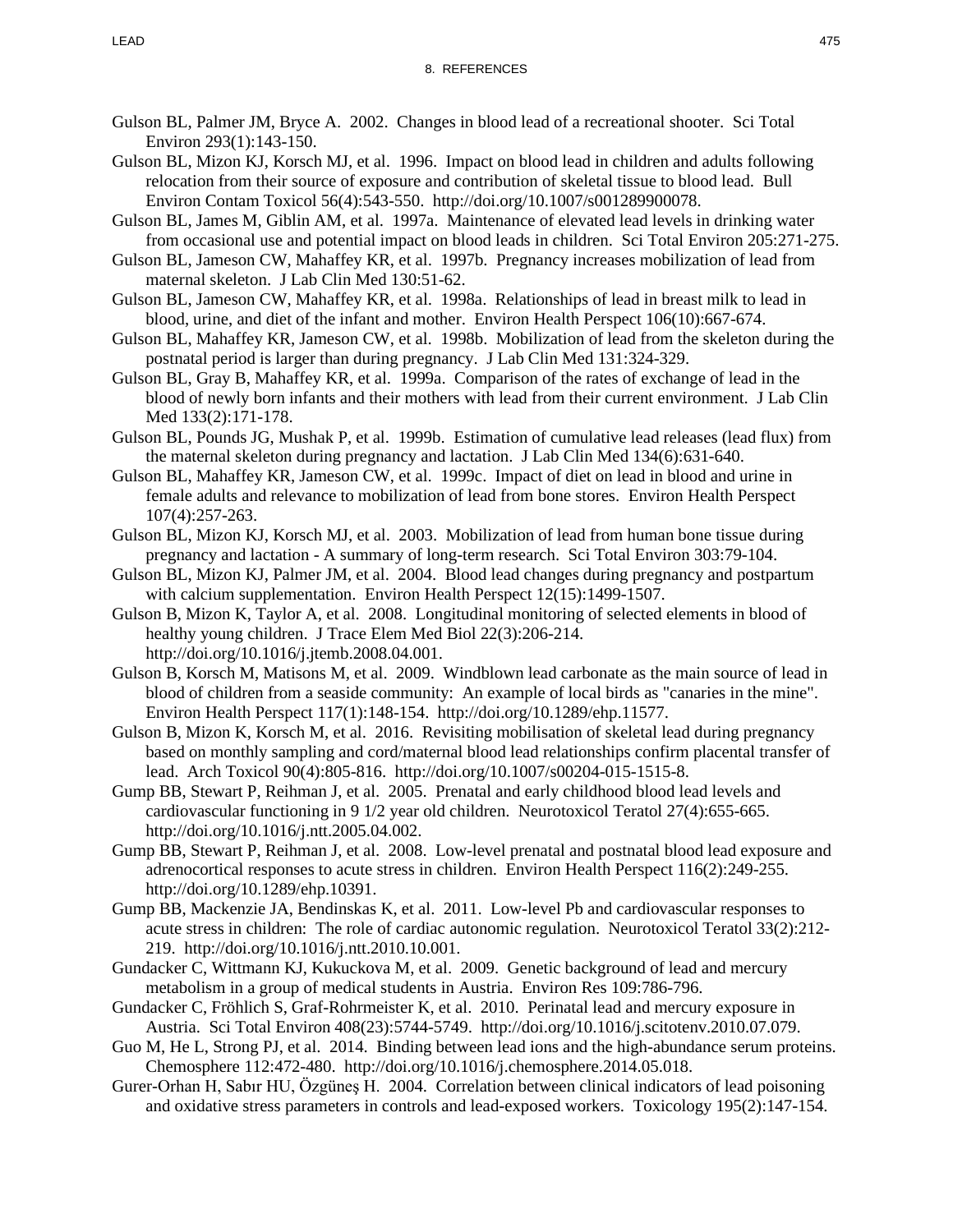- Gustafson A, Hedner P, Schutz A, et al. 1989. Occupational lead exposure and pituitary function. Int Arch Occup Environ Health 61:277-281.
- Guyette RP, Cutter BE, Henderson GS. 1991. Long-term correlations between mining activity and levels of lead and cadmium in tree-rings of eastern red-cedar. J Environ Qual 20(1):146-150
- Haenninen H, Hernberg S, Mantere P, et al. 1978. Psychological performance of subjects with low exposure to lead. J Occup Med 20(10):683-689.
- Haley VB, Talbot TO. 2004. Seasonality and trend in blood lead levels of New York State children. BMC Pediatr 4(1):8. http://doi.org/10.1186/1471-2431-4-8.
- Hamurcu Z, Donmez H, Saraymen R, et al. 2001. Micronucleus frequency in human lymphocyte exposed to occupational lead, zinc, and cadmium. Biol Trace Elem Res 83(2):97-102.
- Han L, Wang X, Han R, et al. 2018. Association between blood lead level and blood pressure: An occupational population-based study in Jiangsu province, China. PLoS ONE 13(7):e0200289. http://doi.org/10.1371/journal.pone.0200289.
- Hanna CW, Bloom MS, Robinson WP, et al. 2012. DNA methylation changes in whole blood is associated with exposure to the environmental contaminants, mercury, lead, cadmium and bisphenol A, in women undergoing ovarian stimulation for IVF. Hum Reprod 27(5):1401-1410. http://doi.org/10.1093/humrep/des038.
- Hanna-Attisha M, LaChance J, Sadler RC, et al. 2016. Elevated blood lead levels in children associated with the Flint drinking water crisis: A spatial analysis of risk and public health response. Am J Public Health 106(2):283-290. http://doi.org/10.2105/ajph.2015.303003.
- Hanninen H, Aitio A, Kovala T, et al. 1998. Occupational exposure to lead and neuropsychological dysfunction. Occup Environ Med 55:202-209.
- Hansen S, Nieboer E, Sandanger TM, et al. 2011. Changes in maternal blood concentrations of selected essential and toxic elements during and after pregnancy. J Environ Monit 13(8):2143-2152. http://doi.org/10.1039/c1em10051c.
- Harari F, Sallsten G, Christensson A, et al. 2018. Blood lead levels and decreased kidney function in a population-based cohort. Am J Kidney Dis 72(3):381-389. http://doi.org/10.1053/j.ajkd.2018.02.358.
- Hardison DW, Ma LQ, Luongo T, et al. 2004. Lead contamination in shooting range soils from abrasion of lead bullets and subsequent weathering. Sci Total Environ 328:175-183. http://doi.org/10.1016/j.scitotenv.2003.12.013.
- Harlan WR. 1988. The relationship of blood lead levels to blood pressure in the U.S. population. Environ Health Perspect 78:9-13.
- Harlan WR, Landis JR, Schmouder RL, et al. 1985. Blood lead and blood pressure. Relationship in the adolescent and adult US population. J Am Med Assoc 253:530-534.
- Harville EW, Hertz-Picciotto I, Schramm M, et al. 2005. Factors influencing the difference between maternal and cord blood lead. Occup Environ Med 62(4):263-269.
- Hauser R, Sergeyev O, Korrick S, et al. 2008. Association of blood lead levels with onset of puberty in Russian boys. Environ Health Perspect 116(7):976-980. http://doi.org/10.1289/ehp.10516.
- Havlena J, Kanarek MS, Coons M. 2009. Factors associated with the seasonality of blood lead levels among preschool Wisconsin children. WMJ 108(3):151-155.
- Hayes EB, McElvaine MD, Orbach HG, et al. 1994. Long-term trends in blood lead levels among children in Chicago: Relationship to air lead levels. Pediatrics 93(2):195-200.
- Haynes WM. 2014. Lead. In: CRC handbook of chemistry and physics. 95th ed. Boca Raton, FL: CRC Press, 4-20.
- Haynes EN, Kalkwarf HJ, Hornung R, et al. 2003. Vitamin D receptor Fok1 polymorphism and blood lead concentration in children. Environ Health Perspect 111:1665-1669.
- He J, Ning H, Huang R. 2019. Low blood lead levels and attention-deficit hyperactivity disorder in children: A systematic review and meta-analysis. Environ Sci Pollut Res Int 26(18):17875-17884. http://doi.org/10.1007/s11356-017-9799-2.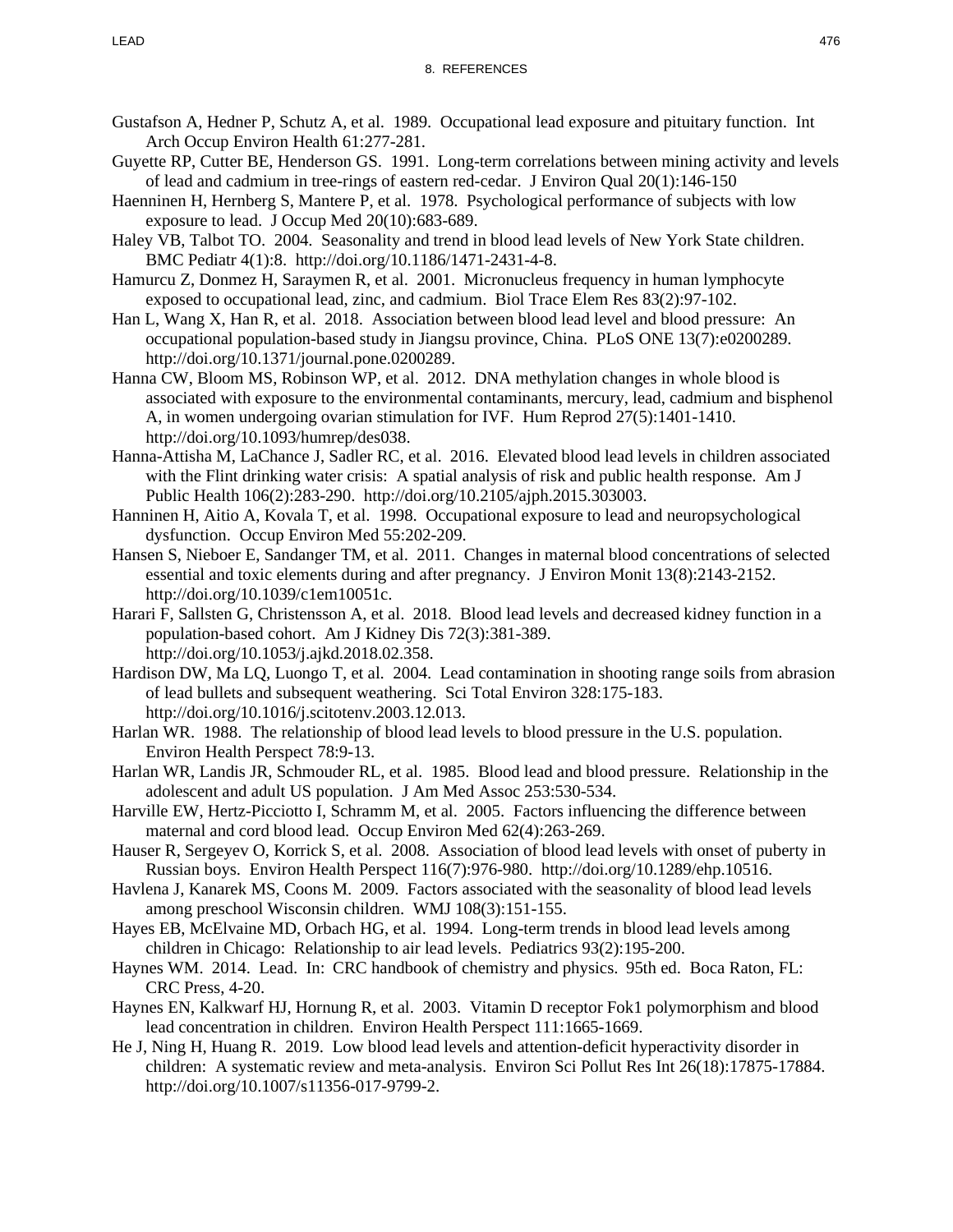- Healey N, Chettle DR, McNeill FE, et al. 2008. Uncertainties in the relationship between tibia lead and cumulative blood lead index. Environ Health Perspect 116(3):A109-110. http://doi.org/10.1289/ehp.10778.
- Healy MA, Harrison PG, Aslam M, et al. 1982. Lead sulphide and traditional preparations: Routes for ingestion, and solubility and reactions in gastric fluid. J Clin Hosp Pharm 7:169-173.
- Heard MJ, Chamberlain AC. 1982. Effect of minerals and food on uptake of lead from the gastrointestinal tract in humans. Hum Toxicol 1:411-415.
- Heard MJ, Chamberlain AC, Sherlock JC. 1983. Uptake of lead by humans and effect of minerals and food. Sci Total Environ 30:245-253. http://doi.org/10.1016/0048-9697(83)90016-5.
- Heard MJ, Wells AC, Newton D, et al. 1979. Human uptake and metabolism of tetra ethyl and tetra methyl lead vapour labelled with 203Pb. In: International conference on management and control of heavy metals in the environment. Edinburgh, United Kingdom CEP Consultants, Ltd., 103-108.
- Hengstler JG, Bolm-Audorff U, Faldum A, et al. 2003. Occupational exposure to heavy metals: DNA damage induction and DNA repair inhibition prove co-exposures to cadmium, cobalt and lead as more dangerous than hitherto expected. Carcinogenesis 24(1):63-73.
- Hense HW, Filipiak B, Keil U. 1993. The association of blood lead and blood pressure in population surveys. Epidemiology 4:173-179.
- Heo Y, Lee BK, Ahn KD, et al. 2004. Serum IgE elevation correlates with blood lead levels in battery manufacturing workers. Hum Exp Toxicol 23(5):209-213. http://doi.org/10.1191/0960327104ht442oa.
- Hernandez-Avila M, Gonzalez-Cossio T, Palazuelos E, et al. 1996. Dietary and environmental determinants of blood and bone lead levels in lactating postpartum women living in Mexico City. Environ Health Perspect 104(10):1076-1082.
- Hernandez-Avila M, Smith D, Meneses F, et al. 1998. The influence of bone and blood lead on plasma lead levels in environmentally exposed adults. Environ Health Perspect 106(8):473-477.
- Hernandez-Avila M, Villalpano CG, Palazuelos E, et al. 2000. Determinants of blood lead levels across the menopausal transition. Arch Environ Health 53:355-360.
- Hernandez-Avila M, Peterson KE, Gonzalez-Cossio T, et al. 2002. Effect of maternal bone lead on length and head circumference of newborns and 1-month-old infants. Arch Environ Health 57(5):482-488.
- Hernández-Ochoa I, García-Vargas G, López-Carrillo L, et al. 2005. Low lead environmental exposure alters semen quality and sperm chromatin condensation in northern Mexico. Reprod Toxicol 20(2):221-228. http://doi.org/10.1016/j.reprotox.2005.01.007.
- Hernberg S, Nikkanen J, Mellin G, et al. 1970. δ-Aminolevulinic acid dehydrase as a measure of lead exposure. Arch Environ Health 21:140-145.
- Hertz-Picciotto I, Croft J. 1993. Review of the relation between blood lead and blood pressure. Epidemiol Rev 15(2):352-373.
- Hertz-Picciotto I, Schramm M, Watt-Morse M, et al. 2000. Patterns and determinants of blood lead during pregnancy. Am J Epidemiol 152:829-837.
- Hettiarachchi GM, Pierzynski GM, Oehme FW, et al. 2003. Treatment of contaminated soil with phosphorus and manganese oxide reduces lead absorption by Sprague-Dawley rats. J Environ Qual 32:1335-1345.
- Higgs FJ, Mielke HW, Brisco M. 1999. Soil lead at elementary public schools: Comparison between school properties and residential neighbourhoods of New Orleans. Environ Geochem Health 21(1):27-36.
- Hill CP. 2011. Overview of internal corrosion impacts in drinking water distribution systems. In: Internal corrosion control in water distribution systems. American Water Works Association, 1-11.
- Hilts SR. 2003. Effect of smelter emission reductions on children's blood lead levels. Sci Total Environ 303(1-2):51-58.
- Hirata M, Kosaka H. 1993. Effects of lead exposure on neurophysiological parameters. Environ Res 63:60-69.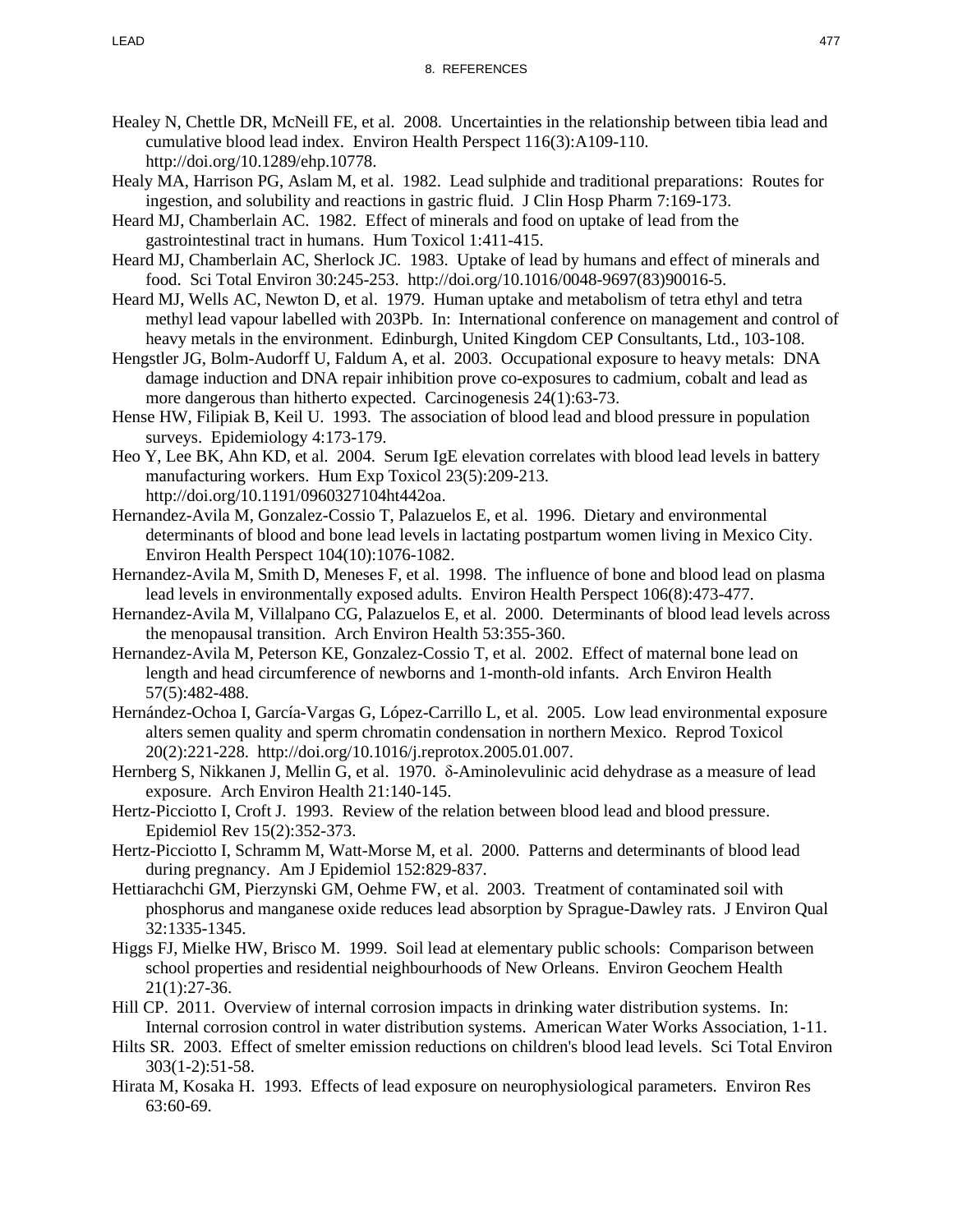- Hogan K, Marcus A, Smith R, et al. 1998. Integrated exposure uptake biokinetic model for lead in children: Empirical comparisons with epidemiologic data. Environ Health Perspect 106(Suppl 6):1557-1567.
- Hogstedt C, Hane M, Agrell A, et al. 1983. Neuropsychological test results and symptoms among workers with well-defined long-term exposure to lead. Br J Ind Med 40:99-105.
- Holland MG, Cawthon D. 2016. ACOEM position statement. Workplace lead exposure. J Occup Environ Med 58(12):e371-e374.
- Holmgren GGS, Meyer MW, Chaney RL, et al. 1993. Cadmium, lead, zinc, copper, and nickel in agricultural soils of the United States of America. J Environ Qual 22:335-348.
- Hon KL, Ching GK, Hung EC, et al. 2009. Serum lead levels in childhood eczema. Clin Exp Dermatol 34(7):e508-e509. http://doi.org/10.1111/j.1365-2230.2009.03596.x.
- Hon KLE, Wang SS, Hung ECW, et al. 2010. Serum levels of heavy metals in childhood eczema and skin diseases: Friends or foes. Pediatric Allergy and Immunology 21(5):831-836. http://doi.org/10.1111/j.1399-3038.2010.01022.x.
- Hong CD, Hanenson IB, Lerner S, et al. 1980. Occupational exposure to lead: Effects on renal function. Kidney Int 18:489-494.
- Hong YC, Kulkarni SS, Lim YH, et al. 2014. Postnatal growth following prenatal lead exposure and calcium intake. Pediatrics 134(6):1151-1159. http://doi.org/10.1542/peds.2014-1658.
- Hong SB, Im MH, Kim JW, et al. 2015. Environmental lead exposure and attention deficit/hyperactivity disorder symptom domains in a community sample of South Korean school-age children. Environ Health Perspect 123(3):271-276. http://doi.org/10.1289/ehp.1307420.
- Hopkins MR, Ettinger AS, Hernández-Avila M, et al. 2008. Variants in iron metabolism genes predict higher blood lead levels in young children. Environ Health Perspect 116(9):1261-1266. http://doi.org/10.1289/ehp.11233.
- Hoppin JA, Aro A, Hu H, et al. 1997. In vivo bone lead measurement in suburban teenagers. Pediatrics 100(3):365-370. http://doi.org/10.1542/peds.100.3.365.
- Hornung RW, Lanphear BP. 2014. The supralinear dose-response for environmental toxicants: A statistical artifact? Clin Toxicol (Phila) 52(2):88-90. http://doi.org/10.3109/15563650.2013.878946.
- Hornung RW, Lanphear BP, Dietrich KN. 2009. Age of greatest susceptibility to childhood lead exposure: A new statistical approach. Environ Health Perspect 117(8):1309-1312. http://doi.org/10.1289/ehp.0800426.
- Hryhorczuk DO, Rabinowitz MB, Hessl SM, et al. 1985. Elimination kinetics of blood lead in workers with chronic lead intoxication. Am J Ind Med 8(1):33-42. http://doi.org/10.1002/ajim.4700080105.
- Hsiao CL, Wu KH, Wan KS. 2011. Effects of environmental lead exposure on T-helper cell-specific cytokines in children. J Immunotoxicol 8(4):284-287. http://doi.org/10.3109/1547691X.2011.592162.
- Hsiao CY, Wu HI, Lai JS, et al. 2001. A longitudinal study of the effects of long-term exposure to lead among lead battery factory workers in Taiwan (1989–1999). Sci Total Environ 279(1):151-158.
- Hsieh LL, Liou SH, Chen YH, et al. 2000. Association between aminolevulinate dehydrogenase genotype and blood lead levels in Taiwan. J Occup Environ Med 42(2):151-155.
- Hsieh TJ, Chen YC, Li CW, et al. 2009. A proton magnetic resonance spectroscopy study of the chronic lead effect on the basal ganglion and frontal and occipital lobes in middle-age adults. Environ Health Perspect 117(6):941-945. http://doi.org/10.1289/ehp.0800187.
- Hsu PC, Chang HY, Guo YL, et al. 2009. Effect of smoking on blood lead levels in workers and role of reactive oxygen species in lead-induced sperm chromatin DNA damage. Fertil Steril 91(4):1096- 1103. http://doi.org/10.1016/j.fertnstert.2008.01.005.
- Hu X, Ding Z. 2009. Lead/cadmium contamination and lead isotopic ratios in vegetables grown in periurban and mining/smelting contaminated sites in Nanjing, China. Bull Environ Contam Toxicol 82(1):80-84. http://doi.org/10.1007/s00128-008-9562-y.
- Hu H, Hashimoto D, Besser M. 1996b. Levels of lead in blood and bone of women giving birth in a Boston Hospital. Arch Environ Health 51(1):52-58.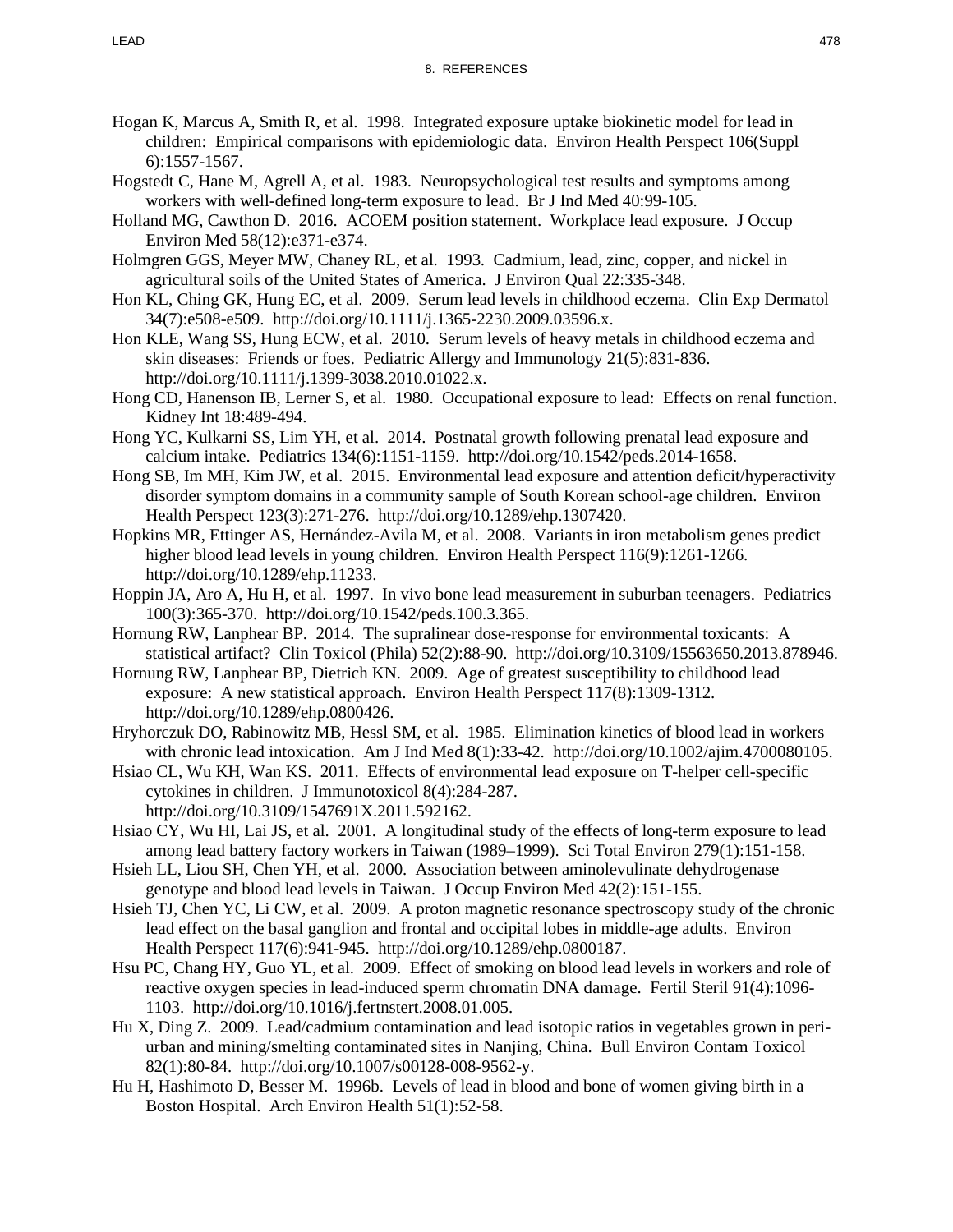- Hu H, Rabinowitz M, Smith D. 1998. Bone lead as a biological marker in epidemiologic studies of chronic toxicity: Conceptual paradigms. Environ Health Perspect 106(1):1-8. http://doi.org/10.1289/ehp.981061.
- Hu H, Aro A, Payton M, et al. 1996a. The relationship of bone and blood lead to hypertension. The normative aging study. J Am Med Assoc 275(15):1171-1176.
- Hu J, Little J, Xu T, et al. 1999. Risk factors for meningioma in adults: A case-control study in northeast China. Int J Cancer 83:299-304.
- Hu H, Wu MT, Cheng Y, et al. 2001. The a-aminolevulinic acid dehydratase (ALAD) polymorphism and bone and blood lead levels in community-exposed men: The Normative Aging Study. Environ Health Perspect 109:827-832.
- Hu H, Tellez-Rojo MM, Bellinger D, et al. 2006. Fetal lead exposure at each stage of pregnancy as a predictor of infant mental development. Environ Health Perspect 114(11):1730-1735. http://doi.org/10.1289/ehp.9067.
- Hu H, Shih R, Rothenberg S, et al. 2007. The epidemiology of lead toxicity in adults: Measuring dose and consideration of other methodologic issues. Environ Health Perspect 115(3):455-462. http://doi.org/10.1289/ehp.9783.
- Huang XP, Feng ZY, Zhai WL, et al. 1988. Chromosomal aberrations and sister chromatid exchanges in workers exposed to lead. Biomed Environ Sci 1:382-387.
- Huang J, Wu J, Li T, et al. 2011. Effect of exposure to trace elements in the soil on the prevalence of neural tube defects in a high-risk area of China. Biomed Environ Sci 24(2):94-101. http://doi.org/10.3967/0895-3988.2011.02.002.
- Huang S, Hu H, Sanchez BN, et al. 2016. Childhood blood lead levels and symptoms of Attention Deficit Hyperactivity Disorder (ADHD): A cross-sectional study of Mexican children. Environ Health Perspect 124(6):868-874. http://doi.org/10.1289/ehp.1510067.
- HUD. 2011. American health homes survey. Lead and arsenic findings. U.S. Department of Housing and Urban Development.

https://portal.hud.gov/hudportal/documents/huddoc%3Fid=AHHS\_Report.pdf. July 12, 2017.

- HUD. 2017. Revised dust-lead action levels for risk assessment and clearance; clearance of porch floors. Washington, DC: U.S. Department of Housing and Urban Development. https://portal.hud.gov/hudportal/documents/huddoc?id=leaddustclearance.pdf. August 25, 2017.
- Huel G, Sahuquillo J, Debotte G, et al. 2008. Hair mercury negatively correlates with calcium pump activity in human term newborns and their mothers at delivery. Environ Health Perspect 116(2):263- 267. http://doi.org/10.1289/ehp.10381.
- Huh DA, Choi YH, Ji MS, et al. 2018. Comparison of pure-tone average methods for estimation of hearing loss caused by environmental exposure to lead and cadmium: Does the pure-tone average method which uses low-frequency ranges underestimate the actual hearing loss caused by environmental lead and cadmium exposure? Audiol Neurotol 23(5):259-269. http://doi.org/10.1159/000494049.
- Hui CA. 2002. Lead distribution throughout soil, flora, and an invertebrate at a wetland skeet range. J Toxicol Environ Health A 65:1093-1107. http://doi.org/10.1080/0098410029007128 9.
- Hunt A, Johnson DL, Thornton I, et al. 1993. Apportioning the sources of lead in house dusts in the London borough of Richmond, England. Sci Total Environ 138(1-3):183-206.
- Huo X, Peng L, Qiu B, et al. 2014. ALAD genotypes and blood lead levels of neonates and children from e-waste exposure in Guiyu, China. Environ Sci Pollut Res Int 21(10):6744-6750. http://doi.org/10.1007/s11356-014-2596-2.
- Hursh JB, Suomela J. 1968. Absorption of 212Pb from the gastrointestinal tract of man. Acta Radiol Ther Phys Biol 7(2):108-120. http://doi.org/10.3109/02841866809133184.
- Hursh J, Mercer T. 1970. Measurement of 212Pb loss rate from human lungs. J Appl Physiol 28(3):268- 274.
- Hursh JB, Schraub A, Sattler EL, et al. 1969. Fate of 212Pb inhaled by human subjects. Health Phys 16:257-267.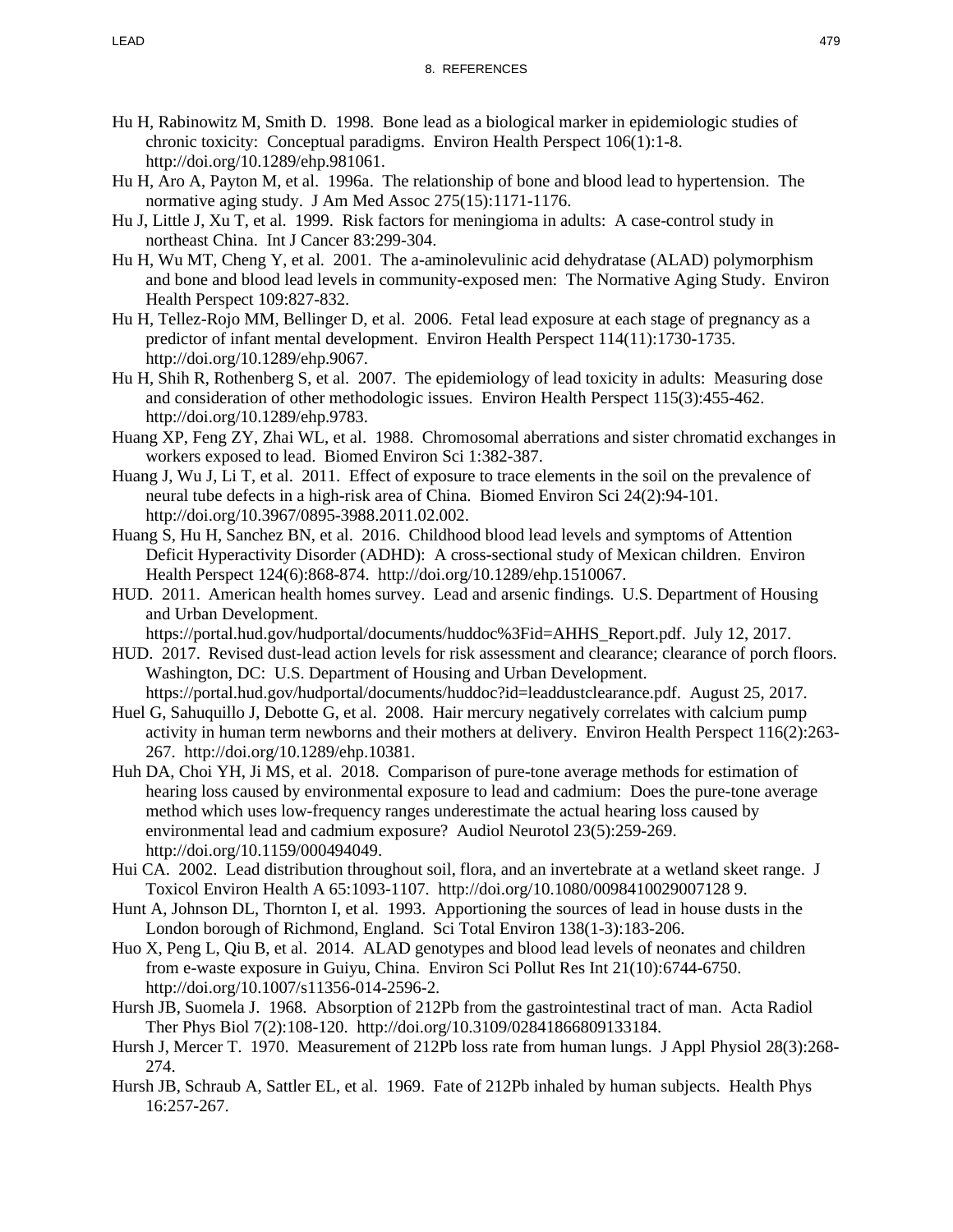- Hursh JB, Clarkson TW, Miles EF, et al. 1989. Percutaneous absorption of mercury vapor by man. Arch Environ Health 44(2):120-127.
- Hwang YH, Chiang HY, Yen-Jean MC, et al. 2009. The association between low levels of lead in blood and occupational noise-induced hearing loss in steel workers. Sci Total Environ 408(1):43-49. http://doi.org/10.1016/j.scitotenv.2009.09.016.
- Hytten F. 1985. Blood volume changes in normal pregnancy. Clin Haematol 14(3):601-612.
- IARC. 1987. Lead and lead compounds. In: IARC monographs on the evaluation of carcinogenic risks to humans. Supplement 7. Overall evaluations of carcinogenicity: An updating of IARC monographs volumes 1 to 42. Lyon, France: International Agency for Research on Cancer, 230- 232. http://monographs.iarc.fr/ENG/Monographs/suppl7/Suppl7-95.pdf. May 4, 2017.
- IARC. 2006. IARC Monographs on the evaluation of carcinogenic risks to humans. Volume 87. Inorganic and organic lead compounds. Lyon, France: International Agency for Research on Cancer. http://monographs.iarc.fr/ENG/Monographs/vol87/mono87.pdf. May 4, 2017.
- IARC. 2019. Agents classified by the IARC Monographs, Volumes 1–124. Lyon, France: International Agency for Research on Cancer. https://monographs.iarc.fr/list-of-classifications. September 2, 2019.
- ICRP. 1994. Human respiratory tract model for radiological protection. International Commission on Radiological Protection. 36-53; 72-77; Annex F 415-432.
- Ignasiak Z, Slawinska T, Rozek K, et al. 2006. Lead and growth status of schoolchildren living in the copper basin of south-western Poland: Differential effects on bone growth. Ann Hum Biol 33(4):401-414. http://doi.org/10.1080/03014460600730752.
- Iijima K, Otake T, Yoshinaga J, et al. 2007. Cadmium, lead, and selenium in cord blood and thyroid hormone status of newborns. Biol Trace Elem Res 119(1):10-18. http://doi.org/10.1007/s12011-007-0057-1.
- Inskip MJ, Franklin CA, Baccanale CL, et al. 1996. Measurement of the flux of lead from bone to blood in a nonhuman primate (Macaca fascicularis) by sequential administration of stable lead isotopes. Fundam Appl Toxicol 33:235-245.
- Ionescu JG, Novotny J, Stejskal V, et al. 2007. Breast tumours strongly accumulate transition metals. Maedica 2(1):5-9.
- Irgens A, Kruger K, Skorve AH, et al. 1998. Reproductive outcome in offspring of parents occupationally exposed to lead in Norway. Am J Ind Med 34(5):431-437. http://doi.org/10.1002/(sici)1097-0274(199811)34:5<431::aid-ajim3>3.0.co;2-t.
- IRIS. 2002. Tetraethyl lead; CASRN 78-00-2. Integrated Risk Information System. Washington, DC: U.S. Environmental Protection Agency.
- https://cfpub.epa.gov/ncea/iris/iris\_documents/documents/subst/0109\_summary.pdf. May 4, 2017.
- IRIS. 2004. Lead and compounds (inorganic); CASRN 7439-92-1. Integrated Risk Information System. Washington, DC: U.S. Environmental Protection Agency.
- https://cfpub.epa.gov/ncea/iris/iris\_documents/documents/subst/0277\_summary.pdf. May 4, 2017. Irvine G, Doyle JR, White PA, et al. 2014. Soil ingestion rate determination in a rural population of
- Alberta, Canada practicing a wilderness lifestyle. Sci Total Environ 470-471:138-146. http://doi.org/10.1016/j.scitotenv.2013.09.037.
- Irwinda R, Wibowo N, Putri AS. 2019. The concentration of micronutrients and heavy metals in maternal serum, placenta, and cord blood: A cross-sectional study in preterm birth. J Pregnancy 2019:5062365. http://doi.org/10.1155/2019/5062365.
- Iwata T, Yano E, Karita K, et al. 2005. Critical dose of lead affecting postural balance in workers. Am J Ind Med 48(5):319-325. http://doi.org/10.1002/ajim.20220.
- Jackson LW, Cromer BA, Panneerrselvamm A. 2010. Association between bone turnover, micronutrient intake, and blood lead levels in pre- and postmenopausal women, NHANES 1999-2002. Environ Health Perspect 118(11):1590-1596.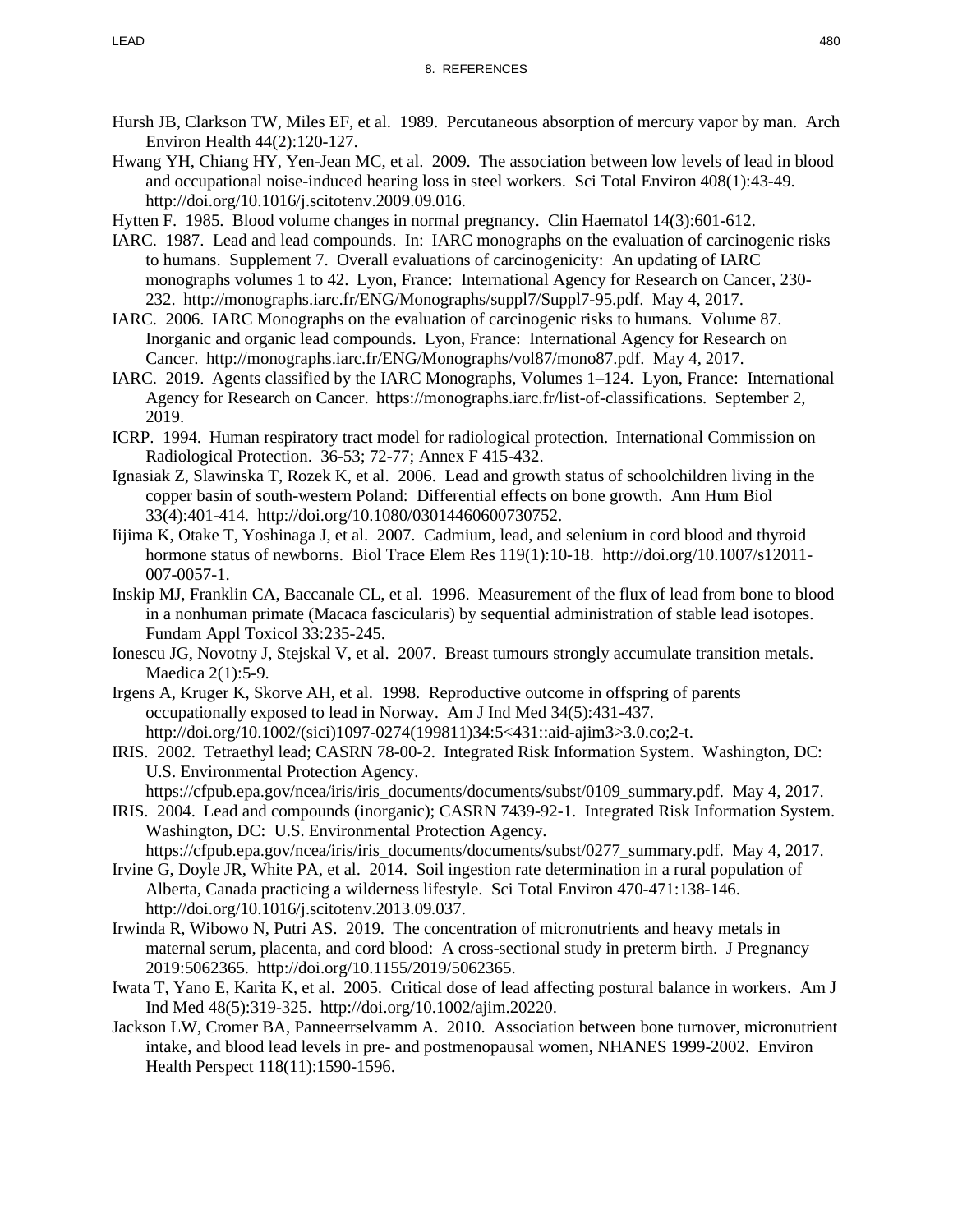- Jackson LW, Howards PP, Wactawski-Wende J, et al. 2011. The association between cadmium, lead and mercury blood levels and reproductive hormones among healthy, premenopausal women. Hum Reprod 26(10):2887-2895. http://doi.org/10.1093/humrep/der250.
- Jacobs DE. 2012. Lead. In: Patty's toxicology. John Wiley & Sons, Inc., 381-426. http://doi.org/10.1002/0471435139.tox034.pub2.
- Jaeger RJ, Weiss AL, Manton WI. 1998. Isotopic ratio analysis in residential lead-based paint and associated surficial dust. J Toxicol Clin Toxicol 36(7):691-703.
- Jaffe EK, Volin M, Bronson-Mullins CR, et al. 2000. An artificial gene for human porphobilinogen synthase allows comparison of an allelic variation implicated in susceptibility to lead poisoning. J Biol Chem 275(4):2619-2626.
- Jaffe EK, Martins J, Li J, et al. 2001. The molecular mechanism of lead inhibition of human porphobilinogen synthase. J Biol Chem 276(2):1531-1537. http://doi.org/10.1074/jbc.M007663200.
- Jain RB. 2013a. Effect of pregnancy on the levels of blood cadmium, lead, and mercury for females aged 17-39 years old: Data from National Health and Nutrition Examination Survey 2003-2010. J Toxicol Environ Health A 76(1):58-69. http://doi.org/10.1080/15287394.2012.722524.
- Jain RB. 2013b. Effect of pregnancy on the levels of urinary metals for females aged 17-39 years old: Data from National Health and Nutrition Examination Survey 2003-2010. J Toxicol Environ Health A 76(2):86-97.
- Jain NB, Potula V, Schwartz J, et al. 2007. Lead levels and ischemic heart disease in a prospective study of middle-aged and elderly men: The VA Normative Aging Study. Environ Health Perspect 115(6):871-875. http://doi.org/10.1289/ehp.9629.
- James HM, Hilburn ME, Blair JA. 1985. Effects of meals and meal times on uptake of lead from the gastrointestinal tract in humans. Hum Toxicol 4:401-407.
- James AC, Stahlhofen W, Rudolf G, et al. 1994. Deposition of inhaled particles. Ann ICRP 24(1- 3):231-299.
- Janakiraman V, Ettinger A, Mercado-Garcia A, et al. 2003. Calcium supplements and bone resorption in pregnancy: A randomized crossover trial. Am J Prev Med 24(3):260-264.
- Janin Y, Couinaud C, Stone A, et al. 1985. The "Lead-induced colic" syndrome in lead intoxication. Surg Annu 17:287-307.
- Jannuzzi AT, Alpertunga B. 2016. Evaluation of DNA damage and DNA repair capacity in occupationally lead-exposed workers. Toxicol Ind Health 32(11):1859-1865. http://doi.org/10.1177/0748233715590919.
- Jasso-Pineda Y, Diaz-Barriga F, Calderon J, et al. 2012. DNA damage and decreased DNA repair in individuals exposed to arsenic and lead in a mining site. Biol Trace Elem Res 146(2):141-149.
- Jedrychowski W, Perera FP, Jankowski J, et al. 2009. Very low prenatal exposure to lead and mental development of children in infancy and early childhood: Krakow prospective cohort study. Neuroepidemiology 32(4):270-278. http://doi.org/10.1159/000203075.
- Jedrychowski W, Perera F, Maugeri U, et al. 2011. Intrauterine exposure to lead may enhance sensitization to common inhalant allergens in early childhood: A prospective prebirth cohort study. Environ Res 111(1):119-124. http://doi.org/10.1016/j.envres.2010.11.002.
- Jelliffe-Pawlowski LL, Miles SQ, Courtney JG, et al. 2006. Effect of magnitude and timing of maternal pregnancy blood lead (Pb) levels on birth outcomes. J Perinatol 26(3):154-162. http://doi.org/10.1038/sj.jp.7211453.
- Jemal A, Graubard BI, Devesa SS, et al. 2002. The association of blood lead level and cancer mortality among whites in the United States. Environ Health Perspect 110(4):325-329.
- Jhun MA, Hu H, Schwartz J, et al. 2015. Effect modification by vitamin D receptor genetic polymorphisms in the association between cumulative lead exposure and pulse pressure: A longitudinal study. Environ Health 14:5. http://doi.org/10.1186/1476-069x-14-5.
- Ji JS, Elbaz A, Weisskopf MG. 2013. Association between blood lead and walking speed in the National Health and Nutrition Examination Survey (NHANES 1999-2002). Environ Health Perspect 121(6):711-716. http://doi.org/10.1289/ehp.1205918.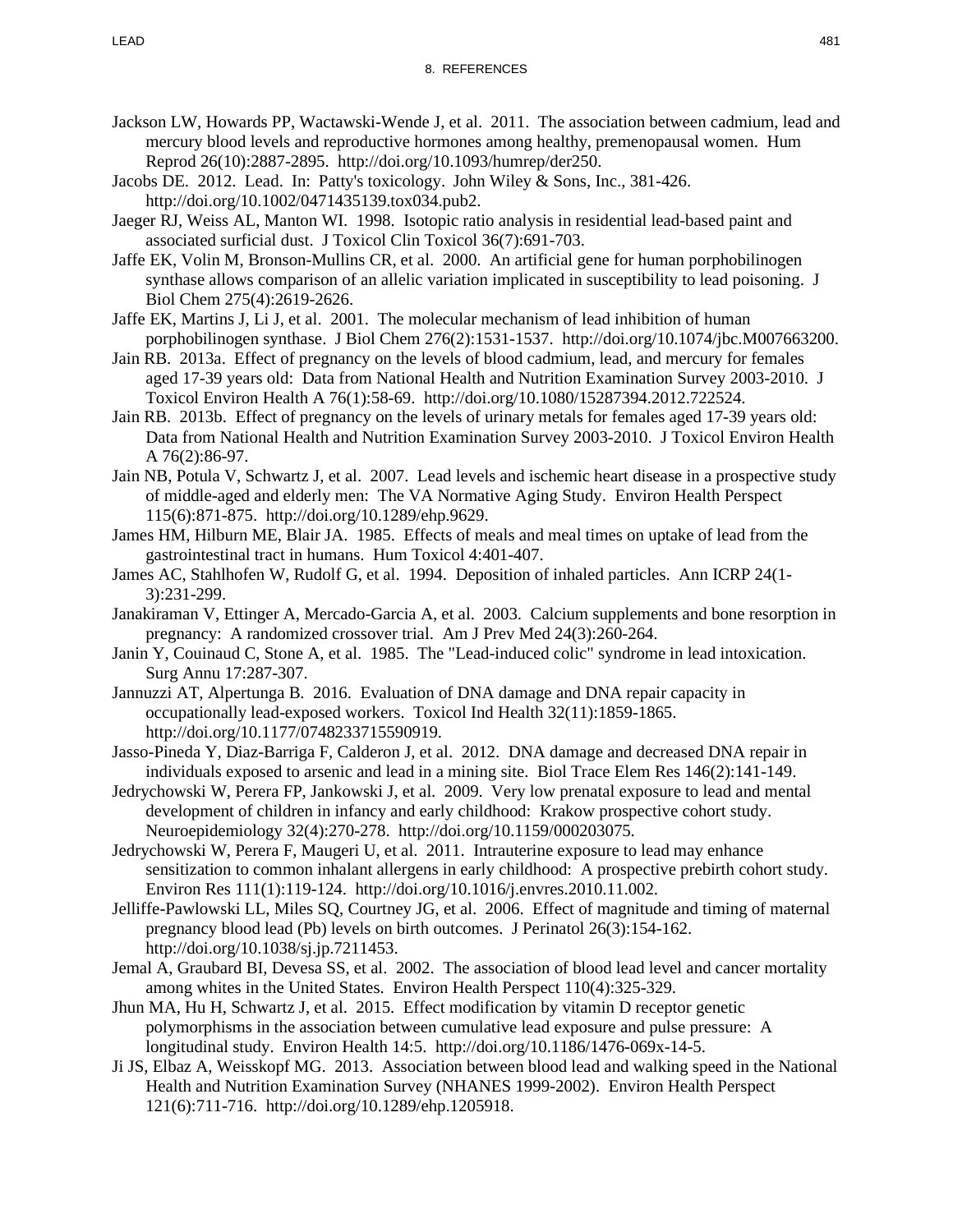- Ji JS, Schwartz J, Sparrow D, et al. 2014. Occupational determinants of cumulative lead exposure: Analysis of bone lead among men in the VA normative aging study. J Occup Environ Med 56(4):435-440. http://doi.org/10.1097/jom.0000000000000127.
- Ji JS, Power MC, Sparrow D, et al. 2015. Lead exposure and tremor among older men: The VA normative aging study. Environ Health Perspect 123(5):445-450. http://doi.org/10.1289/ehp.1408535.
- Ji Y, Hong X, Wang G, et al. 2018. A prospective birth cohort study on early childhood lead levels and attention deficit hyperactivity disorder: New insight on sex differences. J Pediatr 199:124-131.e128. http://doi.org/10.1016/j.jpeds.2018.03.076.
- Jiang YM, Long LL, Zhu XY, et al. 2008. Evidence for altered hippocampal volume and brain metabolites in workers occupationally exposed to lead: A study by magnetic resonance imaging and 1H magnetic resonance spectroscopy. Toxicol Lett 181(2):118-125. http://doi.org/10.1016/j.toxlet.2008.07.009.
- Jin CW, Zhang SJ, He YF, et al. 2005. Lead contamination in tea garden soils and factors affecting its bioavailability. Chemosphere 59:1151-1159. http://doi.org/10.1016/j.chemosphere.2004.11.058.
- Jin YP, Liao YJ, Lu CW, et al. 2006. Health effects in children aged 3-6 years induced by environmental lead exposure. Ecotoxicol Environ Saf 63(2):313-317. http://doi.org/10.1016/j.ecoenv.2005.05.011.
- Jin C, Li Y, Li YL, et al. 2008. Blood lead: Its effect on trace element levels and iron structure in hemoglobin. Nucl Instrum Methods Phys Res B 266(16):3607-3613. http://doi.org/10.1016/j.nimb.2008.05.087.
- Jing J, Thapa S, Delhey L, et al. 2019. The relation of blood lead and QRS-T angle in American adults. Arch Environ Occup Health 74(5):287-291. http://doi.org/10.1080/19338244.2018.1488674.
- Johansen P, Pedersen HS, Asmund G, et al. 2006. Lead shot from hunting as a source of lead in human blood. Environ Pollut 142:93-97.
- Johnson DL, Bretsch JK. 2002. Soil lead and children's blood lead levels in Syracuse, NY, USA. Environ Geochem Health 24:375-385.
- Johnson DL, McDade K, Griffith D. 1996. Seasonal variation in paediatric blood lead levels in Syracuse, NY, USA. Environ Geochem Health 18(2):81-88. http://doi.org/10.1007/bf01771136.
- Jones SR, Atkin P, Holroyd C, et al. 2007. Lung cancer mortality at a UK tin smelter. Occup Med (Lond) 57(4):238-245. http://doi.org/10.1093/occmed/kql153.
- Joo H, Lim MH, Ha M, et al. 2017. Secondhand smoke exposure and low blood lead levels in association with attention-deficit hyperactivity disorder and its symptom domain in children: A community-based case-control study. Nicotine Tob Res 19(1):94-101. http://doi.org/10.1093/ntr/ntw152.
- Joo H, Choi JH, Burm E, et al. 2018. Gender difference in the effects of lead exposure at different time windows on neurobehavioral development in 5-year-old children. Sci Total Environ 615:1086-1092. http://doi.org/10.1016/j.scitotenv.2017.10.007.
- Jorgensen S, Willems M. 1987. The fate of lead of soil: The transformation of lead pellets in shootingrange soils. Ambio 16(1):11-15.
- Jorgensen TH, De Backer O, Gerds TA, et al. 2018. Immediate post-procedural 12-lead electrocardiography as predictor of late conduction defects after transcatheter aortic valve replacement. JACC Cardiovasc Interv 11(15):1509-1518. http://doi.org/10.1016/j.jcin.2018.04.011.
- Joseph CLM, Havstad S, Ownby DR, et al. 2005. Blood lead level and risk of asthma. Environ Health Perspect 113(7):900-904. http://doi.org/10.1289/ehp.7453.
- Juhasz AL, Weber J, Smith E. 2011. Impact of soil particle size and bioaccessibility on children and adult lead exposure in peri-urban contaminated soil. J Hazard Mater 186(2-3):1870-1879. http://doi.org/10.1016/j.jhazmat.2010.12.095.
- Juhasz AL, Weber J, Smith E, et al. 2009. Evaluation of SBRC-gastric and SBRC-intestinal methods for the prediction of in vivo relative lead bioavailability in contaminated soils. Environ Sci Technol 43(12):4503-4509. http://doi.org/10.1021/es803238u.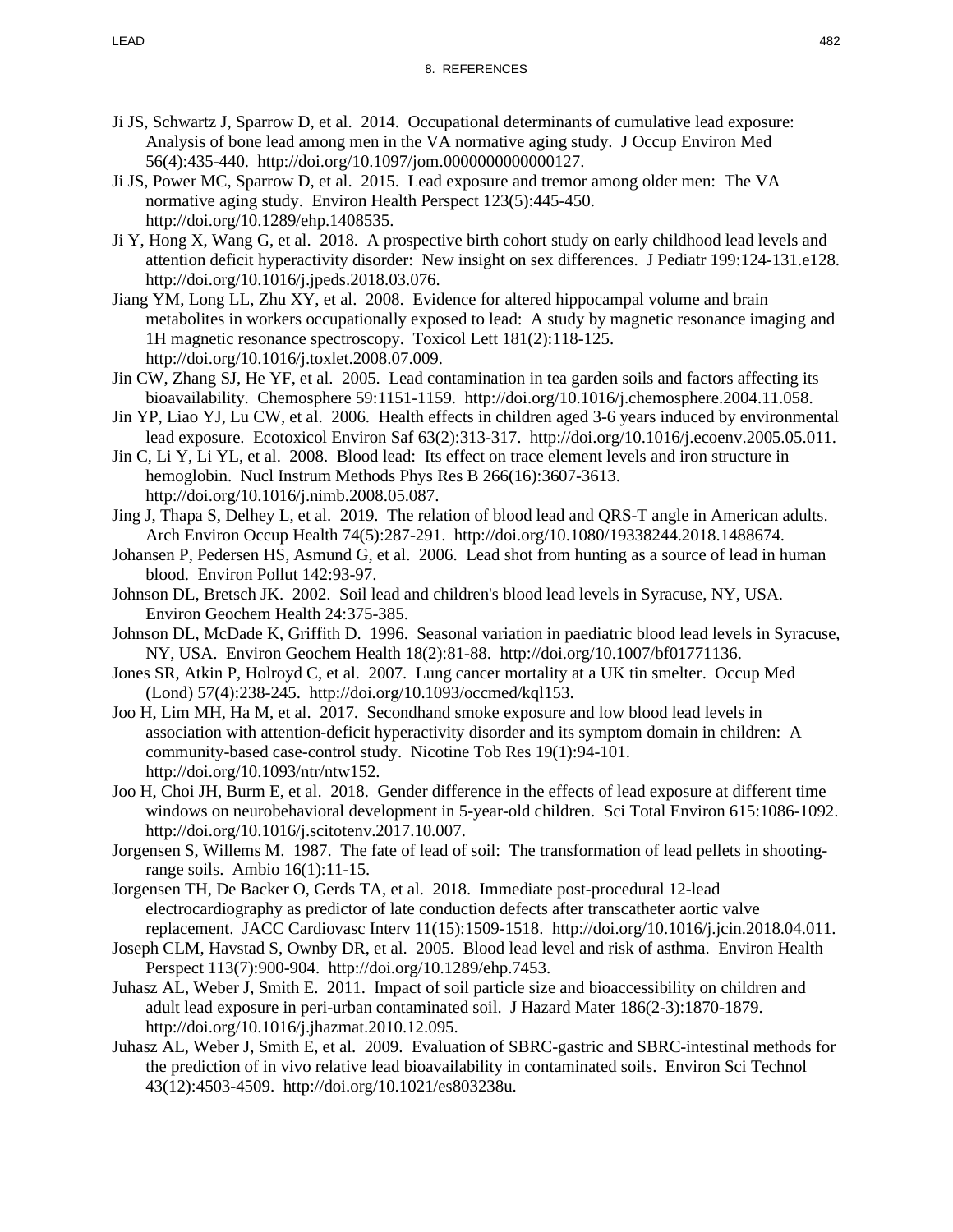- Juhasz AL, Scheckel KG, Betts AR, et al. 2016. Predictive capabilities of in vitro assays for estimating Pb relative bioavailability in phosphate amended soils. Environ Sci Technol 50(23):13086-13094. http://doi.org/10.1021/acs.est.6b04059.
- Jurgens BC, Parkhurst DL, Belitz K. 2019. Assessing the lead solubility potential of untreated groundwater of the United States. Environ Sci Technol 53(6):3095-3103. http://doi.org/10.1021/acs.est.8b04475.
- Jusko TA, Lockhart DW, Sampson PD, et al. 2006. Response to: "What is the meaning of non-linear dose-response relationships between blood lead concentrations and IQ?". Neurotoxicology 27(6):1123-1125. http://doi.org/10.1016/j.neuro.2006.09.004.
- Jusko TA, Henderson CR, Lanphear BP, et al. 2008. Blood lead concentrations <10 µg/dL and child intelligence at 6 years of age. Environ Health Perspect 116(2):243-248. http://doi.org/10.1289/ehp.10424.
- Kahn LG, Liu X, Rajovic B, et al. 2014. Blood lead concentration and thyroid function during pregnancy: Results from the Yugoslavia prospective study of environmental lead exposure. Environ Health Perspect 122(10):1134-1140. http://doi.org/10.1289/ehp.1307669.
- Kalahasthi R, Barman T. 2016. Effect of lead exposure on the status of reticulocyte count indices among workers from lead battery manufacturing plant. Toxicol Res 32(4):281-287. http://doi.org/10.5487/tr.2016.32.4.281.
- Kamel F, Umbach DM, Munsat TL, et al. 2002. Lead exposure and amyotrophic lateral sclerosis. Epidemiology 13:311-319.
- Kang HG, Jeong SH, Cho MR, et al. 2009. Time-dependent changes in lead and delta-aminolevulinic acid after subchronic lead exposure in rats. Hum Exp Toxicol 28(10):647-654. http://doi.org/10.1177/0960327109107046.
- Kang GH, Uhm JY, Choi YG, et al. 2018. Environmental exposure of heavy metal (lead and cadmium) and hearing loss: Data from the Korea National Health and Nutrition Examination Survey (KNHANES 2010-2013). Ann Occup Environ Med 30:22. http://doi.org/10.1186/s40557-018- 0237-9.
- Kapuku GK, Harshfield GA, Davis HC, et al. 2006. Early markers of cardiovascular disease. Vascul Pharmacol 45(5):277-280. http://doi.org/10.1016/j.vph.2006.08.009.
- Karakulak UN, Yilmaz OH, Tutkun E, et al. 2017. Evaluation of the ambulatory arterial stiffness index in lead-exposed workers. Anatol J Cardiol 18(1):10-14. http://doi.org/10.14744/AnatolJCardiol.2017.7170.
- Karakulak UN, Okutucu S, Lokman U, et al. 2019. Evaluation of erectile dysfunction and left ventricular diastolic parameters in lead exposed workers. Acta Cardiol Sin 35(1):75-84. http://doi.org/10.6515/acs.201901\_35(1).20180716a.
- Karimooy HN, Mood MB, Hosseini M, et al. 2010. Effects of occupational lead exposure on renal and nervous system of workers of traditional tile factories in Mashhad (northeast of Iran). Toxicol Ind Health 26(9):633-638. http://doi.org/10.1177/0748233710377774.
- Karita K, Yano E, Dakeishi M, et al. 2005. Benchmark dose of lead inducing anemia at the workplace. Risk Anal 25(4):957-962. http://doi.org/10.1111/j.1539-6924.2005.00652.x.
- Karmaus W, Brooks KR, Nebe T, et al. 2005. Immune function biomarkers in children exposed to lead and organochlorine compounds: A cross-sectional study. Environ Health 4(1):5. http://doi.org/10.1186/1476-069X-4-5.
- Kasperczyk A, Kasperczyk S, Horak S, et al. 2008. Assessment of semen function and lipid peroxidation among lead exposed men. Toxicol Appl Pharmacol 228(3):378-384. http://doi.org/10.1016/j.taap.2007.12.024.
- Kasperczyk S, Blaszczyk I, Dobrakowski M, et al. 2013. Exposure to lead affects male biothiols metabolism. Ann Agric Environ Med 20(4):721-725.
- Kasperczyk A, Dobrakowski M, Czuba ZP, et al. 2015. Environmental exposure to lead induces oxidative stress and modulates the function of the antioxidant defense system and the immune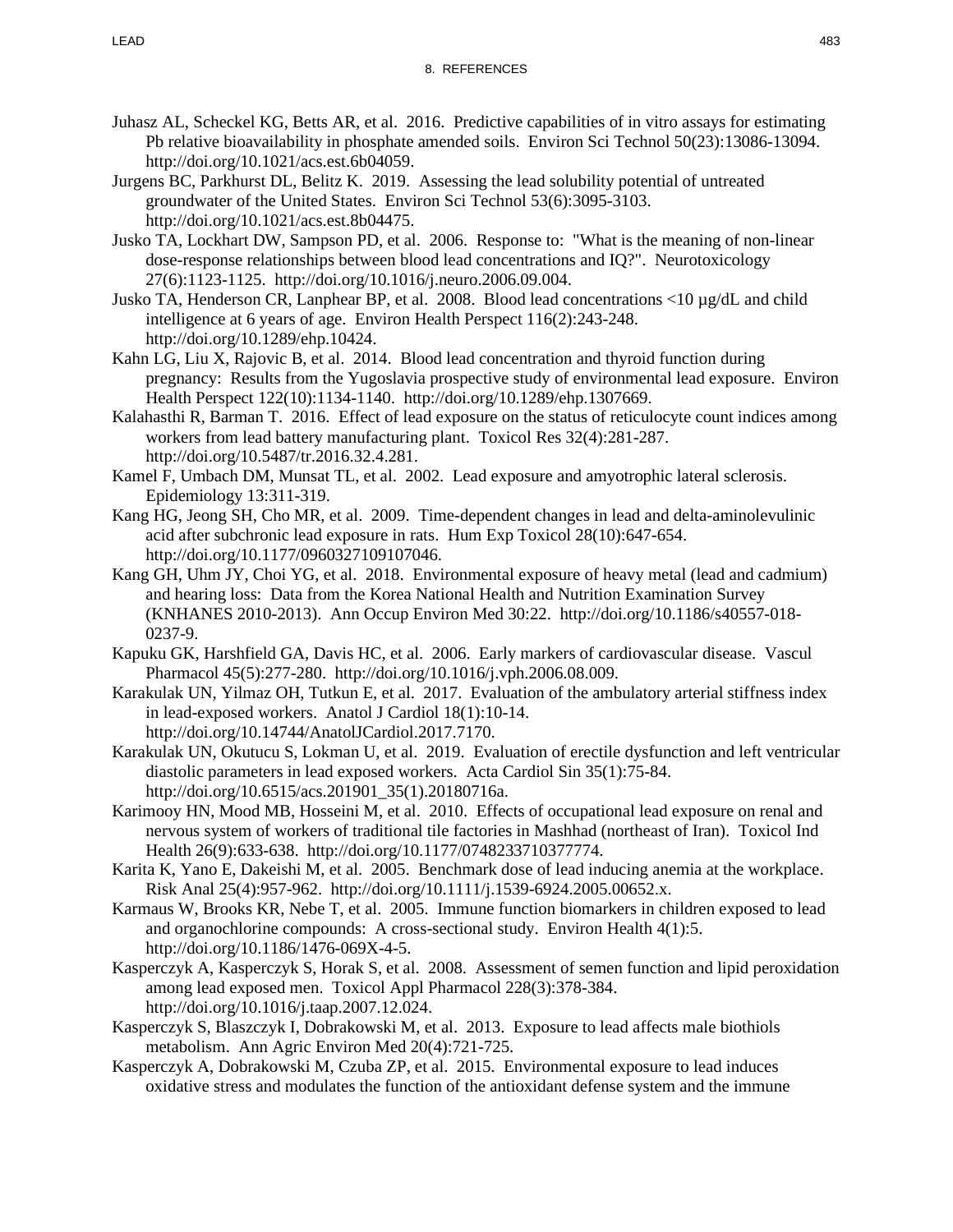system in the semen of males with normal semen profile. Toxicol Appl Pharmacol 284(3):339-344. http://doi.org/10.1016/j.taap.2015.03.001.

- Kasprzak KS, Hoover KL, Poirier LA. 1985. Effects of dietary calcium acetate on lead subacetate carcinogenicity in kidneys of male Sprague-Dawley rats. Carcinogenesis 6(2):279-282.
- Kasuba V, Rozgaj R, Milic M, et al. 2012. Evaluation of genotoxic effects of lead in pottery-glaze workers using micronucleus assay, alkaline comet assay and DNA diffusion assay. Int Arch Occup Environ Health 85(7):807-818. http://doi.org/10.1007/s00420-011-0726-4.
- Kauppinen T, Riala R, Seitsamo J, et al. 1992. Primary liver cancer and occupational exposure. Scand J Work Environ Health 18(1):18-25.
- Kayaalti Z, Yavuz I, Soylemez E, et al. 2015a. Evaluation of DNA damage using 3 comet assay parameters in workers occupationally exposed to lead. Arch Environ Occup Health 70(3):120-125. http://doi.org/10.1080/19338244.2013.787964.
- Kayaalti Z, Kaya-Akyuzlu D, Soylemez E, et al. 2015b. Maternal hemochromatosis gene H63D singlenucleotide polymorphism and placental lead levels. Environ Res 140:456-461.
- Kayaalti Z, Sert S, Kaya-Akyuzlu D, et al. 2016. Association between delta-aminolevulinic acid dehydratase polymorphism and placental lead levels. Environ Toxicol Pharmacol 41:147-151. http://doi.org/10.1016/j.etap.2015.11.017.
- Kaye WE, Novotny TE, Tucker M. 1987. New ceramics-related industry implicated in elevated blood lead levels in children. Arch Environ Health 42(2):161-164.
- Kazi TG, Shah F, Shaikh HR, et al. 2014. Exposure of lead to mothers and their new born infants, residents of industrial and domestic areas of Pakistan. Environ Sci Pollut Res Int 21(4):3021-3030. http://doi.org/10.1007/s11356-013-2223-7.
- Kehoe RA. 1987. Studies of lead administration and elimination in adult volunteers under natural and experimentally induced condition over extended periods of time. Food Chem Toxicol 25(6):425- 494.
- Kehoe RA, Thamann F. 1931. The behavior of lead in the animal organism, II. Tetraethyl lead. Am J Hyg 13:478-498.
- Kelly RS, Lundh T, Porta M, et al. 2013. Blood erythrocyte concentrations of cadmium and lead and the risk of B-cell non-Hodgkin's lymphoma and multiple myeloma: A nested case-control study. PLoS ONE 8(11):e81892. http://doi.org/10.1371/journal.pone.0081892.
- Kemp FW, Neti PVSV, Howell RW, et al. 2007. Elevated blood lead concentrations and vitamin D deficiency in winter and summer in young urban children. Environ Health Perspect 115(4):630-635. http://doi.org/10.1289/ehp.9389.
- Kerper LE, Hinkle PM. 1997a. Lead uptake in brain capillary endothelial cells: Activation by calcium store depletion. Toxicol Appl Pharmacol 146(1):127-133.
- Kerper LE, Hinkle PM. 1997b. Cellular uptake of lead is activated by depletion of intracellular calcium stores. J Biol Chem 272(13):8346-8352.
- Kerr BT, Ochs-Balcom HM, Lopez P, et al. 2019. Effects of ALAD genotype on the relationship between lead exposure and anthropometry in a Cohort of Mexican children. Environ Res 170:65-72. http://doi.org/10.1016/j.envres.2018.12.003.
- Khalil N. 2010. Re: Blood lead mortality study: Khalil et al., 2009. Integrated science assessment for lead: Supporting documents: Supplemental data from Dr. Khalil. Docket ID: EPA-HQ-ORD-2011- 0051. http://www.regulations.gov/#!documentDetail;D=EPA-HQ-ORD-2011-0051-0006. February 25, 2020.
- Khalil N, Cauley JA, Wilson JW, et al. 2008. Relationship of blood lead levels to incident nonspine fractures and falls in older women: The Study of Osteoporotic Fractures. J Bone Miner Res 23(9):1417-1425. http://doi.org/10.1359/jbmr.080404.
- Khalil N, Wilson JW, Talbott EO, et al. 2009. Association of blood lead concentrations with mortality in older women: A prospective cohort study. Environmental Health: A Global Access Science Source 8:15. http://doi.org/10.1186/1476-069x-8-15.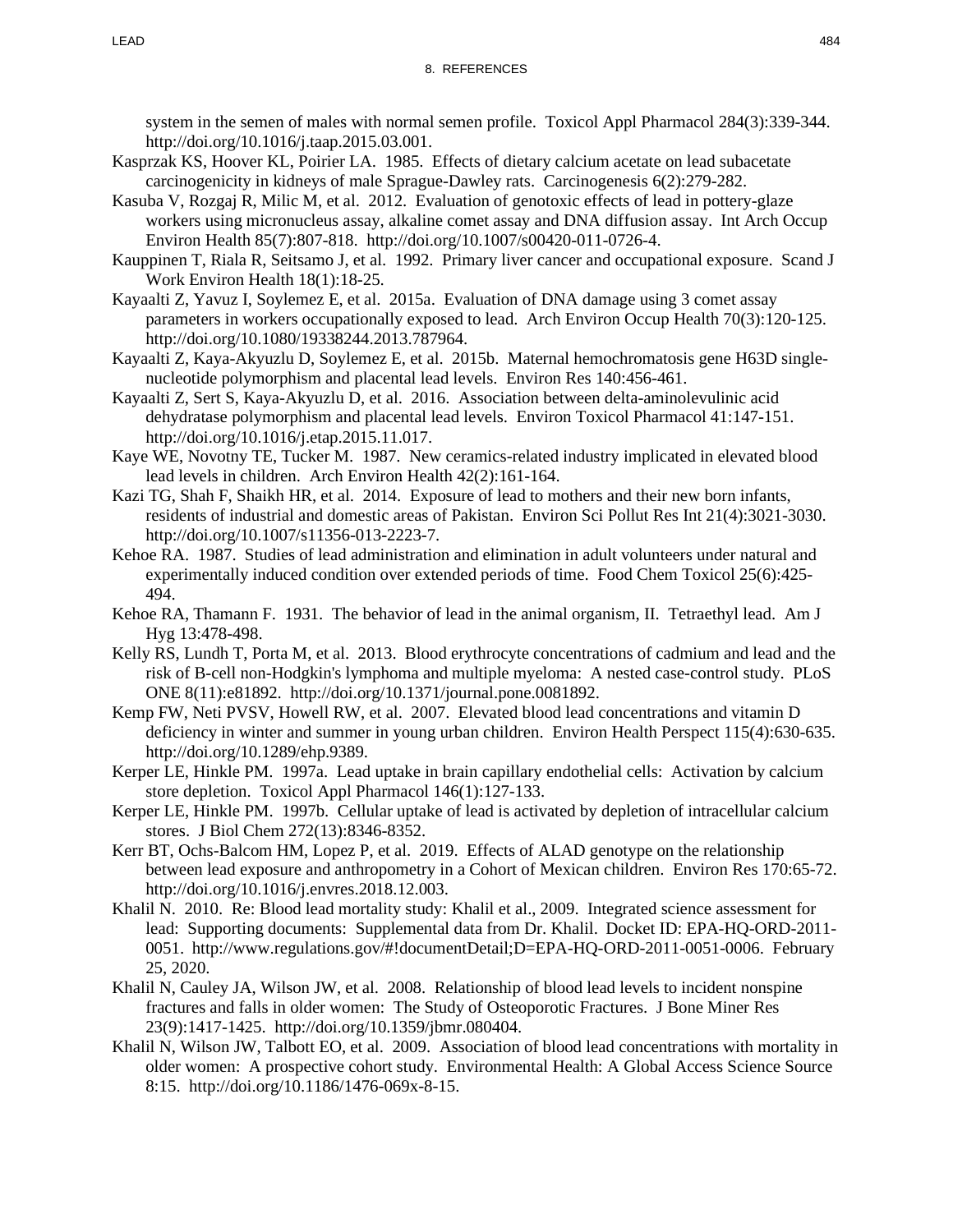- Khan DH, Frankland B. 1983. Chemical forms of cadmium and lead in some contaminated soils. Environ Pollut Ser B 6:15-31.
- Khan DA, Qayyum S, Saleem S, et al. 2008. Lead-induced oxidative stress adversely affects health of the occupational workers. Toxicol Ind Health 24(9):611-618. http://doi.org/10.1177/0748233708098127.
- Khan D, Qayyum S, Saleem S, et al. 2010a. Lead exposure and its adverse health effects among occupational worker's children. Toxicol Ind Health 26(8):497. http://doi.org/10.1177/0748233710373085.
- Khan MI, Ahmad I, Mahdi AA, et al. 2010b. Elevated blood lead levels and cytogenetic markers in buccal epithelial cells of painters in India: Genotoxicity in painters exposed to lead containing paints. Environ Sci Pollut Res Int 17(7):1347-1354. http://doi.org/10.1007/s11356-010-0319-x.
- Kieltucki J, Dobrakowski M, Pawlas N, et al. 2017. The analysis of QT interval and repolarization morphology of the heart in chronic exposure to lead. Hum Exp Toxicol 36(10):1081-1086. http://doi.org/10.1177/0960327116680277.
- Kim KN, Kwon HJ, Hong YC. 2016. Low-level lead exposure and autistic behaviors in school-age children. Neurotoxicology 53:193-200. http://doi.org/10.1016/j.neuro.2016.02.004.
- Kim R, Hu H, Rotnitzky A, et al. 1995. A longitudinal study of chronic lead exposure and physical growth in Boston children. Environ Health Perspect 103(10):952-957.
- Kim R, Rotnitzky A, Sparrow D, et al. 1996a. A longitudinal study of low-level lead exposure and impairment of renal function: The normative aging study. J Am Med Assoc 275(15):1177-1181.
- Kim R, Hu H, Rotnitzky A, et al. 1996b. Longitudinal relationship between dentin lead levels in childhood and bone lead levels in young adulthood. Arch Environ Health 51(5):375-382.
- Kim R, Landrigan C, Mossmann P, et al. 1997. Age and secular trends in bone lead levels in middleaged and elderly men: Three-year longitudinal follow-up in the normative aging study. Am J Epidemiol 146(4):586-591.
- Kim HS, Lee SS, Lee GS, et al. 2004. The protective effect of delta-aminolevulinic acid dehydratase 1-2 and 2-2 isozymes against blood lead with higher hematologic parameters. Environ Health Perspect 112:538-541.
- Kim JH, Lee KH, Yoo DH, et al. 2007. GSTM1 and TNF-alpha gene polymorphisms and relations between blood lead and inflammatory markers in a non-occupational population. Mutat Res 629(1):32-39. http://doi.org/10.1016/j.mrgentox.2007.01.004.
- Kim S, Arora M, Fernandez C, et al. 2013a. Lead, mercury, and cadmium exposure and attention deficit hyperactivity disorder in children. Environ Res 126:105-110.
- Kim Y, Ha EH, Park H, et al. 2013b. Prenatal lead and cadmium co-exposure and infant neurodevelopment at 6 months of age: The Mothers and Children's Environmental Health (MOCEH) study. Neurotoxicology 35:15-22. http://doi.org/10.1016/j.neuro.2012.11.006.
- Kim MG, Ryoo JH, Chang SJ, et al. 2015. Blood Lead levels and cause-specific mortality of inorganic lead-exposed workers in South Korea. PLoS ONE 10(10):e0140360. http://doi.org/10.1371/journal.pone.0140360.
- Kim YS, Ha M, Kwon HJ, et al. 2017a. Association between low blood lead levels and increased risk of dental caries in children: A cross-sectional study. BMC Oral Health 17(1):42. http://doi.org/10.1186/s12903-017-0335-z.
- Kim JH, Park Y, Kim SK, et al. 2017b. Timing of an accelerated body mass increase in children exposed to lead in early life: A longitudinal study. Sci Total Environ 584-585:72-77. http://doi.org/10.1016/j.scitotenv.2017.01.122.
- Kimber I, Stonard MD, Gidlow DA, et al. 1986. Influence of chronic low-level exposure to lead on plasma immunoglobulin concentration and cellular immune function in man. Int Arch Occup Environ Health 57:117-125.
- King M, Ramachandran V, Prengaman RD, et al. 2014. Lead and lead alloys. In: Kirk-Othmer encyclopedia of chemical technology. Hoboken, NJ: Wiley-Blackwell. http://doi.org/10.1002/0471238961.1205010411091407.a01.pub3.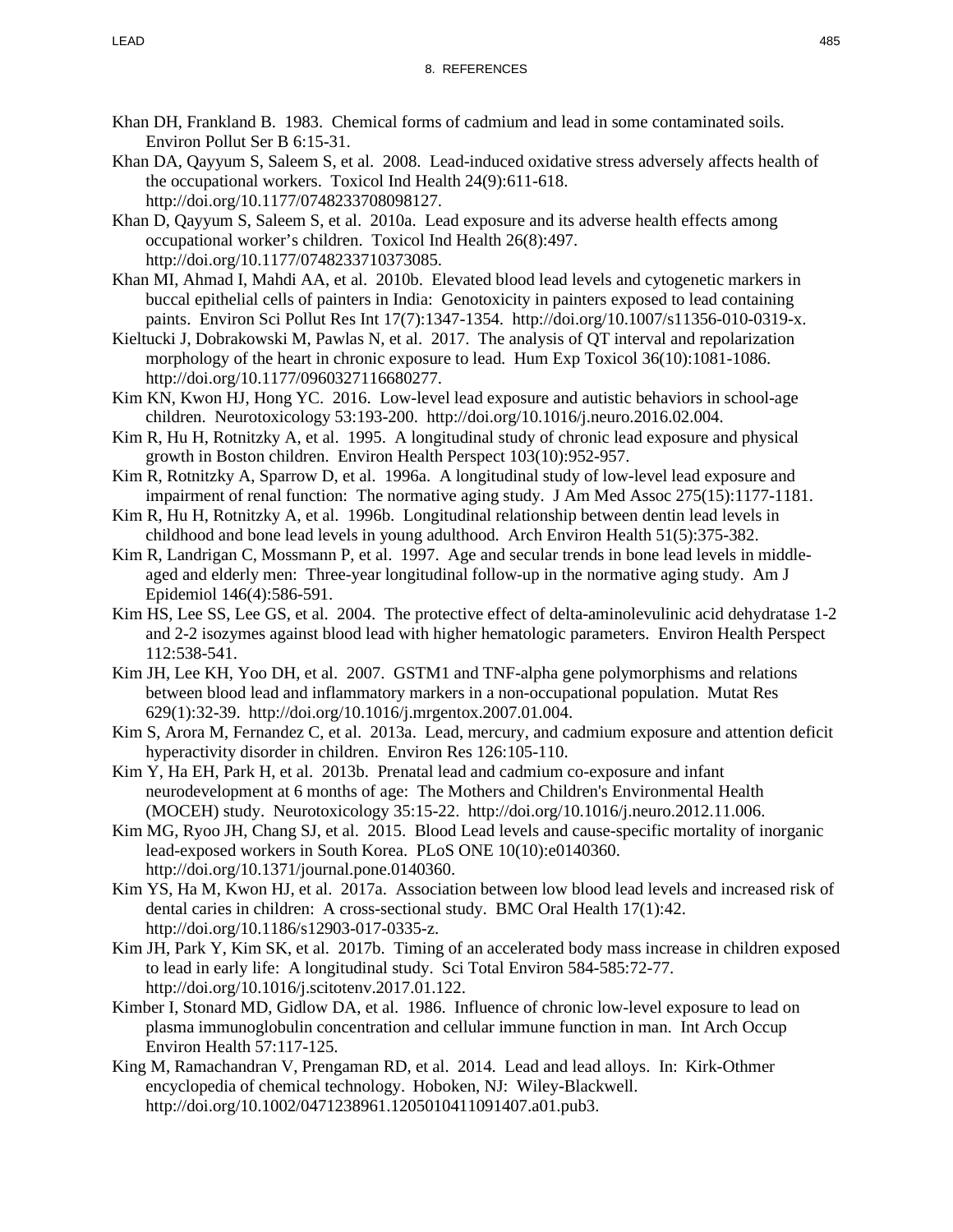- Kirkby H, Gyntelberg F. 1985. Blood pressure and other cardiovascular risk factors of long-term exposure to lead. Scand J Work Environ Health 11(1):15-19. http://doi.org/10.5271/sjweh.2259.
- Klaassen C. 2001. Heavy metals and heavy metal antagonists. In: Hardman JG, Limbard LE, eds. Goodman and Gilman's The pharmacological basis of therapeutics. 10th ed. New York, NY: McGraw-Hill Companies, 1851-1875.
- Klaassen CD, Shoeman DW. 1974. Biliary excretion of lead in rats, rabbits and dogs. Toxicol Appl Pharmacol 29:434-446.
- Koh DS, Koh GC. 2007. The use of salivary biomarkers in occupational and environmental medicine. Occup Environ Med 64:202-210. http://doi.org/10.1136/oem.2006.026567.
- Koller LD, Kerkvliet NI, Exon JH. 1985. Neoplasia induced in male rats fed lead acetate, ethyl urea, and sodium nitrite. Toxicol Pathol 13(1):50-57.
- Kordas K, Canfield RL, Lopez P, et al. 2006. Deficits in cognitive function and achievement in Mexican first-graders with low blood lead concentrations. Environ Res 100(3):371-386. http://doi.org/10.1016/j.envres.2005.07.007.
- Kordas K, Ettinger AS, Lamadrid-Figueroa H, et al. 2009. Methylenetetrahydrofolate reductase (MTHFR) C677T, A1298C and G1793A genotypes, and the relationship between maternal folate intake, tibia lead and infant size at birth. Br J Nutr 102(6):907-914. http://doi.org/10.1017/s0007114509318280.
- Kordas K, Queirolo EL, Ettinger AS, et al. 2010. Prevalence and predictors of exposure to multiple metals in preschool children from Monetvideo, Uraguay. Sci Total Environ 408:4488-4494.
- Kordas K, Ettinger AS, Bellinger DC, et al. 2011. A dopamine receptor (DRD2) but not dopamine transporter (DAT1) gene polymorphism is associated with neurocognitive development of Mexican preschool children with lead exposure. J Pediatr 159(4):638-643. http://doi.org/10.1016/j.jpeds.2011.03.043.
- Korrick SA, Hunter DJ, Rotnitzky A, et al. 1999. Lead and hypertension in a sample of middle-aged women. Am J Public Health 89(3):330-335.
- Korrick SA, Schwartz J, Tsaih SW, et al. 2002. Correlates of bone and blood lead levels among middleaged and elderly women. Am J Epidemiol 156(4):335-343.
- Kosnett MJ. 2001. Lead. In: Ford M, Delaney KA, Ling L, et al., eds. Clinical toxicology. St. Louis, MO: WB Saunders, 723-736.
- Kosnett MJ. 2005. Lead. In: Brent J, Wallace KL, Burkhart KK, et al., eds. Critical care toxicology: Diagnosis and management of the critically poisoned patient. Philadelphia, PA: Elsevier Mosby, 821-836.
- Kosnett MJ, Becker CE, Osterloh JD, et al. 1994. Factors influencing bone lead concentration in a suburban community assessed by noninvasive K x-ray fluorescence. J Am Med Assoc 271(3):197- 203.
- Kosnett MJ, Wedeen RP, Rothenberg SJ, et al. 2007. Recommendations for medical management of adult lead exposure. Environ Health Perspect 115(3):463-471. http://doi.org/10.1289/ehp.9784.
- Kostial K, Kello D, Jugo S, et al. 1978. Influence of age on metal metabolism and toxicity. Environ Health Perspect 25:81-86.
- Koyashiki GAK, Paoliello MMB, Matsuo T, et al. 2010. Lead levels in milk and blood from donors to the breast milk bank in southern Brazil. Environ Res 110:265-271.
- Kresovich JK, Argos M, Turyk ME. 2015. Associations of lead and cadmium with sex hormones in adult males. Environ Res 142:25-33. http://doi.org/10.1016/j.envres.2015.05.026.
- Krieg EF. 2007. The relationships between blood lead levels and serum follicle stimulating hormone and luteinizing hormone in the third national health and nutrition examination survey. Environ Res 104(3):374-382. http://doi.org/10.1016/j.envres.2006.09.009.
- Krieg EF, Chrislip DW, Crespo CJ, et al. 2005. The relationship between blood lead levels and neurobehavioral test performance in NHANES III and related occupational studies. Public Health Rep 120(3):240-251.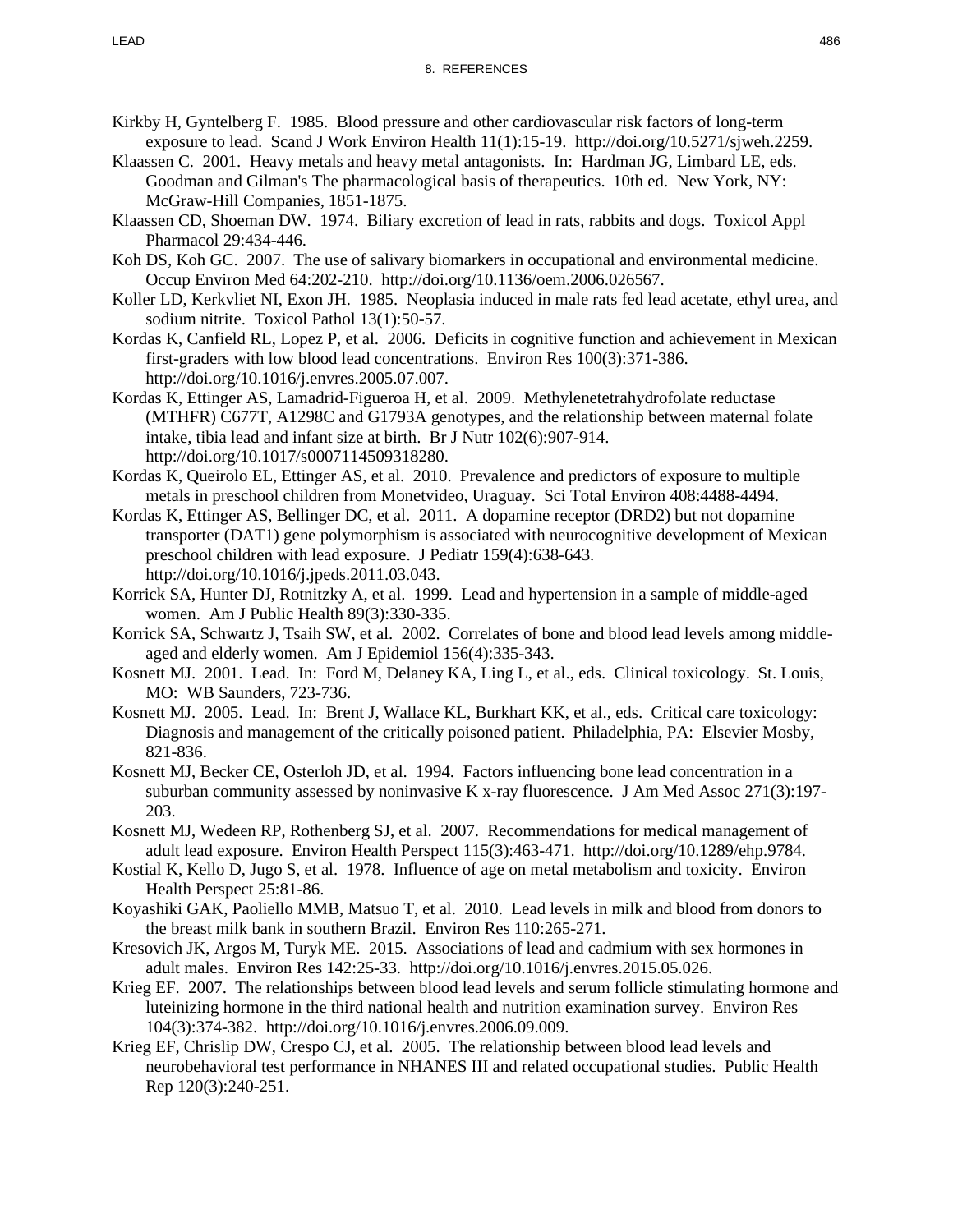- Krieg EF, Butler MA, Chang M, et al. 2009. Lead and cognitive function in ALAD genotypes in the Third National Health and Nutrition Examination Survey. Neurotoxicol Teratol 31(6):364-371. http://doi.org/10.1016/j.ntt.2009.08.003.
- Krieg EF, Butler MA, Chang M, et al. 2010. Lead and cognitive function in VDR genotypes in the Third National Health and Nutrition Examination Survey. Neurotoxicol Teratol 32(2):262-272. http://doi.org/10.1016/j.ntt.2009.12.004.
- Krishnan K, Anderson ME, Clewell HJ, et al. 1994. Physiologically based pharmacokinetic modeling of chemical mixtures. In: Yang RSH, ed. Toxicology of chemical mixtures. Case studies, mechanisms, and novel approaches. San Diego, CA: Academic Press, 399-437.
- Kristal-Boneh E, Coller D, Froom P, et al. 1999. The association between occupational lead exposure and serum cholesterol and lipoprotein levels. Am J Public Health 89(7):1083-1087.
- Kromhout D. 1988. Blood lead and coronary heart disease risk among elderly men in Zutphen, The Netherlands. Environ Health Perspect 78:43-46.
- Kromhout D, Wibowo A, Herber R, et al. 1985. Trace metals and coronary heart disease risk indicators in 152 elderly men (the Zutphen Study). Am J Epidemiol 122(3):378-385.
- Krueger WS, Wade TJ. 2016. Elevated blood lead and cadmium levels associated with chronic infections among non-smokers in a cross-sectional analysis of NHANES data. Environ Health 15(1):16. http://doi.org/10.1186/s12940-016-0113-4.
- Kumar BD, Krishnaswamy K. 1995. Detection of occupational lead nephropathy using early renal markers. J Toxicol Clin Toxicol 33(4):331-335.
- Kuruvilla A, Pillay VV, Adhikari P, et al. 2006. Clinical manifestations of lead workers of Mangalore, India. Toxicol Ind Health 22(9):405-413.
- Lagerkvist BJ, Ekesrydh S, Englyst V, et al. 1996. Increased blood lead and decreased calcium levels during pregnancy: A prospective study of Swedish women living near a smelter. Am J Public Health 86(9):1247-1252.
- LaGoy PK. 1987. Estimated soil ingestion rates for use in risk assessment. Risk Anal 7(3):355-359.
- Laidlaw MAS, Filippelli GM. 2008. Resuspension of urban soils as a persistent source of lead poisoning in children: A review and new directions. Appl Geochem 23(8):2021-2039. http://doi.org/10.1016/j.apgeochem.2008.05.009.
- Laidlaw MA, Mielke HW, Filippelli GM, et al. 2005. Seasonality and children's blood lead levels: Developing a predictive model using climatic variables and blood lead data from Indianapolis, Indiana, Syracuse, New York, and New Orleans, Louisiana (USA). Environ Health Perspect 113(6):793-800.
- Laidlaw MAS, Zahran S, Mielke HW, et al. 2012. Re-suspension of lead contaminated urban soil as a dominant source of atmospheric lead in Birmingham, Chicago, Detroit and Pittsburgh, USA. Atmos Environ 49:302-310. http://doi.org/10.1016/j.atmosenv.2011.11.030.
- La-Llave-Leon O, Mendez-Hernandez EM, Castellanos-Juarez FX, et al. 2017. Association between blood lead levels and delta-aminolevulinic acid dehydratase in pregnant women. Int J Environ Res Public Health 14(4):432. http://doi.org/10.3390/ijerph14040432.
- Lamadrid-Figueroa H, Téllez-Rojo MM, Hernández-Cadena L, et al. 2006. Biological markers of fetal lead exposure at each stage of pregnancy. J Toxicol Environ Health A 69(19):1781-1796. http://doi.org/10.1080/15287390600630195.
- Lamadrid-Figueroa H, Téllez-Rojo MM, Hernández-Avila M, et al. 2007. Association between the plasma/whole blood lead ratio and history of spontaneous abortion: A nested cross-sectional study. BMC Pregnancy Childbirth 7:22. http://doi.org/10.1186/1471-2393-7-22.
- Lamb MR, Janevic T, Liu X, et al. 2008. Environmental lead exposure, maternal thyroid function, and childhood growth. Environ Res 106(2):195-202. http://doi.org/10.1016/j.envres.2007.09.012.
- Lancranjan I, Popescu HI, Gavanescu O, et al. 1975. Reproductive ability of workmen occupationally exposed to lead. Arch Environ Health 30:396-401.
- Landrigan PJ. 1989. Toxicity of lead at low dose Editorial. Br J Ind Med 46:593-596.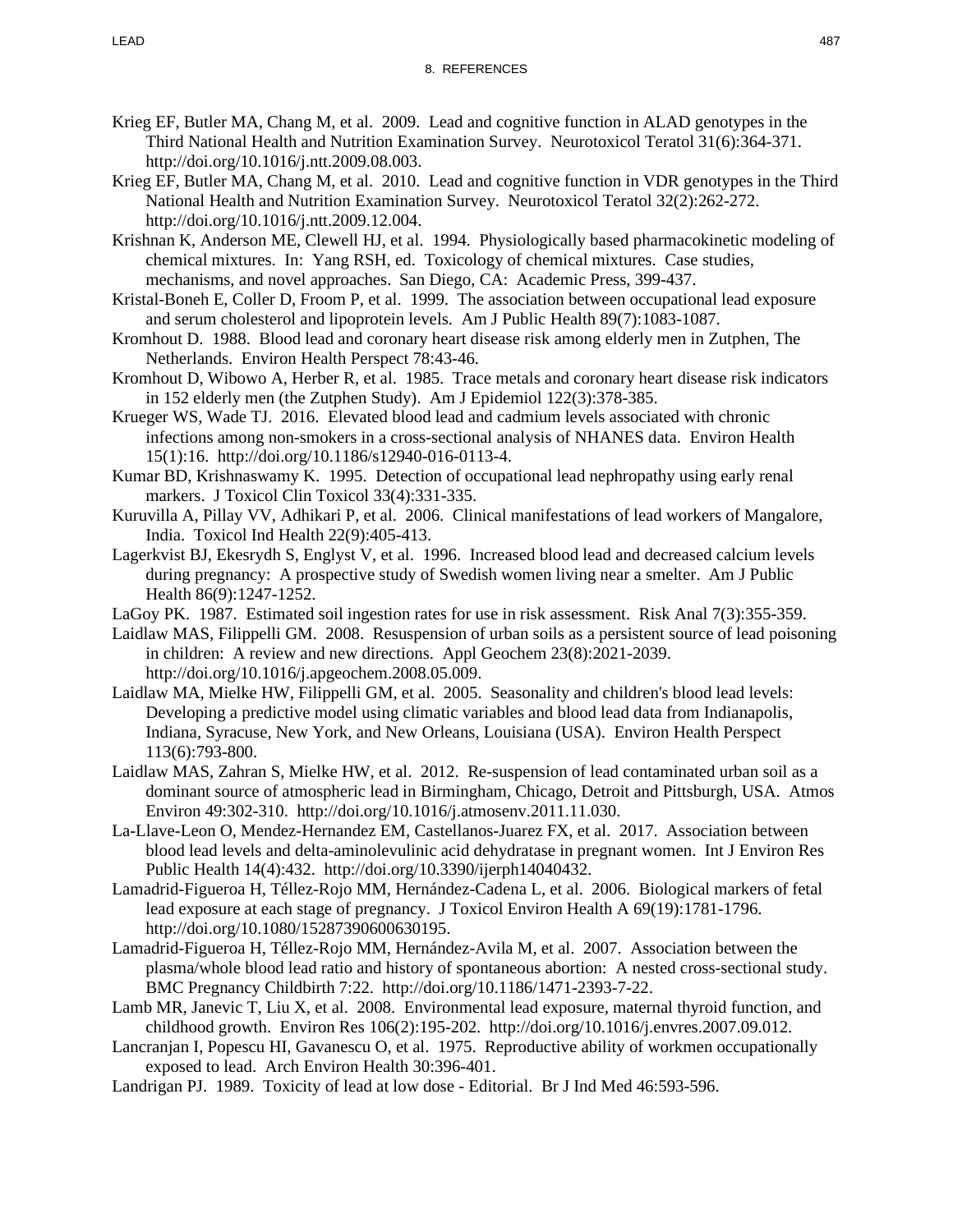- Landrigan PJ, Baker EL, Feldman RG, et al. 1976. Increased lead absorption with anemia and slowed nerve conduction in children near a lead smelter. J Pediatr 89(6; 6):904-910.
- Langlois P, Smith L, Fleming S, et al. 1996. Blood lead levels in Toronto children and abatement of lead-contaminated soil and house dust. Arch Environ Health 51(1):59-67.
- Lanphear BP, Roghmann KJ. 1997. Pathways of lead exposure in urban children. Environ Res 74:67- 73.
- Lanphear BP, Weitzman M, Eberly S. 1996a. Racial differences in urban children's environmental exposures to lead. Am J Public Health 86:1460-1463.
- Lanphear BP, Eberly S, Howard CR. 2000b. Long-term effect of dust control on blood lead concentrations. Pediatrics 106(4):1-4.
- Lanphear BP, Weitzman M, Winter NL, et al. 1996b. Lead-contaminated house dust and urban children's blood lead levels. Am J Public Health 86:1416-1421.
- Lanphear BP, Burgoon DA, Rust SW, et al. 1998a. Environmental exposures to lead and urban children's blood lead levels. Environ Res Section A 76:120-130.
- Lanphear BP, Byrd RS, Auinger P, et al. 1998b. Community characteristics associated with elevated blood lead levels in children. Pediatrics 101(2):264-271.
- Lanphear BP, Dietrich K, Auinger P, et al. 2000a. Cognitive deficits associated with blood lead concentrations< 10 microg/dL in US children and adolescents. Public Health Rep 115(6):521-529.
- Lanphear BP, Hornung R, Khoury J, et al. 2005. Low-level environmental lead exposure and children's intellectual function: An international pooled analysis. Environ Health Perspect 113(7):894-899.
- Lanphear BP, Rauch S, Auinger P, et al. 2018. Low-level lead exposure and mortality in US adults: A population-based cohort study. Lancet Public Health 3(4):e177-e184. http://doi.org/10.1016/S2468- 2667(18)30025-2.
- Lanphear BP, Hornung R, Khoury J, et al. 2019. Erratum: "Low-level environmental lead exposure and children's intellectual function: An international pooled analysis". Environ Health Perspect 127(9):99001. http://doi.org/10.1289/ehp5685.
- Larrañaga MD, Lewis RJ, Sr., Lewis RA, eds. 2016. Lead and lead compounds. In: Hawley's condensed chemical dictionary. Sixteenth ed. Hoboken, NJ: John Wiley & Sons, Inc., 817-824.
- Lasley SM, Gilbert ME. 2000. Glutamatergic components underlying lead-induced impairments in hippocampal synaptic plasticity. Neurotoxicology 21(6):1057-1068.
- Laug EP, Kunze FM. 1948. The penetration of lead through the skin. J Ind Hyg Toxicol 30(4; 4):256- 259.
- Lauwerys R, Buchet JP, Roels H, et al. 1978. Placental transfer of lead, mercury, cadmium, and carbon monoxide in women. I. Comparison of the frequency distributions of the biological indices in maternal and umbilical cord blood. Environ Res 15:278-289.
- Lee HS, Park T. 2018. Nuclear receptor and VEGF pathways for gene-blood lead interactions, on bone mineral density, in Korean smokers. PLoS ONE 13(3):e0193323. http://doi.org/10.1371/journal.pone.0193323.
- Lee BK, Lee GS, Stewart WF, et al. 2001. Associations of blood pressure and hypertension with lead dose measures and polymorphisms in the vitamin D receptor and delta-aminolevulinic acid dehydratase genes. Environ Health Perspect 109(4):383-389.
- Lee TH, Tseng MC, Chen CJ, et al. 2009. Association of high body lead store with severe intracranial carotid atherosclerosis. Neurotoxicology 30(6):876-880. http://doi.org/10.1016/j.neuro.2009.07.004.
- Lee BK, Ahn J, Kim NS, et al. 2016a. Association of blood pressure with exposure to lead and cadmium: Analysis of data from the 2008-2013 Korean National Health and Nutrition Examination Survey. Biol Trace Elem Res 174(1):40-51. http://doi.org/10.1007/s12011-016-0699-y.
- Lee W, Yoon JH, Roh J, et al. 2016b. The association between low blood lead levels and the prevalence of prehypertension among nonhypertensive adults in Korea. Am J Hum Biol 28(5):729-735. http://doi.org/10.1002/ajhb.22857.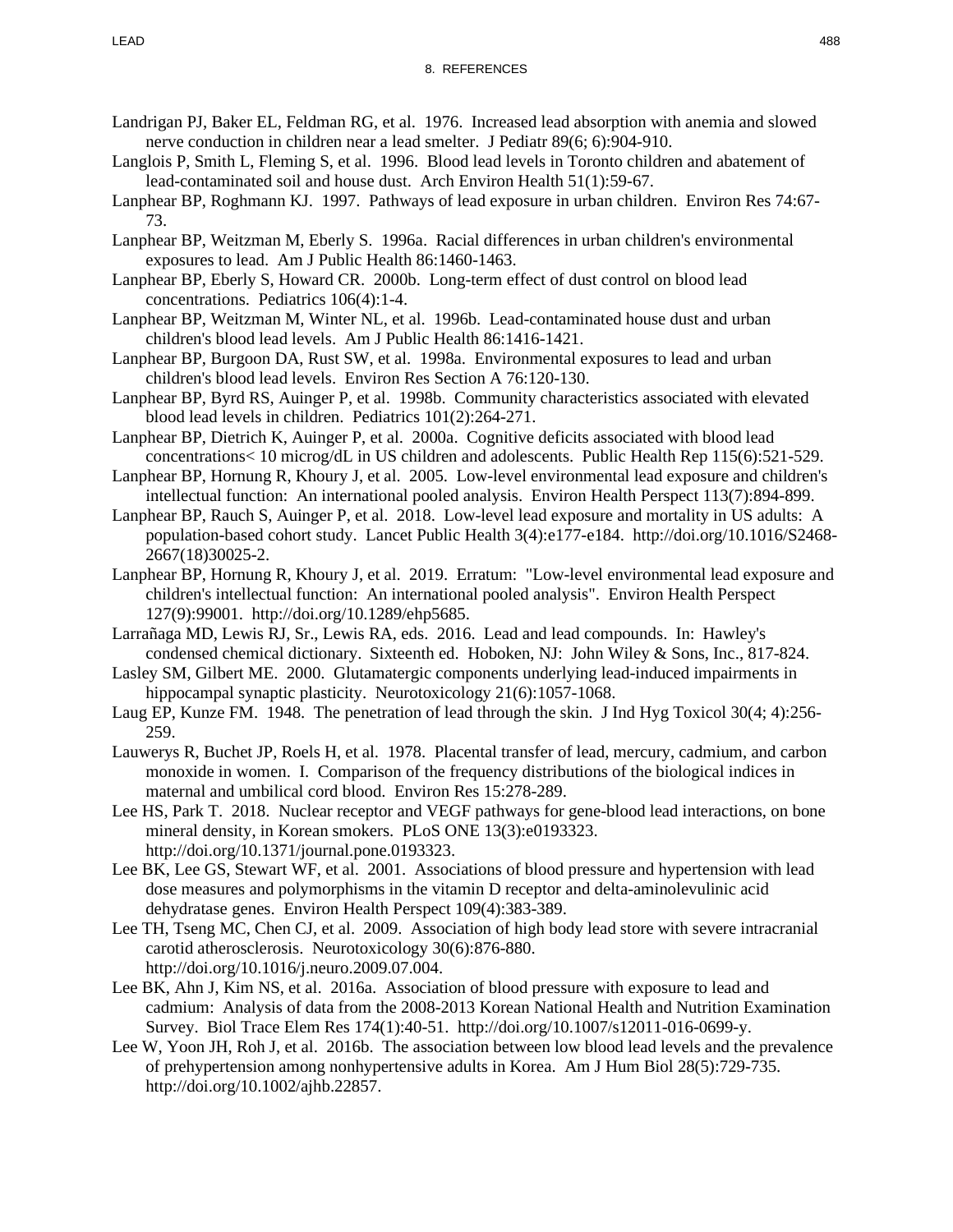- Leem AY, Kim SK, Chang J, et al. 2015. Relationship between blood levels of heavy metals and lung function based on the Korean National Health and Nutrition Examination Survey IV-V. Int J Chron Obstruct Pulmon Dis 10:1559-1570. http://doi.org/10.2147/copd.s86182.
- Legare ME, Barhoumi R, Hebert E, et al. 1998. Analysis of Pb2+ entry into cultured astroglia. Toxicol Sci 46:90-100.
- Leggett RW. 1993. An age-specific kinetic model of lead metabolism in humans. Environ Health Perspect 101(7):598-616.
- Leikin JB, Paloucek FP. 2008. Lead. In: Poisoning and toxicology handbook. Fourth ed. Boca Raton, FL: CRC Press, 807-811.
- Lerda D. 1992. Study of sperm characteristics in persons occupationally exposed to lead. Am J Ind Med 22:567-571.
- Lévesque B, Duchesne JF, Gariepy C, et al. 2003. Monitoring of umbilical cord blood lead levels and sources assessment among the Inuit. Occup Environ Med 60(9):693-695.
- Levey AS, Bosch JP, Lewis JB, et al. 1999. A more accurate method to estimate glomerular filtration rate from serum creatinine: A new prediction equation. Ann Intern Med 130(6):461-479.
- Levey AS, Stevens LA, Schmid CH, et al. 2009. A new equation to estimate glomerular filtration rate. Ann Intern Med 150:604-612.
- Lewin MD, Sarasua S, Jones PA. 1999. A multivariate linear regression model for predicting children's blood lead levels based on soil lead levels: A study at four Superfund sites. Environ Res 81(Section A):52-61.
- Lewis RJ. 2012. Lead and lead compounds. In: Sax's dangerous properties of industrial materials. Vol. 4. 12th ed. John Wiley & Sons, Inc., 2711-2725.
- Lewis RC, Meeker JD. 2015. Biomarkers of exposure to molybdenum and other metals in relations to testosterone among men from the United States National Health and Nutrition Examination Survey 2011-2012. Fertil Steril 103:172-178.
- Lewis J, Sjostrom J, Skyllberg U, et al. 2010. Distribution, chemical speciation, and mobility of lead and antimony originating from small arms ammunition in a coarse-grained unsaturated surface sand. J Environ Qual 39:863-870.
- Li CJ, Yeh CY, Chen RY, et al. 2015. Biomonitoring of blood heavy metals and reproductive hormone level related to low semen quality. J Hazard Mater 300:815-822. http://doi.org/10.1016/j.hazmat.2015.08.027.
- Li Y, Hu J, Wu W, et al. 2016a. Application of IEUBK model in lead risk assessment of children aged 61-84 months old in central China. Sci Total Environ 541:673-682. http://doi.org/10.1016/j.scitotenv.2015.09.103.
- Li Y, Xie C, Murphy SK, et al. 2016b. Lead exposure during early human development and DNA methylation of imprinted gene regulatory elements in adulthood. Environ Health Perspect 124(5):666-673. http://doi.org/10.1289/ehp.1408577.
- Li S, Xu J, Liu Z, et al. 2017a. The non-linear association between low-level lead exposure and maternal stress among pregnant women. Neurotoxicology 59:191-196. http://doi.org/10.1016/j.neuro.2016.07.005.
- Li J, Wang H, Hao JH, et al. 2017b. Maternal serum lead level during pregnancy is positively correlated with risk of preterm birth in a Chinese population. Environ Pollut 227:484-489. http://doi.org/10.1016/j.envpol.2017.05.009.
- Li C, Ni ZM, Ye LX, et al. 2018. Dose-response relationship between blood lead levels and hematological parameters in children from central China. Environ Res 164:501-506. http://doi.org/10.1016/j.envres.2018.03.018.
- Liebelt EL, Schonfeld DJ, Gallagher P. 1999. Elevated blood lead levels in children are associated with lower erythropoietin concentrations. J Pediatr 134:107-109.
- Lilis R, Gavrilescu N, Nestorescu B, et al. 1968. Nephropathy in chronic lead poisoning. Br J Ind Med 25:196-202.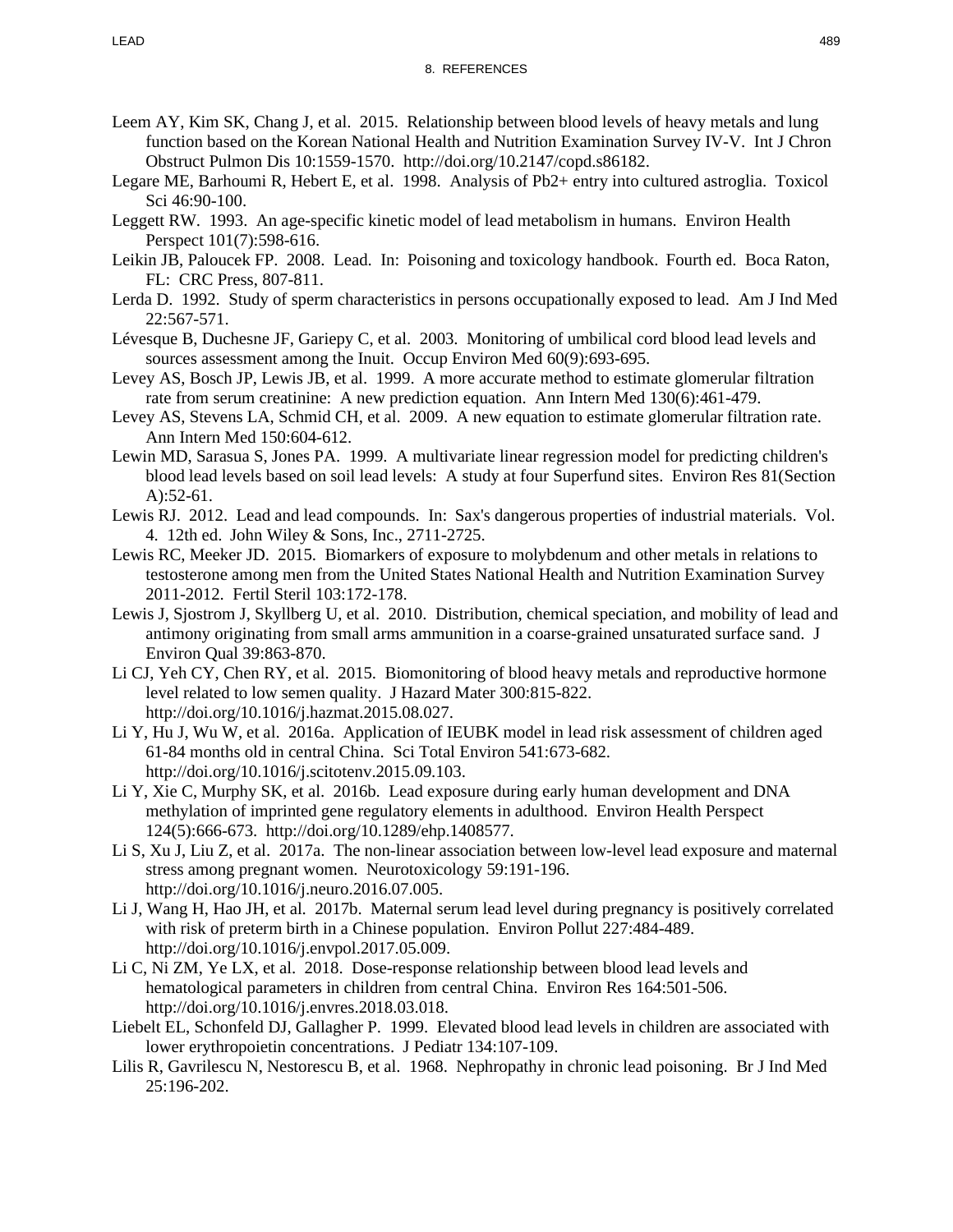- Lilis R, Eisinger J, Blumberg W, et al. 1978. Hemoglobin, serum iron, and zinc protoporphyrin in leadexposed workers. Environ Health Perspect 25:97-102.
- Lilis R, Fischbein A, Valciukas JA, et al. 1980. Kidney function and lead: Relationships in several occupational groups with different levels of exposure. Am J Ind Med 1(3‐4):405-412.
- Lilley SG, Florence TM, Stauber JL. 1988. The use of sweat to monitor lead absorption through the skin. Sci Total Environ 76:267-278.
- Lin TA, Tai-Yi J. 2007. Benchmark dose approach for renal dysfunction in workers exposed to lead. Environ Toxicol 22(3):229-233. http://doi.org/10.1002/tox.20260.
- Lin CN, Wang LH, Shen KH. 2009. Determining urinary trace elements (Cu, Zn, Pb, As, and Se) in patients with bladder cancer. J Clin Lab Anal 23(3):192-195. http://doi.org/10.1002/jcla.20318.
- Lin Z, Comet B, Qvarfort U, et al. 1995. The chemical and mineralogical behaviour of PB in shooting range soils from central Sweden. Environ Pollut 89(3):303-309.
- Lin JL, Tan DT, Hsu KH, et al. 2001. Environmental lead exposure and progressive renal insufficiency. Arch Intern Med 161:264-271.
- Lin J, Lin-Tan D, Hsu K, et al. 2003. Environmental lead exposure and progression of chronic renal diseases in patients without diabetes. N Engl J Med 348(4):277-286.
- Lin JL, Lin-Tan DT, Li YJ, et al. 2006a. Low-level environmental exposure to lead and progressive chronic kidney diseases. Am J Med 119(8):1-9. http://doi.org/10.1016/j.amjmed.2006.01.005.
- Lin JL, Lin-Tan DT, Yu CC, et al. 2006b. Environmental exposure to lead and progressive diabetic nephropathy in patients with type II diabetes. Kidney Int 69(11):2049-2056.
- Lin CG, Schaider LA, Brabander DJ, et al. 2010. Pediatric lead exposure from imported Indian spice and cultural powders. Pediatrics 125(4):e828-e835. http://doi.org/10.1542/peds.2009-1396.
- Lin CC, Chen YC, Su FC, et al. 2013. In utero exposure to environmental lead and manganese and neurodevelopment at 2 years of age. Environ Res 123:52-57. http://doi.org/10.1016/j.envres.2013.03.003.
- Lin Y, Huang L, Xu J, et al. 2019. Blood lead, bone lead and child attention-deficit-hyperactivitydisorder-like behavior. Sci Total Environ 659:161-167. http://doi.org/10.1016/j.scitotenv.2018.12.219.
- Lin-Tan DT, Lin JL, Yen TH, et al. 2007. Long-term outcome of repeated lead chelation therapy in progressive non-diabetic chronic kidney diseases. Nephrol Dial Transplant 22(10):2924-2931. http://doi.org/10.1093/ndt/gfm342.
- Little BB, Spalding S, Walsh B, et al. 2009. Blood lead levels and growth status among African-American and Hispanic children in Dallas, Texas-1980 and 2002: Dallas Lead Project II. Ann Hum Biol 36(3):331-341. http://doi.org/10.1080/03014460902806615.
- Little BB, Ignasiak Z, Slawinska T, et al. 2017. Blood lead levels, pulmonary function and agility in Polish schoolchildren. Ann Hum Biol 44(8):723-728. http://doi.org/10.1080/03014460.2017.1387284.
- Liu J, McCauley L, Compher C, et al. 2011. Regular breakfast and blood lead levels among preschool children. Environ Health 10:28. http://doi.org/10.1186/1476-069X-10-28.
- Liu R, Gress J, Gao J, et al. 2013. Impacts of two best management practices on Pb weathering and leachability in shooting range soils. Environ Monit Assess 185:6477-6484. http://doi.org/10.1007/s10661-012-3039-5.
- Liu J, Gao D, Chen Y, et al. 2014a. Lead exposure at each stage of pregnancy and neurobehavioral development of neonates. Neurotoxicology 44:1-7. http://doi.org/10.1016/j.neuro.2014.03.003.
- Liu J, Chen Y, Gao D, et al. 2014b. Prenatal and postnatal lead exposure and cognitive development of infants followed over the first three years of life: A prospective birth study in the Pearl River Delta region, China. Neurotoxicology 44:326-334. http://doi.org/10.1016/j.neuro.2014.07.001.
- Liu C, Huo X, Lin P, et al. 2015a. Association between blood erythrocyte lead concentrations and hemoglobin levels in preschool children. Environ Sci Pollut Res Int 22(12):9233-9240. http://doi.org/10.1007/s11356-014-3992-3.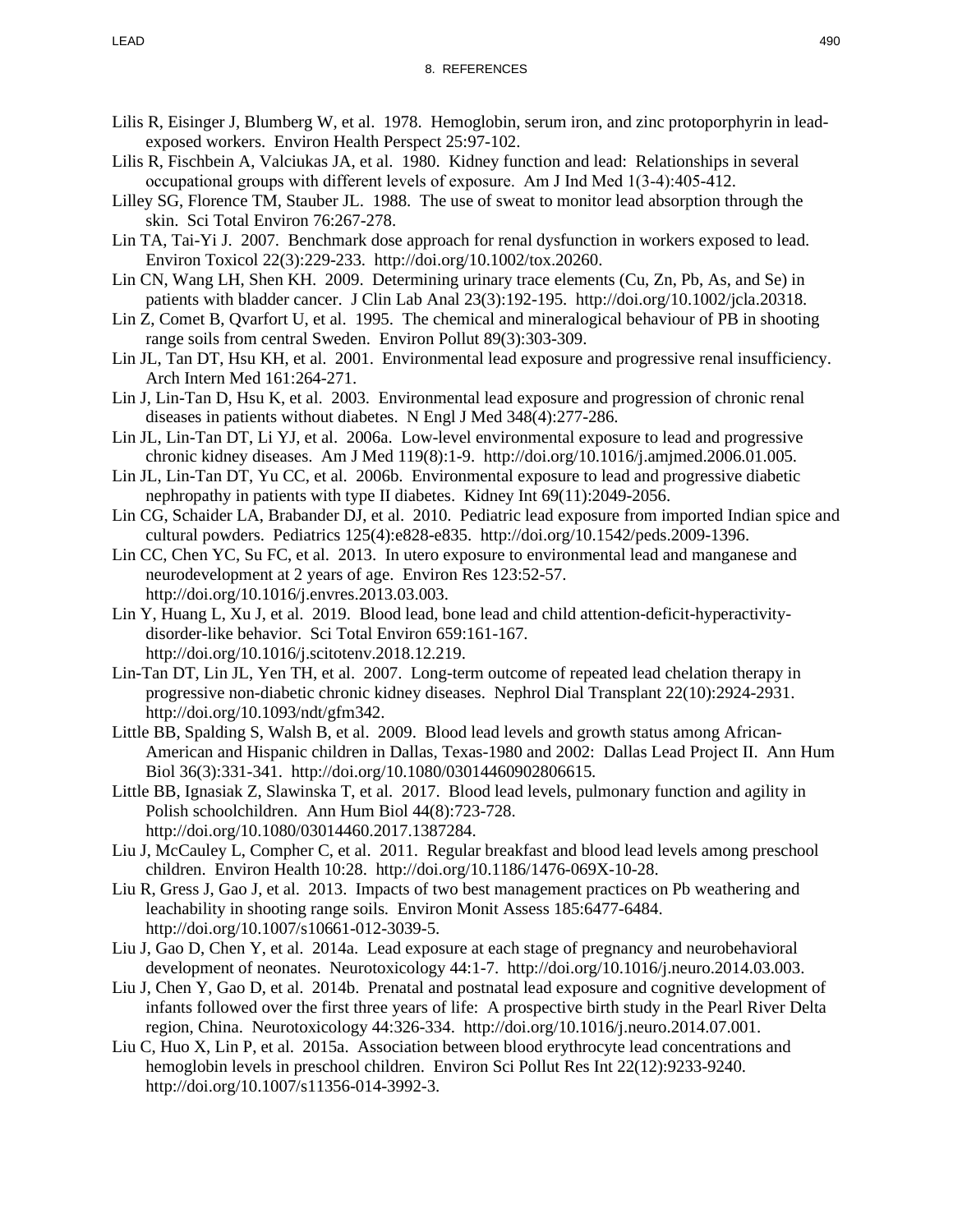- Liu J, Liu X, Pak V, et al. 2015b. Early blood lead levels and sleep disturbance in preadolescence. Sleep 38(12):1869-1874. http://doi.org/10.5665/sleep.5230.
- Liu Z, He C, Chen M, et al. 2018a. The effects of lead and aluminum exposure on congenital heart disease and the mechanism of oxidative stress. Reprod Toxicol 81:93-98. http://doi.org/10.1016/j.reprotox.2018.07.081.
- Liu Y, Huo X, Xu L, et al. 2018b. Hearing loss in children with e-waste lead and cadmium exposure. Sci Total Environ 624:621-627. http://doi.org/10.1016/j.scitotenv.2017.12.091.
- Liu Y, Peterson KE, Montgomery K, et al. 2019a. Early lead exposure and childhood adiposity in Mexico city. Int J Hyg Environ Health 222(6):965-970. http://doi.org/10.1016/j.ijheh.2019.06.003.
- Liu Y, Tellez-Rojo MM, Sanchez BN, et al. 2019b. Early lead exposure and pubertal development in a Mexico City population. Environ Int 125:445-451. http://doi.org/10.1016/j.envint.2019.02.021.
- Lloyd RD, Mays CW, Atherton DR, et al. 1975. 210Pb studies in beagles. Health Phys 28:575-583.
- Lockett CJ, Arbuckle D. 1987. Lead, ferritin, zinc, and hypertension. Bull Environ Contam Toxicol 38:975-980.
- Loghman-Adham M. 1997. Renal effects of environmental and occupational lead exposure. Environ Health Perspect 105(9):928-939.
- Long DT, Angino EE. 1977. Chemical speciation of Cd, Cu, Pb, and Zn in mixed freshwater, seawater, and brine solutions. Geochim Cosmochim Acta 41:1183-1191.
- Lopez CM, Pineiro AE, Nunez N, et al. 2000. Thyroid hormone changes in males exposed to lead in the Buenos Aires area (Argentina). Pharmacol Res Commun 42(6):599-602.
- Lu Y, Yin W, Huang L, et al. 2011. Assessment of bioaccessibility and exposure risk of arsenic and lead in urban soils of Guangzhou City, China. Environ Geochem Health 33(2):93-102. http://doi.org/10.1007/s10653-010-9324-8.
- Lucas JP, Bellanger L, Le Strat Y, et al. 2014. Source contributions of lead in residential floor dust and within-home variability of dust lead loading. Sci Total Environ 470-471:768-779. http://doi.org/10.1016/j.scitotenv.2013.10.028.
- Lucchini R, Albini E, Cortesi I, et al. 2000. Assessment of neurobehavioral performance as a function of current and cumulative occupational lead exposure. Neurotoxicology 21(5):805-812.
- Lundstrom NG, Nordberg G, Englyst V, et al. 1997. Cumulative lead exposure in relation to mortality and lung cancer morbidity in a cohort of primary smelter workers. Scand J Work Environ Health 23:24-30.
- Lundstrom NG, Englyst V, Gerhardsson L, et al. 2006. Lung cancer development in primary smelter workers: A nested case-referent study. J Occup Environ Med 48(4):376-380. http://doi.org/10.1097/01.jom.0000201556.95982.95.
- Luo J, Hendryx M. 2014. Relationship between blood cadmium, lead, and serum thyroid measures in US adults - The National Health and Nutrition Examination Survey (NHANES) 2007-2010. Int J Environ Health Res 24(2):125-136. http://doi.org/10.1080/09603123.2013.800962.
- Lustberg M, Silbergeld E. 2002. Blood lead levels and mortality. Arch Intern Med 162(21):2443-2449.
- Lutz PM, Wilson TJ, Ireland J, et al. 1999. Elevated immunoglobulin E (IgE) levels in children with exposure to environmental lead. Toxicology 134(1):63-78. http://doi.org/10.1016/S0300- 483X(99)00036-0.
- Lyngbye T, Jorgensen J, Grandjean P, et al. 1990. Validity and interpretation of blood lead levels: A study on Danish school children. Scand J Clin Lab Invest 50:441-449.
- Maas RP, Patch SC, Pandolfo TJ, et al. 2005. Lead content and exposure from children's and adult's jewelry products. Bull Environ Contam Toxicol 74:437-444.
- Machida M, Sun SJ, Oguma E, et al. 2009. High bone matrix turnover predicts blood levels of lead among perimenopausal women. Environ Res 109(7):880-886. http://doi.org/10.1016/j.envres.2009.06.005.
- MacMillan JW, Behinaein S, Chettle DR, et al. 2015. Physiologically based modeling of lead kinetics: A pilot study using data from a Canadian population. Environ Sci Process Impacts 17(12):2122- 2133. http://doi.org/10.1039/c5em00517e.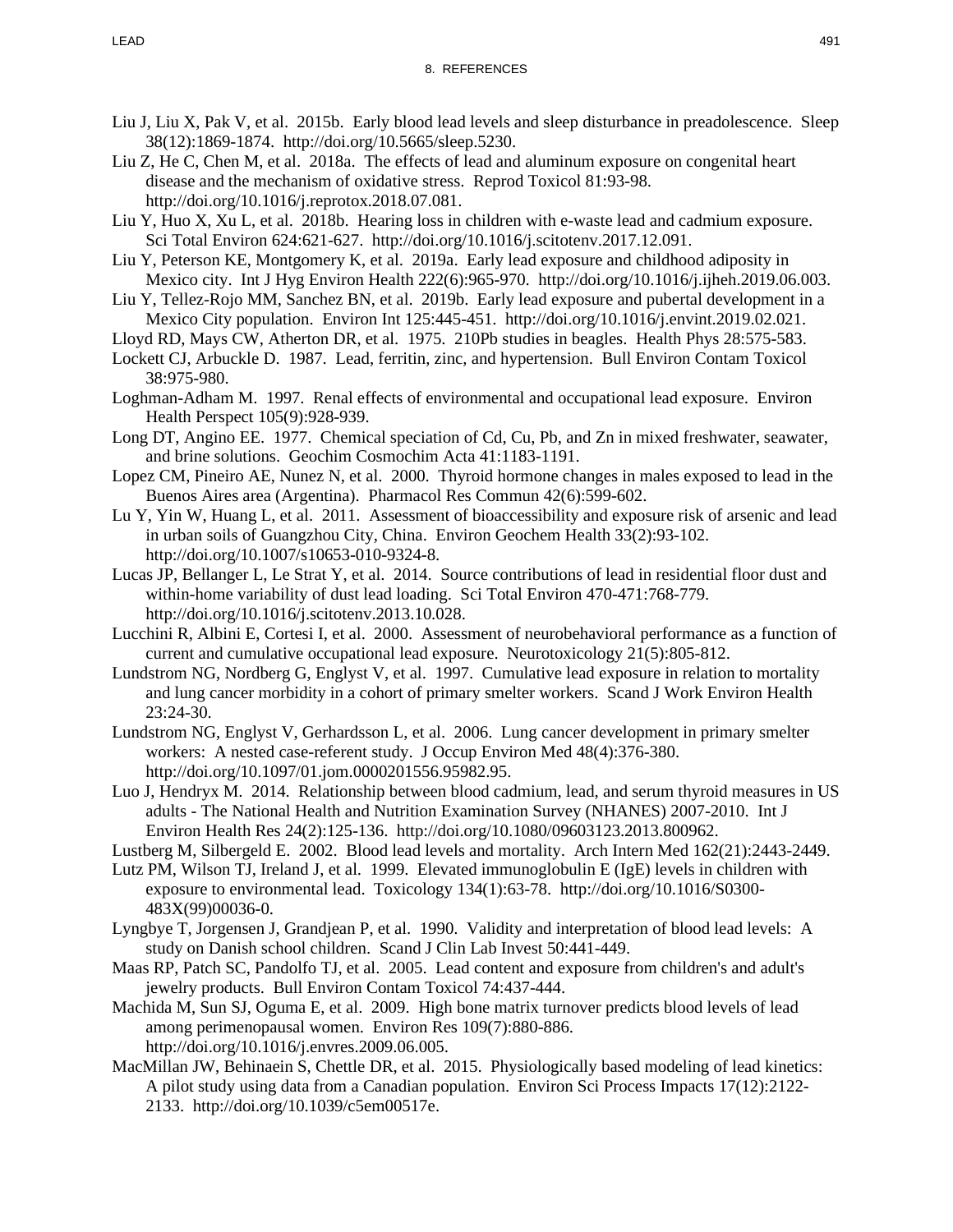- Maddaloni M, Lolacono N, Manton W, et al. 1998. Bioavailability of soilborne lead in adults, by stable isotope dilution. Environ Health Perspect 106(Suppl 6):1589-1594.
- Maddaloni M, Ballew M, Diamond G, et al. 2005. Assessing lead risks at non-residential hazardous waste sites. Hum Ecol Risk Assess 11:967-1003.
- Magzamen S, Imm P, Amato MS, et al. 2013. Moderate lead exposure and elementary school end-ofgrade examination performance. Ann Epidemiol 23(11):700-707. http://doi.org/10.1016/j.annepidem.2013.08.007.
- Magzamen S, Amato MS, Imm P, et al. 2015. Quantile regression in environmental health: Early life lead exposure and end-of-grade exams. Environ Res 137:108-119. http://doi.org/10.1016/j.envres.2014.12.004.
- Mahaffey KR, Annest JL. 1986. Association of erythrocyte protoporphyrin with blood lead level and iron status in the second National Health and Nutrition Examination Survey, 1976–1980. Environ Res 41(1):327-338.
- Mahaffey KR, Gartside PS, Glueck CJ. 1986. Blood lead levels and dietary calcium intake in 1-to 11 year-old children: The Second National Health and Nutrition Examination Survey, 1976 to 1980. Pediatrics 78(2):257-262.
- Mahaffey KR, Rosen JF, Chesney RW, et al. 1982. Association between age, blood lead concentration, and serum 1,25-dihydroxycholecalciferol levels in children. Am J Clin Nutr 35:1327-1331.
- Maheswaran R, Gill JS, Beevers DG. 1993. Blood pressure and industrial lead exposure. Am J Epidemiol 137(6):645-653.
- Maizlish NA, Parra G, Feo O. 1995. Neurobehavioural evaluation of Venezuelan workers exposed to inorganic lead. Occup Environ Med 52:408-414.
- Maki-Paakkanen J, Sorsa M, Vainio H. 1981. Chromosome aberrations and sister chromatid exchanges in lead-exposed workers. Hereditas 94:269-275.
- Malcoe LH, Lynch RA, Keger MC, et al. 2002. Lead sources, behaviors, and socioeconomic factors in relation to blood lead of native and white children: A community-based assessment of a former mining area. Environ Health Perspect 110(Suppl 2):221-231.
- Malcolm D, Barnett HAR. 1982. A mortality study of lead workers 1925-76. Br J Ind Med 39:404-410.
- Maldonado-Vega M, Cerbon-Solorzano J, Albores-Medina A, et al. 1996. Lead: Intestinal absorption and bone mobilization during lactation. Hum Exp Toxicol 15(11):872-877.
- Malekirad AA, Kalantari-Dehaghi R, Abdollahi M. 2013. Clinical, haematological, and neurocognitive findings in lead-exposed workers of a battery plant in Iran. Arh Hig Rada Toksikol 64(4):497-503. http://doi.org/10.2478/10004-1254-64-2013-2385.
- Mannino DM, Albalak R, Grosse S, et al. 2003. Second-hand smoke exposure and blood lead levels in U.S. children. Epidemiology 14(6):719-727.
- Mantere P, Hänninen H, Hernberg S. 1982. Subclinical neurotoxic lead effects: Two-year follow-up studies with psychological test methods. Neurobehav Toxicol Teratol 4:725-727.
- Manton WI. 1977. Sources of lead in blood. Identification by stable isotopes. Arch Environ Health 32(4):149-159. http://doi.org/10.1080/00039896.1977.10667273.
- Manton WI. 1998. Isotope ratios and the source of lead in lead poisoning. J Toxicol Clin Toxicol 36(7):705-706. http://doi.org/10.3109/15563659809162618.
- Manton WI, Malloy CR. 1983. Distribution of lead in body fluids after ingestion of soft solder. Br J Ind Med 40(1):51-57.
- Manton WI, Cook JD. 1984. High accuracy (stable isotope dilution) measurements of lead in serum and cerebrospinal fluid. Br J Ind Med 41:313-319.
- Manton WI, Rothenberg SJ, Manalo M. 2001. The lead content of blood serum. Environ Res 86(Section A):263-273.
- Manton WI, Angle CR, Stanek KL, et al. 2000. Acquisition and retention of lead by young children. Environ Res 82:60-80.
- Manton W, Angle C, Stanek K, et al. 2003. Release of lead from bone in pregnancy and lactation. Environ Res 92(2):139-151.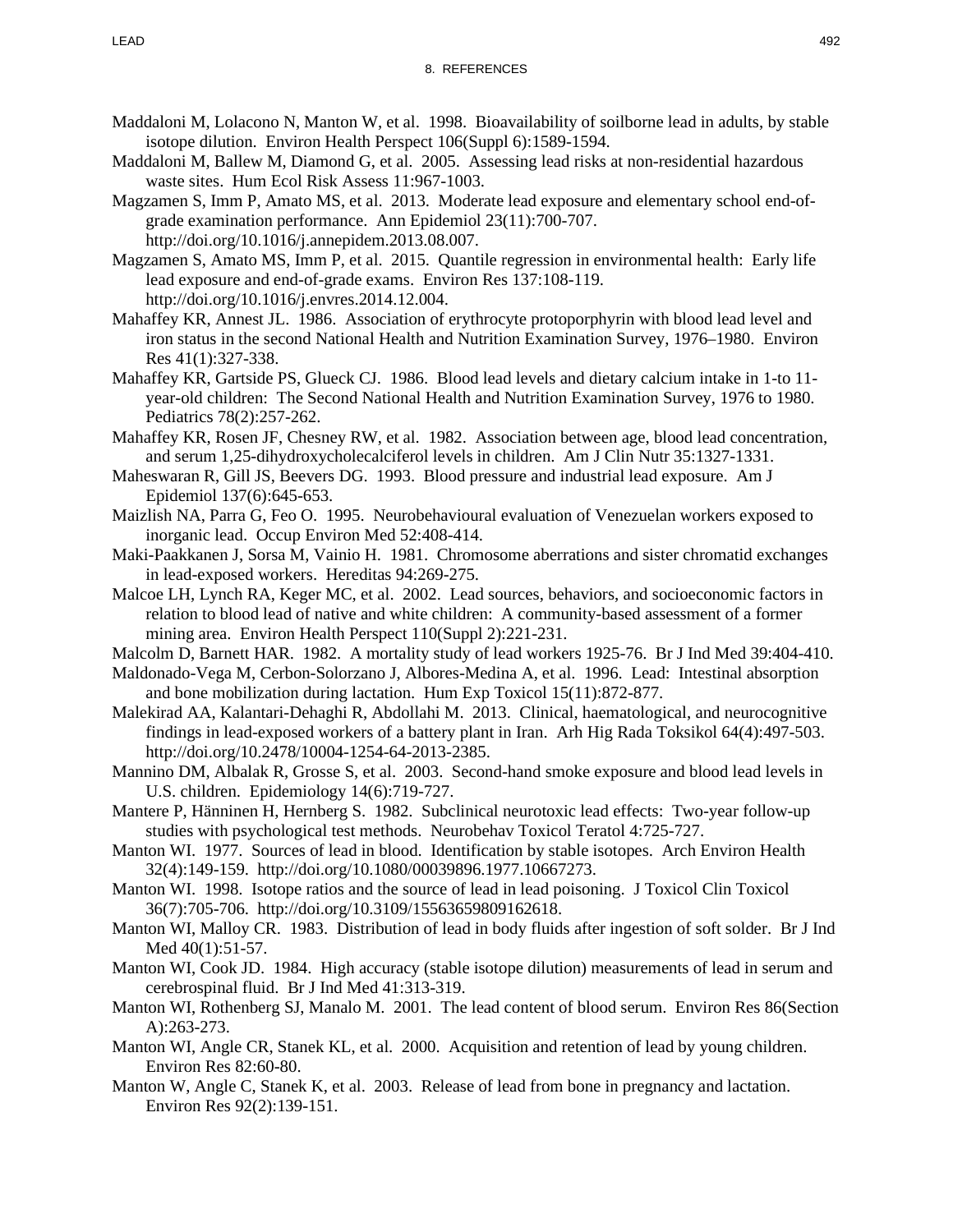- Marcus AH. 1985a. Multicompartment kinetic model for lead. I. Bone diffusion models for long-term retention. Environ Res 36:441-458.
- Marcus AH. 1985b. Multicompartment kinetic model for lead. II. Linear kinetics and variable absorption in humans without excessive lead exposure. Environ Res 36:459-472.
- Marcus AH. 1985c. Multicompartment kinetic model for lead. III. Lead in blood plasma and erythrocytes. Environ Res 36:473-489.
- Marcus AH, Schwartz J. 1987. Dose-response curves for erythrocyte protoporphyrin vs blood lead: Effects of iron status. Environ Res 44(2):221-227.
- Marcus DK, Fulton JJ, Clarke EJ. 2010. Lead and conduct problems: A meta-analysis. J Clin Child Psychol 39(2):234-241. http://doi.org/10.1080/15374411003591455.
- Mari M, Nadal M, Schuhmacher M, et al. 2014. Human exposure to metals: Levels in autopsy tissues of individuals living near a hazardous waste incinerator. Biol Trace Elem Res 159(1-3):15-21.
- Markowitz ME, Rosen JF. 1981. Zinc (Zn) and copper (Cu) metabolism in CaNa-2 EDTA-treated children with plumbism. Pediatr Res 15:635.
- Markowitz ME, Weinberger HL. 1990. Immobilization-related lead toxicity in previously lead-poisoned children. Pediatrics 86:455-457.
- Marques RC, Bernardi JV, Dorea JG, et al. 2014. Perinatal multiple exposure to neurotoxic (lead, methylmercury, ethylmercury, and aluminum) substances and neurodevelopment at six and 24 months of age. Environ Pollut 187:130-135. http://doi.org/10.1016/j.envpol.2014.01.004.
- Marsden PA. 2003. Increased body lead burden Cause or consequence of chronic renal insufficiency? N Engl J Med 348(4):345-347. http://doi.org/10.1056/NEJMe020164.
- Marsh J, Birchall A. 1999. Determination of lung-to-blood absorption rates for lead and bismuth which are appropriate for radon progeny. Radiat Prot Dosimetry 83(4):331- 337.
- Martin D, Glass TA, Bandeen-Roche K, et al. 2006. Association of blood lead and tibia lead with blood pressure and hypertension in a community sample of older adults. Am J Epidemiol 163(5):467-478. http://doi.org/10.1093/aje/kwj060.
- Marx SK, Kamber BS, McGowan HA. 2008. Scavenging of atmospheric trace metal pollutants by mineral dusts: Inter-regional transport of Australian trace metal pollution to New Zealand. Atmos Environ 42(10):2460-2478. http://doi.org/10.1016/j.atmosenv.2007.12.014.
- Matte TD, Figueroa JP, Burr G, et al. 1989. Lead exposure among lead-acid battery workers in Jamaica. Am J Ind Med 16:167-177.
- Mazumdar M, Bellinger DC, Gregas M, et al. 2011. Low-level environmental lead exposure in childhood and adult intellectual function: A follow-up study. Environ Health 10(1):24. http://doi.org/10.1186/1476-069X-10-24.
- McClure LF, Niles JK, Kaufman HW. 2016. Blood lead levels in young children: US, 2009-2015. J Pediatr 175:173-181. http://doi.org/10.1016/j.jpeds.2016.05.005.
- McDonald JA, Potter NU. 1996. Lead's legacy? Early and late mortality of 454 lead-poisoned children. Arch Environ Health 51(2):116-121.
- McElroy JA, Shafer MM, Gangnon RE, et al. 2008. Urinary lead exposure and breast cancer risk in a population-based case-control study. Cancer Epidemiol Biomarkers Prev 17(9):2311-2317. http://doi.org/10.1158/1055-9965.epi-08-0263.
- McElvenny DM, Miller BG, MacCalman LA, et al. 2015. Mortality of a cohort of workers in Great Britain with blood lead measurements. Occup Environ Med 72(9):625-632. http://doi.org/10.1136/oemed-2014-102637.
- McFarlane AC, Searle AK, Van Hooff M, et al. 2013. Prospective associations between childhood lowlevel lead exposure and adult mental health problems: The Port Pirie cohort study. Neurotoxicology 39:11-17. http://doi.org/10.1016/j.neuro.2013.08.003.
- McGregor AJ, Mason HJ. 1990. Chronic occupational lead exposure and testicular endocrine function. Hum Exp Toxicol 9:371-376.
- McLaine P, Navas-Acien A, Lee R, et al. 2013. Elevated blood lead levels and reading readiness at the start of kindergarten. Pediatrics 131(6):1081-1089. http://doi.org/10.1542/peds.2012-2277.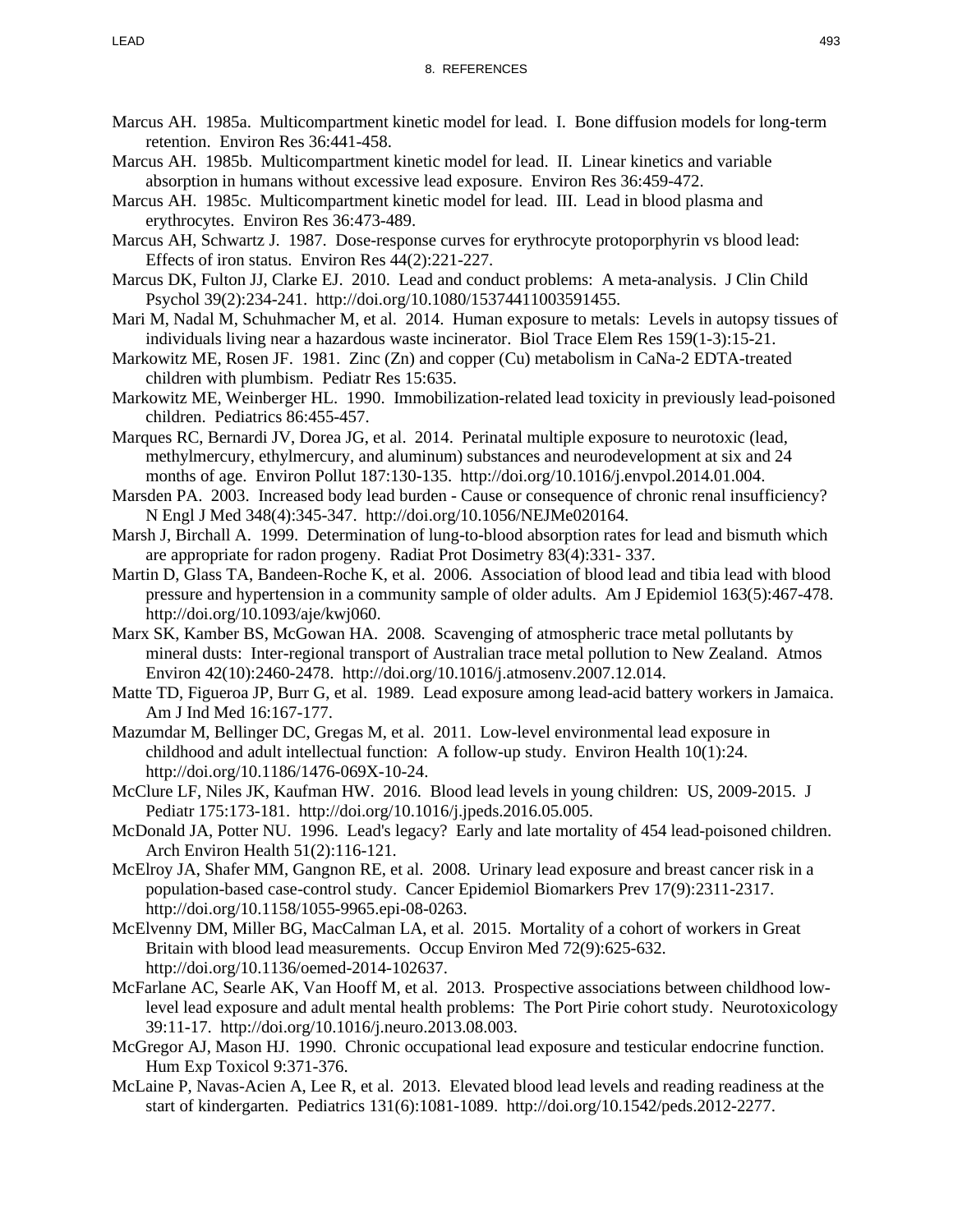- McMichael AJ, Vimpani GV, Robertson EF, et al. 1986. The Port Pirie cohort study: Maternal blood lead and pregnancy outcome. J Epidemiol Community Health 40(1):18-25.
- McMichael AJ, Baghurst PA, Wigg NR, et al. 1988. Port Pirie cohort study: Environmental exposure to lead and children's abilities at the age of four years. N Engl J Med 319(8):468-475.
- McNeill FE, Stokes L, Brito JA, et al. 2000. 109Cd K x-ray fluorescence measurements of tibial lead content in young adults exposed to lead in early childhood. Occup Environ Med 57(7):465-471. http://doi.org/10.1136/oem.57.7.465.
- Meeker JD, Rossano MG, Protas B, et al. 2008. Cadmium, lead, and other metals in relation to semen quality: Human evidence for molybdenum as a male reproductive toxicant. Environ Health Perspect 116(11):1473-1479. http://doi.org/10.1289/ehp.11490.
- Meeker JD, Rossano MG, Protas B, et al. 2010. Environmental exposure to metals and male reproductive hormones: Circulating testosterone is inversely associated with blood molybdenum. Fertil Steril 93(1):130-140. http://doi.org/10.1016/j.fertnstert.2008.09.044.
- Meirer F, Pemmer B, Pepponi G, et al. 2011. Assessment of chemical species of lead accumulated in tidemarks of human articular cartilage by X-ray absorption near-edge structure analysis. J Synchrotron Radiat 18(Pt 2):238-244. http://doi.org/10.1107/S0909049510052040.
- Mellem JJ, Baijnath H, Odhav B. 2009. Translocation and accumulation of Cr, Hg, As, Pb, Cu and Ni by Amaranthus dubius (Amaranthaceae) from contaminated sites. J Environ Sci Health A Tox Hazard Subst Environ Eng 44(6):568-575. http://doi.org/10.1080/10934520902784583.
- Méndez-Gómez J, García-Vargas GG, López-Carrillo L, et al. 2008. Genotoxic effects of environmental exposure to arsenic and lead on children in region Lagunera, Mexico. Ann N Y Acad Sci 1140:358- 367. http://doi.org/10.1196/annals.1454.027.
- Mendiola J, Moreno JM, Roca M, et al. 2011. Relationships between heavy metal concentrations in three different body fluids and male reproductive parameters: A pilot study. Environ Health 10(1):6. http://doi.org/10.1186/1476-069X-10-6.
- Menditto A, Morisi G, Spagnolo A, et al. 1994. Association of blood lead to blood pressure in men aged 55 to 75 years: Effect of selected social and biochemical confounders. NFR Study Group. Environ Health Perspect 102 Suppl 9:107-111.
- Mendola P, Brett K, Dibari JN, et al. 2013. Menopause and lead body burden among US women aged 45-55, NHANES 1999-2010. Environ Res 121:110-113. http://doi.org/10.1016/j.envres.2012.12.009.
- Mendy A, Gasana J, Vieira ER. 2012. Urinary heavy metals and associated medical conditions in the US adult population. Int J Environ Health Res 22(2):105-118. http://doi.org/10.1080/09603123.2011.605877.
- Mendy A, Gasana J, Vieira ER. 2013. Low blood lead concentrations and thyroid function of American adults. Int J Environ Health Res 23(6):461-473. http://doi.org/10.1080/09603123.2012.755155.
- Menke A, Muntner P, Batuman V, et al. 2006. Blood lead below 0.48 micromol/L (10 microg/dL) and mortality among US adults. Circulation 114(13):1388-1394. http://doi.org/10.1161/circulationaha.106.628321.
- Meredith PA, Moore MR, Campbell BC, et al. 1978. delta-Aminolaevulinic acid metabolism in normal and lead-exposed humans. Toxicology 9:1-9.
- Meyer-Baron M, Seeber A. 2000. A meta-analysis for neurobehavioural results due to occupational lead exposure with blood lead concentrations <70 ug/100 ml. Arch Toxicol 73:510-518.
- Michaels D, Zoloth SR, Stern FB. 1991. Does low-level lead exposure increase risk of death? A mortality study of newspaper printers. Int J Epidemiol 20(4):978-983.
- Mielke HW. 1991. Lead in residential soils: Background and preliminary results of New Orleans. Water Air Soil Pollut 57(1):111-119.
- Mielke HW. 1993. Lead dust contaminated U.S.A. communities: Comparison of Louisiana and Minnesota. Appl Geochem Suppl(2):257-261.
- Mielke HW, Gonzales C. 2008. Mercury (Hg) and lead (Pb) in interior and exterior New Orleans house paint films. Chemosphere 72(6):882-885. http://doi.org/10.1016/j.chemosphere.2008.03.061.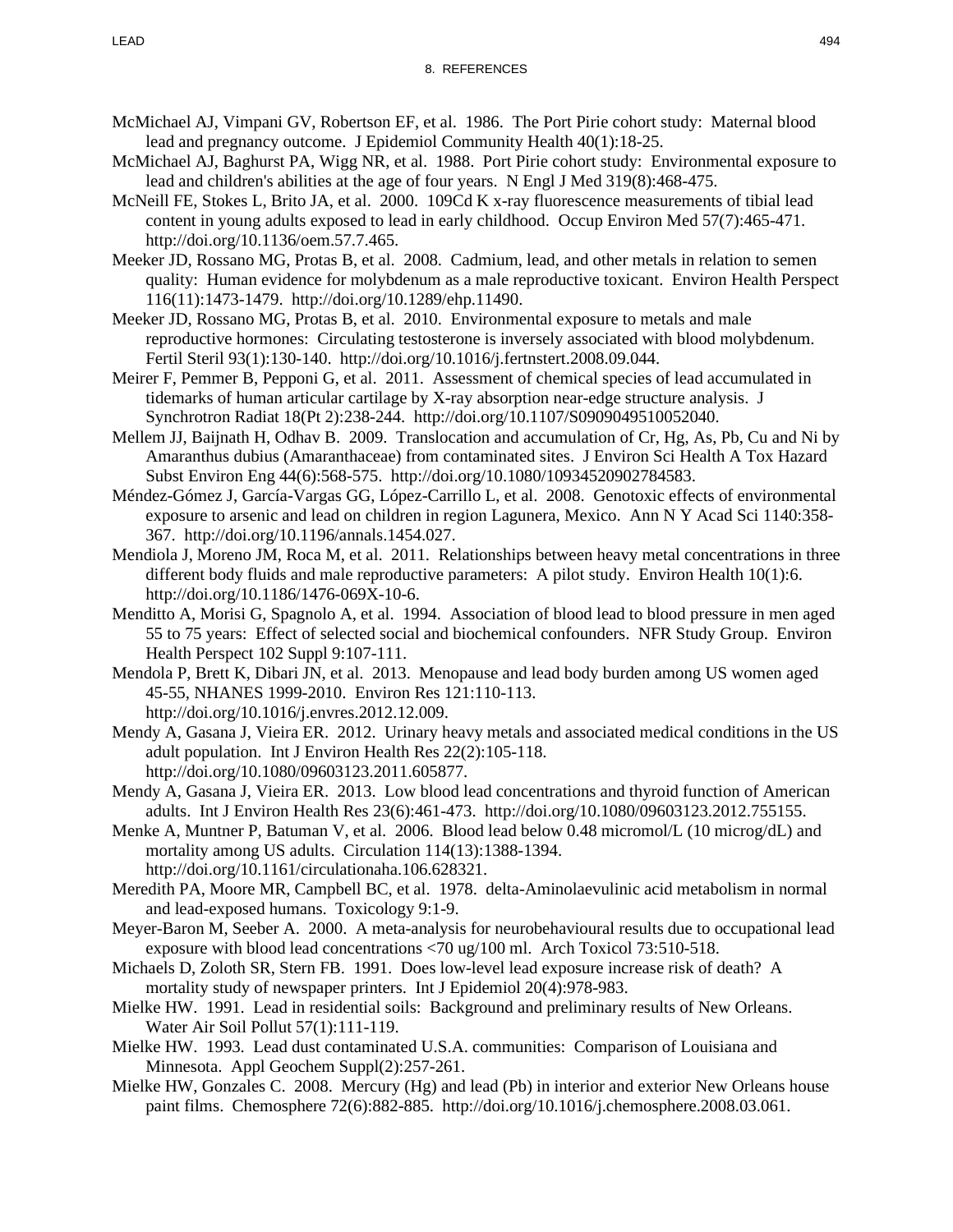- Mielke HW, Laidlaw MA, Gonzales C. 2010. Lead (Pb) legacy from vehicle traffic in eight California urbanized areas: Continuing influence of lead dust on children's health. Sci Total Environ 408(19):3965-3975. http://doi.org/10.1016/j.scitotenv.2010.05.017.
- Mielke HW, Anderson JC, Berry KJ, et al. 1983. Lead concentrations in inner-city soils as a factor in the child lead problem. Am J Public Health 73(12; 12):1366-1369.
- Mielke HW, Burroughs S, Wade R, et al. 1984. Urban lead in Minnesota: Soil transect results of four cities. J Minn Acad Sci 50(1):19-24.
- Mielke HW, Adams JL, Reagan PL, et al. 1989. Soil-dust lead and childhood lead exposure as a function of city size and community traffic flow: The case for lead abatement in Minnesota. In: Lead in soil: Issues and guidelines. CRC Press, 253-271.
- Mielke HW, Dugas D, Mielke PW, et al. 1997. Associations between soil lead and childhood blood lead in urban New Orleans and rural Lafourche Parish of Louisiana. Environ Health Perspect 105:950- 954.
- Mielke HW, Powell ET, Shah A, et al. 2001. Multiple metal contamination from house paints: Consequences of power sanding and paint scraping in New Orleans. Environ Health Perspect 109(9):973-978.
- Mielke HW, Gonzales CR, Powell E, et al. 2007. Nonlinear association between soil lead and blood lead of children in metropolitan New Orleans, Louisiana: 2000-2005. Sci Total Environ 388(1-3):43-53. http://doi.org/10.1016/j.scitotenv.2007.08.012.
- Mielke HW, Gonzales C, Powell E, et al. 2008. Urban soil-lead (Pb) footprint: Retrospective comparison of public and private properties in New Orleans. Environ Geochem Health 30(3):231- 242. http://doi.org/10.1007/s10653-007-9111-3.
- Mielzyńska D, Siwińska E, Kapka L, et al. 2006. The influence of environmental exposure to complex mixtures including PAHs and lead on genotoxic effects in children living in Upper Silesia, Poland. Mutagenesis 21(5):295-304. http://doi.org/10.1093/mutage/gel037.
- Miller EK, Friedland AJ. 1994. Lead migration in forest soils: Response to changing atmospheric inputs. Environ Sci Technol 28(4):662-669.
- Min KB, Min JY. 2015. Environmental lead exposure and increased risk for total and allergen-specific IgE in US adults. J Allergy Clin Immunol 135(1):275-277. http://doi.org/10.1016/j.jaci.2014.08.052.
- Min YS, Ahn YS. 2017. The association between blood lead levels and cardiovascular diseases among lead-exposed male workers. Scand J Work Environ Health 43(4):385-390. http://doi.org/10.5271/sjweh.3631.
- Min JY, Min KB, Kim R, et al. 2008a. Blood lead levels and increased bronchial responsiveness. Biol Trace Elem Res 123(1-3):41-46. http://doi.org/10.1007/s12011-008-8099-6.
- Min KB, Min JY, Cho SI, et al. 2008b. Relationship between low blood lead levels and growth in children of white-collar civil servants in Korea. Int J Hyg Environ Health 211(1-2):82-87. http://doi.org/10.1016/j.ijheh.2007.03.003.
- Min MYO, Singer LT, Kirchner HL, et al. 2009. Cognitive development and low-level lead exposure in poly-drug exposed children. Neurotoxicol Teratol 31(4):225-231. http://doi.org/10.1016/j.ntt.2009.03.002.
- Mindak WR, Cheng J, Canas BJ, et al. 2008. Lead in women's and children's vitamins. J Agric Food Chem 56:6892-6896.
- Minozzo R, Deimling LI, Gigante LP, et al. 2004. Micronuclei in peripheral blood lymphocytes of workers exposed to lead. Mutat Res 565(1):53-60. http://doi.org/10.1016/j.mrgentox.2004.09.003.
- Miranda ML, Kim D, Reiter J, et al. 2009. Environmental contributors to the achievement gap. Neurotoxicology 30(6):1019-1024. http://doi.org/10.1016/j.neuro.2009.07.012.
- Miranda ML, Edwards SE, Swamy GK, et al. 2010. Blood lead levels among pregnant women: Historical versus contemporaneous exposures. Int J Environ Res Public Health 7(4):1508-1519. http://doi.org/10.3390/ijerph7041508.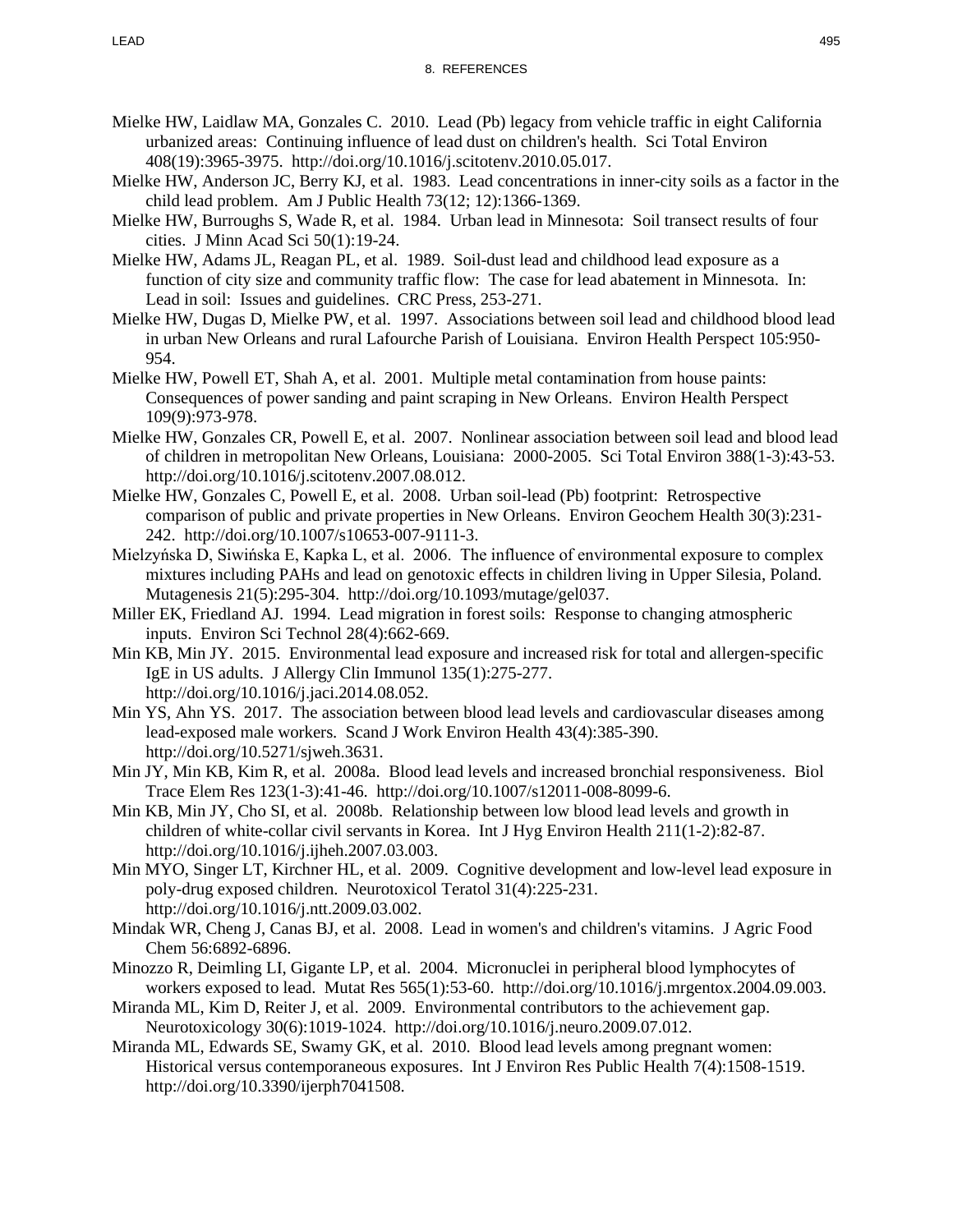- Mishra KP, Singh VK, Rani R, et al. 2003. Effect of lead exposure on the immune response of some occupationally exposed individuals. Toxicology 188(2-3):251-259. http://doi.org/10.1016/s0300- 483x(03)00091-x.
- Mishra KP, Rani R, Yadav VS, et al. 2010. Effect of lead exposure on lymphocyte subsets and activation markers. Immunopharmacol Immunotoxicol 32(3):446-449. http://doi.org/10.3109/08923970903503668.
- Mistry P, Lucier GW, Fowler BA. 1985. High affinity lead binding proteins from rat kidney cytosol mediate cell-free nuclear translocation of lead. J Pharmacol Exp Ther 232:462-469.
- Mistry P, Mastri C, Fowler BA. 1986. Influence of metal ions on renal cytosolic lead-binding proteins and nuclear uptake of lead in the kidney. Biochem Pharmacol 35:711-713.
- Mitra P, Sharma S, Purohit P, et al. 2017. Clinical and molecular aspects of lead toxicity: An update. Crit Rev Clin Lab Sci 54(7-8):506-528. http://doi.org/10.1080/10408363.2017.1408562.
- Miyake M. 1986. Structure refinements of Pb2+ ion-exchanged apatites by x-ray powder pattern-fitting. Journal of Solid State Chemistry 61(2):230-235. http://doi.org/10.1016/0022-4596(86)90026-5.
- Mohammad IK, Mahdi AA, Raviraja A, et al. 2008. Oxidative stress in painters exposed to low lead levels. Arh Hig Rada Toksikol 59(3):161-169. http://doi.org/10.2478/10004-1254-59-2008-1883.
- Møller L, Kristensen TS. 1992. Blood lead as a cardiovascular risk factor. Am J Epidemiol 136(9):1091-1100.
- Montenegro MF, Barbosa F, Tanus-Santos JE. 2008. Assessment of how pregnancy modifies plasma lead and plasma/whole blood lead ratio in ALAD 1-1 genotype women. Basic Clin Pharmacol Toxicol 102(4):347-351. http://doi.org/10.1111/j.1742-7843.2007.00205.x.
- Moon SS. 2013. Association of lead, mercury and cadmium with diabetes in the Korean population: The Korea National Health and Nutrition Examination Survey (KNHANES) 2009-2010. Diabet Med 30(4):e143-148. http://doi.org/10.1111/dme.12103.
- Moore MR, Goldberg A. 1985. Health implications of the hematopoietic effects of lead. In: Dietary and environmental lead: Human health effects. Elsevier, 261-314.
- Moore MR, Meredith PA, Watson WS, et al. 1980. The percutaneous absorption of lead-203 in humans from cosmetic preparations containing lead acetate, as assessed by whole-body counting and other techniques. Food Chem Toxicol 18:399-405.
- Moran-Martinez J, Carranza-Rosales P, Morales-Vallarta M, et al. 2013. Chronic environmental exposure to lead affects semen quality in a Mexican men population. Iran J Reprod Med 11(4):267- 274.
- Moreau T, Orssaud G, Juguet B, et al. 1982. [Blood lead levels and arterial pressure. Initial results of a cross sectional study of 431 male subjects]. Rev Epidemiol Sante Publique 30(3):395-397. (French)
- Moreau T, Hannaert P, Orssaud G, et al. 1988. Influence of membrane sodium transport upon the relation between blood lead and blood pressure in a general male population. Environ Health Perspect 78:47-51.
- Morgan A, Holmes A. 1978. The fate of lead in petrol-engine exhaust particulates inhaled by the rat. Environ Res 15:44-56.
- Morgan B, Parramore C. 2001. Elevated blood lead levels associated with the consumption of illicitly distilled moonshine. J Toxicol Clin Toxicol 39(5):551.
- Morita Y, Sakai T, Araki S, et al. 1997. Nicotinamide adenine dinucleotide synthetase activity in erythrocytes as a tool for the biological monitoring of lead exposure. Int Arch Occup Environ Health 70:195-198.
- Morris V, Markowitz ME, Rosen JF. 1988. Serial measurements of aminolevulinic acid dehydratase in children with lead toxicity. J Pediatr 112(6):916-919.
- Morris C, McCarron DA, Bennett WM. 1990. Low-level lead exposure, blood pressure, and calcium metabolism. Am J Kidney Dis 15:568-574.
- Morrison JN, Quarterman J. 1987. The relationship between iron status and lead absorption in rats. Biol Trace Elem Res 14(1-2):115-126. http://doi.org/10.1007/bf02795602.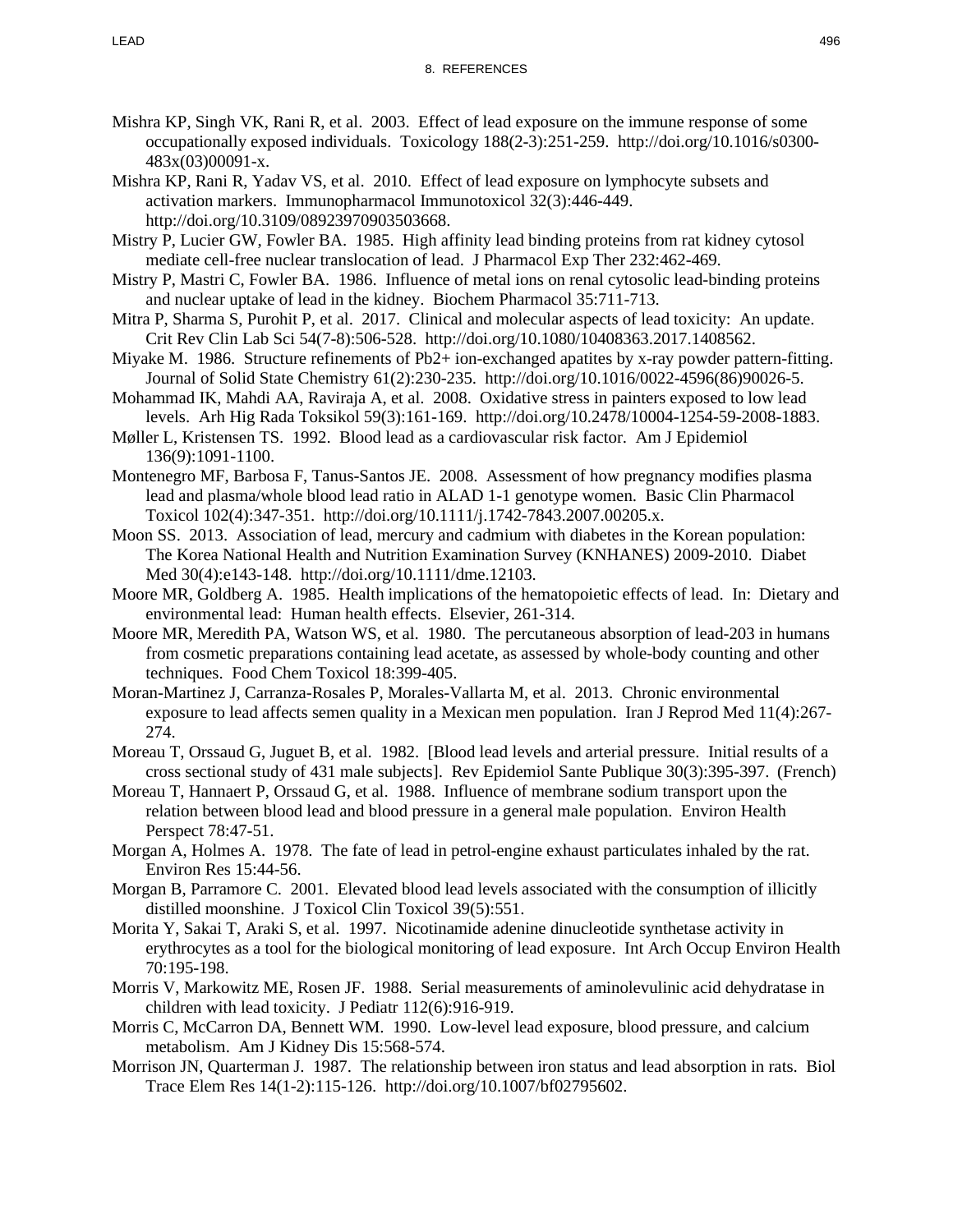- Morrison NA, Yeoman R, Kelly PJ, et al. 1992. Contribution of trans-acting factor alleles to normal physiological variability: Vitamin D receptor gene polymorphism and circulating osteocalcin. Proc Natl Acad Sci U S A 89(15):6665-6669.
- Morrow P, Beiter H, Amato F, et al. 1980. Pulmonary retention of lead: an experimental study in man. Environ Res 21(2):373-384.
- Mortada WI, Sobh MA, El-Defrawy MM, et al. 2001. Study of lead exposure from automobile exhaust as a risk for nephrotoxicity among traffic policemen. Am J Nephrol 21:274-279.
- Moss ME, Lanphear BP, Auinger P. 1999. Association of dental caries and blood lead levels. JAMA 281(24):2294-2298.
- Mujaj B, Yang WY, Zhang ZY, et al. 2019. Renal function in relation to low-level environmental lead exposure. Nephrol Dial Transplant 34(6):941-946. http://doi.org/10.1093/ndt/gfy279.
- Muldoon SB, Cauley JA, Kuller LH, et al. 1996. Effects of blood lead levels on cognitive function of older women. Neuroepidemiology 15:62-72.
- Muntner P, He J, Vupputuri S, et al. 2003. Blood lead and chronic kidney disease in the general United States population: Results from NHANES III. Kidney Int 63(3):1044-1050.
- Muntner P, Menke A, DeSalvo KB, et al. 2005. Continued decline in blood lead levels among adults in the United States - The National Health and Nutrition Examination Surveys. Arch Intern Med 165(18):2155-2161. http://doi.org/10.1001/archinte.165.18.2155.
- Muntner P, Menke A, Batuman V, et al. 2007. Association of tibia lead and blood lead with end-stage renal disease: A pilot study of African-Americans. Environ Res 104(3):396-401. http://doi.org/10.1016/j.envres.2007.04.001.
- Murata K, Iwata T, Dakeishi M, et al. 2009. Lead toxicity: Does the critical level of lead resulting in adverse effects differ between adults and children? J Occup Health 51(1):1-12. http://doi.org/10.1539/joh.K8003.
- Murphy MJ, Graziano JH, Popovac D, et al. 1990. Past pregnancy outcomes among women living in the vicinity of a lead smelter in Kosova, Yugoslavia. Am J Public Health 80:33-35.
- Murphy DM, Capps SL, Daniel JS, et al. 2008. Weekly patterns of aerosol in the United States. Atmos Chem Phys 8(10):2729-2739. http://doi.org/10.5194/acp-8-2729-2008.
- Murray H, Thompson K, Macfie SM. 2009. Site- and species-specific patterns of metal bioavailability in edible plants. Botany 87(7):702-711.
- Mushak P. 1991. Gastro-intestinal absorption of lead in children and adults: Overview of biological and biophysico-chemical aspects. Chem Spec Bioavailab 3(3-4):87-104.
- Mykkanen HM, Wasserman RH. 1981. Gastrointestinal absorption of lead (203Pb) in chicks: Influence of lead, calcium, and age. J Nutr 111:1757-1765.
- Mykkanen HM, Wasserman RH. 1982. Effect of vitamin D on the intestinal absorption of 203Pb and 47Ca in chicks. J Nutr 112:520-527.
- Naha N, Chowdhury AR. 2006. Inorganic lead exposure in battery and paint factory: Effect on human sperm structure and functional activity. J UOEH 28(2):157-171.
- Naicker N, Norris SA, Mathee A, et al. 2010. Lead exposure is associated with a delay in the onset of puberty in South African adolescent females: Findings from the birth to twenty cohort. Sci Total Environ 408(21):4949-4954. http://doi.org/10.1016/j.scitotenv.2010.07.037.
- Nan Z, Cheng G. 2001. Accumulation of Cd and Pb in spring wheat (Triticum aestivum L.) grown in calcareous soil irrigated with wastewater. Bull Environ Contam Toxicol 66(6):748-754.
- Narayana K, Al-Bader M. 2011. Ultrastructural and DNA damaging effects of lead nitrate in the liver. Exp Toxicol Pathol 63(1-2):43-51. http://doi.org/10.1016/j.etp.2009.09.007.
- Narayana K, Raghupathy R. 2012. DNA damage in lead-exposed hepatocytes: Coexistence of apoptosis and necrosis? Drug Chem Toxicol 35(2):208-217. http://doi.org/10.3109/01480545.2011.589849.
- NAS. 1972. Lead: Airborne lead in perspective. Washington, DC: National Academy of Sciences, 71- 177, 281-313.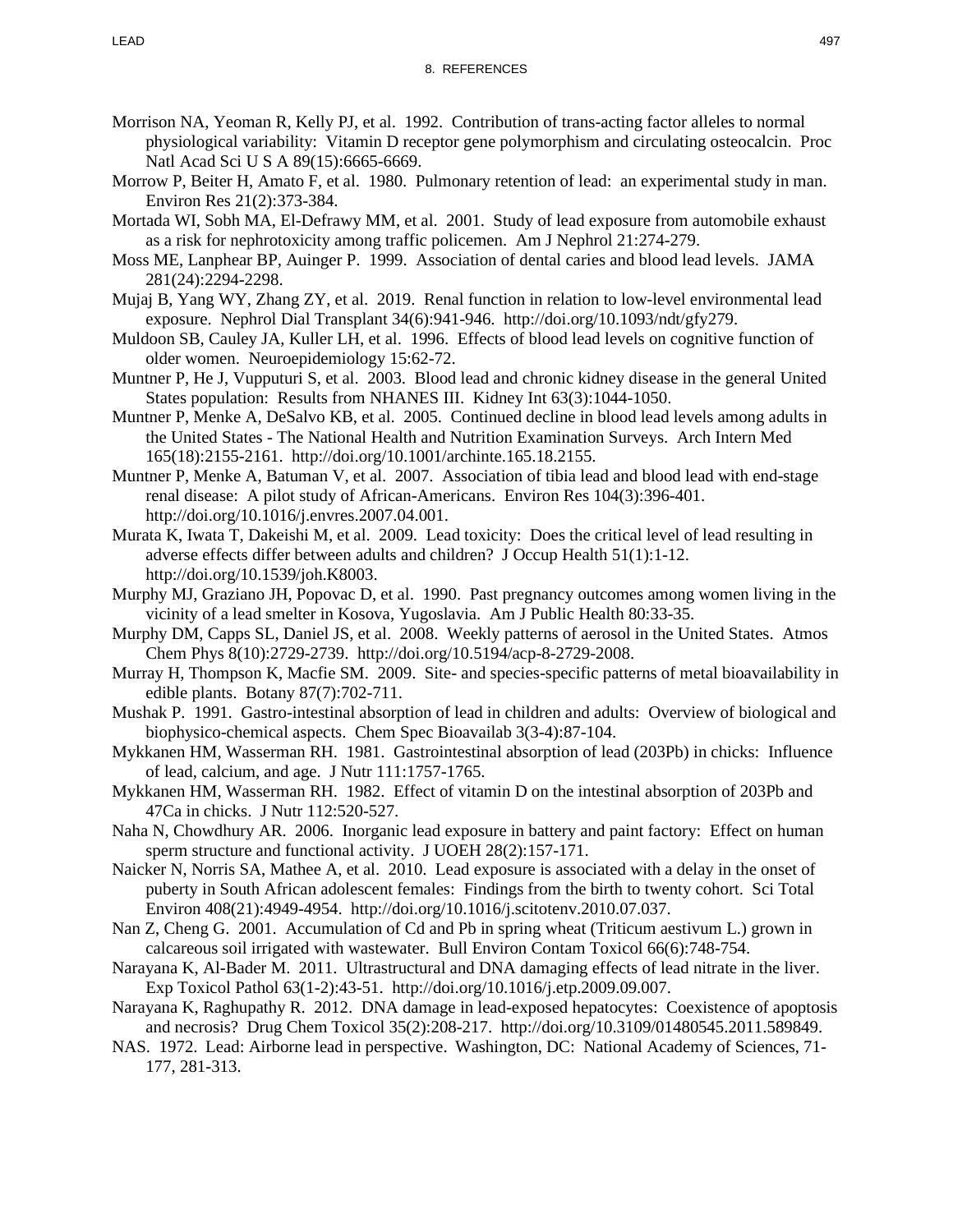- NAS. 2013. Potential health risks to DOD firing-range personnel from recurrent lead exposure. Washington, DC: National Academy of Sciences, National Research Council. http://nap.edu/18249. February 19, 2020.
- NAS/NRC. 1989. Report of the oversight committee. In: Biologic markers in reproductive toxicology. Washington, DC: National Academy of Sciences, 15-35.
- Nash D, Magder L, Lustberg M, et al. 2003. Blood lead, blood pressure, and hypertension in perimenopausal and postmenopausal women. JAMA 289(12):1523-1532.
- Nash D, Magder LS, Sherwin R, et al. 2004. Bone density-related predictors of blood lead level among peri-and postmenopausal women in the United States the Third National Health and Nutrition Examination Survey, 1988–1994. Am J Epidemiol 160(9):901-911.
- Navas-Acien A, Selvin E, Sharrett AR, et al. 2004. Lead, cadmium, smoking, and increased risk of peripheral arterial disease. Circulation 109:3196-3201.
- Navas-Acien A, Silbergeld EK, Sharrett AR, et al. 2005. Metals in urine and peripheral arterial disease. Environ Health Perspect 113(2):164-169. http://doi.org/10.1289/ehp.7329.
- Navas-Acien A, Guallar E, Silbergeld EK, et al. 2007. Lead exposure and cardiovascular disease A systematic review. Environ Health Perspect 115:472-482. http://doi.org/10.1289/ehp.9785.
- Navas-Acien A, Schwartz BS, Rothenberg SJ, et al. 2008. Bone lead levels and blood pressure endpoints: A meta-analysis. Epidemiology 19(3):496-504. http://doi.org/10.1097/EDE.0b013e31816a2400.
- Navas-Acien A, Tellez-Plaza M, Guallar E, et al. 2009. Blood cadmium and lead and chronic kidney disease in US adults: A joint analysis. Am J Epidemiol 170(9):1156-1164. http://doi.org/10.1093/aje/kwp248.
- Nawrot TS, Thijs L, Hond EMD, et al. 2002. An epidemiological re-appraisal of the association between blood pressure and blood lead: A meta-analysis. J Hum Hypertens 16:123-131.
- Needleman H. 2004. Lead poisoning. Annu Rev Med 55:209-222.
- Needleman HL, Gunnoe C, Leviton A, et al. 1979. Deficits in psychologic and classroom performance of children with elevated dentine lead levels. N Engl J Med 300(13):689-695.
- Needleman HL, Rabinowitz M, Leviton A, et al. 1984. The relationship between prenatal exposure to lead and congenital anomalies. J Am Med Assoc 251(22):2956-2959.
- Needleman HL, Schell A, Bellinger D, et al. 1990. The long-term effects of exposure to low doses of lead in childhood: An 11-year follow-up report. N Engl J Med 322(2):83-88.
- Needleman HL, Riess JA, Tobin MJ, et al. 1996. Bone lead levels and delinquent behavior. J Am Med Assoc 275:363-369.
- Needleman HL, McFarland C, Ness RB, et al. 2002. Bone lead levels in adjudicated delinquents. A case control study. Neurotoxicol Teratol 24:711-717.
- Nelson AE, Chaudhary S, Kraus VB, et al. 2011. Whole blood lead levels are associated with biomarkers of joint tissue metabolism in African American and white men and women: The Johnston County Osteoarthritis Project. Environ Res 111(8):1208-1214. http://doi.org/10.1016/j.envres.2011.08.002.
- Neri LC, Hewitt D, Orser B. 1988. Blood lead and blood pressure: Analysis of cross-sectional and longitudinal data from Canada. Environ Health Perspect 78:123-126.
- Nerin C, Domeno C, Garcia JI, et al. 1999. Distribution of Pb, V, Cr, Ni, Cd, Cu and Fe in particles formed from the combustion of waste oils. Chemosphere 38(7):1533-1540.
- Neuberger JS, Hu SC, Drake KD, et al. 2009. Potential health impacts of heavy-metal exposure at the Tar Creek Superfund site, Ottawa County, Oklahoma. Environ Geochem Health 31(1):47-59. http://doi.org/10.1007/s10653-008-9154-0.
- Neugebauer J, Wittsiepe J, Kasper-Sonnenberg M, et al. 2015. The influence of low level pre- and perinatal exposure to PCDD/Fs, PCBs, and lead on attention performance and attention-related behavior among German school-aged children: Results from the Duisburg Birth Cohort Study. Int J Hyg Environ Health 218(1):153-162. http://doi.org/10.1016/j.ijheh.2014.09.005.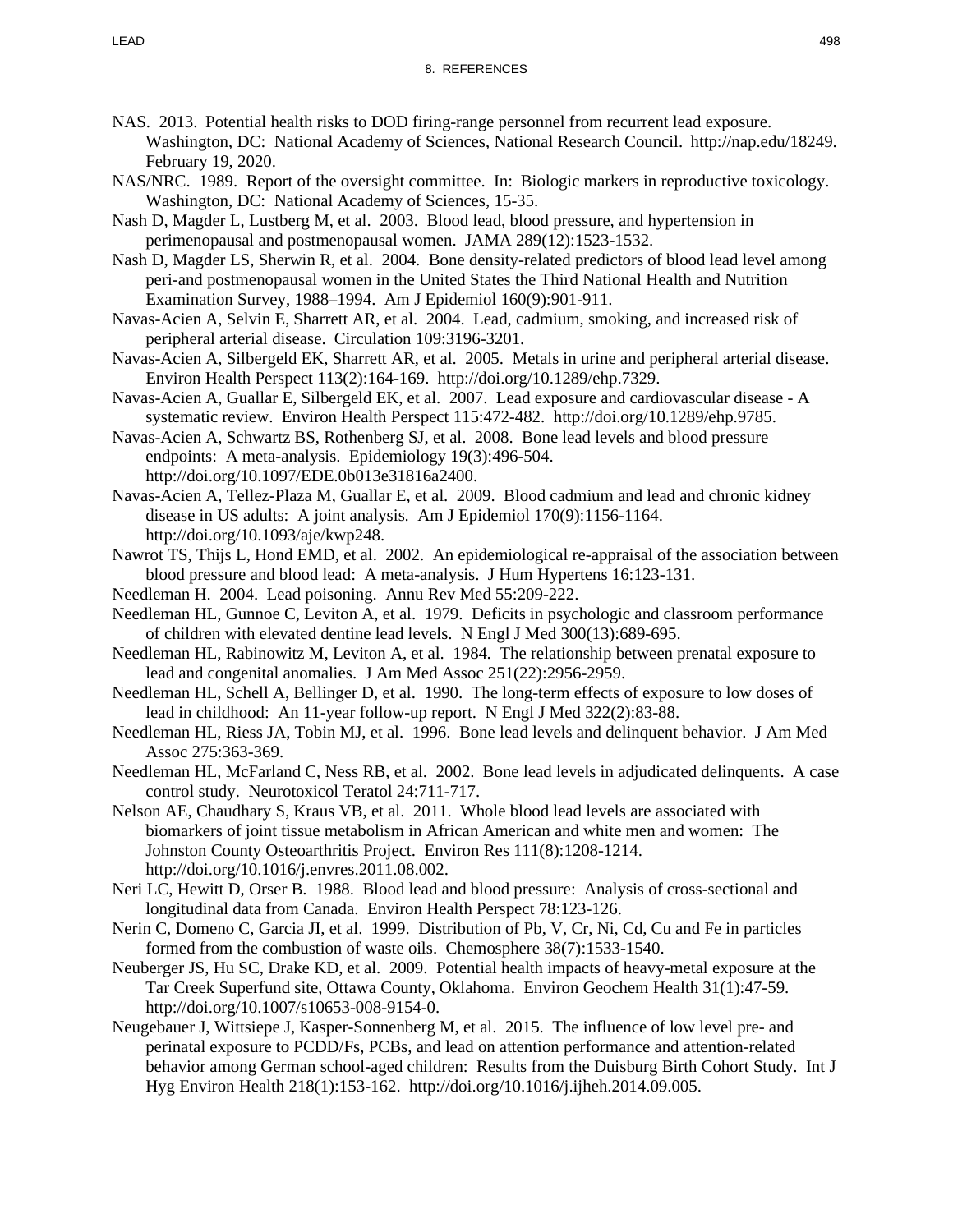- Neuman DR, Dollhopf DJ. 1992. Lead levels in blood from cattle residing near a lead smelter. J Environ Qual 21:181-184.
- NFPA. 2002. Tetraethyl lead. In: Spencer AB, Colonna GR, eds. Fire protection guide to hazardous materials. Quincy, MA: National Fire Protection Association, 325-106.
- Ng TP, Goh HH, Ng YL, et al. 1991. Male endocrine functions in workers with moderate exposure to lead. Br J Ind Med 48:485-491.
- Ngueta G, Verner MA, Fiocco AJ, et al. 2018. Blood lead levels and hypothalamic-pituitary-adrenal function in middle-aged individuals. Environ Res 160:554-561. http://doi.org/10.1016/j.envres.2017.10.032.
- Nie H, Chettle DR, Webber CE, et al. 2005. The study of age influence on human bone lead metabolism by using a simplified model and X-ray fluorescence data. J Environ Monit 7(11):1069-1073. http://doi.org/10.1039/b507749d.
- Nie H, Sanchez BN, Wilker E, et al. 2009. Bone lead and endogenous exposure in an environmentally exposed elderly population: The Normative Aging Study. J Occup Environ Med 51:848-857.
- Nie LH, Wright RO, Bellinger DC, et al. 2011a. Blood lead levels and cumulative blood lead index (CBLI) as predictors of late neurodevelopment in lead poisoned children. Biomarkers 16(6):517- 524. http://doi.org/10.3109/1354750x.2011.604133.
- Nie LH, Sanchez S, Newton K, et al. 2011b. In vivo quantification of lead in bone with a portable x-ray fluorescence system - Methodology and feasibility. Phys Med Biol 56(3):N39-51. http://doi.org/10.1088/0031-9155/56/3/n01.
- Nie X, Chen Y, Chen Y, et al. 2017. Lead and cadmium exposure, higher thyroid antibodies and thyroid dysfunction in Chinese women. Environ Pollut 230:320-328. http://doi.org/10.1016/j.envpol.2017.06.052.
- Nielsen T. 1984. Atmospheric occurrence of organolead compounds. In: Grandjean P, ed. Biological effects of organolead compounds. Boca Raton, FL: CRC Press, 44-62.
- Nielsen T, Jensen KA, Grandjean P. 1978. Organic lead in normal human brains. Nature 274:602-603.
- Nielsen OJ, O'Farrell DJ, Treacy JJ, et al. 1991. Rate constants for the gas-phase reactions of hydroxyl radicals with tetramethyllead and tetraethyllead. Environ Sci Technol 25(6):1098-1103.
- Nielson KB, Atkin CL, Winge DR. 1985. Distinct metal-binding configurations in metallothionein. J Biol Chem 260:5342-5350.
- Nihei MK, Guilarte TR. 2002. Molecular mechanisms of low-level Pb2 neurotoxicity. In: Massaro EJ, ed. Handbook of neurotoxicology. Totowa, NJ: Humana Press, 107-133.
- Nilsson U, Attewell R, Christoffersson JO, et al. 1991. Kinetics of lead in bone and blood after end of occupational exposure. Pharmacol Toxicol 69:477-484.
- NIOSH. 1994a. Method 8005, Issue 2: Elements in blood or tissue. NIOSH manual of analytical methods (NMAM). National Institute for Occupational Safety and Health.
- https://www.cdc.gov/niosh/docs/2003-154/pdfs/8005.pdf. March 30, 2017.
- NIOSH. 1994b. Method 8003: Lead in blood and urine. NIOSH manual of analytical methods (NMAM). Cincinnati, OH: National Institute for Occupational Safety and Health.
- NIOSH. 1994c. Method 7105, Issue 2: Lead by GFAAS. NIOSH manual of analytical methods (NMAM). National Institute for Occupational Safety and Health.
	- https://www.cdc.gov/niosh/docs/2003-154/pdfs/7105. March 29, 2017.
- NIOSH. 1995. Report to congress on workers' home contamination study conducted under the Worker's Family Protection Act (29 U.S.C. 671a). Cincinnati, OH: National Institute for Occupational Safety and Health. DHHS (NIOSH) Publication No. 95-123. PB96192000HEF.
- NIOSH. 1996a. Method 9100, Issue 2: Lead in surface wipe samples. NIOSH manual of analytical methods (NMAM). National Institute for Occupational Safety and Health. https://www.cdc.gov/niosh/docs/2003-154/pdfs/9100.pdf. March 30, 2017.
- NIOSH. 1996b. NIOSH health hazard evaluation report: HETA 91-0346-2572 FBI academy Quantico, Virginia. Cincinnati, OH: National Institute for Occupational Safety and Health.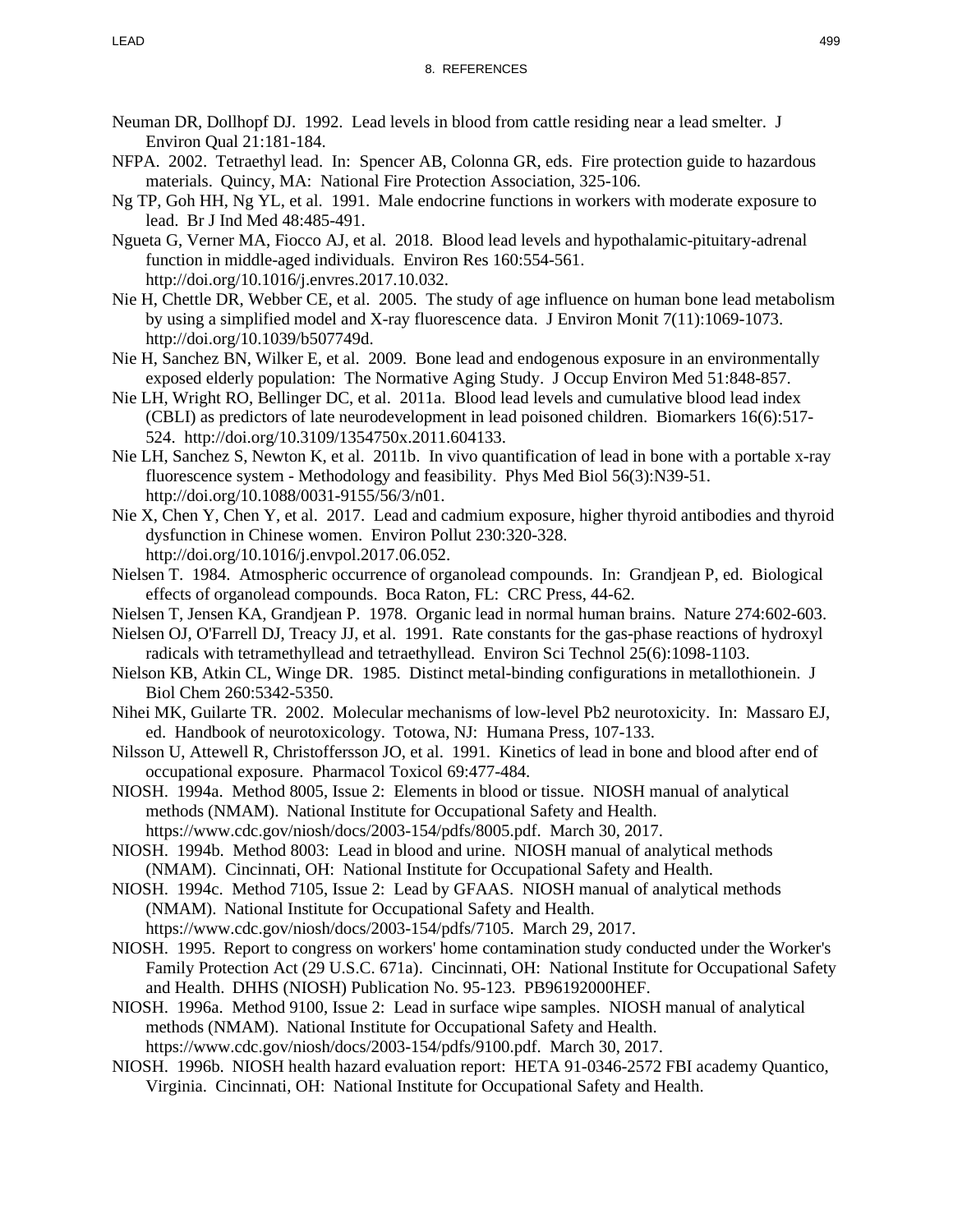- NIOSH. 1998. Method 7702, Issue 1: Lead by field portable XRF. NIOSH manual of analytical methods (NMAM). National Institute for Occupational Safety and Health. http://www.cdc.gov/niosh/docs/2003-154/pdfs/7702.pdf. March 29, 2017.
- NIOSH. 2003a. Method 7301, Issue 1: Elements by ICP (Aqua Regia Ashing). NIOSH manual of analytical methods (NMAM). National Institute for Occupational Safety and Health. https://www.cdc.gov/niosh/docs/2003-154/pdfs/7301.pdf. March 29, 2017.
- NIOSH. 2003b. Method 7303, Issue 1: Elements by ICP (Hot Block/HCl/HNO3 Ashing). NIOSH manual of analytical methods (NMAM). National Institute for Occupational Safety and Health. https://www.cdc.gov/niosh/docs/2003-154/pdfs/7303.pdf. February 18, 2020.
- NIOSH. 2003c. Method 7300, Issue 3: Elements by (ICP). NIOSH manual of analytical methods (NMAM). National Institute for Occupational Safety and Health. https://www.cdc.gov/niosh/docs/2003-154/pdfs/7300.pdf. March 29, 2017.
- NIOSH. 2003d. Method 9102, Issue 1: Elements on wipes methods. NIOSH manual of analytical methods (NMAM). National Institute for Occupational Safety and Health. https://www.cdc.gov/niosh/docs/2003-154/pdfs/9102.pdf. March 30, 2017.
- NIOSH. 2003e. Method 9105, Issue 1: Lead in dust wipes. NIOSH manual of analytical methods (NMAM). National Institute for Occupational Safety and Health.
	- https://www.cdc.gov/niosh/docs/2003-154/pdfs/9105.pdf. March 30, 2017.
- NIOSH. 2014a. Method 7302, Issue 1: Elements by ICP (microwave digestion). NIOSH manual of analytical methods (NMAM). National Institute for Occupational Safety and Health. https://www.cdc.gov/niosh/docs/2014-151/pdfs/methods/7302.pdf. March 29, 2017.
- NIOSH. 2014b. Method 7304, Issue 1: Elements by ICP (microwave digestion). NIOSH manual of analytical methods (NMAM). National Institute for Occupational Safety and Health. https://www.cdc.gov/niosh/docs/2014-151/pdfs/methods/7304.pdf. March 29, 2017.
- NIOSH. 2015. Method 7306, Issue 1: Elements by cellulosic internal capsule sampler. NIOSH manual of analytical methods (NMAM). National Institute for Occupational Safety and Health. https://www.cdc.gov/niosh/docs/2014-151/pdfs/methods/7306.pdf. March 29, 2017.
- NIOSH. 2016a. Method 7701, Issue 3: Lead by portable ultrasonic extraction/ASV. NIOSH manual of analytical methods (NMAM). National Institute for Occupational Safety and Health. https://www.cdc.gov/niosh/docs/2014-151/pdfs/methods/7701.pdf. March 29, 2017.
- NIOSH. 2016b. Lead. NIOSH pocket guide to chemical hazards. Atlanta, GA: National Institute for Occupational Safety and Health. https://www.cdc.gov/niosh/npg/npgd0368.html. May 10, 2017.
- NIOSH. 2017a. Elevated blood lead levels among employed adults United States, 2014 Adult blood lead epidemiology and surveillance (ABLES). National Institute for Occupational Safety and Health.
- NIOSH. 2017b. Method 7082, Issue 2: Lead by flame AAS NIOSH manual of analytical methods (NMAM). National Institute for Occupational Safety and Health. https://www.cdc.gov/niosh/docs/2014-151/pdfs/methods/7082.pdf. March 13, 2019.
- NIOSH. 2019a. Lead. NIOSH pocket guide to chemical hazards. Atlanta, GA: National Institute for Occupational Safety and Health. https://www.cdc.gov/niosh/npg/npgd0368.html. October 25, 2019.
- NIOSH. 2019b. Tetraethyl lead (as Pb). NIOSH pocket guide to chemical hazards. Atlanta, GA: National Institute for Occupational Safety and Health.
	- https://www.cdc.gov/niosh/npg/npgd0601.html. October 25, 2019.
- NIOSH. 2019c. Tetramethyl lead (as Pb). NIOSH pocket guide to chemical hazards. Atlanta, GA: National Institute for Occupational Safety and Health. https://www.cdc.gov/niosh/npg/npgd0603.html. October 25, 2019.
- Nishioka E, Yokoyama K, Matsukawa T, et al. 2014. Evidence that birth weight is decreased by maternal lead levels below 5 ug/dl in male newborns. Reprod Toxicol 47:21-26. http://doi.org/10.1016/j.reprotox.2014.05.007.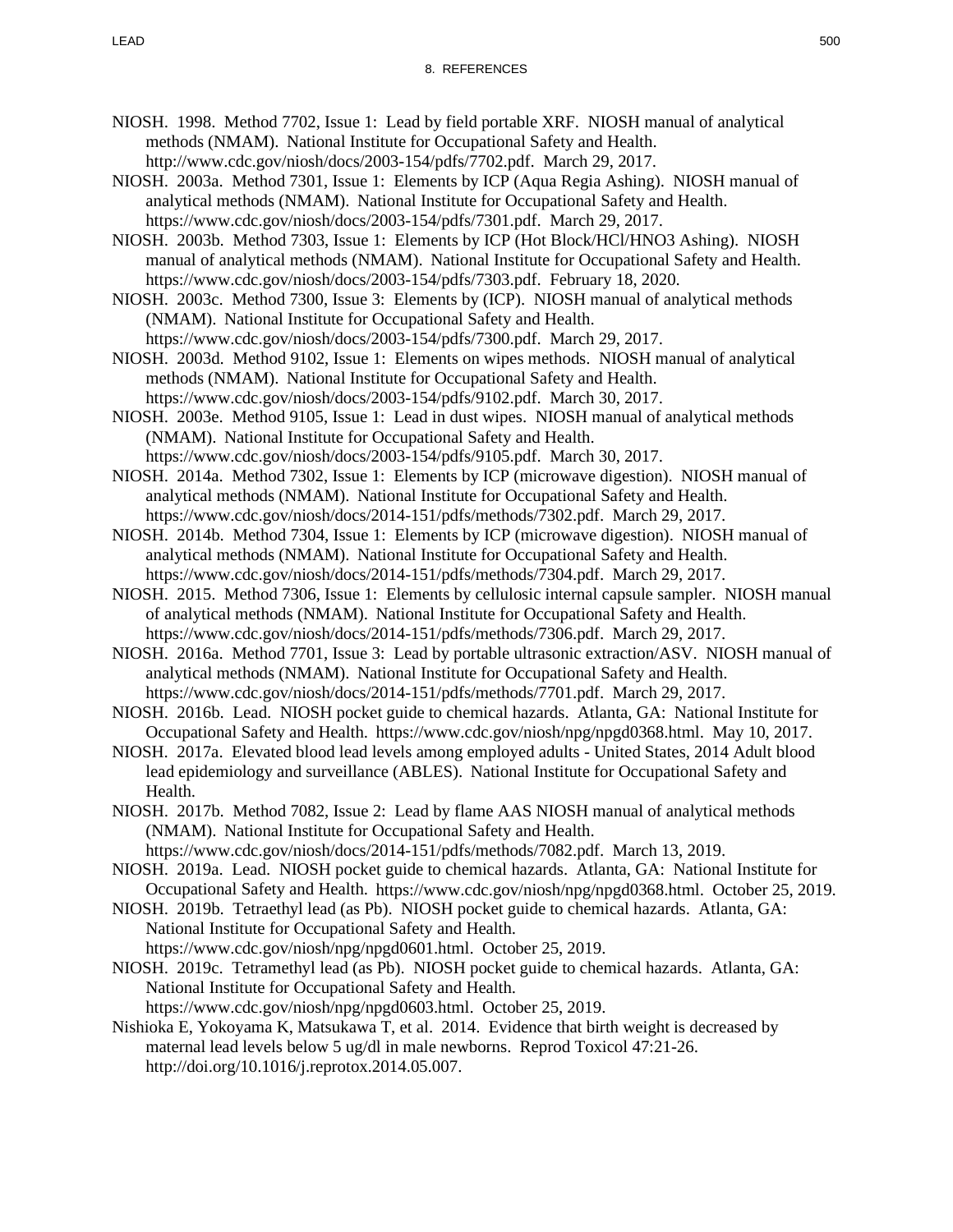- Niu Y, Yu W, Fang S, et al. 2015. Lead poisoning influences TCR-related gene expression patterns in peripheral blood T-lymphocytes of exposed workers. J Immunotoxicol 12(1):92-97. http://doi.org/10.3109/1547691x.2014.899412.
- Nkomo P, Mathee A, Naicker N, et al. 2017. The association between elevated blood lead levels and violent behavior during late adolescence: The South African Birth to Twenty Plus cohort. Environ Int 109:136-145. http://doi.org/10.1016/j.envint.2017.09.004.
- NLM. 2020. ChemIDplus: Lead tetroxide (CASRN: 1314-41-6). U.S. National Library of Medicine. https://chem.nlm.nih.gov/chemidplus/name/lead%20tetraoxide. January 23, 2020.
- NOAA. 1998. Sampling and analytical methods of the National Status and Trends Program Mussel Watch Project: 1993-1996 Update. Silver Spring, MD: National Oceanic and Atmospheric Administration. NOS ORCA 130. http://aquaticcommons.org/2201/. March 30, 2017.
- Nordberg GF, Gerhardsson L, Mumtaz MM, et al. 2015. Interactions and mixtures in metal toxicology. In: Nordberg GF, Fowler BA, Nordberg M, eds. Handbook on the toxicology of metals. 4th ed. Elsevier, 213-238.
- Nordenson I, Beckman G, Beckman L, et al. 1978. Occupational and environmental risks in and around a smelter in northern Sweden. IV. Chromosomal aberrations in workers exposed to lead. Hereditas 88:263-267.
- NRC. 2005. Superfund and mining megasites. Lessons from Coeur d'Alene River Basin. National Research Council. http://dels.nas.edu/Report/Superfund-Mining-Megasites-Lessons-from/11359. February 18, 2020.
- Nriagu J, Burt B, Linder A, et al. 2006. Lead levels in blood and saliva in a low-income population of Detroit, Michigan. Int J Hyg Environ Health 209(2):109-121. http://doi.org/10.1016/j.ijheh.2005.11.005.
- NTP. 2003. Report on carcinogens background document for lead and lead compounds Research Triangle Park, NC: National Toxicology Program.

https://ntp.niehs.nih.gov/ntp/newhomeroc/roc11/lead-public\_508.pdf. January 23, 2020.

NTP. 2012. NTP monograph on health effects of low-level lead. National Toxicology Program. xiii, xv-148.

https://ntp.niehs.nih.gov/ntp/ohat/lead/final/monographhealtheffectslowlevellead newissn 508.pdf. May 31, 2017.

NTP. 2016. Lead and lead compounds, CAS No. 7439-92-1 (lead). Report on carcinogens. Research Triangle Park, NC: National Toxicology Program.

https://ntp.niehs.nih.gov/ntp/roc/content/profiles/lead.pdf. May 4, 2017.

- Nwosu JU, Harding AK, Linder G. 1995. Cadmium and lead uptake by edible crops grown in a silt loam soil. Bull Environ Contam Toxicol 54:570-578.
- Obeng-Gyasi E, Obeng-Gyasi B. 2018. Blood pressure and oxidative stress among U.S. adults exposed to lead in military environments - A preliminary study. Diseases 6(4):97. http://doi.org/10.3390/diseases6040097.
- Odland JO, Nieboer E, Romanova N, et al. 1999. Blood lead and cadmium and birth weight among subarctic and arctic populations of Norway and Russia. Acta Obstet Gynecol Scand 78:852-860.
- O'Flaherty EJ. 1987. Modeling: An introduction. In: Pharmacokinetics in risk assessment: Drinking water and health. Vol. 8. Washington, DC: National Academy Press, National Academy of Sciences, 27-33.
- O'Flaherty EJ. 1991a. Physiologically based models for bone-seeking elements. II. Kinetics of lead disposition in rats. Toxicol Appl Pharmacol 111:313-331.
- O'Flaherty EJ. 1991b. Physiologically based models for bone-seeking elements: III. Human skeletal and bone growth. Toxicol Appl Pharmacol 111(2):332-341.
- O'Flaherty EJ. 1993. Physiologically based models for bone-seeking elements. IV. Kinetics of lead disposition in humans. Toxicol Appl Pharmacol 118(1):16-29.
- O'Flaherty EJ. 1995a. Physiologically based models for bone-seeking elements. V. Lead absorption and disposition in childhood. Toxicol Appl Pharmacol 131:297-308.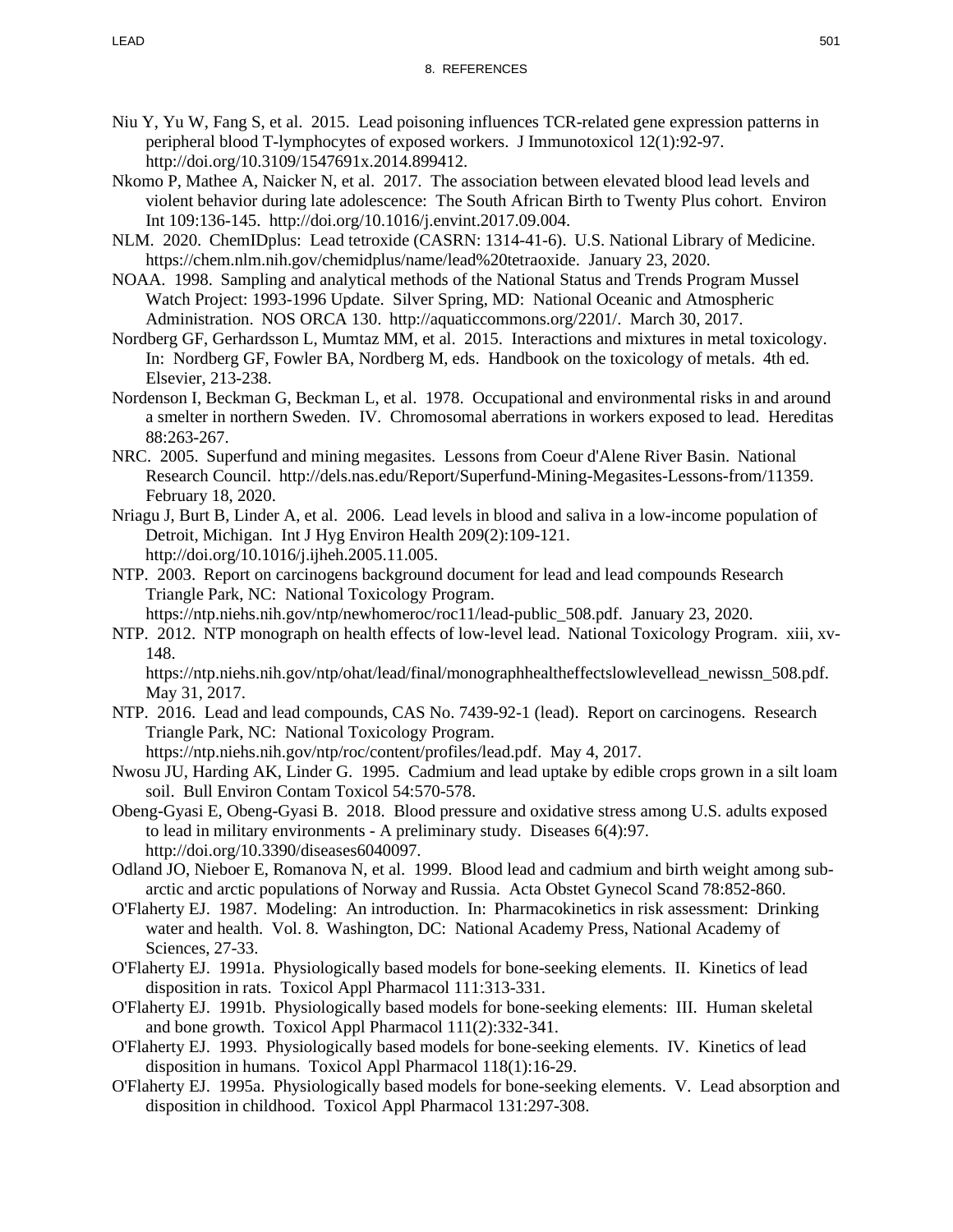- O'Flaherty EJ. 1995b. PBK modeling for metals. Examples with lead, uranium, and chromium. Toxicol Lett 82/83:367-372.
- O'Flaherty EJ. 1998. A physiologically based kinetic model for lead in children and adults. Environ Health Perspect 106(Suppl 6):1495-1503.
- O'Flaherty EJ. 2000. Modeling normal aging bone loss, with consideration of bone loss in osteoporosis. Toxicol Sci 55:171-188.
- O'Flaherty EJ, Hammond PB, Lerner SI. 1982. Dependence of apparent blood lead half-life on the length of previous lead exposure in humans. Fundam Appl Toxicol 2:49-55.
- Oldereid NB, Thomassen Y, Attramadal A, et al. 1993. Concentrations of lead, cadmium and zinc in the tissues of reproductive organs of men. J Reprod Fertil 99:421-425.
- Olivero-Verbel J, Duarte D, Echenique M, et al. 2007. Blood lead levels in children aged 5-9 years living in Cartagena, Colombia. Sci Total Environ 372(2-3):707-716. http://doi.org/10.1016/j.scitotenv.2006.10.025.
- Olmedo P, Goessler W, Tanda S, et al. 2018. Metal concentrations in e-cigarette liquid and aerosol samples: The contribution of metallic coils. Environ Health Perspect 126(2):027010. http://doi.org/10.1289/EHP2175.
- Olson KW, Skogerboe RK. 1975. Identification of soil lead compounds from automobile sources. Environ Sci Technol 9:227-230.
- Omae K, Sakurai H, Higashi T, et al. 1990. No adverse effects of lead on renal function in lead-exposed workers. Ind Health 28(2):77-83.
- Omar M, Ibrahim M, Assem H, et al. 2001. Teeth and blood lead levels in Egyptian schoolchildren: Relationship to health effects. J Appl Toxicol 21(4):349-352. http://doi.org/10.1002/jat.771.
- Omokhodion FO, Crockford GW. 1991. Lead in sweat and its relationship to salivary and urinary levels in normal healthy subjects. Sci Total Environ 103(2-3):113-122.
- Onalaja AO, Claudio L. 2000. Genetic susceptibility to lead poisoning. Environ Health Perspect 108(Suppl 1):23-28.
- O'Neil MJ, Heckelman PE, Dobbelaar PH, et al. 2013. Lead and lead compounds. In: The Merck index. London, England: The Royal Society of Chemistry, 1004-1007, 1706.
- Ong CN, Lee WR. 1980. Distribution of lead-203 in human peripheral blood in vitro. Br J Ind Med 37:78-84.
- Ong C, Kong Y, Ong H, et al. 1990. The in vitro and in vivo effects of lead on  $\delta$ -aminolevulinic acid dehydratase and pyrimidine 5′‐nucleotidase. Pharmacol Toxicol 66(1):23-26.
- Onuegbu AJ, Olisekodiaka MJ, Nwaba EI, et al. 2011. Assessment of some renal indices in people occupationally exposed to lead. Toxicol Ind Health 27(5):475-479. http://doi.org/10.1177/0748233710390020.
- Oomen AG, Tolls J, Sips AJAM, et al. 2003a. Lead speciation in artificial human digestive fluid. Arch Environ Contam Toxicol 44:107-115.
- Oomen AG, Rompelberg CJ, Bruil MA, et al. 2003b. Development of an in vitro digestion model for estimating the bioaccessibility of soil contaminants. Arch Environ Contam Toxicol 44(3):281-287.
- Opler MGA, Brown AS, Graziano J, et al. 2004. Prenatal lead exposure, delta-aminolevulinic acid, and schizophrenia. Environ Health Perspect 112(5):548-552. http://doi.org/10.1289/ehp.10464.
- Opler MGA, Buka SL, Groeger J, et al. 2008. Prenatal exposure to lead, delta-aminolevulinic acid, and schizophrenia: Further evidence. Environ Health Perspect 116(11):1586-1590. http://doi.org/10.1289/ehp.10464.
- Orisakwe OE, Nwachukwu E, Osadolor HB, et al. 2007. Liver and kidney function tests amongst paint factory workers in Nkpor, Nigeria. Toxicol Ind Health 23(3):161-165.
- Orssaud G, Claude JR, Moreau T, et al. 1985. Blood lead concentration and blood pressure. Br Med J 290:244.
- OSHA. 1995. Subpart Z Toxic and hazardous substances. Lead-general. Occupational Safety and Health Administration. Code of Federal Regulations. 29 CFR 1910.1025. https://www.osha.gov/laws-regs/regulations/standardnumber/1910/1910.1025. February 19, 2020.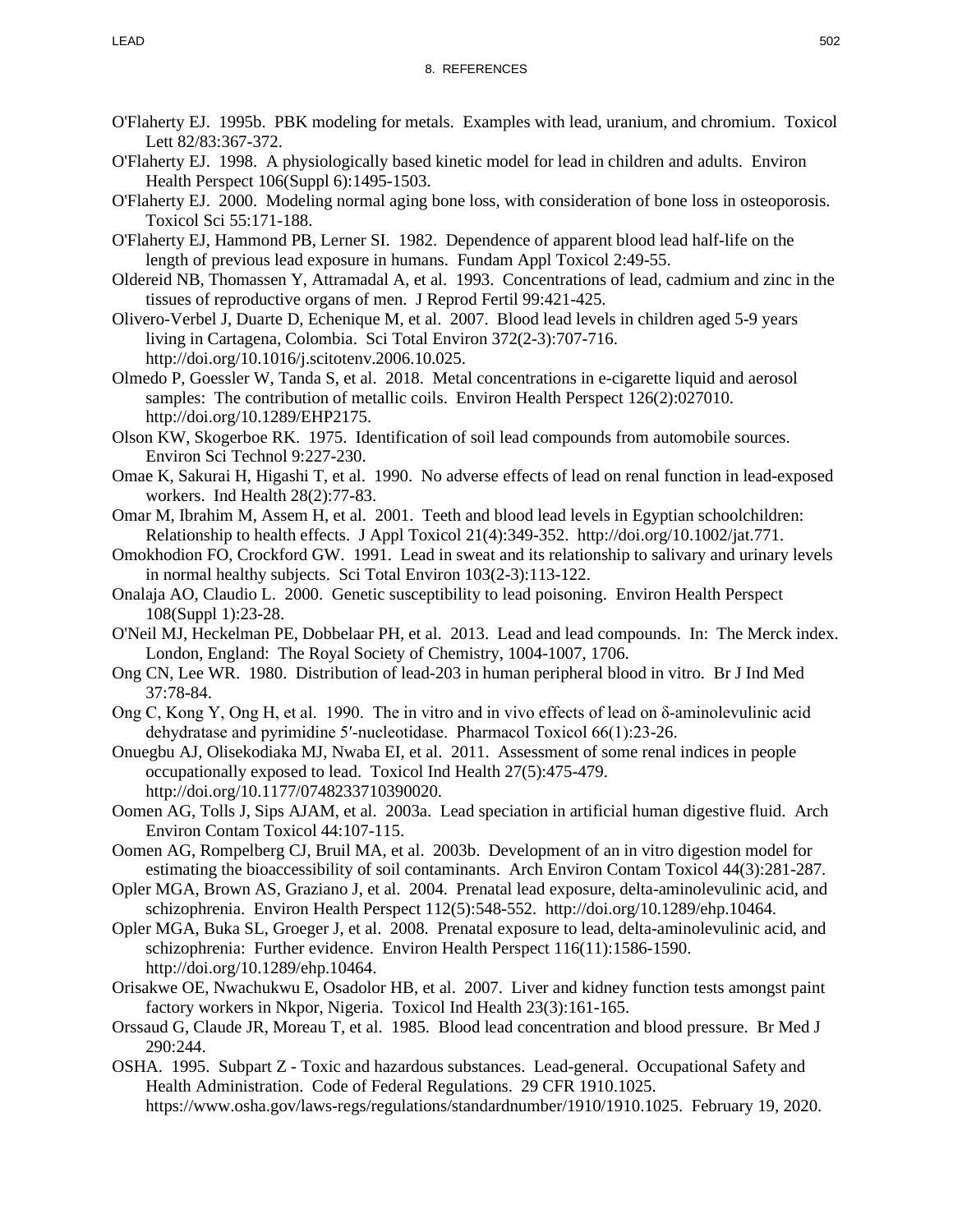OSHA. 2002a. Metal & metalloid particulates in workplace atmospheres (atomic absorption). Occupational Safety and Health Administration.

https://www.osha.gov/dts/sltc/methods/inorganic/id121/id121.pdf. January 13, 2020.

OSHA. 2002b. Metal and metalloid particulates in workplace atmospheres (ICP analysis). Occupational Safety and Health Administration.

https://www.osha.gov/dts/sltc/methods/inorganic/id125g/id125g.pdf. January 13, 2020.

- OSHA. 2016a. Subpart Z Toxic and hazardous substances. Lead general. Occupational Safety and Health Administration. Code of Federal Regulations. 29 CFR 1910.1025. https://www.gpo.gov/fdsys/pkg/CFR-2016-title29-vol6/pdf/CFR-2016-title29-vol6-sec1910- 1025.pdf. May 4, 2017.
- OSHA. 2016b. Subpart Z Toxic and hazardous substances. Air contaminants general industry. Occupational Safety and Health Administration. Code of Federal Regulations. 29 CFR 1910.1000. https://www.gpo.gov/fdsys/pkg/CFR-2016-title29-vol6/pdf/CFR-2016-title29-vol6-sec1910- 1000.pdf. March 6, 2017.
- OSHA. 2019a. Occupational safety and health standards for shipyard employment. Subpart Z Toxic and hazardous substances. Lead. Occupational Safety and Health Administration. Code of Federal Regulations. 29 CFR 1915.1025. https://www.osha.gov/lawsregs/regulations/standardnumber/1915/1915.1025. October 25, 2019.
- OSHA. 2019b. Occupational safety and health standards. Subpart Z Toxic and hazardous substances. Air contaminants. Table Z-1: Limits for air contaminants. Occupational Safety and Health Administration. Code of Federal Regulations. 29 CFR 1910.1000. https://www.osha.gov/lawsregs/regulations/standardnumber/1910/1910.1000TABLEZ1. October 25, 2019.
- OSHA. 2019c. Safety and health regulations for construction. Lead. Occupational Safety and Health Administration. Code of Federal Regulations. 29 CFR 1926.62. https://www.osha.gov/lawsregs/regulations/standardnumber/1926/1926.62. October 25, 2019.
- OSHA. 2019d. Safety and health regulations for construction. Subpart D Occupational health and environment controls. Gases, vapors, fumes, dusts, and mists. Occupational Safety and Health Administration. Code of Federal Regulations. 29 CFR 1926.55 Appendix A. https://www.osha.gov/laws-regs/regulations/standardnumber/1926/1926.55AppA. October 25, 2019.
- OSHA. 2019e. Occupational safety and health standards for shipyard employment. Subpart Z Toxic and hazardous substances. Air contaminants. Occupational Safety and Health Administration. Code of Federal Regulations. 29 CFR 1915.1000. https://www.osha.gov/lawsregs/regulations/standardnumber/1915/1915.1000. October 25, 2019.
- OSHA. 2019f. Occupational safety and health standards. Subpart Z Toxic and hazardous substances. Lead. Occupational Safety and Health Administration. Code of Federal Regulations. 29 CFR 1910.1025. https://www.osha.gov/laws-regs/regulations/standardnumber/1910/1910.1025. October 25, 2019.
- Oskarsson A, Jorhem L, Sundberg J, et al. 1992. Lead poisoning in cattle Transfer of lead to milk. Sci Total Environ 111:83-94.
- Osman K, Pawlas K, Schutz A, et al. 1999. Lead exposure and hearing effects in children in Katowice, Poland. Environ Res 80 Section A:1-8.
- Osterberg E, Mayewski P, Kreutz K, et al. 2008. Ice core record of rising lead pollution in the North Pacific atmosphere. Geophys Res Lett 35(5):L05810. http://doi.org/10.1029/2007gl032680.
- Osterode W, Barnas U, Geissler K. 1999. Dose dependent reduction of erythroid progenitor cells and inappropriate erythropoietin response in exposure to lead: New aspects of anaemia induced by lead. Occup Environ Med 56:106-109.
- Otto D, Robinson G, Baumann S, et al. 1985. 5-Year follow-up study of children with low-to-moderate lead absorption: Electrophysiological evaluation. Environ Res 38(1):168-186.
- Ou LT, Thomas JE, Jing W. 1994. Biological and chemical degradation of tetraethyl lead in soil. Bull Environ Contam Toxicol 52:238-245.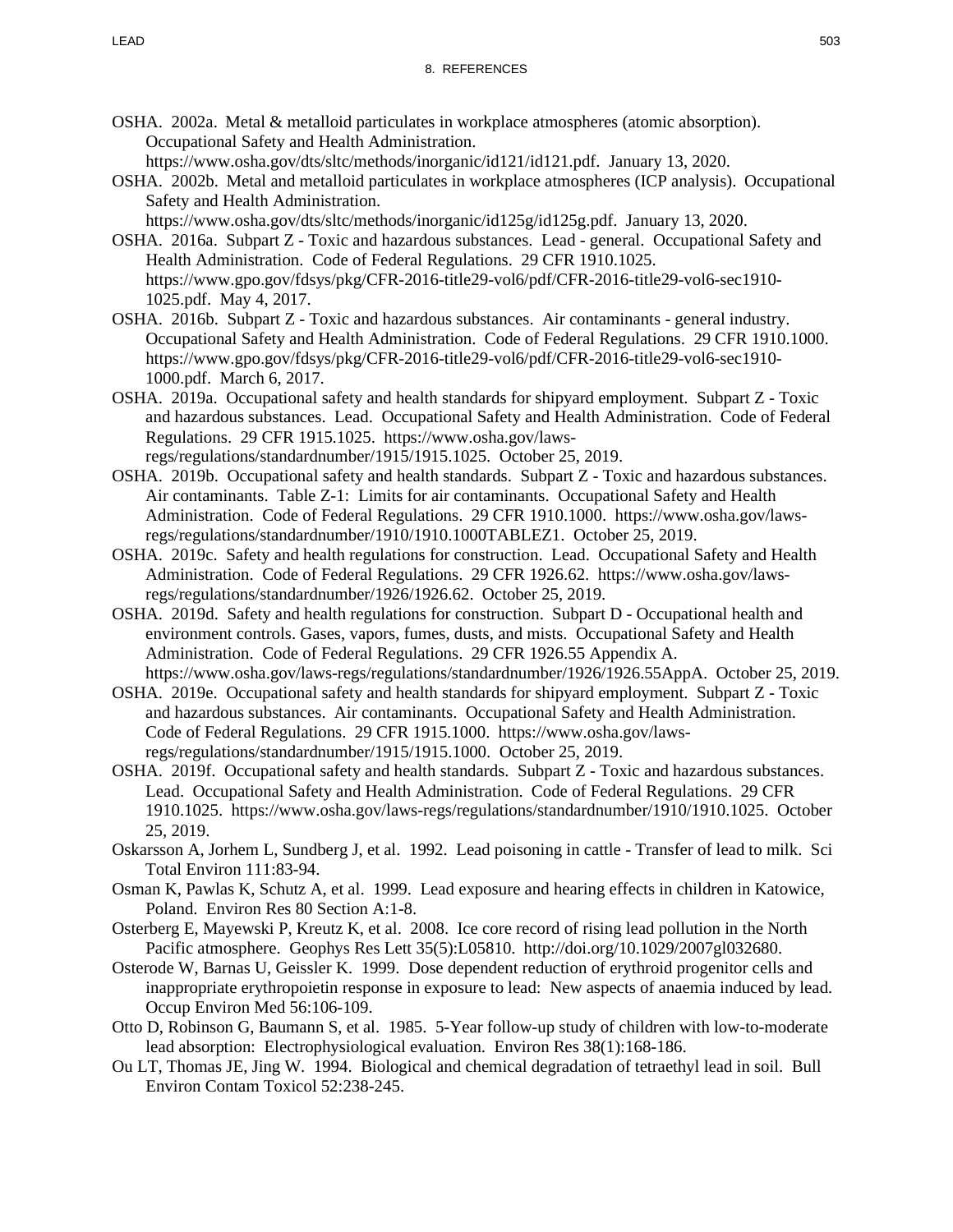- Ou LT, Jing W, Thomas JE. 1995. Biological and chemical degradation of ionic ethyllead compounds in soil. Environ Toxicol Chem 14(4):545-551.
- Ozkaynak H, Xue J, Zartarian VG, et al. 2011. Modeled estimates of soil and dust ingestion rates for children. Risk Anal 31(4):592-608. http://doi.org/10.1111/j.1539-6924.2010.01524.x.
- Padilla MA, Elobeid M, Ruden DM, et al. 2010. An examination of the association of selected toxic metals with total and central obesity indices: NHANES 99-02. Int J Environ Res Public Health 7:3332-3347. http://doi.org/10.3390/ijerph7093332.
- Paglia DE, N VW, Dahlgren JG. 1975. Effects of low-level lead exposure on pyrimidine 5'-nucleotidase and other erythrocyte enzymes. Possible role of pyrimidine 5'-nucleotidase in the pathogenesis of lead-induced anemia. J Clin Invest 56:1164-1169.
- Paglia D, Valentine W, Fink K. 1977. Lead poisoning. Further observations on erythrocyte pyrimidinenucleotidase deficiency and intracellular accumulation of pyrimidine nucleotides. J Clin Invest 60(6):1362-1366.
- Pagliuca A, Mufti GJ, Baldwin D, et al. 1990. Lead poisoning: Clinical, biochemical, and haematological aspects of a recent outbreak. J Clin Pathol 43:277-281.
- Palaniappan K, Roy A, Balakrishnan K, et al. 2011. Lead exposure and visual-motor abilities in children from Chennai, India. Neurotoxicology 32(4):465-470. http://doi.org/10.1016/j.neuro.2011.03.011.
- Palmer KT, Kucera CL. 1980. Lead contamination of sycamore and soil from lead mining and smelting operations in eastern Missouri. J Environ Qual 9(1):106-111.
- Pan SY, Morrison H, Gibbons L, et al. 2011. Breast cancer risk associated with residential proximity to industrial plants in Canada. J Occup Environ Med 53(5):522-529. http://doi.org/10.1097/JOM.0b013e318216d0b3.
- P'An AYS. 1981. Lead levels in saliva and in blood. J Toxicol Environ Health 7(2):273-280. http://doi.org/10.1080/15287398109529978.
- PAN Pesticides Database. 2004. Chemical names that begin with: Lead. PAN Pesticides Databasechemicals. Pesticide Action Network. http://www.pesticideinfo.org/. February 22, 2005.
- Parajuli RP, Fujiwara T, Umezaki M, et al. 2013. Association of cord blood levels of lead, arsenic, and zinc with neurodevelopmental indicators in newborns: A birth cohort study in Chitwan Valley, Nepal. Environ Res 121:45-51. http://doi.org/10.1016/j.envres.2012.10.010.
- Pardo R, Barrado E, Perez L, et al. 1990. Determination and speciation of heavy metals in sediments of the Pisuerga River. Water Res 24(3):373-379.
- Park SK, Schwartz J, Weisskopf M, et al. 2006. Low-level lead exposure, metabolic syndrome, and heart rate variability: The VA normative aging study. Environ Health Perspect 114:1718-1724.
- Park SK, Hu H, Wright RO, et al. 2009a. Iron metabolism genes, low-level lead exposure, and QT interval. Environ Health Perspect 117(1):80-85.
- Park SK, Mukherjee B, Xia X, et al. 2009b. Bone lead level prediction models and their application to examine the relationship of lead exposure and hypertension in the third National Health and Nutrition Examination Survey. J Occup Environ Med 51(12):1422-1436. http://doi.org/10.1097/JOM.0b013e3181bf6c8d.
- Park SK, Elmarsafawy S, Mukherjee B, et al. 2010. Cumulative lead exposure and age-related hearing loss: The VA Normative Aging Study. Hear Res 269(1-2):48-55. http://doi.org/10.1016/j.heares.2010.07.004.
- Park SJ, Lee JH, Woo SJ, et al. 2015. Five heavy metallic elements and age-related macular degeneration: Korean National Health and Nutrition Examination Survey, 2008-2011. Ophthalmology 122(1):129-137. http://doi.org/10.1016/j.ophtha.2014.07.039.
- Park JH, Seo JH, Hong YS, et al. 2016. Blood lead concentrations and attention deficit hyperactivity disorder in Korean children: A hospital-based case control study. BMC pediatrics 16(1):156. http://doi.org/10.1186/s12887-016-0696-5.
- Park WJ, Kim SH, Kang W, et al. 2019. Blood lead level and Helicobacter pylori infection in a healthy population: A cross-sectional study. Arch Environ Occup Health 74:1-6. http://doi.org/10.1080/19338244.2019.1654969.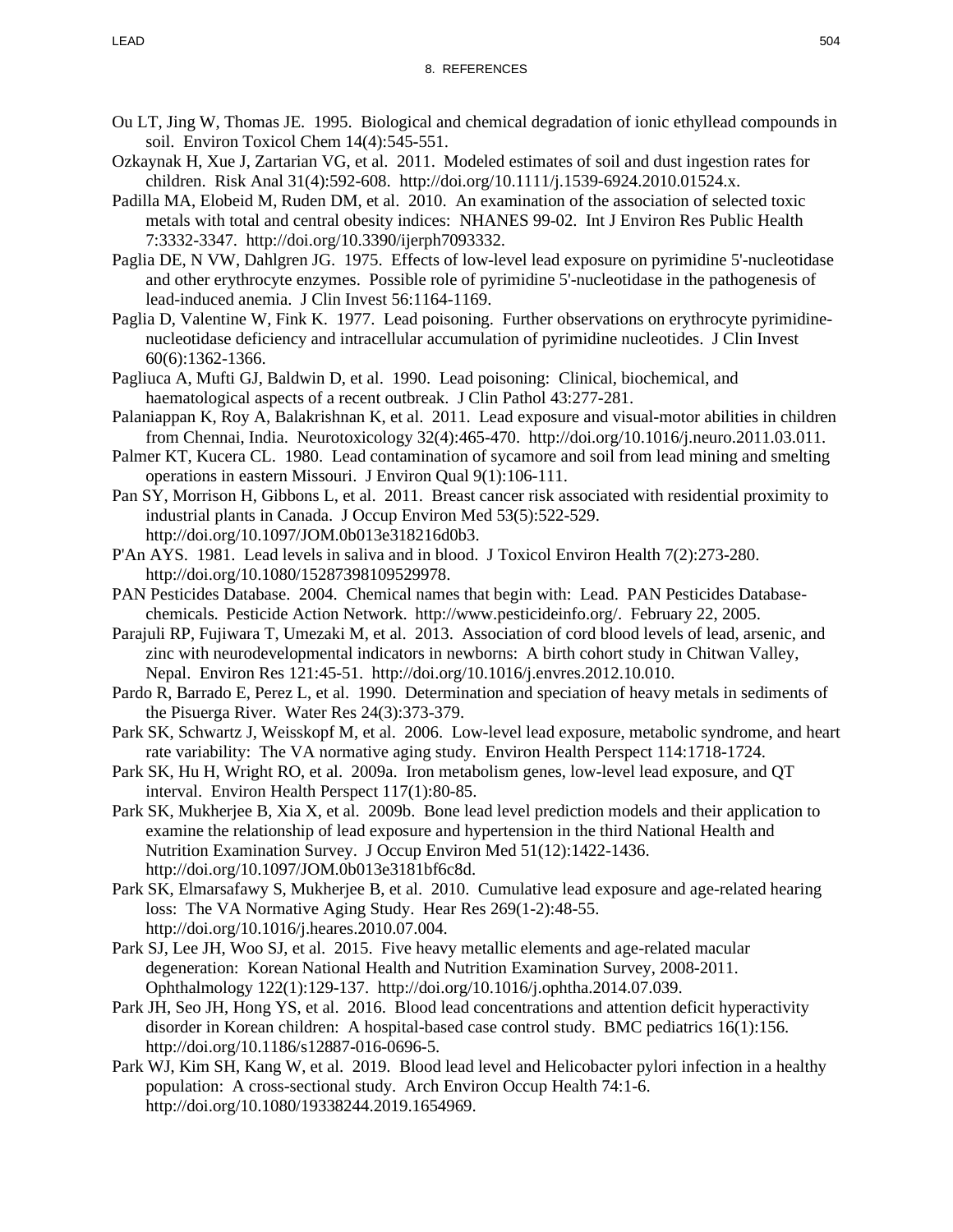- Parkinson DK, Ryan C, Bromet EJ, et al. 1986. A psychiatric epidemiologic study of occupational lead exposure. Am J Epidemiol 123(2; 2):261-269.
- Parkinson DK, Hodgson MJ, Bromet EJ, et al. 1987. Occupational lead exposure and blood pressure. Br J Ind Med 44(11):744-748.
- Parramore CS, Morgan BW, Ethridge MW. 2001. Lead contaminated moonshine: A report of ATF analyzed samples. J Toxicol Clin Toxicol 39(5):520.
- Partanen T, Heikkila P, Hernberg S, et al. 1991. Renal cell cancer and occupational exposure to chemical agents. Scand J Work Environ Health 17(4):231-239.
- Pasternak MD, Becker CE, Lash A, et al. 1989. Cross-sectional neurotoxicology study of lead-exposed cohort. Clin Toxicol 27(1 and 2):37-51.
- Patel AB, Prabhu AS. 2009. Determinants of lead level in umbilical cord blood. Indian Pediatr 46(9):791-793.
- Patil AJ, Bhagwat VR, Patil JA, et al. 2006. Effect of lead (Pb) exposure on the activity of superoxide dismutase and catalase in battery manufacturing workers (BMW) of Western Maharashtra (India) with reference to heme biosynthesis. Int J Environ Res Public Health 3(4):329-337.
- Patil AJ, Bhagwat VR, Patil JA, et al. 2007. Occupational lead exposure in battery manufacturing workers, silver jewelry workers, and spray painters in western Maharashtra (India): Effect on liver and kidney function. J Basic Clin Physiol Pharmacol 18(2):87-100. http://doi.org/10.1515/JBCPP.2007.18.2.87.
- Pawlas N, Broberg K, Olewinska E, et al. 2012. Modification by the genes ALAD and VDR of leadinduced cognitive effects in children. Neurotoxicology 33:37-43.
- Pawlas N, Broberg K, Olewinska E, et al. 2015. Genetic modification of ALAD and VDR on leadinduced impairment of hearing in children. Environ Toxicol Pharmacol 39(3):1091-1098. http://doi.org/10.1016/j.etap.2015.03.008.
- Pawlas N, Plachetka A, Kozlowska A, et al. 2016. Telomere length, telomerase expression, and oxidative stress in lead smelters. Toxicol Ind Health 32(12):1961-1970. http://doi.org/10.1177/0748233715601758.
- Pawlas N, Olewinska E, Markiewicz-Gorka I, et al. 2017. Oxidative damage of DNA in subjects occupationally exposed to lead. Adv Clin Exp Med 26(6):939-945. http://doi.org/10.17219/acem/64682.
- Payton M, Hu H, Sparrow D, et al. 1994. Low-level lead exposure and renal function in the normative aging study. Am J Epidemiol 140(9):821-829.
- Payton M, Riggs KM, Sprio A, et al. 1998. Relations of bone and blood lead to cognitive function: The VA normative aging study. Neurotoxicol Teratol 20(1):19-27.
- PEHSU. 2013. Recommendations on medical management of childhood lead exposure and poisoning. Pediatric Environmental Health Specialty Units. American Academy of Pediatrics. https://www.pehsu.net/\_Library/facts/medical-mgmnt-childhood-lead-exposure-June-2013.pdf. February 19, 2020.
- Pekcici R, Kavlakoğlu B, Yilmaz S, et al. 2010. Effects of lead on thyroid functions in lead-exposed workers. Cent Eur J Med 5(2):215-218. http://doi.org/10.2478/s11536-009-0092-8.
- Pellizzari ED, Perritt RL, Clayton CA. 1999. National human exposure assessment survey (NHEXAS): Exploratory survey of exposure among population subgroups in EPA Region V. J Expo Anal Environ Epidemiol 9:49-55.
- Peralta-Videa JR, Lopez ML, Narayan M, et al. 2009. The biochemistry of environmental heavy metal uptake by plants: Implications for the food chain. Int J Biochem Cell Biol 41(8-9):1665-1677. http://doi.org/10.1016/j.biocel.2009.03.005.
- Pergande M, Jung K, Precht S, et al. 1994. Changed excretion or urinary proteins and enzymes by chronic exposure to lead. Nephrol Dial Transplant 9:613-618.
- Perkins M, Wright RO, Amarasiriwardena CJ, et al. 2014. Very low maternal lead level in pregnancy and birth outcomes in an eastern Massachusetts population. Ann Epidemiol 24(12):915-919. http://doi.org/10.1016/j.annepidem.2014.09.007.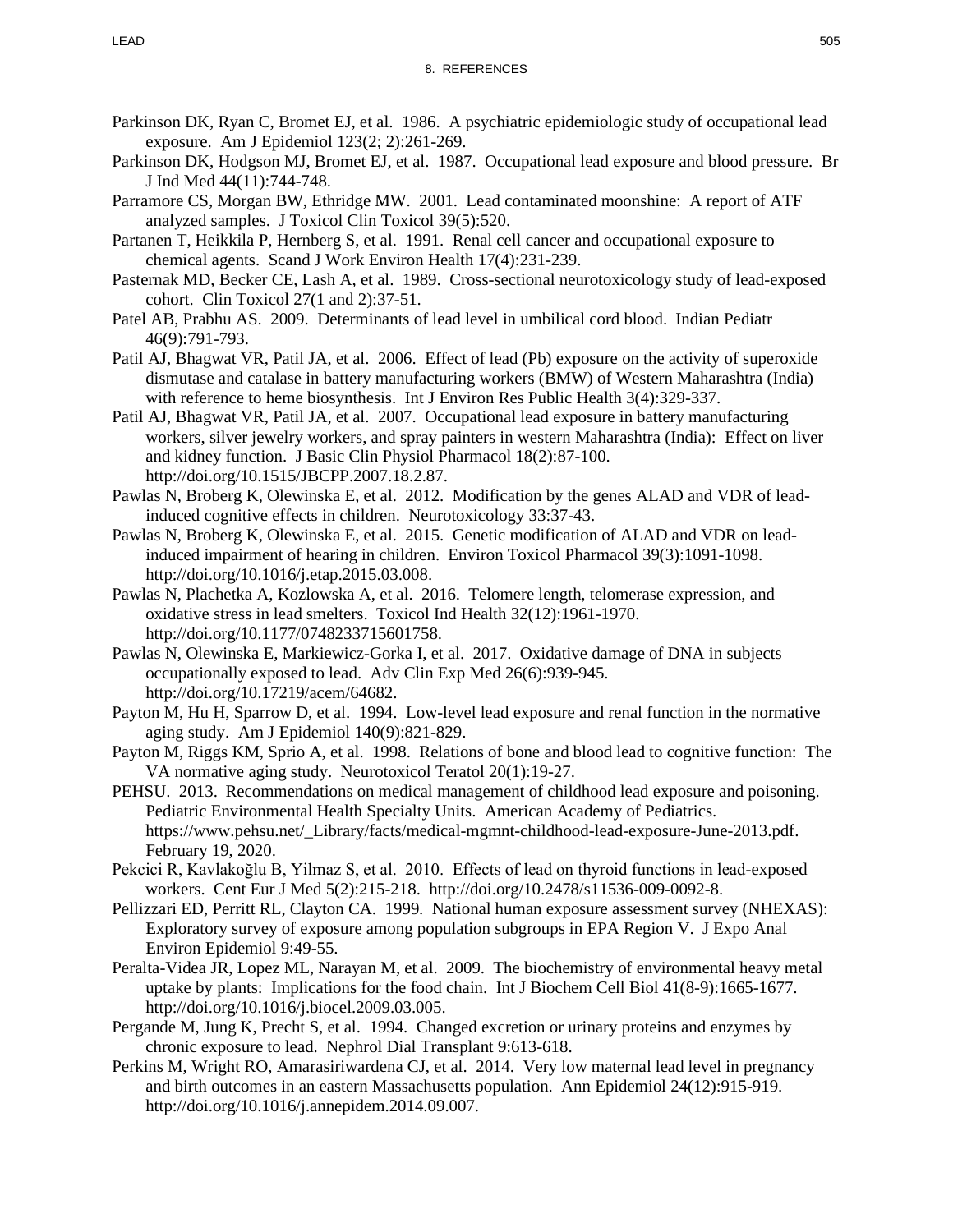- Perlstein T, Weuve J, Schwartz J, et al. 2007. Cumulative community-level lead exposure and pulse pressure: The Normative Aging Study. Environ Health Perspect 115(12):1696-1700. http://doi.org/10.1289/ehp.10350.
- Perneger TV, Nieto FJ, Whelton PK, et al. 1993. A prospective study of blood pressure and serum creatinine: Results from the 'Clue' Study and the ARIC Study. J Am Med Assoc 269:488-493.
- Perroy RL, Belby CS, Mertens CJ. 2014. Mapping and modeling three dimensional lead contamination in the wetland sediments of a former trap-shooting range. Sci Total Environ 487:72-81. http://doi.org/10.1016/j.scitotenv.2014.03.102.
- Peryea FJ. 1998. Historical use of lead arsenate insecticides, resulting soil contamination and implications for soil remediation. In: Proceedings. 16th World Congress of Soil Science (CD rom), Montpellier, France, 20-26 Aug. 1998. Vol. Scientific registration no: 274. Washington State University. http://soils.tfrec.wsu.edu/leadhistory.htm. March 4, 2005.
- Pesch B, Haerting J, Ranft U, et al. 2000. Occupational risk factors for renal cell carcinoma: Agentspecific results from a case-control study in Germany. Int J Epidemiol 29:1014-1024.
- Peters JL, Kubzansky L, McNeely E, et al. 2007. Stress as a potential modifier of the impact of lead levels on blood pressure: The Normative Aging Study. Environ Health Perspect 115(8):1154-1159. http://doi.org/10.1289/ehp.10002.
- Petrucci R, Leonardi A, Battistuzzi G. 1982. The genetic polymorphism of delta-aminolevulinate dehydrase in Italy. Hum Genet 60(3):289-290.
- Pieper KJ, Martin R, Tang M, et al. 2018. Evaluating water lead levels during the Flint water crisis. Environ Sci Technol 52(15):8124-8132. http://doi.org/10.1021/acs.est.8b00791.
- Pierzynski GM, Schwab AP. 1993. Heavy metals in the environment. Bioavailability of zinc, cadmium, and lead in a metal-contaminated alluvial soil. J Environ Qual 22:247-254.
- Pilsner JR, Hu H, Ettinger A, et al. 2009. Influence of prenatal lead exposure on genomic methylation of cord blood DNA. Environ Health Perspect 117(9):1466-1471. http://doi.org/10.1289/ehp.0800497.
- Pineda-Zavaleta AP, García-Vargas G, Borja-Aburto VH, et al. 2004. Nitric oxide and superoxide anion production in monocytes from children exposed to arsenic and lead in region Lagunera, Mexico. Toxicol Appl Pharmacol 198(3):283-290. http://doi.org/10.1016/j.taap.2003.10.034.
- Pingitore NE, Clague JW, Amaya MA, et al. 2009. Urban airborne lead: X-ray absorption spectroscopy establishes soil as dominant source. PLoS ONE 4(4):e5019. http://doi.org/10.1371/journal.pone.0005019.
- Pinkerton LE, Biagini RE, Ward EM, et al. 1998. Immunologic findings among lead-exposed workers. Am J Ind Med 33(4):400-408. http://doi.org/10.1002/(SICI)1097-0274(199804)33:4<400::AID-AJIM11>3.0.CO;2-2.
- Pinto D, Ceballos JM, García G, et al. 2000. Increased cytogenetic damage in outdoor painters. Mutat Res Genet Toxicol Environ Mutagen 467(2):105-111. http://doi.org/10.1016/S1383-5718(00)00024- 3.
- Pinto de Almeida AR, Carvalho FM, Spinola AG, et al. 1987. Renal dysfunction in Brazilian lead workers. Am J Nephrol 7(6):455-458. http://doi.org/10.1159/000167519.
- Pirkle JL, Schwartz J, Landis JR, et al. 1985. The relationship between blood lead levels and blood pressure and its cardiovascular risk implications. Am J Epidemiol 121(2):246-258.
- Pirkle JL, Brody DJ, Gunter EW, et al. 1994. The decline in blood lead levels in the United States. The National Health and Nutrition Examination Surveys (NHANES). J Am Med Assoc 272(4):284-291.
- Pirkle JL, Kaufmann RB, Brody DJ, et al. 1998. Exposure of the U.S. population to lead, 1991-1994. Environ Health Perspect 106(11):745-750.
- Pizent A, Macan J, Jurasović J, et al. 2008. Association of toxic and essential metals with atopy markers and ventilatory lung function in women and men. Sci Total Environ 390(2-3):369-376. http://doi.org/10.1016/j.scitotenv.2007.10.049.
- Pocock SJ, Shaper AG, Walker M, et al. 1983. Effects of tap water lead, water hardness, alcohol, and cigarettes on blood lead concentrations. J Epidemiol Community Health 37:1-7.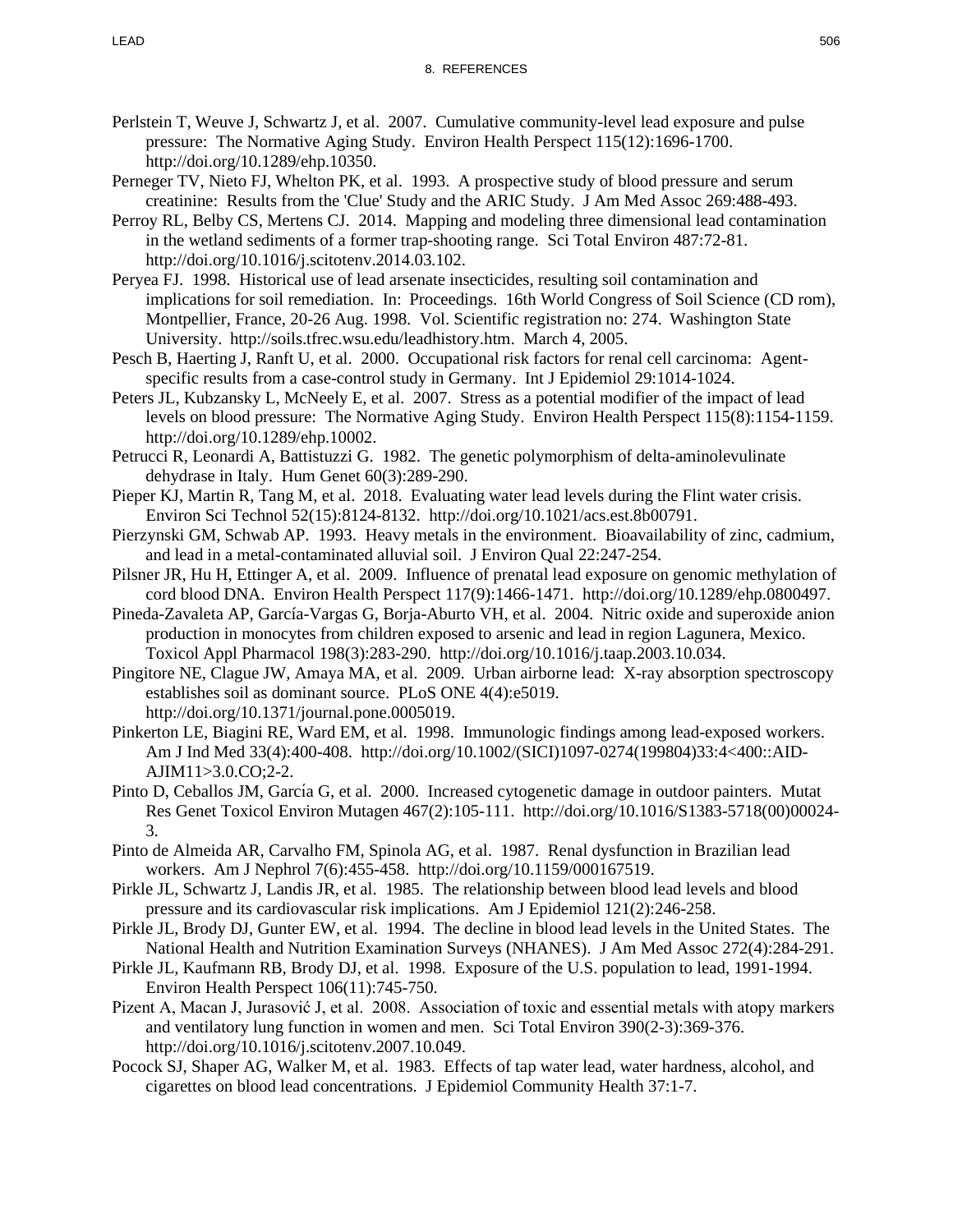- Pocock SJ, Shaper AG, Ashby D, et al. 1984. Blood lead concentration, blood pressure, and renal function. Br Med J 289:872-874.
- Pocock SJ, Shaper AG, Ashby D, et al. 1988. The relationship between blood lead, blood pressure, stroke, and heart attacks in middle-aged British men. Environ Health Perspect 78:23-30.
- Polanska K, Hanke W, Pawlas N, et al. 2018. Sex-dependent impact of low-level lead exposure during prenatal period on child psychomotor functions. Int J Environ Res Public Health 15(10):2263. http://doi.org/10.3390/ijerph15102263.
- Pollack AZ, Schisterman EF, Goldman LR, et al. 2011. Cadmium, lead, and mercury in relation to reproductive hormones and anovulation in premenopausal women. Environ Health Perspect 119(8):1156-1161. http://doi.org/10.1289/ehp.1003284.
- Pollack AZ, Mumford SL, Wactawski-Wende J, et al. 2013. Bone mineral density and blood metals in premenopausal women. Environ Res 120:76-81.
- Pollack AZ, Mumford SL, Mendola P, et al. 2015. Kidney biomarkers associated with blood lead, mercury, and cadmium in premenopausal women: A prospective cohort study. J Toxicol Environ Health A 78(2):119-131. http://doi.org/10.1080/15287394.2014.944680.
- Popovic M, McNeill FE, Chettle DR, et al. 2005. Impact of occupational exposure on lead levels in women. Environ Health Perspect 113(4):478-484.
- Poreba R, Poreba M, Gać P, et al. 2011. Ambulatory blood pressure monitoring and structural changes in carotid arteries in normotensive workers occupationally exposed to lead. Hum Exp Toxicol 30(9):1174-1180. http://doi.org/10.1177/0960327110391383.
- Poreba R, Gac P, Poreba M, et al. 2012. Assessment of cardiovascular risk in workers occupationally exposed to lead without clinical presentation of cardiac involvement. Environ Toxicol Pharmacol 34(2):351-357. http://doi.org/10.1016/j.etap.2012.05.008.
- Poreba R, Gac P, Poreba M, et al. 2013. Echocardiographic assessment of myocardial function in workers occupationally exposed to lead without clinically evident heart disease. Environ Toxicol Pharmacol 36(2):522-528. http://doi.org/10.1016/j.etap.2013.05.010.
- Pounds JG, Leggett RW. 1998. The ICRP age-specific biokinetic model for lead: Validations, empirical comparisons, and explorations. Environ Health Perspect 106(Suppl 6):1505-1511.
- Pounds JG, Marlar RJ, Allen JR. 1978. Metabolism of lead-210 in juvenile and adult rhesus monkeys (Macaca mulatta). Bull Environ Contam Toxicol 19(1):684-691.
- Power MC, Korrick S, Tchetgen Tchetgen EJ, et al. 2014. Lead exposure and rate of change in cognitive function in older women. Environ Res 129:69-75. http://doi.org/10.1016/j.envres.2013.12.010.
- Presley SM, Abel MT, Austin GP, et al. 2010. Metal concentrations in schoolyard soils from New Orleans, Louisiana before and after hurricanes Katrina and Rita. Chemosphere 80(1):67-73. http://doi.org/10.1016/j.chemosphere.2010.03.031.
- Proctor SP, Rotnitzky A, Sparrow D, et al. 1996. The relationship of blood lead and dietary calcium to blood pressure in the normative aging study. Int J Epidemiol 25(3):528-536.
- Przybyla J, Houseman EA, Smit E, et al. 2017. A path analysis of multiple neurotoxic chemicals and cognitive functioning in older US adults (NHANES 1999-2002). Environ Health 16(1):19. http://doi.org/10.1186/s12940-017-0227-3.
- Pugh Smith P, Nriagu JO. 2011. Lead poisoning and asthma among low-income and African American children in Saginaw, Michigan. Environ Res 111(1):81-86. http://doi.org/10.1016/j.envres.2010.11.007.
- Purchase NG, Fergusson JE. 1986. Lead in teeth: The influence of the tooth type and the sample within a tooth on lead levels. Sci Total Environ 52(3):239-250. http://doi.org/10.1016/0048- 9697(86)90124-5.
- Queirolo EI, Ettinger AS, Stoltzfus RJ, et al. 2010. Association of anemia, child and family characteristics with elevated blood lead concentrations in preschool children from Montevideo, Uruguay. Arch Environ Occup Health 65(2):94-100. http://doi.org/10.1080/19338240903390313.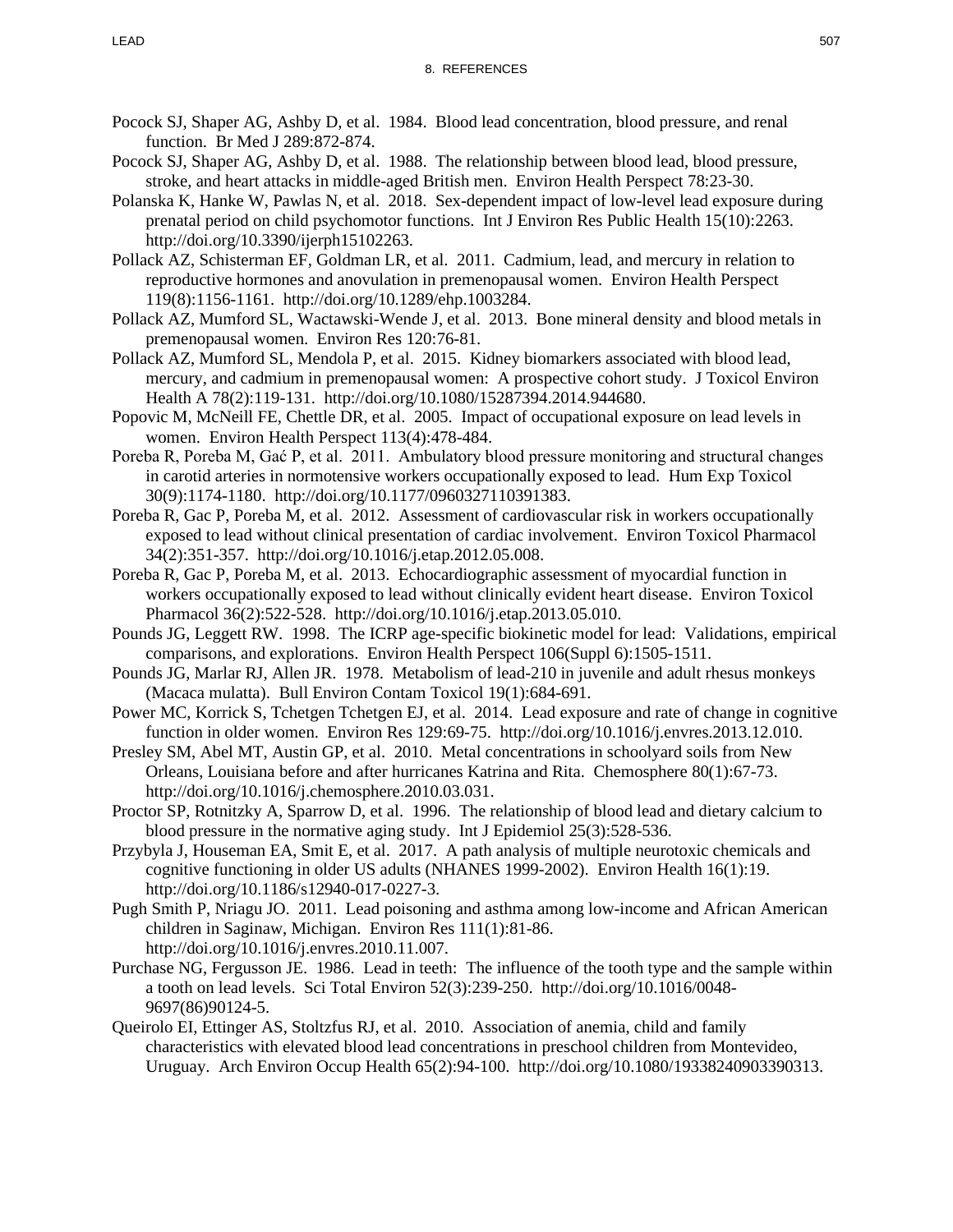- Queiroz MLS, Almeida M, Gallão MI, et al. 1993. Defective neutrophil function in workers occupationally exposed to lead. Pharmacol Toxicol 72(2):73-77. http://doi.org/10.1111/j.1600- 0773.1993.tb00293.x.
- Queiroz MLS, Costa FF, Bincoletto C, et al. 1994a. Engulfment and killing capabilities of neutrophils and phagocytic splenic function in persons occupationally exposed to lead. Int J Immunopharmacol 16(3):239-244. http://doi.org/10.1016/0192-0561(94)90018-3.
- Queiroz MLS, Perlingeiro RCR, Bincoletto C, et al. 1994b. Immunoglobulin levels and cellular immune function in lead exposed workers. Immunopharmacol Immunotoxicol 16(1):115-128. http://doi.org/10.3109/08923979409029904.
- Rabinowitz MB. 1995. Relating tooth and blood lead levels in children. Bull Environ Contam Toxicol 55:853-857.
- Rabinowitz MB, Wetherill GW, Kopple JD. 1976. Kinetic analysis of lead metabolism in healthy humans. J Clin Invest 58:260-270.
- Rabinowitz MB, Kopple JD, Wetherill GW. 1980. Effect of food intake and fasting on gastrointestinal lead absorption in humans. Am J Clin Nutr 33:1784-1788.
- Rabinowitz M, Leviton A, Bellinger D. 1985. Home refinishing, lead paint and infant blood lead levels. Am J Public Health 75(4):403-404.
- Rabinowitz MB, Leviton A, Bellinger DC. 1989. Blood lead--tooth lead relationship among Boston children. Bull Environ Contam Toxicol 43(4):485-492. http://doi.org/10.1007/bf01701924.
- Rabinowitz MB, Leviton A, Bellinger D. 1993. Relationships between serial blood lead levels and exfoliated tooth dentin lead levels: Models of tooth lead kinetics. Calcif Tissue Int 53(5):338-341. http://doi.org/10.1007/bf01351840.
- Rabinowitz M, Bellinger D, Leviton A, et al. 1987. Pregnancy hypertension, blood pressure during labor, and blood lead levels. Hypertension 10:447-451.
- Rabinowitz MB, Allred EN, Bellinger DC, et al. 1990. Lead and childhood propensity to infectious and allergic disorders: Is there an association? Bull Environ Contam Toxicol 44(5):657-660. http://doi.org/10.1007/BF01701784.
- Rabito FA, Kocak M, Werthmann DW, et al. 2014. Changes in low levels of lead over the course of pregnancy and the association with birth outcomes. Reprod Toxicol 50:138-144. http://doi.org/10.1016/j.reprotox.2014.10.006.
- Raihan MJ, Briskin E, Mahfuz M, et al. 2018. Examining the relationship between blood lead level and stunting, wasting and underweight - A cross-sectional study of children under 2 years-of-age in a Bangladeshi slum. PLoS ONE 13(5):e0197856. http://doi.org/10.1371/journal.pone.0197856.
- Rajan P, Kelsey KT, Schwartz JD, et al. 2007. Lead burden and psychiatric symptoms and the modifying influence of the delta-aminolevulinic acid dehydratase (ALAD) polymorphism: The VA Normative Aging Study. Am J Epidemiol 166(12):1400-1408. http://doi.org/10.1093/aje/kwm220.
- Rajan P, Kelsey KT, Schwartz JD, et al. 2008. Interaction of the delta-aminolevulinic acid dehydratase polymorphism and lead burden on cognitive function: The VA Normative Aging Study. J Occup Environ Med 50(9):1053-1061. http://doi.org/10.1097/JOM.0b013e3181792463.
- Rajaraman P, Stewart PA, Samet JM, et al. 2006. Lead, genetic susceptibility, and risk of adult brain tumors. Cancer Epidemiol Biomarkers Prev 15(12):2514-2520. http://doi.org/10.1158/1055- 9965.EPI-06-0482.
- Rapisarda V, Ledda C, Ferrante M, et al. 2016. Blood pressure and occupational exposure to noise and lead (Pb): A cross-sectional study. Toxicol Ind Health 32(10):1729-1736. http://doi.org/10.1177/0748233715576616.
- Ravnskov U. 1992. Cholesterol lowering trials in coronary heart disease: Frequency of citation and outcome. Br Med J 305:15-19.
- Raymond J, Brown MJ. 2015a. Childhood blood lead levels United States, 2007-2012 [Erratum: MMWR 64(45): 1277]. MMWR Morb Mortal Wkly Rep 62(54):76-80. http://doi.org/10.15585/mmwr.mm6254a5.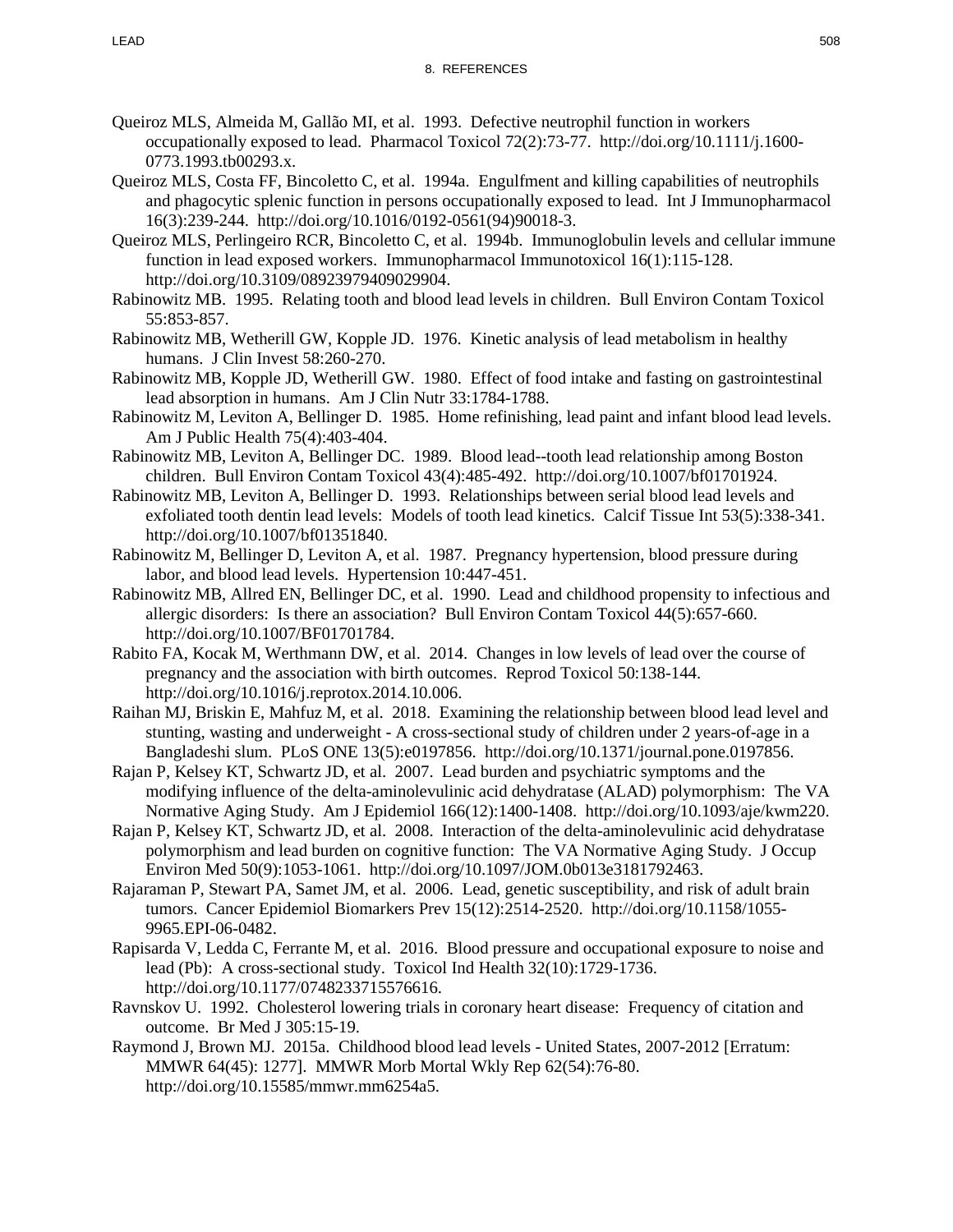- Raymond J, Brown MJ. 2015b. Childhood blood lead levels United States, 2007-2012 [Erratum to: MMWR 62(54): 76-80]. MMWR Morb Mortal Wkly Rep 64(45):1277. https://www.cdc.gov/mmwr/pdf/wk/mm6445.pdf. June 29, 2017.
- Raymond J, Brown MJ. 2017. Childhood blood lead levels in children aged <5 years United States, 2009–2014. MMWR Morb Mortal Wkly Rep 66(3):1-7.

https://www.cdc.gov/mmwr/volumes/66/ss/pdfs/ss6603.pdf. June 29, 2017.

- Reddy KJ, Wang L, Gloss SP. 1995. Solubility and mobility of copper, zinc, and lead in acidic environments. Plant Soil 171:53-58.
- Reddy YS, Aparna Y, Ramalaksmi BA, et al. 2014. Lead and trace element levels in placenta, maternal and cord blood: A cross-sectional pilot study. J Obstet Gynaecol Res 40(12):2184-2190. http://doi.org/10.1111/jog.12469.
- Reed BE, Moore RE, Cline SR. 1995. Soil flushing of a sandy loam contaminated with Pb(II), PbSO4 (s), PbCo3 (3) or Pb-naphthalene: Column results. J Soil Contam 4(3):243-267.
- Rees DC, Duley JA, Marinaki AM. 2003. Pyrimidine 5′ nucleotidase deficiency. Br J Haematol 120(3):375-383.
- Reimer W, Tittelbach U. 1989. [Verhalten von herzfrequenz, blutdruck und systolischen zeitintervallen in ruhe und wahrend einhandarbeit bei bleiexponierten und kontrollpersonen]. Z Gesamte Hyg 35:491-492. (German)
- Rentschler G, Broberg K, Lundh T, et al. 2012. Long-term lead elimination from plasma and whole blood after poisoning. Int Arch Occup Environ Health 85(3):311-316. http://doi.org/10.1007/s00420-011-0673-0.
- Renzetti S, Just AC, Burris HH, et al. 2017. The association of lead exposure during pregnancy and childhood anthropometry in the Mexican PROGRESS cohort. Environ Res 152:226-232. http://doi.org/10.1016/j.envres.2016.10.014.
- RePORTER. 2020. Lead. National Institutes of Health, Research Portfolio Online Reporting Tools. http://projectreporter.nih.gov/reporter.cfm. January 7, 2020.
- Reuben A, Caspi A, Belsky DW, et al. 2017. Association of childhood blood lead levels with cognitive function and socioeconomic status at age 38 years and with IQ change and socioeconomic mobility between childhood and adulthood. JAMA 317(12):1244-1251. http://doi.org/10.1001/jama.2017.1712.
- Rezende VB, Barbosa F, Montenegro MF, et al. 2008. Haplotypes of vitamin D receptor modulate the circulating levels of lead in exposed subjects. Arch Toxicol 82:29-36.
- Rhoads GG, Ettinger AS, Weisel CP, et al. 1999. The effect of dust lead control on blood lead in toddlers: A randomized trial. Pediatrics 103(3):551-555.
- Rhodes D, Spiro III A, Aro A, et al. 2003. Relationship of bone and blood lead levels to psychiatric symptoms: The normative aging study. J Occup Environ Med 45(11):1144-1151.
- Richter PA, Bishop EE, Wang J, et al. 2013. Trends in tobacco smoke exposure and blood lead levels among youths and adults in the United States: The National Health and Nutrition Examination Survey, 1999-2008. Preventing chronic disease 10:E213. http://doi.org/10.5888/pcd10.130056.
- Riddell TJ, Solon O, Quimbo SA, et al. 2007. Elevated blood-lead levels among children living in the rural Philippines. Bull World Health Organ 85(9):674-680.
- Riedt CS, Buckley BT, Brolin RE, et al. 2009. Blood lead levels and bone turnover with weight reduction in women. J Expo Sci Environ Epidemiol 19:90-96.
- Ris MD, Dietrich KN, Succop PA, et al. 2004. Early exposure to lead and neuropsychological outcome in adolescence. J Int Neuropsychol Soc 10(2):261-270. http://doi.org/10.1017/S1355617704102154.
- Risch HA, Burch JD, Miller AB, et al. 1988. Occupational factors and the incidence of cancer of the bladder in Canada. Br J Ind Med 45:361-367.
- Robbins N, Zhang ZF, Sun J, et al. 2010. Childhood lead exposure and uptake in teeth in the Cleveland area during the era of leaded gasoline. Sci Total Environ 408(19):4118-4127. http://doi.org/10.1016/j.scitotenv.2010.04.060.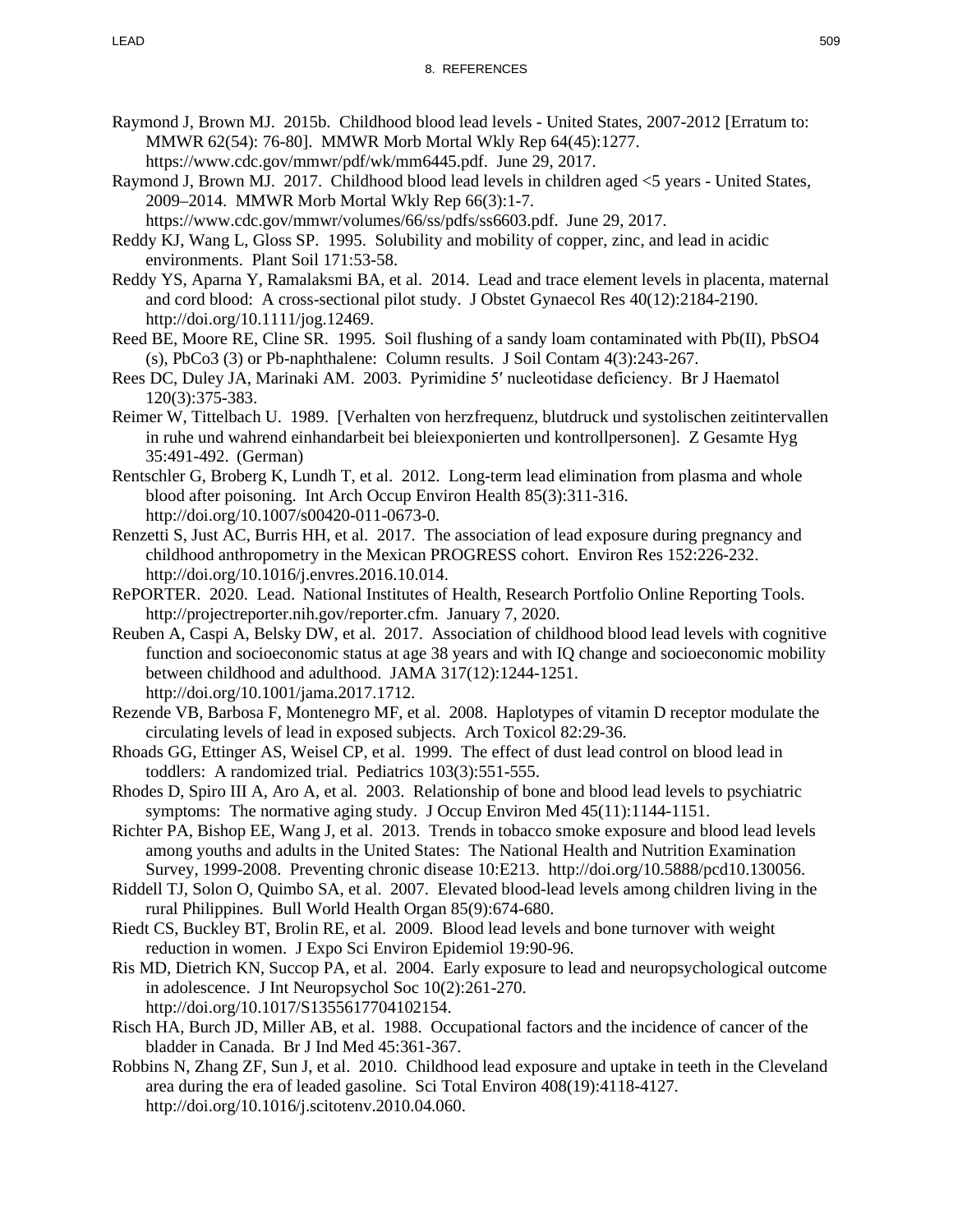- Robins JM, Cullen MR, Connors BB, et al. 1983. Depressed thyroid indexes associated with occupational exposure to inorganic lead. Arch Intern Med 143:220-224.
- Robinson G, Baumann S, Kleinbaum D, et al. 1985. Effects of low to moderate lead exposure on brainstem auditory evoked potentials in children. In: Environmental health, Document 3: Neurobehavioral methods in occupational and environmental health. Copenhagen, Denmark: World Health Organization, 177-182.
- Rodamilans M, Osaba MJ, To-Figueras J, et al. 1988. Lead toxicity on endocrine testicular function in a occupationally exposed population. Hum Toxicol 7:125-128.
- Rodosthenous RS, Burris HH, Svensson K, et al. 2017. Prenatal lead exposure and fetal growth: Smaller infants have heightened susceptibility. Environ Int 99:228-233. http://doi.org/10.1016/j.envint.2016.11.023.
- Rodrigues JL, Batista BL, Nunes JA, et al. 2008. Evaluation of the use of human hair for biomonitoring the deficiency of essential and exposure to toxic elements. Sci Total Environ 405(1-3):370-376. http://doi.org/10.1016/j.scitotenv.2008.06.002.
- Rodrigues EG, Bellinger DC, Valeri L, et al. 2016. Neurodevelopmental outcomes among 2- to 3-yearold children in Bangladesh with elevated blood lead and exposure to arsenic and manganese in drinking water. Environ Health 15:44. http://doi.org/10.1186/s12940-016-0127-y.
- Roels H, Lauwerys R. 1987. Evaluation of dose-effect and dose-response relationships for lead exposure in different Belgian population groups (fetus, child, adult men and women). Trace Elem Med 4(2):80-87.
- Roels H, Lauwerys R, Buchet J, et al. 1975. Response of free erythrocyte porphyrin and urinary δaminolevulinic acid in men and women moderately exposed to lead. Int Arch Occup Environ Health 34(2):97-108.
- Roels H, Buchet JP, Lauwerys R, et al. 1976. Impact of air pollution by lead on the heme biosynthetic pathway in school-age children. Arch Environ Health Nov/Dec:310-315.
- Roels HA, Balis-Jacques MN, Buchet J-P, et al. 1979. The influence of sex and of chelation therapy on erythrocyte protoporphyrin and urinary [delta]-aminolevulinic acid in lead-exposed workers. J Occup Environ Med 21(8):527-539.
- Roels H, Lauwerys R, Konings J, et al. 1994. Renal function and hyperfiltration capacity in lead smelter workers with high bone lead. Occup Environ Med 51:505-512.
- Roels H, Konings J, Green S, et al. 1995. Time-integrated blood lead concentration is a valid surrogate for estimating the cumulative lead dose assessed by tibial lead measurement. Environ Res 69(2):75- 82.
- Rokadia H, Agarwal S. 2013. Serum heavy metals and obstructive lung disease: Results from the National Health and Nutrition Examination Survey. Chest 143(2):388-397. http://doi.org/10.1378/chest.12-0595.
- Romeo R, Aprea C, Boccalon P, et al. 1996. Serum erythropoietin and blood lead concentrations. Int Arch Occup Environ Health 69:73-75.
- Ronco AM, Gutierrez Y, Gras N, et al. 2010. Lead and arsenic levels in women with different body mass composition. Biol Trace Elem Res 136:269-278. http://doi.org/10.1007/s12011-009-8546-z.
- Rooney CP, McLaren RG, Condron LM. 2007. Control of lead solubility in soil contaminated with lead shot: Effect of soil pH. Environ Pollut 149:149-157. http://doi.org/10.1016/j.envpol.2007.01.009.
- Rooney JPK, Woods NF, Martin MD, et al. 2018. Genetic polymorphisms of GRIN2A and GRIN2B modify the neurobehavioral effects of low-level lead exposure in children. Environ Res 165:1-10. http://doi.org/10.1016/j.envres.2018.04.001.
- Root RA. 2000. Lead loading of urban streets by motor vehicle wheel weights. Environ Health Perspect 108(10):937-940.
- Roscoe RJ, Gittleman JL, Deddens JA, et al. 1999. Blood lead levels among children of lead-exposed workers: A meta-analysis. Am J Med 36(4):475-481.
- Rosen JF, Chesney RW, Hamstra A, et al. 1980. Reduction in 1,25-dihydroxyvitamin D in children with increased lead absorption. N Engl J Med 302(20):1128-1131.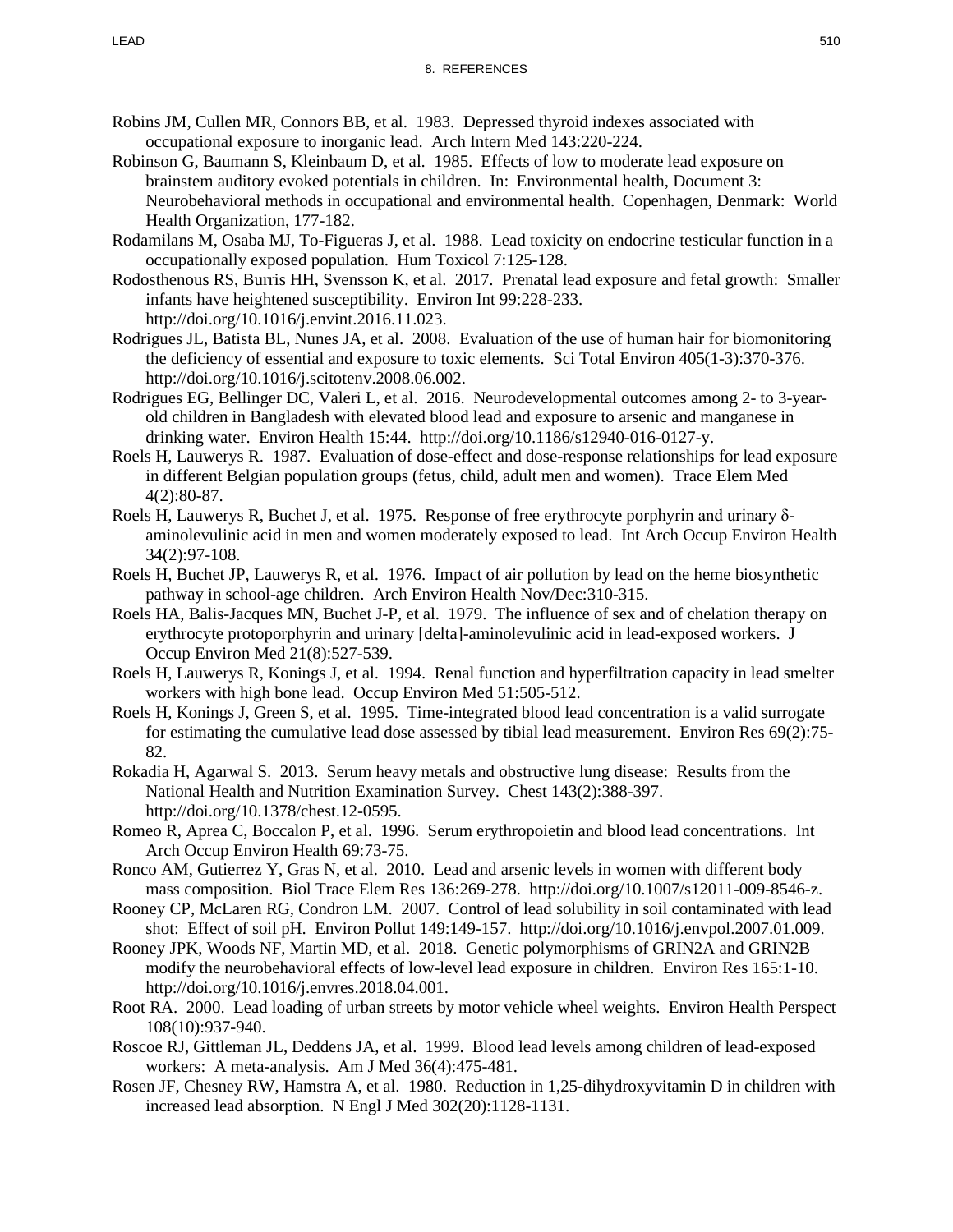- Rosenman KD, Sims A, Luo Z, et al. 2003. Occurrence of lead-related symptoms below the current occupational safety and health act allowable blood lead levels. J Occup Environ Med 45(5):546-555.
- Rothenberg SJ, Schnaas L, Cansino-Ortiz S, et al. 1989. Neurobehavioral deficits after low level lead exposure in neonates: The Mexico City pilot study. Neurotoxicol Teratol 11:85-93.
- Rothenberg SJ, Karchmer S, Schnaas L, et al. 1994a. Changes in serial blood lead levels during pregnancy. Environ Health Perspect 102(10):876-880. http://doi.org/10.1289/ehp.94102876.
- Rothenberg SJ, Manalo M, Jiang J, et al. 1999a. Blood lead level and blood pressure during pregnancy in South Central Los Angeles. Arch Environ Health 54(6):382-389. http://doi.org/10.1080/00039899909603369.
- Rothenberg SJ, Manalo M, Jiang J, et al. 1999b. Maternal blood lead level during pregnancy in South Central Los Angeles. Arch Environ Health 54(3):151-157. http://doi.org/10.1080/00039899909602253.
- Rothenberg SJ, Kondrashov V, Manalo M, et al. 2002. Increases in hypertension and blood pressure during pregnancy with increased bone lead levels. Am J Epidemiol 156(12):1079-1087.
- Rousseau MC, Parent ME, Nadon L, et al. 2007. Occupational exposure to lead compounds and risk of cancer among men: A population-based case-control study. Am J Epidemiol 166(9):1005-1014. http://doi.org/10.1093/aje/kwm183.
- Roussel H, Waterlot C, Pelfrene A, et al. 2010. Cd, Pb and Zn oral bioaccessibility of urban soils contaminated in the past by atmospheric emissions from two lead and zinc smelters. Arch Environ Contam Toxicol 58(4):945-954. http://doi.org/10.1007/s00244-009-9425-5.
- Roy MM, Gordon CL, Beaumont LF, et al. 1997. Further experience with bone lead content measurements in residents of southern Ontario. Appl Radiat Isot 48(3):391-396. http://doi.org/10.1016/s0969-8043(96)00223-0.
- Roy A, Bellinger D, Hu H, et al. 2009. Lead exposure and behavior among young children in Chennai, India. Environ Health Perspect 117(10):1607-1611. http://doi.org/10.1289/ehp.0900625.
- Roy A, Hu H, Bellinger DC, et al. 2011. Hemoglobin, lead exposure, and intelligence quotient: Effect modification by the DRD2 Taq IA polymorphism. Environ Health Perspect 119(1):144-149. http://doi.org/10.1289/ehp.0901878.
- Ruby MV, Schoof R, Brattin W, et al. 1999. Advances in evaluating the oral bioavailability of inorganics in soil for use in human health risk assessment. Environ Sci Technol 33(21):3697-3705.
- Ruebner RL, Hooper SR, Parrish C, et al. 2019. Environmental lead exposure is associated with neurocognitive dysfunction in children with chronic kidney disease. Pediatr Nephrol 34(11):2371- 2379. http://doi.org/10.1007/s00467-019-04306-7.
- Ryan JA, Scheckel KG, Berti WR, et al. 2004. Reducing children's risk from lead in soil. Environ Sci Technol 38:19A-24A.
- Ryu JE, Ziegler EE, Nelson SE, et al. 1983. Dietary intake of lead and blood lead concentration in early infancy. Am J Dis Child 137:886-891.
- Sabin LD, Schiff KC. 2008. Dry atmospheric deposition rates of metals along a coastal transect in southern California. Atmos Environ 42(27):6606-6613. http://doi.org/10.1016/j.atmosenv.2008.04.042.
- Sabin LD, Lim JH, Stolzenbach KD, et al. 2006. Atmospheric dry deposition of trace metals in the coastal region of Los Angeles, California, USA. Environ Toxicol Chem 25(9):2334-2341. http://doi.org/10.1897/05-300r.1.
- Sadeghniiat-Haghighi K, Saraie M, Ghasemi M, et al. 2013. Assessment of peripheral neuropathy in male hospitalized patients with lead toxicity in Iran. J Res Med Sci 18(1):6-9.
- Saikat S, Barnes B, Westwood D. 2007. A review of laboratory results for bioaccessibility values of arsenic, lead and nickel in contaminated UK soils. J Environ Sci Health A Tox Hazard Subst Environ En 42(9):1213-1221. http://doi.org/10.1080/10934520701435486.
- Sakai T. 2000. Biomarkers of lead exposure. Ind Health 38:127-142.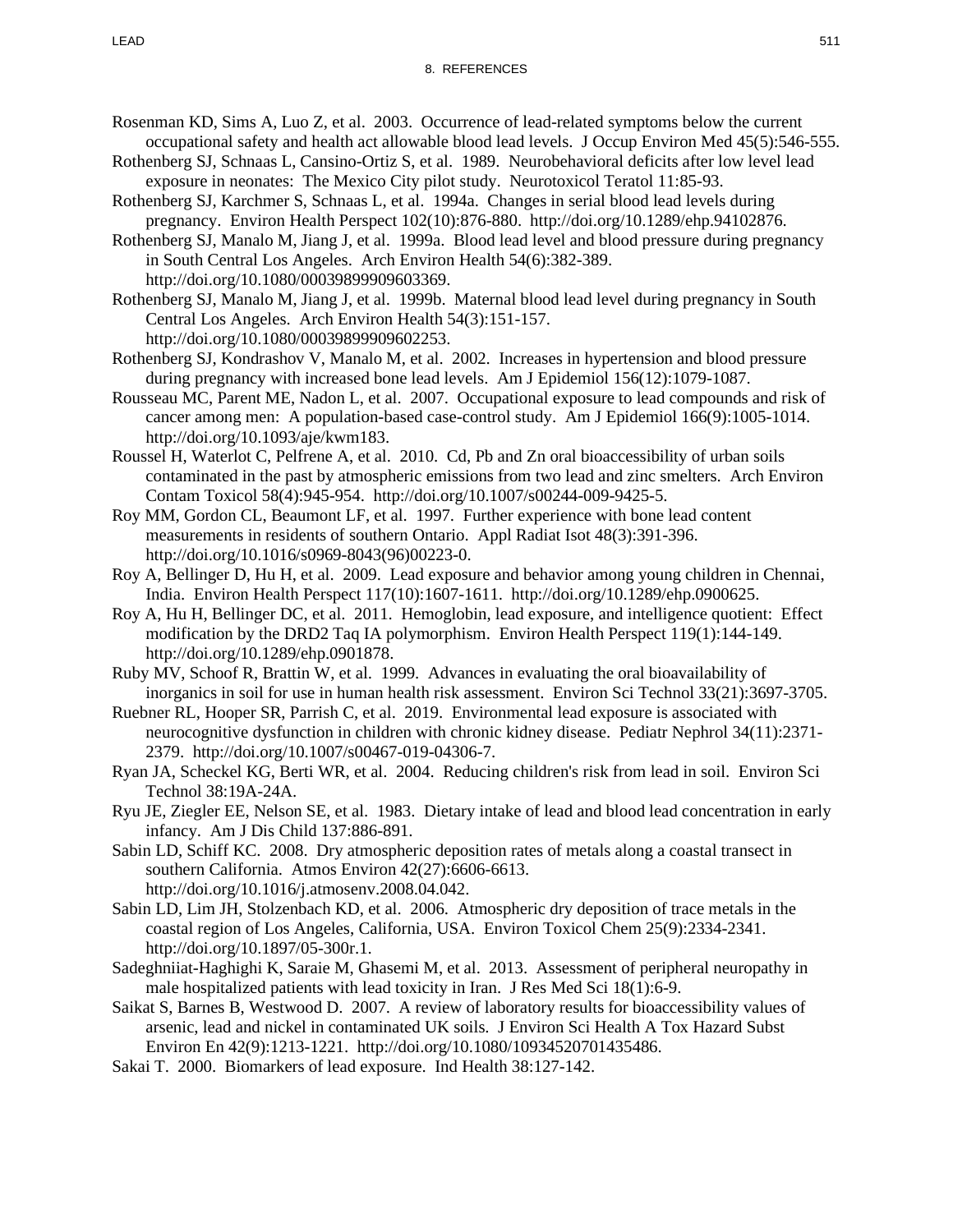- Sakai T, Morita Y. 1996. delta-Aminolevulinic acid in plasma or whole blood as a sensitive indicator of lead effects, and its relation to the other heme-related parameters. Int Arch Occup Environ Health 68:126-132.
- Sakai T, Yanagihara S, Kunugi Y, et al. 1982. Relationships between distribution of lead in erythrocytes in vivo and in vitro and inhibition of ALA-D. Br J Ind Med 39:382-387.
- Sakai T, Yanagihara S, Kunugi Y, et al. 1983. Mechanisms of ALA-D inhibition by lead and of its restoration by zinc and dithiothreitol. Br J Ind Med 40:61-66.
- Sakai T, Morita Y, Araki T, et al. 2000. Relationship between delta-aminolevulinic acid dehydratase genotypes and heme precursors in lead workers. Am J Ind Med 38:355-360.
- Sakata S, Shimizu S, Ogoshi K, et al. 2007. Inverse relationship between serum erythropoietin and blood lead concentrations in Kathmandu tricycle taxi drivers. Int Arch Occup Environ Health 80(4):342- 345. http://doi.org/10.1007/s00420-006-0125-4.
- Sallmén M, Lindbohm M-L, Nurminen M. 2000. Paternal exposure to lead and infertility. Epidemiology 11(2):148-152.
- Sallmén M, Anttila A, Lindbohm ML, et al. 1995. Time to pregnancy among women occupationally exposed to lead. J Occup Environ Med 37(8):931-934.
- Sanin LH, Gonzalez-Cossio T, Romieu I, et al. 2001. Effect of maternal lead burden on infant weight and weight gain at one month of age among breastfed infants. Pediatrics 107(5):1016-1023.
- Sankila R, Karjalainen A, Pukkala E, et al. 1990. Cancer risk among glass factory workers: An excess of lung cancer? Br J Ind Med 47:815-818.
- Sanna E, Vallascas E. 2011. Hair lead levels to evaluate the subclinical impact of lead on growth in Sardinian children (Italy). Am J Hum Biol 23(6):740-746. http://doi.org/10.1002/ajhb.21203.
- Santibanez M, Vioque J, Alguacil J, et al. 2008. Occupational exposures and risk of oesophageal cancer by histological type: A case-control study in eastern Spain. Occup Environ Med 65(11):774-781. http://doi.org/10.1136/oem.2007.037929.
- Sarasua SM, Vogt RF, Henderson LO, et al. 2000. Serum immunoglobulins and lymphocyte subset distributions in children and adults living in communities assessed for lead and cadmium exposure. J Toxicol Environ Health A 60(1):1-15. http://doi.org/10.1080/009841000156556.
- Sata F, Araki S, Tanigawa T, et al. 1998. Changes in T cell subpopulations in lead workers. Environ Res 76(1):61-64.
- Sauve S, McBride MB, Hendershot WH. 1997. Speciation of lead in contaminated soils. Environ Pollut 98(2):149-155.
- Schalscha EB, Morales M, Pratt PF. 1987. Lead and molybdenum in soils and forage near an atmospheric source. J Environ Qual 16(4):313-315.
- Schaumberg DA, Mendes F, Balaram M, et al. 2004. Accumulated lead exposure and risk of age-related cataract in men. JAMA 292(22):2750-2754.
- Scheckel KG, Diamond GL, Burgess MF, et al. 2013. Amending soils with phosphate as means to mitigate soil lead hazard: A critical review of the state of the science. J Toxicol Environ Health B Crit Rev 16(6):337-380. http://doi.org/10.1080/10937404.2013.825216.
- Schell LM, Denham M, Stark AD, et al. 2004. Relationship between blood lead concentration and dietary intakes of infants from 3 to 12 months of age. Environ Res 96(3):264-273. http://doi.org/10.1016/j.envres.2004.02.008.
- Schell LM, Denham M, Stark AD, et al. 2009. Growth of infants' length, weight, head and arm circumferences in relation to low levels of blood lead measured serially. Am J Hum Biol 21(2):180- 187. http://doi.org/10.1002/ajhb.20842.
- Schmitt MDC, Trippler DJ. 1988. Soil lead concentrations in residential Minnesota as measured by ICP-AES. Water Air Soil Pollut 39:157-168.
- Schmitt CJ, Brumbaugh WG. 1990. National contaminant biomonitoring program: Concentrations of arsenic, cadmium, copper, lead, mercury, selenium, and zinc in U.S. freshwater fish, 1976-1984. Arch Environ Contam Toxicol 19:731-747.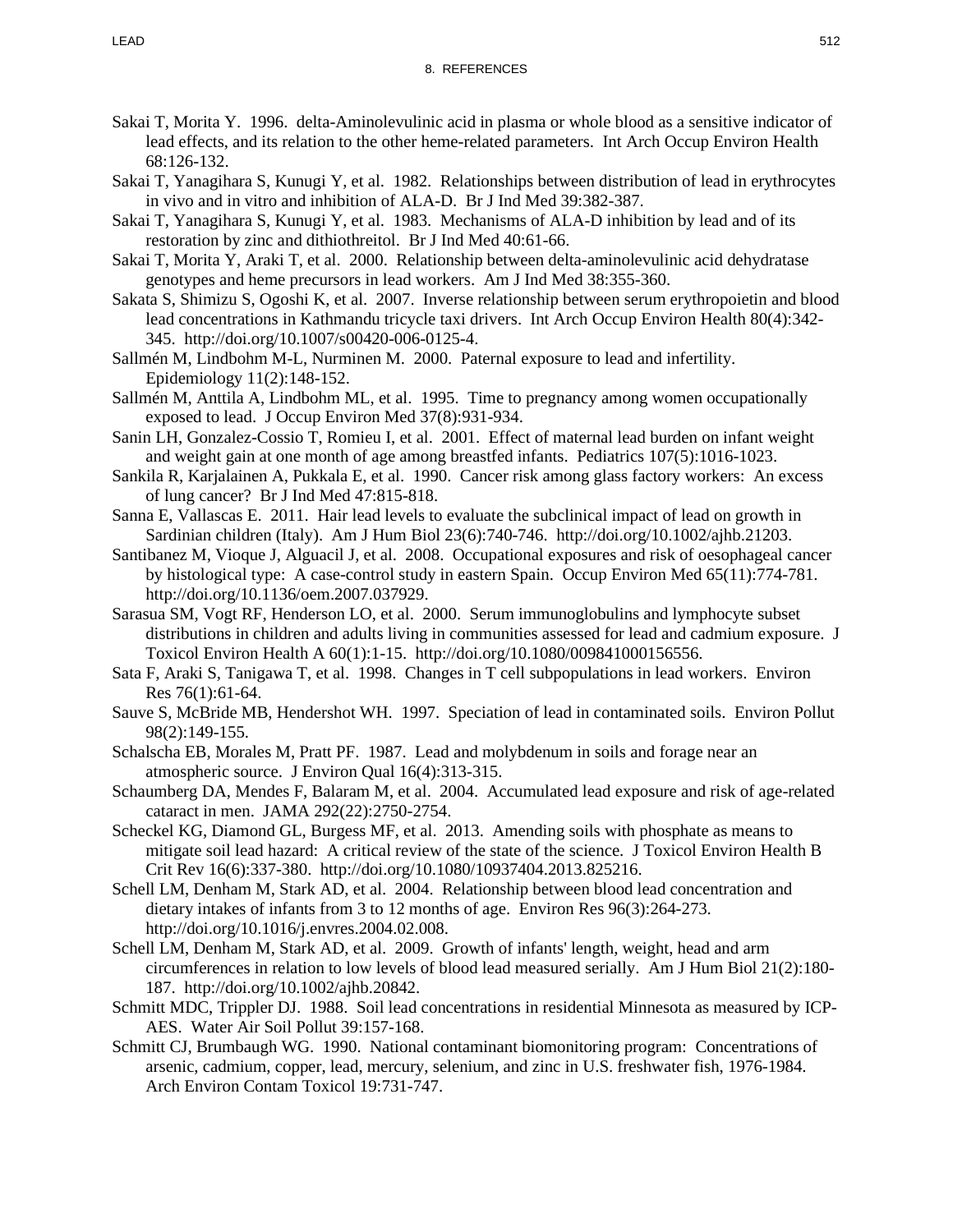- Schnaas L, Rothenberg SJ, Perroni E, et al. 2000. Temporal pattern in the effect of postnatal blood lead level on intellectual development of young children. Neurotoxicol Teratol 22:805-810.
- Schnaas L, Rothenberg SJ, Flores MF, et al. 2004. Blood lead secular trend in a cohort of children in Mexico City (1987-2002). Environ Health Perspect 112(10):1110-1115.
- Schnaas L, Rothenberg SJ, Flores MF, et al. 2006. Reduced intellectual development in children with prenatal lead exposure. Environ Health Perspect 114(5):791-797. http://doi.org/10.1289/ehp.8552.
- Schober SE, Mirel LB, Graubard BI, et al. 2006. Blood lead levels and death from all causes, cardiovascular disease, and cancer: Results from the NHANES III Mortality Study. Environ Health Perspect 114(10):1538-1541.
- Schroeder HA, Tipton IH. 1968. The human body burden of lead. Arch Environ Occup Health 17(6):965-978.
- Schuhmacher M, Hernandez M, Domingo JL, et al. 1996. A longitudinal study of lead mobilization during pregnancy: Concentration in maternal and umbilical cord blood. Trace Elem Electrolytes 13:177-181.
- Schuhmacher M, Paternain JL, Domingo JL, et al. 1997. An assessment of some biomonitors indicative of occupational exposure to lead. Trace Elem Electrolytes 14(3):145-149.
- Schumacher C, Brodkin CA, Alexander B, et al. 1998. Thyroid function in lead smelter workers: Absence of subacute or cumulative effects with moderate lead burdens. Int Arch Occup Environ Health 71(7):453-458.
- Schütz A, Skerfving S, Ranstam J, et al. 1987. Kinetics of lead in blood after the end of occupational exposure. Scand J Work Environ Health 13:221-231.
- Schütz A, Bergdahl IA, Ekholm A, et al. 1996. Measurement by ICP-MS of lead in plasma and whole blood of lead workers and controls. Occup Environ Med 53:736-740.
- Schwanitz G, Lehnert G, Gebhart E. 1970. Chromosome damage after occupational exposure to lead. Dtsch Med Wochenschr 95(32):1636-1641.
- Schwanitz G, Gebhart E, Rott H-D, et al. 1975. [Chromosomenuntersuchungen bei Personen mit beruflicher Bleiexposition]. Dtsch Med Wochenschr 100(18):1007-1011. (German)
- Schwartz J. 1995. Lead, blood pressure, and cardiovascular disease in men. Arch Environ Health 50(1):31-37.
- Schwartz J, Otto D. 1987. Blood lead, hearing threshold, and neurobehavioral development in children and youth. Arch Environ Health 42(2; 2):153-160.
- Schwartz J, Pitcher H. 1989. The relationship between gasoline lead and blood lead in the United States. J off Stat 5:421-431.
- Schwartz J, Otto D. 1991. Lead and minor hearing impairment. Arch Environ Health 46(5):300-305.
- Schwartz J, Landrigan PJ, Feldman RG, et al. 1988. Threshold effect in lead-induced peripheral neuropathy. J Pediatr 112:12-17.
- Schwartz J, Landrigan PJ, Baker EL, et al. 1990. Lead-induced anemia: Dose-response relationships and evidence for a threshold. Am J Public Health 80(2):165-168.
- Schwartz BS, Lee BK, Stewart W, et al. 1995. Associations of delta-aminolevulinic acid dehydratase genotype with plant, exposure duration, and blood lead and zinc protoporphyrin levels in Korean lead workers. Am J Epidemiol 142(7):738-745.
- Schwartz BS, Lee BK, Stewart W, et al. 1997a. Associations of subtypes of hemoglobin with deltaaminolevulinic acid dehydratase genotype and dimercaptosuccinic acid-chelatable lead levels. Arch Environ Health 52(2):97-103.
- Schwartz BS, Lee B-K, Stewart W, et al. 1997b. delta-Aminolevulinic acid dehydratase genotype modifies four hour urinary lead excretion after oral administration of dimercaptosuccinic acid. Occup Environ Med 54(4):241-246.
- Schwartz BS, Lee B-K, Lee G-S, et al. 2000a. Associations of blood lead, dimercaptosuccinic acidchelatable lead, and tibia lead with polymorphisms in the vitamin D receptor and [delta] aminolevulinic acid dehydratase genes. Environ Health Perspect 108(10):949-954.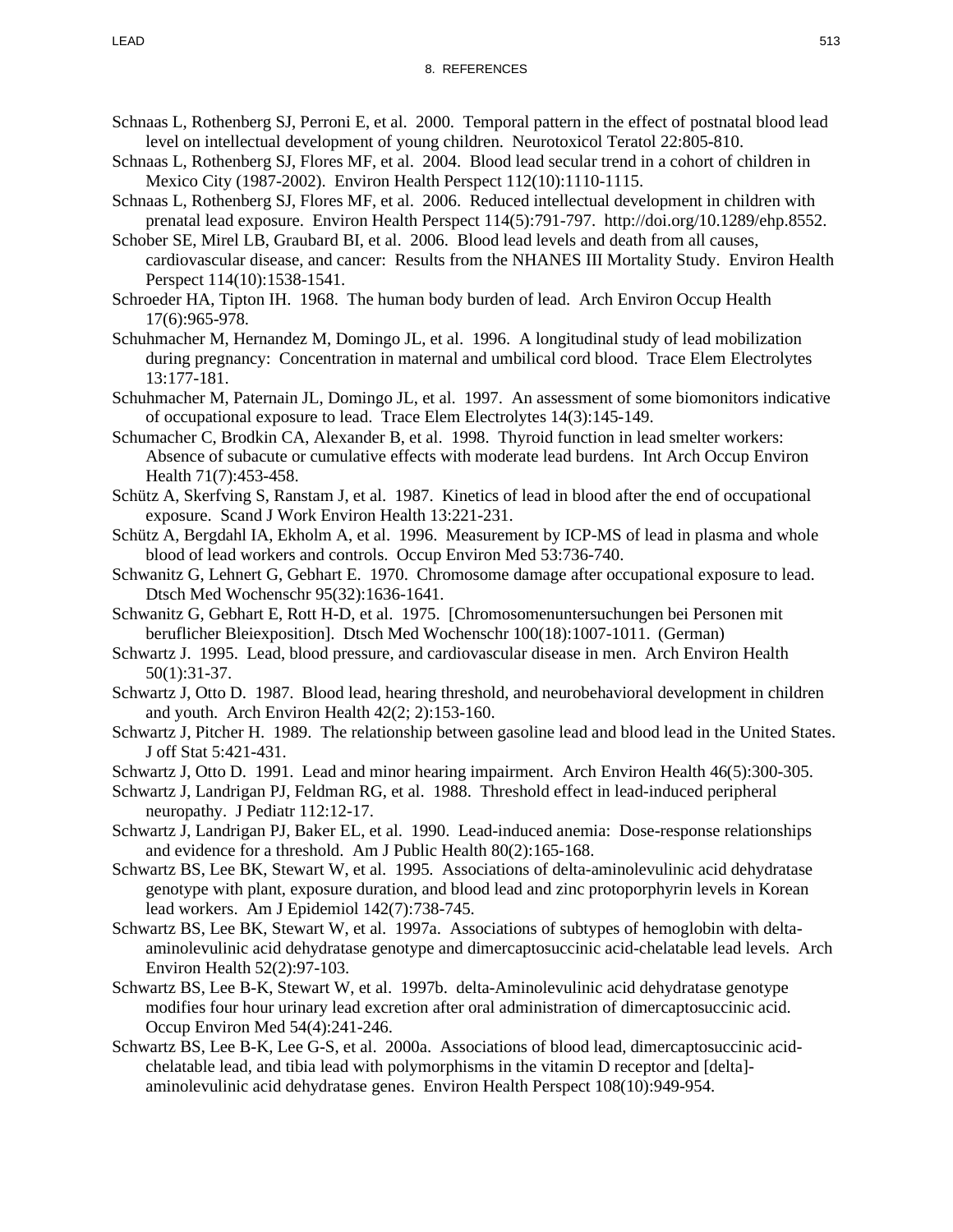- Schwartz BS, Stewart W, Bolla K, et al. 2000b. Past adult lead exposure is associated with longitudinal decline in cognitive function. Neurology 55(8):1144-1150.
- Schwartz BS, Stewart WF, Todd AC, et al. 2000c. Different associations of blood lead, meso 2,3 dimercaptosuccinic acid (DMSA)-chelatable lead, and tibial lead levels with blood pressure in 543 organolead manufacturing workers. Arch Environ Health 55:85-92.
- Schwartz BS, Lee B, Lee G, et al. 2001. Associations of blood lead, dimercaptosuccinic acid-chelatable lead, and tibia lead with neurobehavioral test scores in South Korean lead workers. Am J Epidemiol 153(5):453-464.
- Schwartz BS, Lee BK, Bandeen-Roche K, et al. 2005. Occupational lead exposure and longitudinal decline in neurobehavioral test scores. Epidemiology 16(1):106-113. http://doi.org/10.1097/01.ede.0000147109.62324.51.
- Scinicariello F, Buser MC. 2015. Blood cadmium and depressive symptoms in young adults (aged 20-39 years). Psychol Med 45(4):807-815.
- Scinicariello F, Abadin HG, Murray HE. 2011. Association of blood lead and blood pressure in the NHANES 1999-2006. Environ Res 111(8):1249-1257.
- Scinicariello F, Murray HE, Moffett DB, et al. 2007. Lead and delta-aminolevulinic acid dehydratase polymorphism: Where does it lead? A meta-analysis. Environ Health Perspect 115(1):35-41. http://doi.org/10.1289/ehp.9448.
- Scinicariello F, Yesupriya A, Chang MH, et al. 2010. Modification by ALAD of the association between blood lead and blood pressure in the U.S. population: Results from the Third National Health and Nutrition Examination Survey. Environ Health Perspect 118(2):259-264. http://doi.org/10.1289/ehp.0900866.
- Scinicariello F, Buser MC, Mevissen M, et al. 2013. Blood lead level association with lower body weight in NHANES 1999-2006. Toxicol Appl Pharmacol 273(3):516-523. http://doi.org/10.1016/j.taap.2013.09.022.
- Sears ME, Kerr KJ, Bray RI. 2012. Arsenic, cadmium, lead, and mercury in sweat: A systematic review. J Environ Public Health 2012:184745. http://doi.org/10.1155/2012/184745.
- Secchi GC, Erba L, Cambiaghi G. 1974. delta-Aminolevulinic dehydratase activity of erythrocytes and liver tissue in man. Relationship to lead exposure. Arch Environ Health 28:130-132.
- Sedman RM, Mahmood RJ. 1994. Soil ingestion by children and adults reconsidered using the results of recent tracer studies. Air Waste 44(2):141-144. http://doi.org/10.1080/1073161x.1994.10467242.
- Seegal RF, Fitzgerald EF, McCaffrey RJ, et al. 2013. Tibial bone lead, but not serum polychlorinated biphenyl, concentrations are associated with neurocognitive deficits in former capacitor workers. J Occup Environ Med 55(5):552-562. http://doi.org/10.1097/JOM.0b013e318285f3fd.
- Selevan SG, Landrigan PJ, Stern FB, et al. 1985. Mortality of lead smelter workers. Am J Epidemiol 122:673-683.
- Selevan SG, Rice DC, Hogan KA, et al. 2003. Blood lead concentration and delayed puberty in girls. N Engl J Med 348(16):1527-1536. http://doi.org/10.1056/NEJMoa020880.
- Selonen S, Liiri M, Strommer R, et al. 2012. The fate of lead at abandoned and active shooting ranges in a boreal pine forest. Environ Toxicol Chem 31(12):2771-2779. http://doi.org/10.1002/etc.1998.
- Seo J, Lee BK, Jin SU, et al. 2014. Lead-induced impairments in the neural processes related to working memory function. PLoS ONE 9(8):e105308. http://doi.org/10.1371/journal.pone.0105308.
- Seto DSY, Freeman JM. 1964. Lead neuropathy in childhood. Am J Dis Child 107:337-342.
- Shadbegian R, Guignet D, Klemick H, et al. 2019. Early childhood lead exposure and the persistence of educational consequences into adolescence. Environ Res 178:108643. http://doi.org/10.1016/j.envres.2019.108643.
- Shah F, Kazi TG, Afridi HI, et al. 2010. Environmental exposure of lead and iron deficit anemia in children age ranged 1-5 years: A cross sectional study. Sci Total Environ 408(22):5325-5330. http://doi.org/10.1016/j.scitotenv.2010.07.091.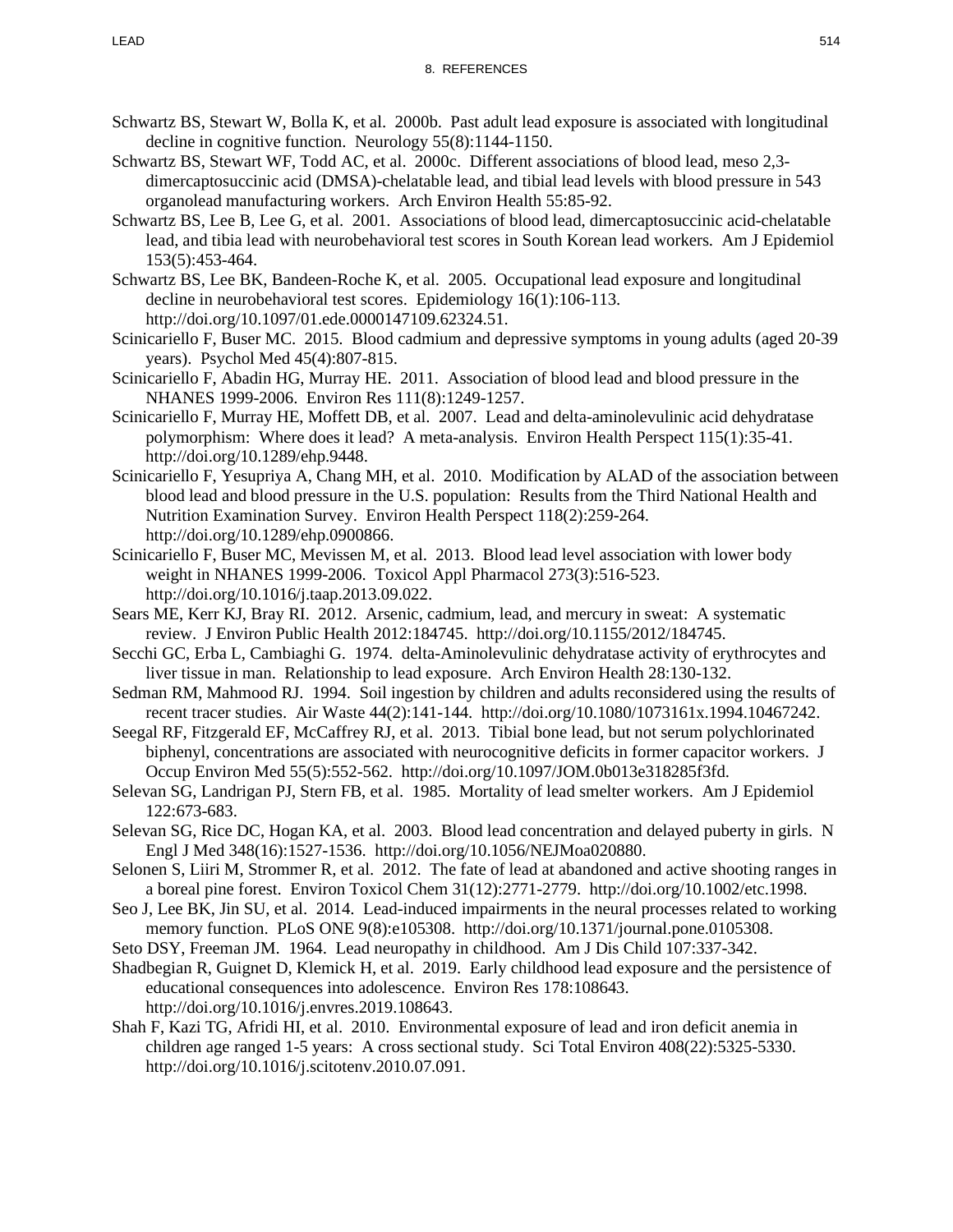- Shah F, Kazi TG, Afridi HI, et al. 2011. The influence of environmental exposure on lead concentrations in scalp hair of children in Pakistan. Ecotoxicol Environ Saf 74(4):727-732. http://doi.org/10.1016/j.ecoenv.2010.10.036.
- Shaheen SM, Tsadilas CD. 2009. Concentration of lead in soils and some vegetable plants in north Nile Delta as affected by soil type and irrigation water. Commun Soil Sci Plant Anal 40(1-6):327-344.
- Shaik AP, Jamil K. 2009. Individual susceptibility and genotoxicity in workers exposed to hazardous materials like lead. J Hazard Mater 168(2-3):918-924. http://doi.org/10.1016/j.jhazmat.2009.02.129.
- Shao W, Liu Q, He X, et al. 2017. Association between level of urinary trace heavy metals and obesity among children aged 6-19 years: NHANES 1999-2011. Environ Sci Pollut Res Int 24:11573- 11581. http://doi.org/10.1007/s11356-017-8803-1.
- Shaper AG, Pocock SJ, Walker M, et al. 1981. British regional heart study: Cardiovascular risk factors in middle-aged men in 24 towns. Br Med J 283:179-186.
- Sharp DS, Osterloh J, Becker CE, et al. 1988. Blood pressure and blood lead concentration in bus drivers. Environ Health Perspect 78:131-137.
- Sharp DS, Smith AH, Holman BL, et al. 1989. Elevated blood pressure in treated hypertensives with low-level lead accumulation. Arch Environ Health 44:18-22.
- Sharp DS, Benowitz NL, Osterloh JD, et al. 1990. Influence of race, tobacco use, and caffeine use on the relation between blood pressure and blood lead concentration. Am J Epidemiol 131(5):845-854.
- Sheffet A, Thind I, Miller AM, et al. 1982. Cancer mortality in a pigment plant utilizing lead and zinc chromates. Arch Environ Health 37(1):44-52.
- Shen XM, Yan CH, Guo D, et al. 1998. Low-level prenatal lead exposure and neurobehavioral development of children in the first year of life: A prospective study in Shanghai. Environ Res 79:1-8.
- Shen X, Wu S, Yan C, et al. 2001. delta-Aminolevulinate dehydratase polymorphism and blood lead levels in Chinese children. Environ Res 85(3):185-190.
- Shepherd TJ, Dirks W, Roberts NM, et al. 2016. Tracing fetal and childhood exposure to lead using isotope analysis of deciduous teeth. Environ Res 146:145-153. http://doi.org/10.1016/j.envres.2015.12.017.
- Sherlock J, Quinn M. 1986. Relationship between blood lead concentrations and dietary lead intake in infants: The Glasgow Duplicate Diet Study 1979–1980. Food Addit Contam 3(2):167-176.
- Sherlock J, Smart G, Forbes GI, et al. 1982. Assessment of lead intakes and dose-response for a population in Ayr exposed to a plumbosolvent water supply. Hum Toxicol 1:115-122.
- Sherlock JC, Ashby D, Delves HT, et al. 1984. Reduction in exposure to lead from drinking water and its effect on blood lead concentrations. Hum Toxicol 3:383-392.
- Shiau C, Wang J, Chen P. 2004. Decreased fecundity among male lead workers. Occup Environ Med 61(11):915-923.
- Shih RA, Glass TA, Bandeen-Roche K, et al. 2006. Environmental lead exposure and cognitive function in community-dwelling older adults. Neurology 67(9):1556-1562. http://doi.org/10.1212/01.wnl.0000239836.26142.c5.
- Shih RA, Hu H, Weisskopf MG, et al. 2007. Cumulative lead dose and cognitive function in adults: A review of studies that measured both blood lead and bone lead. Environ Health Perspect 115:483- 492. http://doi.org/10.1289/ehp.9786.
- Shiue I. 2014. Higher urinary heavy metal, phthalate, and arsenic but not parabens concentrations in people with high blood pressure, U.S. NHANES, 2011-2012. Int J Environ Res Public Health 11:5989-5999. http://doi.org/10.3390/ijerph110605989.
- Siciliano SD, James K, Zhang G, et al. 2009. Adhesion and enrichment of metals on human hands from contaminated soil at an Arctic urban brownfield. Environ Sci Technol 43(16):6385-6390.
- Siegel M, Forsyth B, Siegel L, et al. 1989. The effect of lead on thyroid function in children. Environ Res 49:190-196.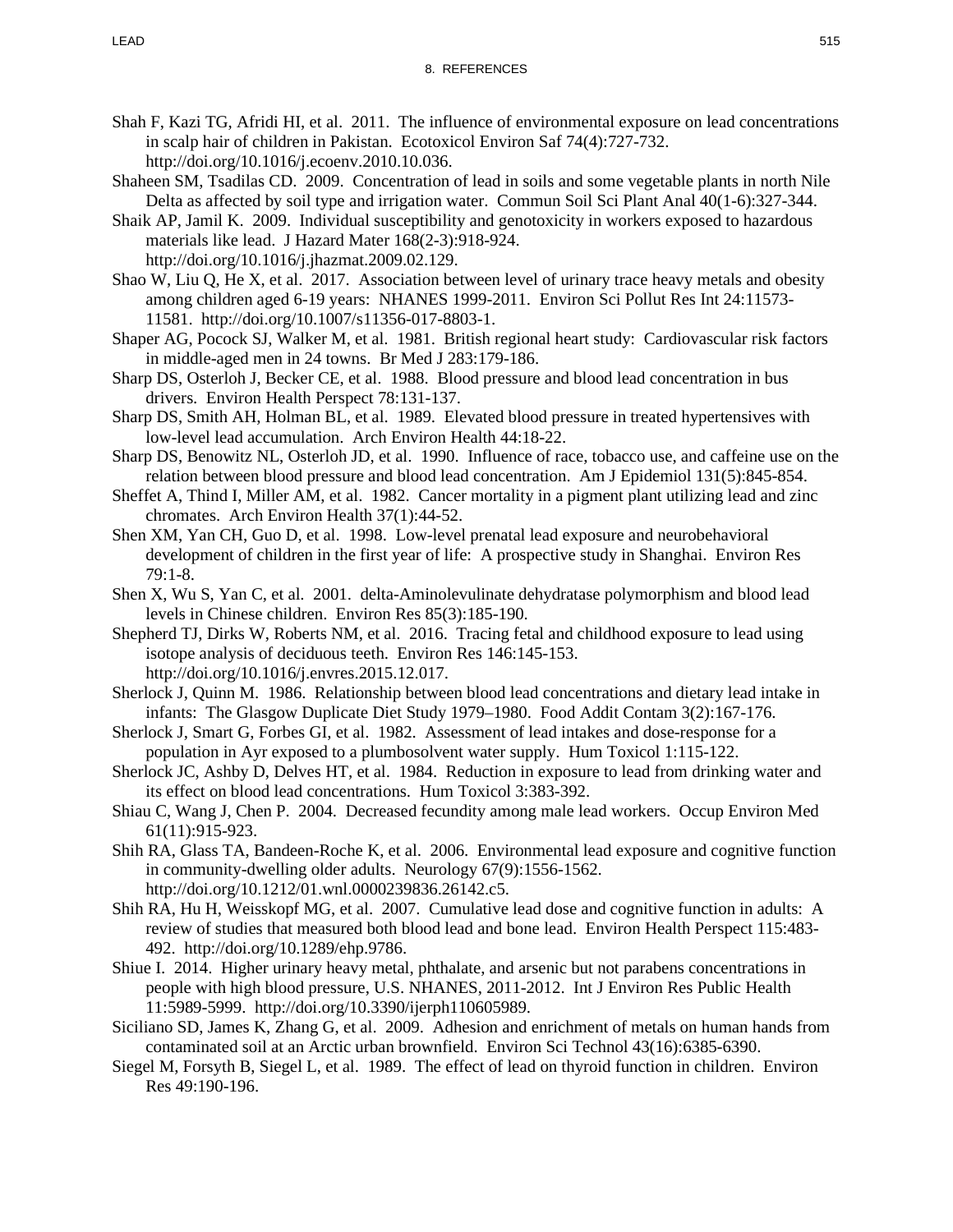- Siemiatycki J. 1991. Exposure assessment. In: Risk factors for cancer in the workplace. Boca Raton, FL: CRC Press, 45-49, 84, 141-145, 198-199, 210, 215.
- Silbergeld EK, Schwartz J, Mahaffey K. 1988. Lead and osteoporosis: Mobilization of lead from bone in postmenopausal women. Environ Res 47(1):79-94.
- Silberstein T, Saphier O, Paz-Tal O, et al. 2006. Lead concentrates in ovarian follicle compromises pregnancy. J Trace Elem Med Biol 20(3):205-207. http://doi.org/10.1016/j.jtemb.2006.05.001.
- Silver MK, Li X, Liu Y, et al. 2016. Low-level prenatal lead exposure and infant sensory function. Environ Health 15(1):65. http://doi.org/10.1186/s12940-016-0148-6.
- Simon DL, Maynard EJ, Thomas KD. 2007. Living in a sea of lead Changes in blood- and hand-lead of infants living near a smelter. J Expo Sci Environ Epidemiol 17(3):248-259. http://doi.org/10.1038/sj.jes.7500512.
- Simons TJB. 1985. Influence of lead ions on cation permeability in human red cell ghosts. J Membr Biol 84:61-71.
- Simons TJB. 1986a. The role of anion transport in the passive movement of lead across the human red cell membrane. J Physiol 378:287-312.
- Simons TJB. 1986b. Passive transport and binding of lead by human red blood cells. J Physiol 378:267- 286.
- Simons TJB. 1988. Active transport of lead by the calcium pump in human red cell ghosts. J Physiol 405:105-113.
- Simons TJ. 1993. Lead transport and binding by human erythrocytes in vitro. Toxicol Lett 423:307-313.
- Simons TJB, Pocock G. 1987. Lead enters bovine adrenal medullary cells through calcium channels. J Neurochem 48:383-389.
- Singh Z, Chadha P, Sharma S. 2013. Evaluation of oxidative stress and genotoxicity in battery manufacturing workers occupationally exposed to lead. Toxicol Int 20(1):95-100. http://doi.org/10.4103/0971-6580.111550.
- Singh B, Chandran V, Bandhu HK, et al. 2000. Impact of lead exposure on pituitary-thyroid axis in humans. Biometals 13:187-192.
- Sioen I, Den Hond E, Nelen V, et al. 2013. Prenatal exposure to environmental contaminants and behavioural problems at age 7-8 years. Environ Int 59:225-231. http://doi.org/10.1016/j.envint.2013.06.014.
- Sirivarasai J, Wananukul W, Kaojarern S, et al. 2013. Association between inflammatory marker, environmental lead exposure, and glutathione S-transferase gene. Biomed Res Int 2013:474963. http://doi.org/10.1155/2013/474963.
- Sithisarankul P, Schwartz BS, Lee BK, et al. 1997. Aminolevulinic acid dehydratase genotype mediates plasma levels of the neurotoxin, 5-aminolevulinic acid, in lead-exposed workers. Am J Ind Med 32(1):15-20. http://doi.org/10.1002/(sici)1097-0274(199707)32:1<15::aid-ajim2>3.0.co;2-q.
- Skerfving S. 1988. Biological monitoring of exposure to inorganic lead. In: Clarkson TW, Friberg L, Nordberg G, et al., eds. Biological monitoring of toxic metals. New York, NY: Plenum Press, 169- 197.
- Skerfving S, Bergdahl IA. 2015. Lead. In: Nordberg GF, Fowler BA, eds. Handbook of toxicology of metals. Specific metals, Volume II. 4th ed. Boston, MA: Academic Press, 911-967.
- Skerfving S, Ahlgren L, Christoffersson JO, et al. 1985. Metabolism of inorganic lead in man. Nutr Res Suppl 1:601-607.
- Slivkova J, Popelkova M, Massanyi P, et al. 2009. Concentration of trace elements in human semen and relation to spermatozoa quality. J Environ Sci Health A Tox Hazard Subst Environ Eng 44(4):370- 375. http://doi.org/10.1080/10934520802659729.
- Smith GR. 1995. Lead. Minerals yearbook: Volume I. Metals and minerals. U.S. Geological Survey. http://minerals.usgs.gov/minerals/pubs/commodity/lead/380495.pdf. October 5, 2007.
- Smith FL, Rathmell TK, Marcil GE. 1938. The early diagnosis of acute and latent plumbism. Am J Clin Pathol 8:471-508.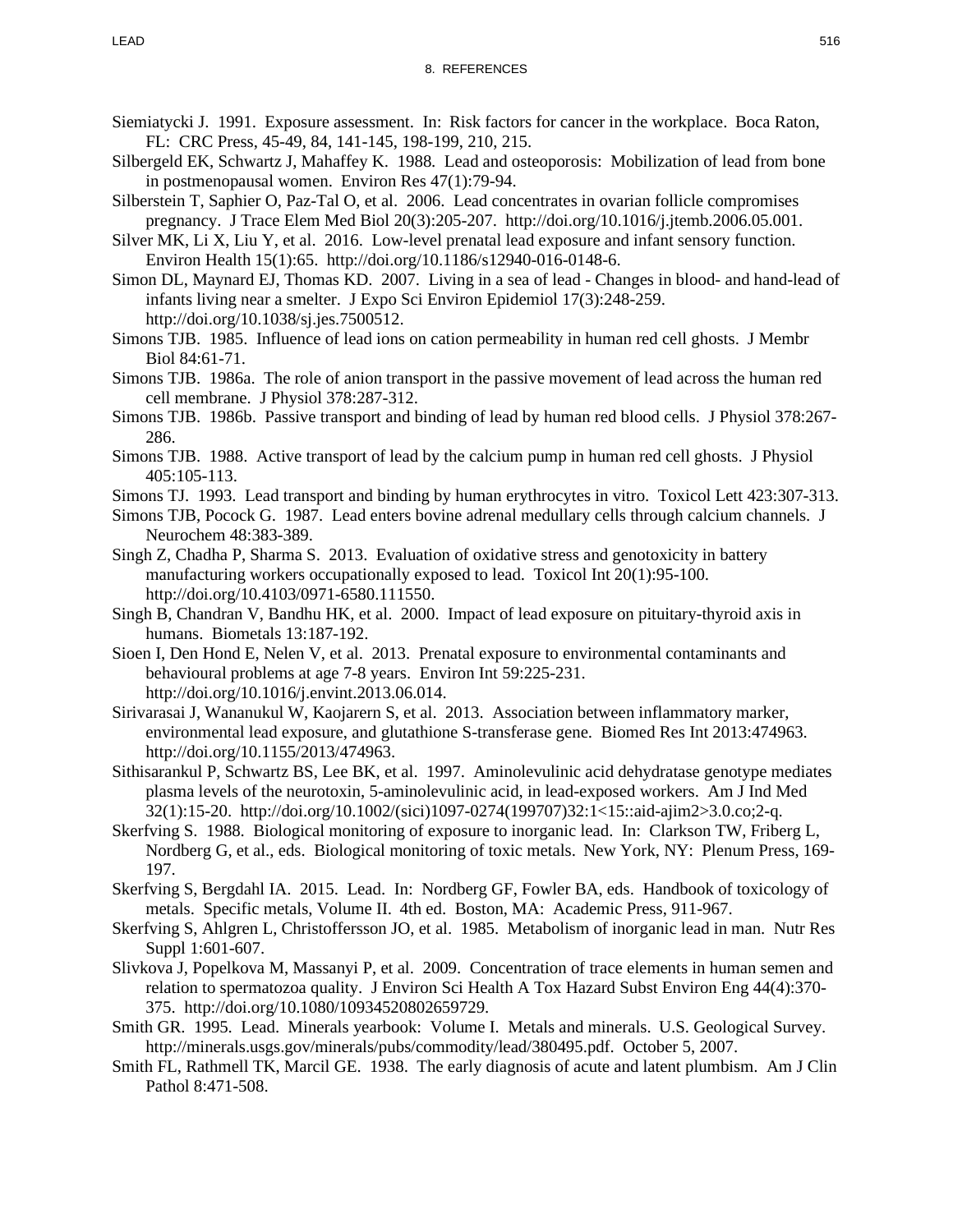- Smith DR, Osterloh JD, Flegal AR. 1996. Use of endogenous, stable lead isotopes to determine release of lead from the skeleton. Environ Health Perspect 104(1):60-66.
- Smith DR, Ilustre RP, Osterloh JD. 1998a. Methodological considerations for the accurate determination of lead in human plasma and serum. Am J Ind Med 33:430-438.
- Smith DR, Kahng MW, Quintanilla-Vega B, et al. 1998b. High-affinity renal lead-binding proteins in environmentally-exposed humans. Toxicol Appl Pharmacol 115:39-52.
- Smith D, Hernandez-Avila M, Tellez-Rojo MM, et al. 2002. The relationship between lead in plasma and whole blood in women. Environ Health Perspect 110(3):263-268.
- Smith E, Weber J, Naidu R, et al. 2011. Assessment of lead bioaccessibility in peri-urban contaminated soil. J Hazard Mater 186(1):300-305. http://doi.org/10.1016/j.jhazmat.2010.10.111.
- Sobin C, Gutierrez M, Alterio H. 2009. Polymorphisms of delta-aminolevulinic acid dehydratase (ALAD) and peptide transporter 2 (PEPT2) genes in children with low-level lead exposure. Neurotoxicology 30(6):881-887. http://doi.org/10.1016/j.neuro.2009.08.006.
- Sobin C, Flores-Montoya MG, Gutierrez M, et al. 2015. delta-Aminolevulinic acid dehydratase single nucleotide polymorphism 2 (ALAD2) and peptide transporter 2\*2 haplotype (hPEPT2\*2) differently influence neurobehavior in low-level lead exposed children. Neurotoxicol Teratol 47:137-145. http://doi.org/10.1016/j.ntt.2014.12.001.
- Sokas RK, Simmens S, Sophar K, et al. 1997. Lead levels in Maryland construction workers. Am J Ind Med 31:188-194.
- Soldin OP, Pezzullo JC, Hanak B, et al. 2003. Changing trends in the epidemiology of pediatric lead exposure: Interrelationship of blood lead and ZPP concentrations and a comparison to the US population. Ther Drug Monit 25(4):415-420.
- Solliway BM, Schaffer A, Pratt H, et al. 1996. Effects of exposure to lead on selected biochemical and haematological variables. Pharmacol Toxicol 78:18-22.
- Somashekaraiah BV, Venkaiah B, Prasad ARK. 1990. Biochemical diagnosis of occupational exposure to lead toxicity. Bull Environ Contam Toxicol 44:268-275.
- Songdej N, Winters PC, McCabe MJ, et al. 2010. A population-based assessment of blood lead levels in relation to inflammation. Environ Res 110(3):272-277. http://doi.org/10.1016/j.envres.2009.12.008.
- Sonmez O, Bukun B, Kaya C, et al. 2008. The assessment of tolerance to heavy metals (Cd, Pb and Zn) and their accumulation in three weed species. Pak J Bot 40(2):747-754.
- Sönmez F, Dönmez O, Keskınoğlu A, et al. 2002. Lead exposure and urinary N-acetyl β D glucosaminidase activity in adolescent workers in auto repair workshops. J Adolesc Health 30(3):213-216.
- Soto-Jiménez MF, Flegal AR. 2009. Origin of lead in the Gulf of California Ecoregion using stable isotope analysis. J Geochem Explor 101(3):209-217. http://doi.org/10.1016/j.gexplo.2008.07.003.
- Spear TM, Svee W, Vincent JH, et al. 1998. Chemical speciation of lead dust associated with primary lead smelting. Environ Health Perspect 106(9):565-571.
- Specht AJ, Weisskopf M, Nie LH. 2018. Childhood lead biokinetics and associations with age among a group of lead-poisoned children in China. J Expo Sci Environ Epidemiol 29(3):416-423. http://doi.org/10.1038/s41370-018-0036-y.
- Specht AJ, Lin Y, Weisskopf M, et al. 2016. XRF-measured bone lead (Pb) as a biomarker for Pb exposure and toxicity among children diagnosed with Pb poisoning. Biomarkers 21(4):347-352. http://doi.org/10.3109/1354750x.2016.1139183.
- Spector JT, Navas-Acien A, Fadrowski J, et al. 2011. Associations of blood lead with estimated glomerular filtration rate using MDRD, CKD-EPI and serum cystatin C-based equations. Nephrol Dial Transplant 26(9):2786-2792. http://doi.org/10.1093/ndt/gfq773.
- Staessen JA, Roels H, Fagard R. 1996b. Lead exposure and conventional and ambulatory blood pressure. A prospective population study. J Am Med Assoc 275(20):1563-1570.
- Staessen J, Bulpitt C, Roels H, et al. 1984. Urinary cadmium and lead concentrations and their relation to blood pressure in a population with low exposure. Br J Ind Med 41(2):241-248.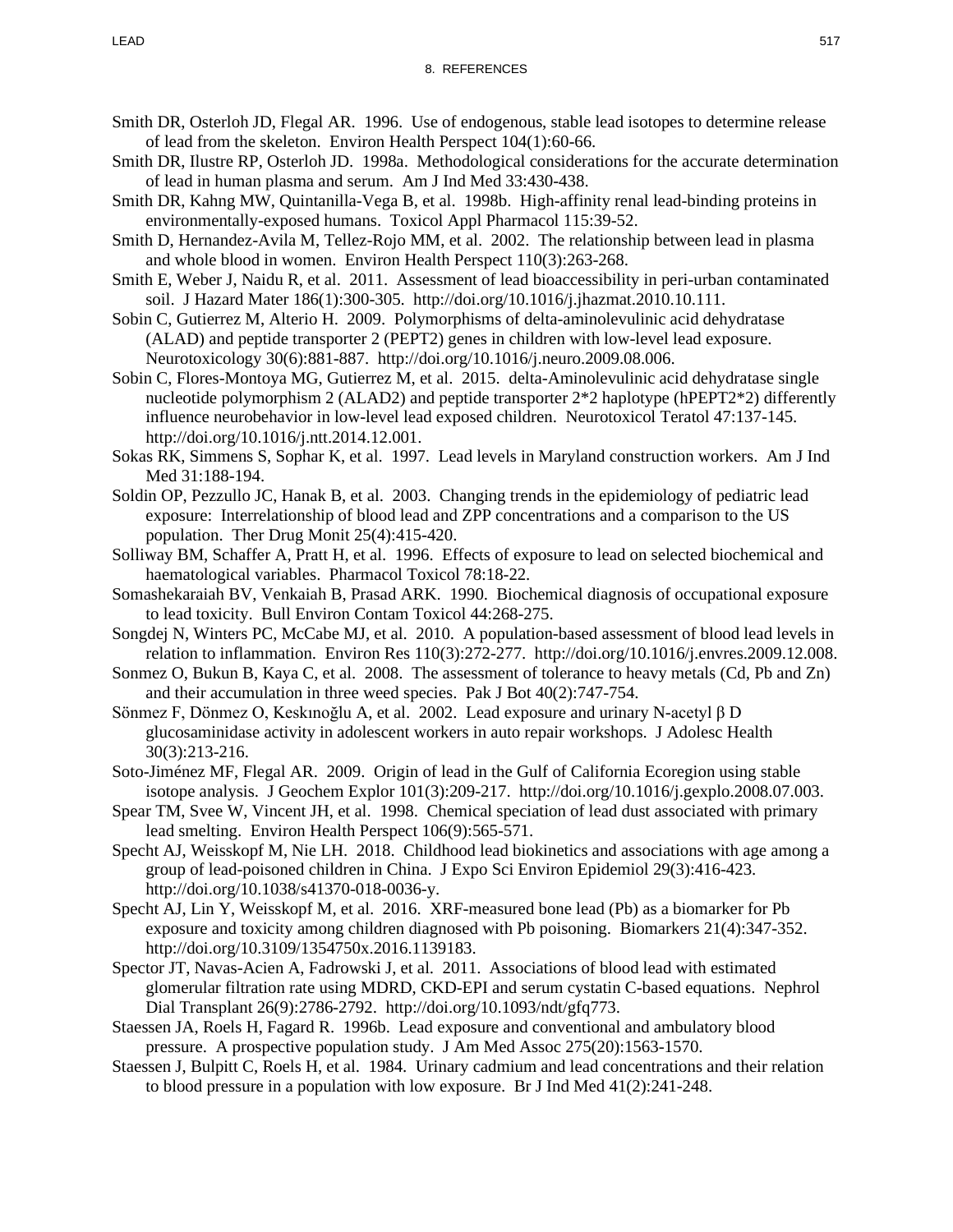- Staessen J, Yeoman WB, Fletcher AE, et al. 1990. Blood lead concentration, renal function, and blood pressure in London civil servants. Br J Ind Med 47:442-447.
- Staessen JA, Lauwerys RR, Buchet JP, et al. 1992. Impairment of renal function with increasing blood lead concentrations in the general population. N Engl J Med 327:151-156.
- Staessen JA, Lauwerys RR, Bulpitt CJ, et al. 1994. Is a positive association between lead exposure and blood pressure supported by animal experiments? Curr Opin Nephrol Hypertens 3(3):257-263.
- Staessen JA, Buchet J-P, Ginucchio G, et al. 1996a. Public health implications of environmental exposure to cadmium and lead: An overview of epidemiological studies in Belgium. J Cardiovasc Risk 3(1):26-41.
- Staessen JA, T O'Brien E, Thijs L, et al. 2000. Modern approaches to blood pressure measurement. Occup Environ Med 57(8):510-520.
- Staessen JA, Nawrot T, Den Hond E, et al. 2001. Renal function, cytogenetic measurements, and sexual development in adolescents in relation to environmental pollutants: A feasibility study of biomarkers. Lancet 357(9269):1660-1669.
- Stanek EJ, Calabrese EJ, Xu B. 2012. Meta-analysis of mass-balance studies of soil ingestion in children. Risk Anal 32(3):433-447. http://doi.org/10.1111/j.1539-6924.2011.01673.x.
- Stanek EJ, Calabrese EJ, Barnes R, et al. 1997. Soil ingestion in adults Results of a second pilot study. Ecotoxicol Environ Saf 36(3):249-257. http://doi.org/10.1006/eesa.1996.1510.
- Stauber JL, Florence TM. 1988. A comparative study of copper, lead, cadmium and zinc in human sweat and blood. Sci Total Environ 74:235-247.
- Stauber JL, Florence TM, Gulson BL, et al. 1994. Percutaneous absorption of inorganic lead compounds. Sci Total Environ 145:55-70.
- Steenhout A. 1982. Kinetics of lead storage in teeth and bones: An epidemiologic approach. Arch Environ Health 37(4):224-231. http://doi.org/10.1080/00039896.1982.10667569.
- Steenhout A, Pourtois M. 1981. Lead accumulation in teeth as a function of age with different exposures. Br J Ind Med 38(3):297-303. http://doi.org/10.1136/oem.38.3.297.
- Steenhout A, Pourtois M. 1987. Age-related lead kinetics in children. In: Trace elements in human health and disease. Second Nordic symposium, Odense, Denmark. Copenhagen, Denmark: World Health Organization, 144-147.
- Steenland K, Boffetta P. 2000. Lead and cancer in humans: Where are we now? Am J Ind Med 38:295- 299.
- Steenland K, Selevan S, Landrigan P. 1992. The mortality of lead smelter workers: An update. Am J Public Health 82(12):1641-1644.
- Steenland K, Barry V, Anttila A, et al. 2017. A cohort mortality study of lead-exposed workers in the USA, Finland and the UK. Occup Environ Med 74(11):785-791. http://doi.org/10.1136/oemed-2017-104311.
- Steenland K, Barry V, Anttila A, et al. 2019. Cancer incidence among workers with blood lead measurements in two countries. Occup Environ Med 76(9):603-610. http://doi.org/10.1136/oemed-2019-105786.
- Stern AH. 1994. Derivation of a target level of lead in soil at residential sites corresponding to a de minimis contribution to blood lead concentration. Risk Anal 14(6):1049-1056.
- Stern AH. 1996. Derivation of a target concentration of Pb in soil based on elevation of adult blood pressure. Risk Anal 16(2):201-210.
- Stewart WF, Schwartz BS, Simon D, et al. 2002. ApoE genotype, past adult lead exposure, and neurobehavioral function. Environ Health Perspect 110(5):501-505.
- Stollery BT, Banks HA, Broadbent DE, et al. 1989. Cognitive functioning in lead workers. Br J Ind Med 46:698-707.
- Stollery BT, Broadbent DE, Banks HA, et al. 1991. Short term prospective study of cognitive functioning in lead workers. Br J Ind Med 48:739-749.
- Stroustrup A, Hsu HH, Svensson K, et al. 2016. Toddler temperament and prenatal exposure to lead and maternal depression. Environ Health 15(1):71. http://doi.org/10.1186/s12940-016-0147-7.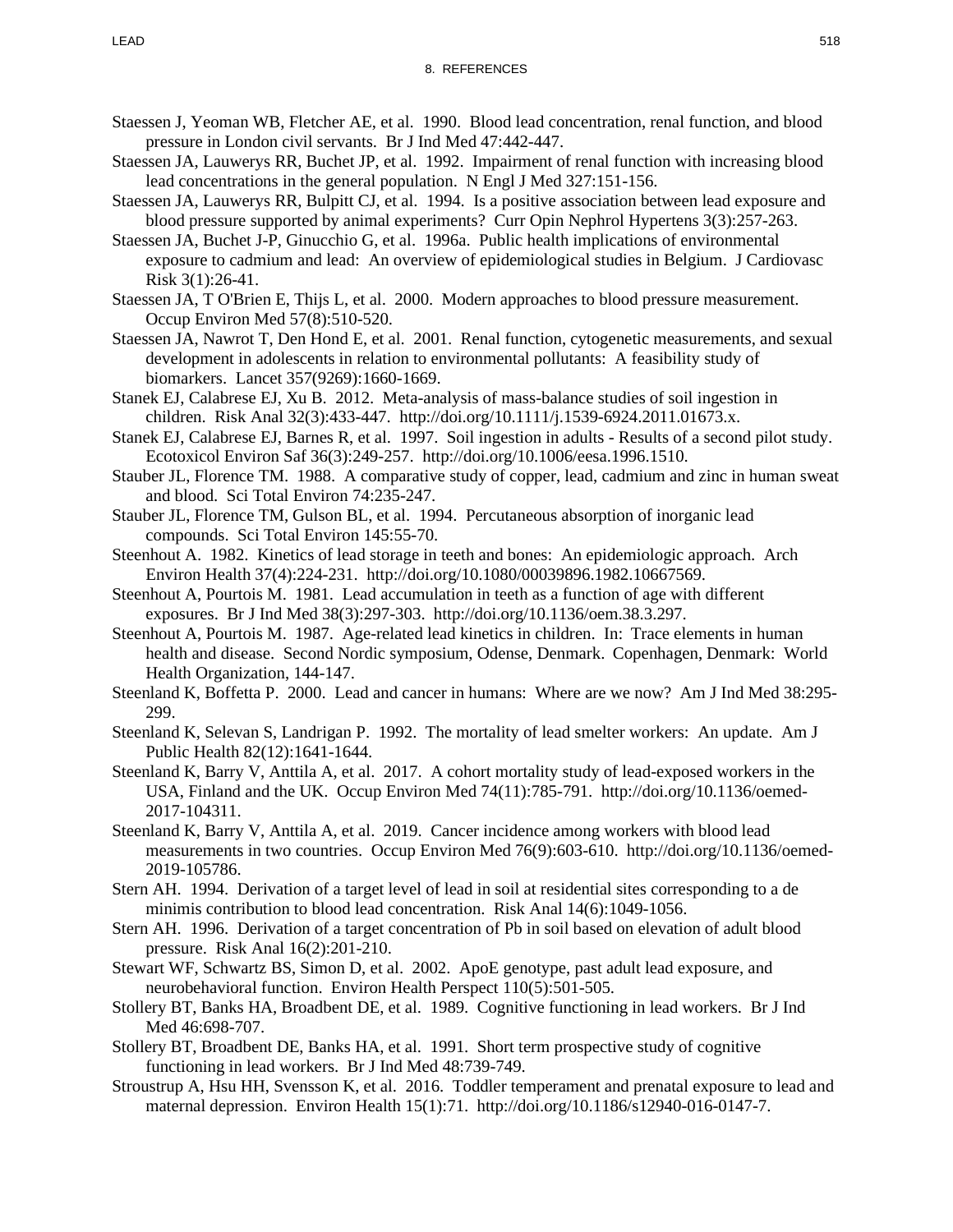- Stuik EJ. 1974. Biological response of male and female volunteers to inorganic lead. Int Arch Arbeitsmed 33:83-97.
- Succop P, Bornschein R, Brown K, et al. 1998. An empirical comparison of lead exposure pathway models. Environ Health Perspect 106 Suppl 6:1577-1583.
- Succop P, Clark S, Tseng CY, et al. 2001. Evaluation of public housing lead risk assessment data. Environ Geochem Health 23:1-15.
- Sun CC, Wong TT, Hwang YH, et al. 2002. Percutaneous absorption of inorganic lead compounds. AIHA J (Fairfax, Va) 63(5):641-646. http://doi.org/10.1080/15428110208984751.
- Sun L, Hu J, Zhao Z, et al. 2003. Influence of exposure to environmental lead on serum immunoglobulin in preschool children. Environ Res 92(2):124-128. http://doi.org/10.1016/S0013-9351(02)00090-7.
- Sun Y, Sun D, Zhou Z, et al. 2008a. Osteoporosis in a Chinese population due to occupational exposure to lead. Am J Ind Med 51(6):436-442. http://doi.org/10.1002/ajim.20567.
- Sun Y, Sun DH, Zhou ZJ, et al. 2008b. Estimation of benchmark dose for bone damage and renal dysfunction in a Chinese male population occupationally exposed to lead. Ann Occup Hyg 52(6):527-533. http://doi.org/10.1093/annhyg/men031.
- Suszkiw JB. 2004. Presynaptic disruption of transmitter release by lead. Neurotoxicology 25(4):599- 604.
- Süzen HS, Duydu Y, Aydın A, et al. 2003. Influence of the delta-aminolevulinic acid dehydratase (ALAD) polymorphism on biomarkers of lead exposure in Turkish storage battery manufacturing workers. Am J Ind Med 43(2):165-171.
- Sweeney MH, Beaumont JJ, Waxweiler RJ, et al. 1986. An investigation of mortality from cancer and other causes of death among workers employed at an east Texas chemical plant. Arch Environ Health 41(1):23-28.
- Swenberg JA, Short B, Borghoff S, et al. 1989. The comparative pathobiology of α2u-globulin nephropathy. Toxicol Appl Pharmacol 97(1):35-46.
- Symanski E, Hertz-Picciotto I. 1995. Blood lead levels in relation to menopause, smoking, and pregnancy history. Am J Epidemiol 141(11):1047-1058.
- Szymanska-Chabowska A, Laczmanski L, Jedrychowska I, et al. 2015. The relationship between selected VDR, HFE and ALAD gene polymorphisms and several basic toxicological parameters among persons occupationally exposed to lead. Toxicology 334:12-21. http://doi.org/10.1016/j.tox.2015.05.002.
- Taha EA, Sayed SK, Ghandour NM, et al. 2013. Correlation between seminal lead and cadmium and seminal parameters in idiopathic oligoasthenozoospermic males. Cent European J Urol 66(1):84-92. http://doi.org/10.5173/ceju.2013.01.art28.
- Takamatsu T, Murata T, Koshikawa MK, et al. 2010. Weathering and dissolution rates among Pb shot pellets at differing elemental compositions exposed to various aqueous and soil conditions. Arch Environ Contam Toxicol 59:91-99. http://doi.org/10.1007/s00244-009-9449-x.
- Tamura H, Honda M, Sato T, et al. 2005. Pb hyperaccumulation and tolerance in common buckwheat (Fagopyrum esculentum Moench). J Plant Res 118(5):355-359. http://doi.org/10.1007/s10265-005- 0229-z.
- Tasmin S, Furusawa H, Ahmad SA, et al. 2015. delta-Aminolevulinic acid dehydratase (ALAD) polymorphism in lead exposed Bangladeshi children and its effect on urinary aminolevulinic acid (ALA). Environ Res 136:318-323. http://doi.org/10.1016/j.envres.2014.08.045.
- Taylor CM, Golding J, Emond AM. 2015. Adverse effects of maternal lead levels on birth outcomes in the ALSPAC study: A prospective birth cohort study. BJOG 122(3):322-328. http://doi.org/10.1111/1471-0528.12756.
- Taylor CM, Golding J, Hibbeln J, et al. 2013. Environmental factors predicting blood lead levels in pregnant women in the UK: The ALSPAC study. PLoS ONE 8(9):e72371. http://doi.org/10.1371/journal.pone.0072371.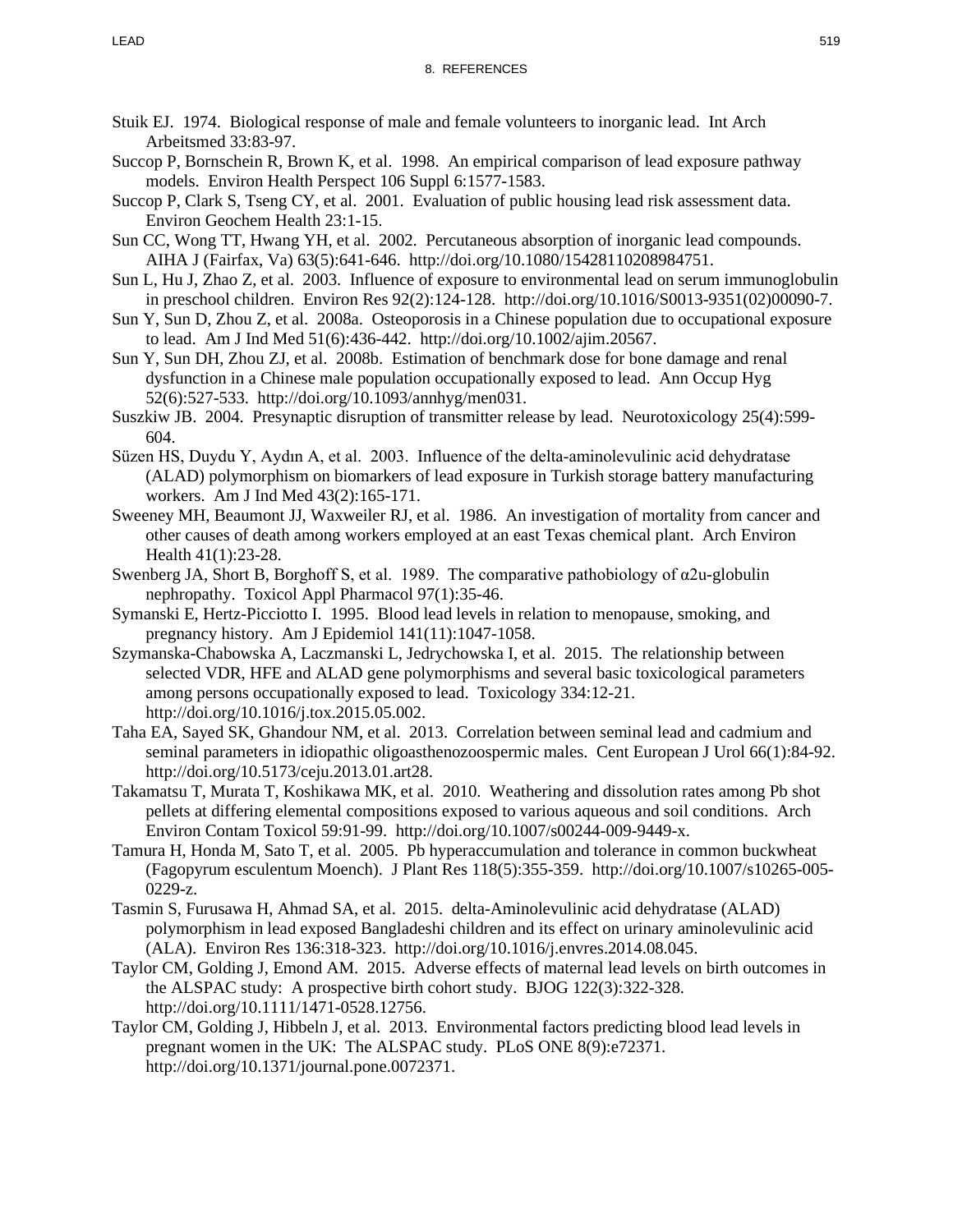- Taylor CM, Kordas K, Golding J, et al. 2017. Effects of low-level prenatal lead exposure on child IQ at 4 and 8 years in a UK birth cohort study. Neurotoxicology 62:162-169. http://doi.org/10.1016/j.neuro.2017.07.003.
- Taylor CM, Emond AM, Lingam R, et al. 2018. Prenatal lead, cadmium and mercury exposure and associations with motor skills at age 7 years in a UK observational birth cohort. Environ Int 117:40- 47. http://doi.org/10.1016/j.envint.2018.04.032.
- Teichmann R, Stremmel W. 1990. Iron uptake by human upper small intestine microvillous membrane vesicles. Indication for a facilitated transport mechanism mediated by a membrane iron-binding protein. J Clin Invest 86(6):2145-2153.
- Telisman S, Cvitkovic P, Jurasovic J, et al. 2000. Semen quality and reproductive endocrine function in relation to biomarkers of lead, cadmium, zinc, and copper in men. Environ Health Perspect 108(1):45-53.
- Telisman S, Colak B, Pizent A, et al. 2007. Reproductive toxicity of low-level lead exposure in men. Environ Res 105(2):256-266. http://doi.org/10.1016/j.envres.2007.05.011.
- Tellez-Rojo MM, Hernandez-Avila M, Gonzalez-Cossio T, et al. 2002. Impact of breastfeeding on the mobilization of lead from bone. Am J Epidemiol 155(5):420-428.
- Tellez-Rojo MM, Hernandez-Avila M, Lamadrid-Figueroa H, et al. 2004. Impact of bone lead and bone resorption on plasma and whole blood lead levels during pregnancy. Am J Epidemiol 160(7):668- 678.
- Téllez-Rojo MM, Bellinger DC, Arroyo-Quiroz C, et al. 2006. Longitudinal associations between blood lead concentrations lower than 10 microg/dL and neurobehavioral development in environmentally exposed children in Mexico City. Pediatrics 118(2):e323-e330. http://doi.org/10.1542/peds.2005- 3123.
- Ter Haar GL, Bayard MA. 1971. Composition of airborne lead particles. Nature 232:553-554.
- Ter Haar G, Aronow R. 1974. New information on lead in dirt and dust as related to the childhood lead problem. Environ Health Perspect 7:83-89.
- Theppeang K, Schwartz BS, Lee B-K, et al. 2004. Associations of patella lead with polymorphisms in the vitamin D receptor, δ-aminolevulinic acid dehydratase and endothelial nitric oxide synthase genes. J Occup Environ Med 46(6):528-537.
- Theppeang K, Glass TA, Bandeen-Roche K, et al. 2008. Associations of bone mineral density and lead levels in blood, tibia, and patella in urban-dwelling women. Environ Health Perspect 116(6):784- 790. http://doi.org/10.1289/ehp.10977.
- Thomas S, Arbuckle TE, Fisher M, et al. 2015. Metals exposure and risk of small-for-gestational age birth in a Canadian birth cohort: The MIREC study. Environ Res 140:430-439. http://doi.org/10.1016/envres.2015.04.018.
- Thompson GN, Robertson EF, Fitzgerald S. 1985. Lead mobilization during pregnancy. Med J Aust 143:131.
- Tian L, Zheng G, Sommar JN, et al. 2013. Lead concentration in plasma as a biomarker of exposure and risk, and modification of toxicity by delta-aminolevulinic acid dehydratase gene polymorphism. Toxicol Lett 221(2):102-109. http://doi.org/10.1016/j.toxlet.2013.06.214.
- Timchalk C, Lin Y, Weitz KK, et al. 2006. Disposition of lead (Pb) in saliva and blood of Sprague-Dawley rats following a single or repeated oral exposure to Pb-acetate. Toxicology 222(1):86-94.
- Todd AC, Carroll S, Godbold JH, et al. 2000. Variability in XRF-measured tibia lead levels. Phys Med Biol 45(12):3737-3748.
- Todd AC, Buchanan R, Carroll S, et al. 2001. Tibia lead levels and methodological uncertainty in 12 year-old children. Environ Res 86:60-65.
- Todd AC, Carroll S, Geraghty C, et al. 2002. L-shell x-ray fluorescence measurements of lead in bone: Accuracy and precision. Phys Med Biol 47:1399-1419.
- Tola S, Hernberg S, Asp S, et al. 1973. Parameters indicative of absorption and biological effect in new lead exposure: A prospective study. Br J Ind Med 30(2):134-141.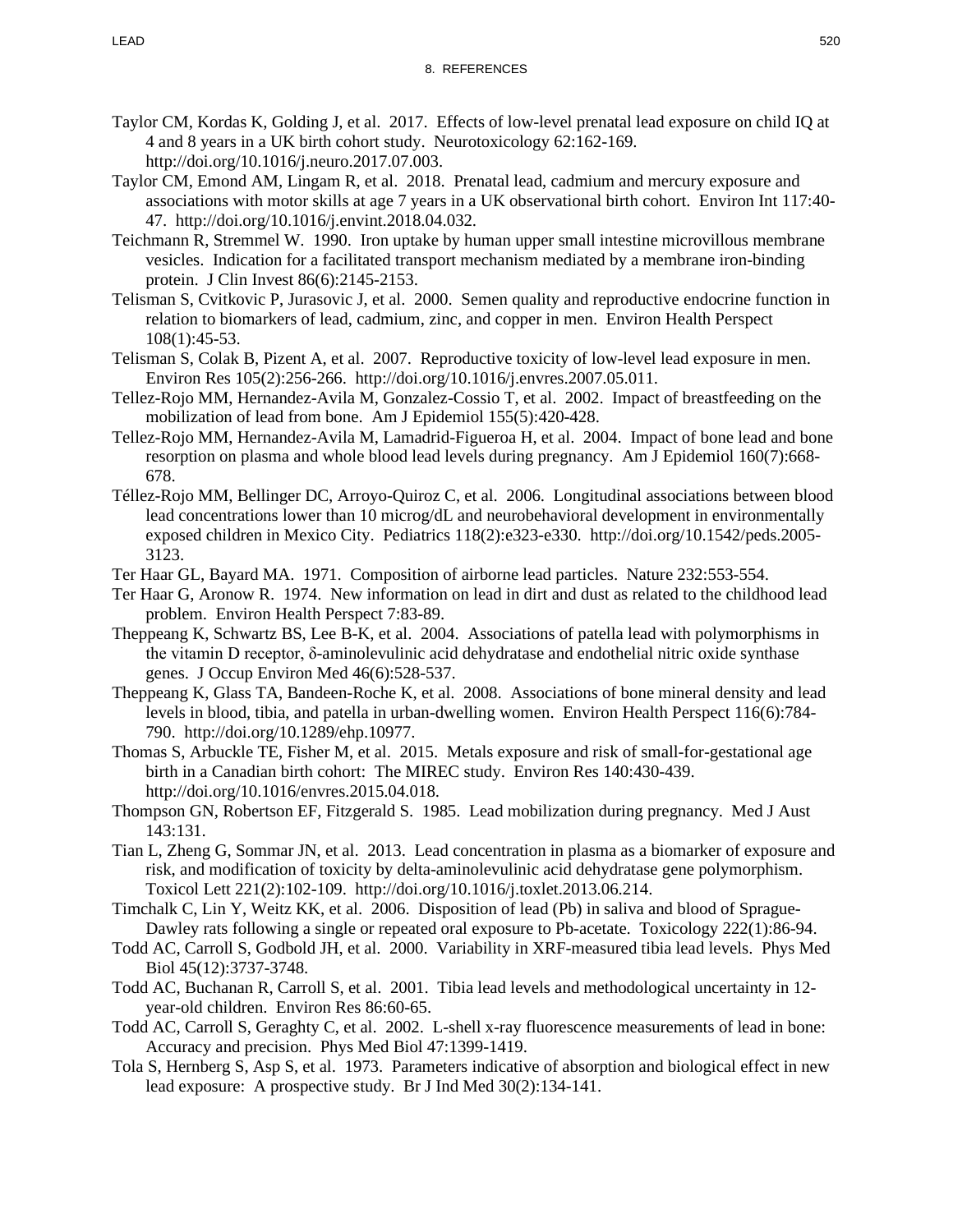- Tomoum HY, Mostafa GA, Ismail NA, et al. 2010. Lead exposure and its association with pubertal development in school-age Egyptian children: Pilot study. Pediatr Int 52(1):89-93. http://doi.org/10.1111/j.1442-200X.2009.02893.x.
- Tomsig J, Suszkiw JB. 1991. Permeation of Pb2+ through calcium channels: Fura-2 measurements of voltage-and dihydropyridine-sensitive Pb2+ entry in isolated bovine chromaffin cells. Biochim Biophys Acta Biomembr 1069(2):197-200.
- Tong S, McMichael AJ, Baghurst PA. 2000. Interactions between environmental lead exposure and sociodemographic factors on cognitive development. Arch Environ Health 55(5):330-335. http://doi.org/10.1080/00039890009604025.
- Toscano CD, Guilarte TR. 2005. Lead neurotoxicity: From exposure to molecular effects. Brain Res Brain Res Rev 49(3):529-554. http://doi.org/10.1016/j.brainresrev.2005.02.004.
- Treble RG, Thompson RS. 1997. Preliminary results of a survey of lead levels in human liver tissue. Bull Environ Contam Toxicol 59:688-695.
- TRI18. 2020. TRI explorer: Providing access to EPA's toxics release inventory data. Washington, DC: Toxics Release Inventory. U.S. Environmental Protection Agency. http://www.epa.gov/triexplorer/. February 18, 2020.
- Triebig G, Weltle D, Valentin H. 1984. Investigations on neurotoxicity of chemical substances at the workplace. Int Arch Occup Environ Health 53:189-204.
- Tripathi RK, Llewellyn GC. 1990. Deterioration of air quality in firing ranges: A review of airborne lead exposures. In: Llewellyn GC, O'Rear CE, eds. Biodeterioration research 3: Mycotoxins, biotoxins, wood decay, air quality, cultural properties, general biodeterioration, and degradation. New York, NY: Plenum Press, 445-457.
- Tripathi R, Raghunath R, Kumar AV, et al. 2001. Atmospheric and children's blood lead as indicators of vehicular traffic and other emission sources in Mumbai, India. Sci Total Environ 267(1):101-108.
- Tsaih SW, Korrick S, Schwartz J, et al. 2004. Lead, diabetes, hypertension, and renal function: The normative aging study. Environ Health Perspect 112(11):1178-1182. http://doi.org/10.1289/ehp.7024.
- Tsoi MF, Cheung CL, Cheung TT, et al. 2016. Continual decrease in blood lead level in Americans: United States National Health Nutrition and Examination Survey 1999-2014. Am J Med 129(11):1213-1218. http://doi.org/10.1016/j.amjmed.2016.05.042.
- Tulasi SJ, Reddy PUM, Rao JVR. 1992. Accumulation of lead and effects on total lipids and lipid derivatives in the freshwater fish Anabas testudineus (Bloch). Ecotoxicol Environ Saf 23(1):33-38.
- Tuppurainen M, Wagar G, Kurppa K, et al. 1988. Thyroid function as assessed by routine laboratory tests of workers with long-term lead exposure. Scand J Work Environ Health 14:175-180.
- Turlakiewicz Z, Chmielnicka J. 1985. Diethyllead as a specific indicator of occupational exposure to tetraethyllead. Br J Ind Med 42:682-685.
- Tuthill RW. 1996. Hair lead levels related to children's classroom attention-deficit behavior. Arch Environ Health 51(3):214-220.
- Tvinnereim HM, Eide R, Riise T, et al. 1997. Lead in primary teeth from Norway: Changes in lead levels from the 1970s to the 1990s. Sci Total Environ 207(2-3):165-177. http://doi.org/10.1016/s0048-9697(97)00263-5.
- Ukaejiofo EO, Thomas N, Ike SO. 2009. Haematological assessment of occupational exposure to lead handlers in Enugu urban, Enugu State, Nigeria. Niger J Clin Pract 12(1):58-64.
- Ulmer DD, Vallee BL. 1969. Effects of lead on biochemical systems. In: Hemphill DD, ed. Trace substances in environmental health. Columbia, MO: University of Missouri Press, 7-27.
- Undeger U, Basaran N, Canpinar H, et al. 1996. Immune alterations in lead-exposed workers. Toxicology 109:167-172.
- USAF. 1995. The fate and behavior of lead alkyls in the subsurface environment. Tyndall Air Force Base, FL: U.S. Air Force. AL/EQ-TR-1994-0026.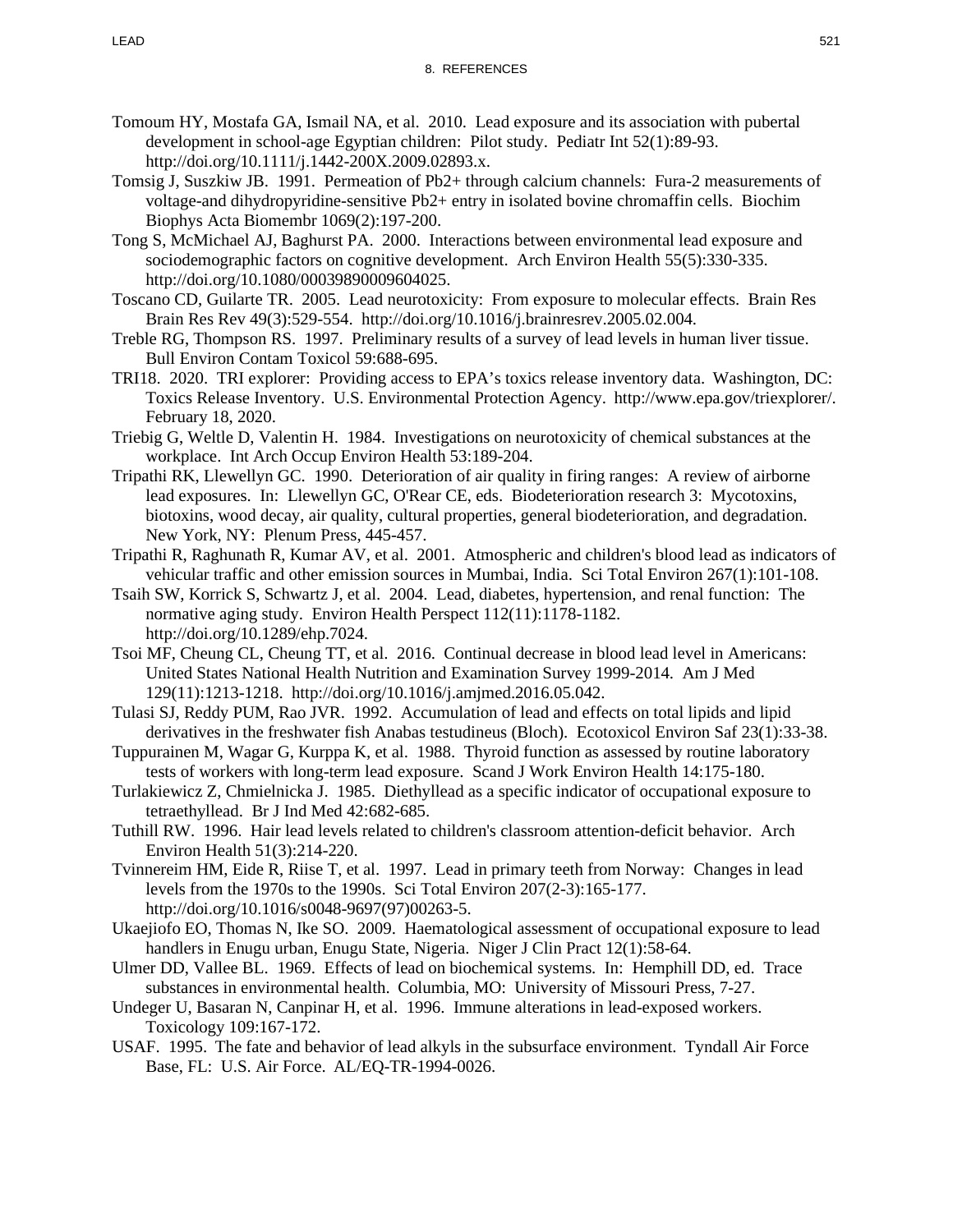- USGS. 1989. Techniques of Water-Resources Investigations of the United States Geological Survey: Chapter A1: Methods for the determination of inorganic substances in water and fluvial sediments. U.S. Geological Survey. https://pubs.er.usgs.gov/publication/twri05A1. March 30, 2017.
- USGS. 1993. Methods of analysis by the U.S. Geological Survey National Water Quality Laboratory. Determination of inorganic and organic constituents in water and fluvial sediments. Denver, CO: U.S. Geological Survey. Open-File Report 93-125. https://pubs.usgs.gov/of/1993/0125/report.pdfUSGS. March 30, 2017.
- USGS. 2014. Comparison of the U.S. lead recycling industry in 1998 and 2011. U.S. Geological Survey. Scientific Investigations Report 2014–5086. https://pubs.usgs.gov/sir/2014/5086/pdf/sir2014-5086.pdf. June 26, 2017.
- USGS. 2016. 2014 Mineral yearbook. Lead [advance release]. U.S. Geological Survey. https://minerals.usgs.gov/minerals/pubs/commodity/lead/myb1-2014-lead.pdf. June 26, 2017.
- USGS. 2019. Mineral commodity summaries 2019. Reston, VA: U.S. Geological Survey. http://doi.org/10.3133/70202434.
- Vaglenov A, Carbonell E, Marcos R. 1998. Biomonitoring of workers exposed to lead. Genotoxic effects, its modulation by polyvitamin treatment and evaluation of induced radioresistance. Mutat Res 418:79-92.
- Vaglenov A, Creus A, Laltchev S, et al. 2001. Occupational exposure to lead and induction of genetic damage. Environ Health Perspect 109(3):295-298.
- Valciukas JA, Lilis R, Eisinger J, et al. 1978. Behavioral indicators of lead neurotoxicity: Results of a clinical field survey. Int Arch Occup Environ Health 41(4):217-236.
- Valentino M, Governa M, Marchiseppe I, et al. 1991. Effects of lead on polymorphonuclear leukocyte (PMN) functions in occupationally exposed workers. Arch Toxicol 65(8):685-688.
- Valentino M, Rapisarda V, Santarelli L, et al. 2007. Effect of lead on the levels of some immunoregulatory cytokines in occupationally exposed workers. Hum Exp Toxicol 26(7):551-556. http://doi.org/10.1177/0960327107073817.
- Van de Wiele TR, Oomen AG, Wragg J, et al. 2007. Comparison of five in vitro digestion models to in vivo experimental results: Lead bioaccessibility in the human gastrointestinal tract. J Environ Sci Health A Tox Hazard Subst Environ Eng 42(9):1203-1211. http://doi.org/10.1080/10934520701434919.
- Van Esch GJ, Kroes R. 1969. The induction of renal tumours by feeding basic lead acetate to mice and hamsters. Br J Cancer 23(4):765-771.
- Van Larebeke N, Koppen G, Nelen V, et al. 2004. Differences in HPRT mutant frequency among middle-aged Flemish women in association with area of residence and blood lead levels. Biomarkers 9(1):71-84. http://doi.org/10.1080/13547500310001652160.
- van Wijngaarden E, Dosemeci M. 2006. Brain cancer mortality and potential occupational exposure to lead: Findings from the National Longitudinal Mortality Study, 1979-1989. Int J Cancer 119(5):1136-1144. http://doi.org/10.1002/ijc.21947.
- van Wijngaarden E, Campbell JR, Cory-Slechta DA. 2009. Bone lead levels are associated with measures of memory impairment in older adults. Neurotoxicology 30(4):572-580. http://doi.org/10.1016/j.neuro.2009.05.007.
- Vander AJ, Taylor DL, Kalitis K, et al. 1977. Renal handling of lead in dogs: Clearance studies. Am J Physiol 233(6):F532-F538.
- Vantelon D, Lanzirotti A, Scheinost AC, et al. 2005. Spatial distribution and speciation of lead around corroding bullets in a shooting range soil studies by micro-x-ray fluorescence and absorption spectroscopy. Environ Sci Technol 39(13):4808-4815.
- Verbeeck RMH, Lassuyt CJ, Heijligers HJM, et al. 1981. Lattice parameters and cation distribution of solid solutions of calcium and lead hydroxyapatite. Calcif Tissue Int 33(1):243-247. http://doi.org/10.1007/BF02409444.
- Verberk MM, Willems TEP, Verplanke AJW, et al. 1996. Environmental lead and renal effects in children. Arch Environ Health 51(1):83-87.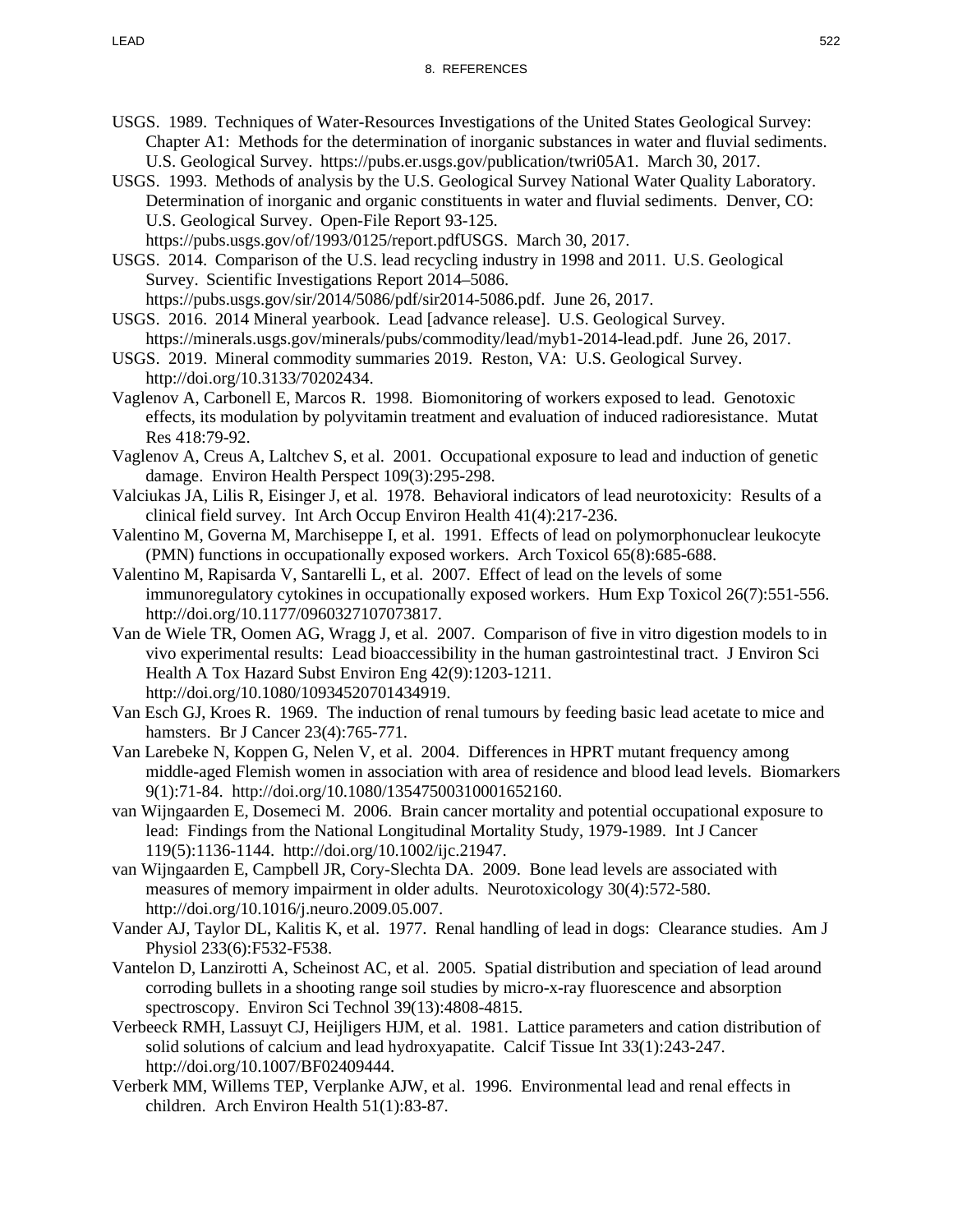- Verschoor M, Wibowo A, Herber R, et al. 1987. Influence of occupational low-level lead exposure on renal parameters. Am J Ind Med 12(4):341-351.
- Vesper SJ, Donovan-Brand R, Paris KP, et al. 1996. Microbial removal of lead from solid media and soil. Water Air Soil Pollut 86:207-219.
- Victery W, Vander AJ, Mouw DR. 1979. Effect of acid-base status on renal excretion and accumulation of lead in dogs and rats. Am J Physiol 237(5):F398-F407.
- Vigeh M, Yokoyama K, Kitamura F, et al. 2010. Early pregnancy blood lead and spontaneous abortion. Women Health 50(8):756-766.
- Vigeh M, Yokoyama K, Seyedaghamiri Z, et al. 2011. Blood lead at currently acceptable levels may cause preterm labour. Occup Environ Med 68(3):231-234. http://doi.org/10.1136/oem.2009.050419.
- Vigeh M, Yokoyama K, Matsukawa T, et al. 2014. Low level prenatal blood lead adversely affects early childhood mental development. J Child Neurol 29(10):1305-1311. http://doi.org/10.1177/0883073813516999.
- Viverette L, Mielke HW, Brisco M, et al. 1996. Environmental health in minority and other underserved populations: Benign methods for identifying lead hazards at day care centres of New Orleans. Environ Geochem Health 18(1):41-45. http://doi.org/10.1007/bf01757218.
- Vlasak T, Jordakieva G, Gnambs T, et al. 2019. Blood lead levels and cognitive functioning: A metaanalysis. Sci Total Environ 668:678-684. http://doi.org/10.1016/j.scitotenv.2019.03.052.
- von Lindern I, Spalinger S, Petroysan V, et al. 2003. Assessing remedial effectiveness through the blood lead:soil/dust lead relationship at the Bunker Hill Superfund Site in the Silver Valley of Idaho. Sci Total Environ 303(1-2):139-170.
- von Lindern I, Spalinger S, Stifelman ML, et al. 2016. Estimating children's soil/dust ingestion rates through retrospective analyses of blood lead biomonitoring from the Bunker Hill Superfund Site in Idaho. Environ Health Perspect 124:1462-1470. http://doi.org/10.1289/ehp.1510144.
- Vupputuri S, He J, Muntner P, et al. 2003. Blood lead level is associated with elevated blood pressure in blacks. Hypertension 41(3):463-468.
- Vural N, Duydu Y. 1995. Biological monitoring of lead in workers exposed to tetraethyllead. Sci Total Environ 171:183-187.
- Waalkes MP, Klaassen CD. 1985. Concentration of metallothionein in major organs of rats after administration of various metals. Fundam Appl Toxicol 5:473-477.
- Waalkes MP, Harvey MJ, Klaassen CD. 1984. Relative in vitro affinity of hepatic metallothionein for metals. Toxicol Lett 20:33-39.
- Waalkes MP, Diwan BA, Ward JM, et al. 1995. Renal tubular tumors and atypical hyperplasias in B6C3F1. Cancer Res 55:5265-5271.
- Wang EX, Bormann FH, Benoit G. 1995. Evidence of complete retention of atmospheric lead in the soils of northern hardwood forested ecosystems. Environ Sci Technol 29:735-739.
- Wang Y, Allen AG, Harrison RM. 1996. Determination of octanol-water partition coefficients, water solubility and vapour pressures of alkyl-lead compounds. Appl Organomet Chem 10(10):773-778.
- Wang IJ, Karmaus WJJ, Yang CC. 2017a. Lead exposure, IgE, and the risk of asthma in children. J Expo Sci Environ Epidemiol 27(5):478-483. http://doi.org/10.1038/jes.2017.5.
- Wang G, Su MY, Chen YH, et al. 2006. Transfer characteristics of cadmium and lead from soil to the edible parts of six vegetable species in southeastern China. Environ Pollut 144(1):127-135. http://doi.org/10.1016/j.envpol.2005.12.023.
- Wang FT, Hu H, Schwartz J, et al. 2007. Modifying effects of the HFE polymorphisms on the association between lead burden and cognitive decline. Environ Health Perspect 115(8):1210-1215. http://doi.org/10.1289/ehp.9855.
- Wang HL, Chen XT, Yang B, et al. 2008. Case-control study of blood lead levels and attention deficit hyperactivity disorder in Chinese children. Environ Health Perspect 116(10):1401-1406. http://doi.org/10.1289/ehp.11400.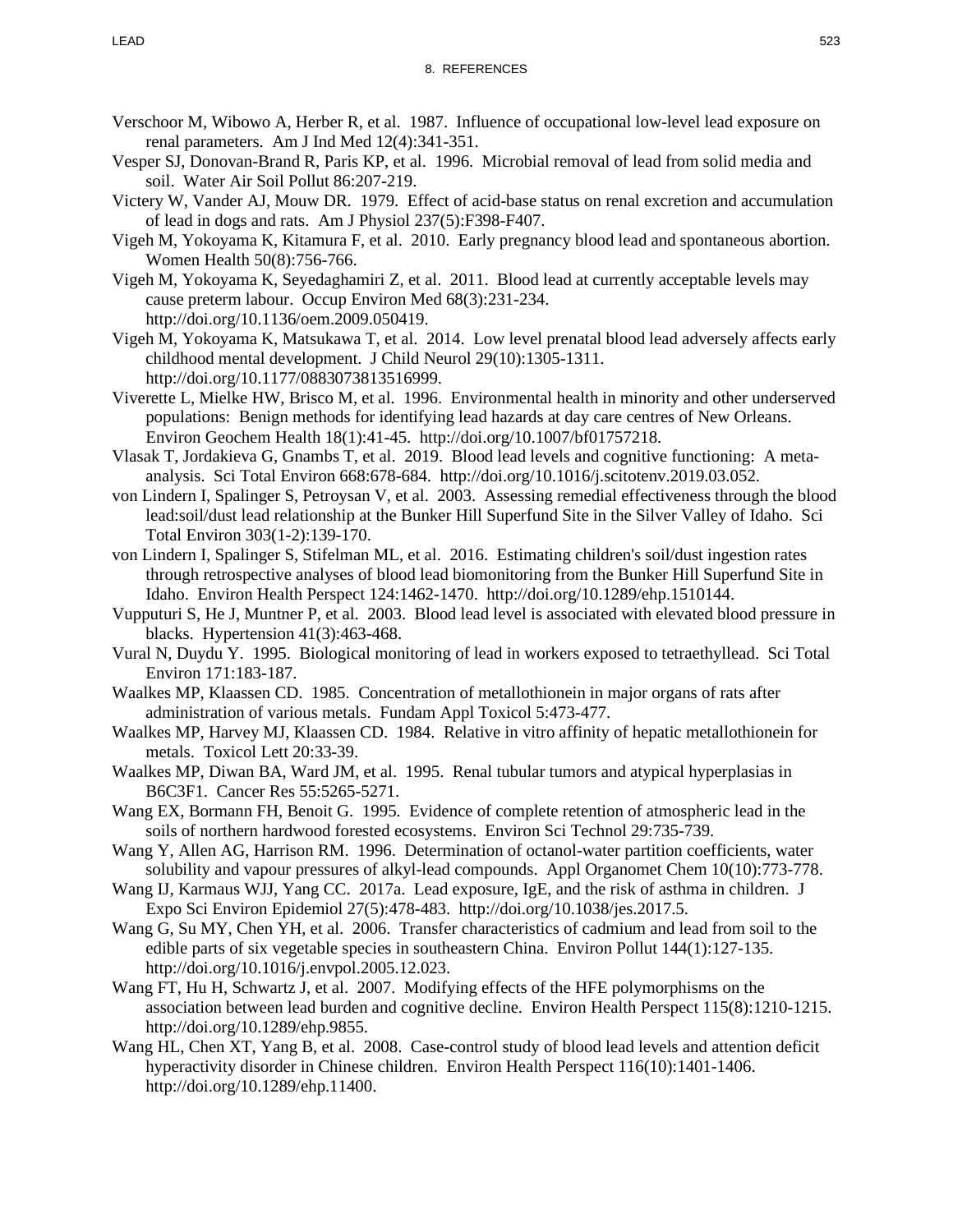- Wang Q, Zhao HH, Chen JW, et al. 2010. delta-Aminolevulinic acid dehydratase activity, urinary deltaaminolevulinic acid concentration and zinc protoporphyrin level among people with low level of lead exposure. Int J Hyg Environ Health 213(1):52-58. http://doi.org/10.1016/j.ijheh.2009.08.003.
- Wang ZW, Nan ZR, Wang SL, et al. 2011. Accumulation and distribution of cadmium and lead in wheat (Triticum aestivum L.) grown in contaminated soils from the oasis, north-west China. J Sci Food Agric 91(2):377-384. http://doi.org/10.1002/jsfa.4196.
- Wang N, Chen C, Nie X, et al. 2015. Blood lead level and its association with body mass index and obesity in China - Results from SPECT-China study. Scientific reports 5:18299. http://doi.org/10.1038/srep18299.
- Wang H, Li J, Hao JH, et al. 2017b. High serum lead concentration in the first trimester is associated with an elevated risk of small-for-gestational-age infants. Toxicol Appl Pharmacol 332:75-80. http://doi.org/10.1016/j.taap.2017.07.020.
- Wang J, Gao ZY, Yan J, et al. 2017c. Sex differences in the effects of prenatal lead exposure on birth outcomes. Environ Pollut 225:193-200. http://doi.org/10.1016/j.envpol.2017.03.031.
- Wang W, Moroi S, Bakulski K, et al. 2018. Bone lead levels and risk of incident primary open-angle glaucoma: The VA Normative Aging Study. Environ Health Perspect 126(8):087002. http://doi.org/10.1289/ehp3442.
- Wang M, Hossain F, Sulaiman R, et al. 2019. Exposure to inorganic arsenic and lead and autism spectrum disorder in children: A systematic review and meta-analysis. Chem Res Toxicol 32(10):1904-1919. http://doi.org/10.1021/acs.chemrestox.9b00134.
- Warrington NM, Zhu G, Dy V, et al. 2015. Genome-wide association study of blood lead shows multiple associations near ALAD. Hum Mol Genet 24(13):3871-3879. http://doi.org/10.1093/hmg/ddv112.
- Wasserman GA, Graziano JH, Factor-Litvak P, et al. 1994. Consequences of lead exposure and iron supplementation on childhood development at age 4 years. Neurotoxicol Teratol 16(3):233-240.
- Wasserman GA, Liu X, Lolacono NJ, et al. 1997. Lead exposure and intelligence in 7-year-old children: The Yugoslavia Prospective Study. Environ Health Perspect 105(9):956-962.
- Wasserman GA, Liu X, Popovac D, et al. 2000. The Yugoslavia prospective lead study: Contributions of prenatal and postnatal lead exposure to early intelligence. Neurotoxicol Teratol 22:811-818.
- Wasserman GA, Factor-Litvak P, Liu X, et al. 2003. The relationship between blood lead, bone lead and child intelligence. Child Neuropsychol 9(1):22-34.
- Watanabe H, Hu H, Rotnitzky A. 1994. Correlates of bone and blood lead levels in carpenters. Am J Ind Med 26(2):255-264. http://doi.org/10.1002/ajim.4700260211.
- Watson WS, Morrison J, Bethel MIF, et al. 1986. Food iron and lead absorption in humans. Am J Clin Nutr 44:248-256.
- Weaver V, Lee B, Ahn K, et al. 2003a. Associations of lead biomarkers with renal function in Korean lead workers. Occup Environ Med 60(8):551-562.
- Weaver VM, Schwartz BS, Ahn KD, et al. 2003b. Associations of renal function with polymorphisms in the delta-aminolevulinic acid dehydratase, vitamin D receptor, and nitric oxide synthase genes in Korean lead workers. Environ Health Perspect 111(13):1613-1619.
- Weaver VM, Jaar BG, Schwartz BS, et al. 2005a. Associations among lead dose biomarkers, uric acid, and renal function in Korean lead workers. Environ Health Perspect 113(1):36-42.
- Weaver VM, Schwartz BS, Jaar BG, et al. 2005b. Associations of uric acid with polymorphisms in the "delta"-aminolevulinic acid dehydratase, vitamin D receptor, and nitric oxide synthase genes in Korean lead workers. Environ Health Perspect 113(11):1509-1515. http://doi.org/10.1289/ehp.7927.
- Weaver VM, Lee BK, Todd AC, et al. 2006. Effect modification by delta-aminolevulinic acid dehydratase, vitamin D receptor, and nitric oxide synthase gene polymorphisms on associations between patella lead and renal function in lead workers. Environ Res 102(1):61-69. http://doi.org/10.1016/j.envres.2006.01.001.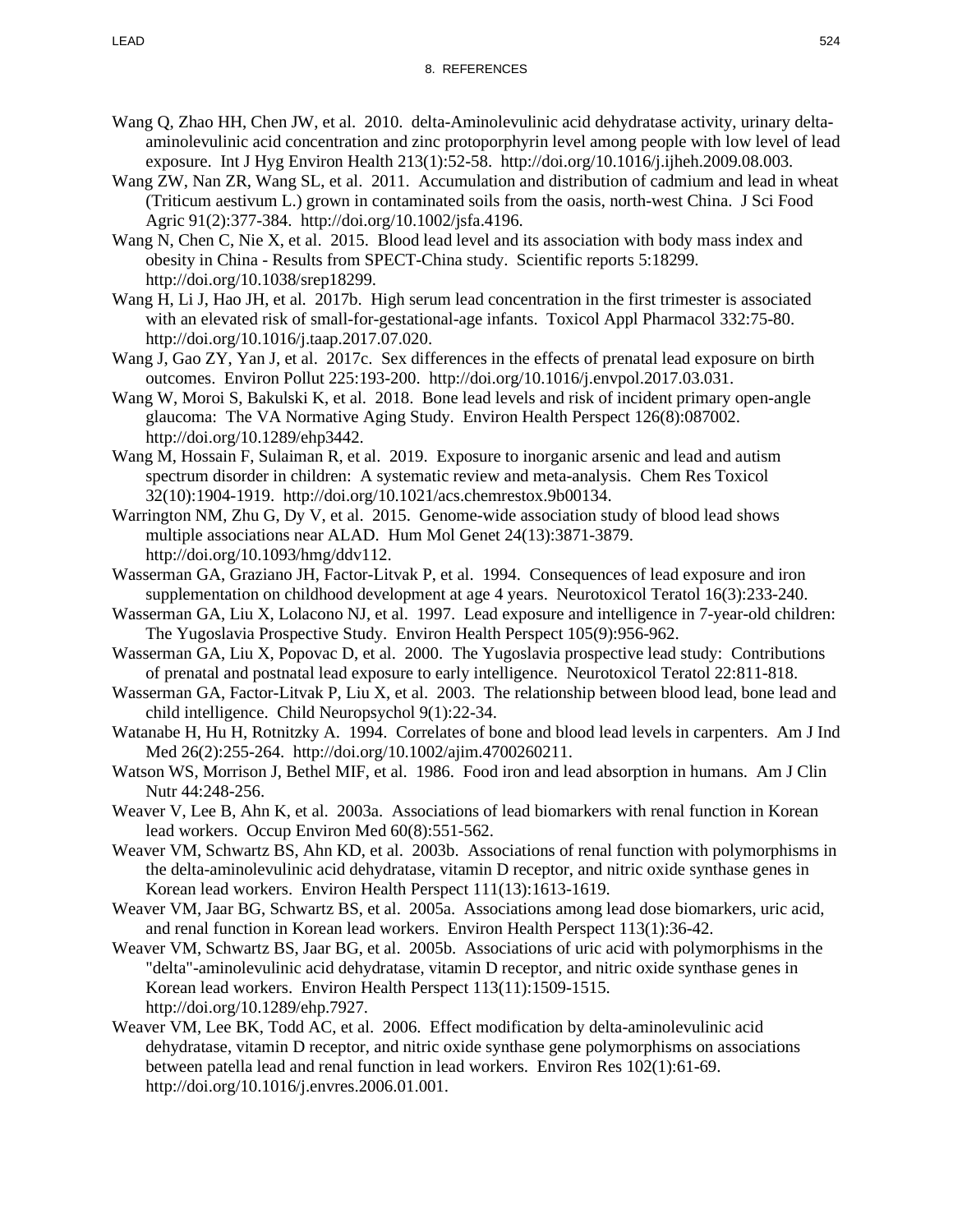- Weaver VM, Ellis LR, Lee BK, et al. 2008. Associations between patella lead and blood pressure in lead workers. Am J Ind Med 51(5):336-343. http://doi.org/10.1002/ajim.20573.
- Weaver VM, Griswold M, Todd AC, et al. 2009. Longitudinal associations between lead dose and renal function in lead workers. Environ Res 109(1):101-107. http://doi.org/10.1016/j.envres.2008.09.005.
- Wedeen RP. 1992. Removing lead from bone: Clinical implications of bone lead stores. Neurotoxicology 13:843-852.
- Wedeen RP, Mallik DK, Batuman V. 1979. Detection and treatment of occupational lead nephropathy. Arch Intern Med 139:53-57.
- Wedeen RP, Maesaka JK, Weiner B, et al. 1975. Occupational lead nephropathy. Am J Med 59:630- 641.
- Weis CP, LaVelle JM. 1991. Characteristics to consider when choosing an animal model for the study of lead bioavailability. Chem Spec Bioavailab 3(3-4):113-119.
- Weisel C, Demak M, Marcus S, et al. 1991. Soft plastic bread packaging: Lead content and reuse by families. Am J Public Health 81(6):756-758.
- Weiss ST, Munoz A, Stein A, et al. 1986. The relationship of blood lead to blood pressure in a longitudinal study of working men. Am J Epidemiol 123(5):800-808.
- Weiss ST, Munoz A, Stein A, et al. 1988. The relationship of blood lead to systolic blood pressure in a longitudinal study of policemen. Environ Health Perspect 78:53-56.
- Weiss AL, Caravanos J, Blaise MJ, et al. 2006. Distribution of lead in urban roadway grit and its association with elevated steel structures. Chemosphere 65(10):1762-1771. http://doi.org/10.1016/j.chemosphere.2006.04.079.
- Weisskopf MG, Wright RO, Schwartz J, et al. 2004. Cumulative lead exposure and prospective change in cognition among elderly men. The VA Normative Aging Study. Am J Epidemiol 160(12):1184- 1193. http://doi.org/10.1093/aje/kwh333.
- Weisskopf MG, Proctor SP, Wright RO, et al. 2007. Cumulative lead exposure and cognitive performance among elderly men. Epidemiology 18(1):59-66. http://doi.org/10.1097/01.ede.0000248237.35363.29.
- Weisskopf MG, Nitin J, Nie H, et al. 2009. A prospective study of bone lead concentration and death from all causes, cardiovascular diseases, and cancer in the department of veterans affairs normative aging study. Circulation 120(12):1056-1064. http://doi.org/10.1161/circulationaha.108.827121.
- Weitzman M, Aschengrau A, Bellinger D, et al. 1993. Lead-contaminated soil abatement and urban children's blood lead levels. J Am Med Assoc 269(13):1647-1654.
- Wells A, Venn J, Heard M. 1975. Deposition in the lung and uptake to blood of motor exhaust labelled with 203Pb. Inhaled Part 4:175-189.
- Wells EM, Navas-Acien A, Herbstman JB, et al. 2011. Low-level lead exposure and elevations in blood pressure during pregnancy. Environ Health Perspect 119:664-669.
- Wells EM, Bonfield TL, Dearborn DG, et al. 2014. The relationship of blood lead with immunoglobulin E, eosinophils, and asthma among children: NHANES 2005-2006. Int J Hyg Environ Health 217(2- 3):196-204. http://doi.org/10.1016/j.ijheh.2013.04.010.
- Were FH, Moturi MC, Gottesfeld P, et al. 2014. Lead exposure and blood pressure among workers in diverse industrial plants in Kenya. J Occup Environ Hyg 11(11):706-715. http://doi.org/10.1080/15459624.2014.908258.
- Wetmur JG, Lehnert G, Desnick RJ. 1991b. The delta-aminolevulinate dehydratase polymorphism: Higher blood lead levels in lead workers and environmentally exposed children with 1-2 and 2-2 isozymes. Environ Res 56:109-119.
- Wetmur JG, Kaya AH, Plewinska M, et al. 1991a. Molecular characterization of the human deltaaminolevulinate dehydratase 2 (ALAD2) allele: Implications for molecular screening of individuals for genetic susceptibility to lead poisoning. Am J Hum Genet 49(4):757-763.
- Weuve J, Kelsey KT, Schwartz J, et al. 2006. delta-Aminolevulinic acid dehydratase polymorphism and the relation between low level lead exposure and the Mini-Mental Status Examination in older men: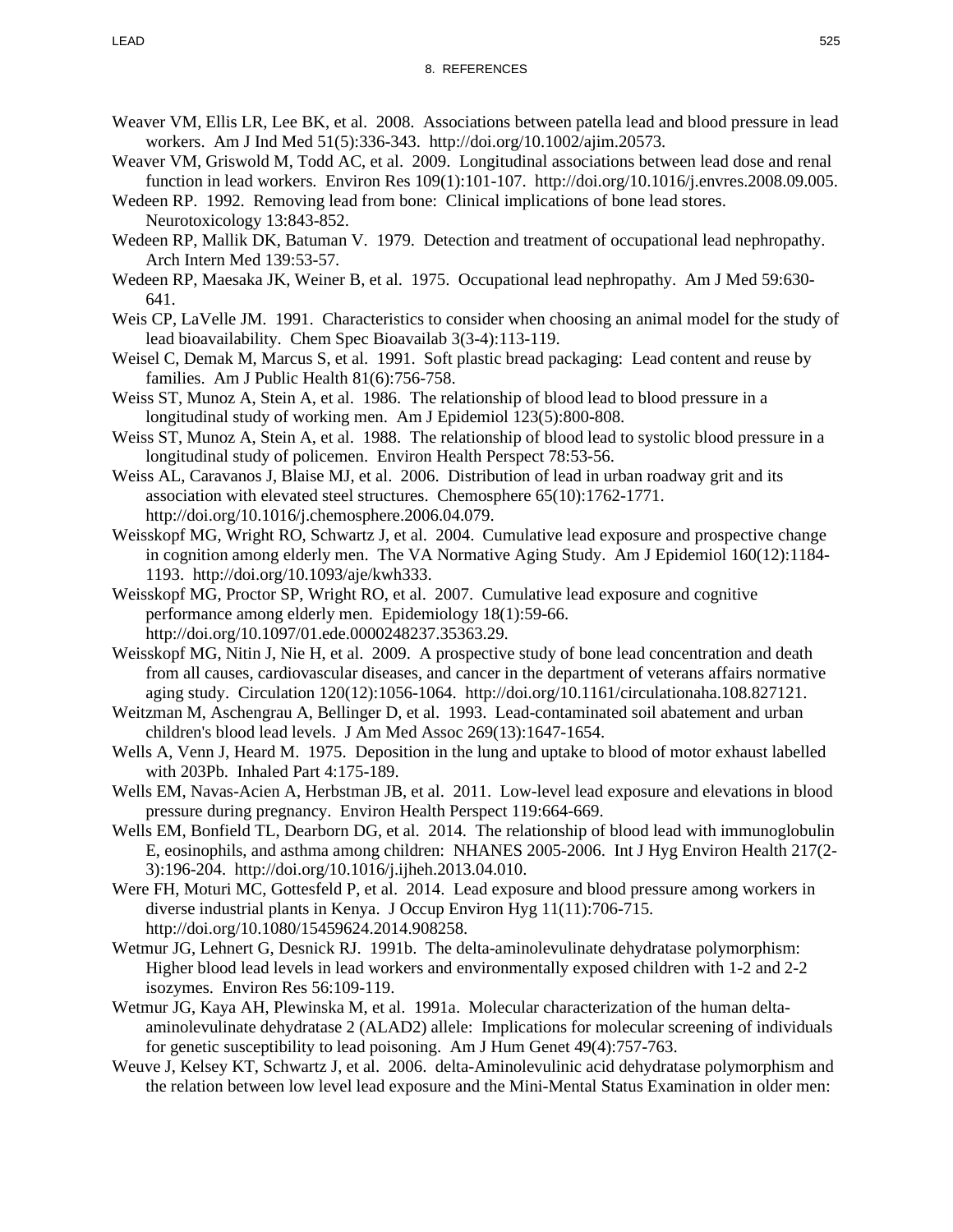The Normative Aging Study. Occup Environ Med 63(11):746-753. http://doi.org/10.1136/oem.2006.027417.

- Weuve J, Korrick SA, Weisskopf MA, et al. 2009. Cumulative exposure to lead in relation to cognitive function in older women. Environ Health Perspect 117(4):574-580. http://doi.org/10.1289/ehp.11846.
- Weuve J, Press DZ, Grodstein F, et al. 2013. Cumulative exposure to lead and cognition in persons with Parkinson's disease. Mov Disord 28(2):176-182. http://doi.org/10.1002/mds.25247.
- Whelan EA, Piacitelli GM, Gerwel B, et al. 1997. Elevated blood lead levels in children of construction workers. Am J Public Health 87(8):1352-1355.
- White PD, Van LP, Davis BD, et al. 1998. The conceptual structure of the integrated exposure uptake biokinetic model for lead in children. Environ Health Perspect 106(Suppl 6):1513-1530.
- WHO. 2010. Guidelines for indoor air quality: Selected pollutants. Geneva, Switzerland: World Health Organization. http://www.euro.who.int/\_\_data/assets/pdf\_file/0009/128169/e94535.pdf. January 08, 2014.
- WHO. 2017. Guidelines for drinking-water quality. Fourth edition incorporating the first addendum. Geneva, Switzerland: World Health Organization. http://apps.who.int/iris/bitstream/10665/254637/1/9789241549950-eng.pdf?ua=1. February 28, 2017.
- Wildt K, Eliasson R, Berlin M. 1983. Effects of occupational exposure to lead on sperm and semen. In: Clarkson TW, Nordberg GF, Sager PR, eds. Reproductive and developmental toxicity of metals. Boston, MA: Springer-Verlag, 279-300. http://doi.org/10.1007/978-1-4615-9346-11.
- Wildt K, Berlin M, Isberg PE. 1987. Monitoring of zinc protoporphyrin levels in blood following occupational lead exposure. Am J Ind Med 12(4):385-398.
- Wilhelm M, Lombeck I, Hafner D, et al. 1989. Hair lead levels in young children from the FRG. J Trace Elem Electrolytes Health Dis 3:165-170.
- Wilker E, Korrick S, Nie LH, et al. 2011. Longitudinal changes in bone lead levels: The VA Normative Aging Study. J Occup Environ Med 53(8):850-855. http://doi.org/10.1097/JOM.0b013e31822589a9.
- Williams PL, Sergeyev O, Lee MM, et al. 2010. Blood lead levels and delayed onset of puberty in a longitudinal study of Russian boys. Pediatrics 125(5):1088-1096. http://doi.org/10.1542/peds.2009- 2575.
- Williams PL, Bellavia A, Korrick SA, et al. 2019. Blood lead levels and timing of male sexual maturity: A longitudinal study of Russian boys. Environ Int 125:470-477. http://doi.org/10.1016/j.envint.2019.01.070.
- Williamson AM, Teo RKC. 1986. Neurobehavioral and memory of occupational lead workers. Br J Ind Med 43:373-380.
- Wilson R, Jones-Otazo H, Petrovic S, et al. 2013. Revisiting dust and soil ingestion rates based on handto-mouth transfer. Hum Ecol Risk Assess 19(1):158-188.
- Wingren G, Englander V. 1990. Mortality and cancer morbidity in a cohort of Swedish glassworkers. Int Arch Occup Environ Health 62:253-257.
- Winter AS, Sampson RJ. 2017. From lead exposure in early childhood to adolescent health: A Chicago birth cohort. Am J Public Health 107(9):1496-1501. http://doi.org/10.2105/ajph.2017.303903.
- Wisconsin DHS. 2002. Lead arsenate pesticides. Madison, WI: Wisconsin Department of Health Services. P-45007.
- Wiwanitkit V, Suwansaksri J, Soogarun S. 2008. White blood cell sister chromatid exchange among a sample of Thai subjects exposed to lead: Lead-induced genotoxicity. Toxicol Environ Chem 90(4):765-768. http://doi.org/10.1080/02772240701712758.
- Wolf C, Wallnofer A, Waldhor T, et al. 1995. Effect of lead on blood pressure in occupationally nonexposed men. Am J Ind Med 27(6):897-903.
- Wolff MS, Britton JA, Boguski L, et al. 2008. Environmental exposures and puberty in inner-city girls. Environ Res 107(3):393-400. http://doi.org/10.1016/j.envres.2008.03.006.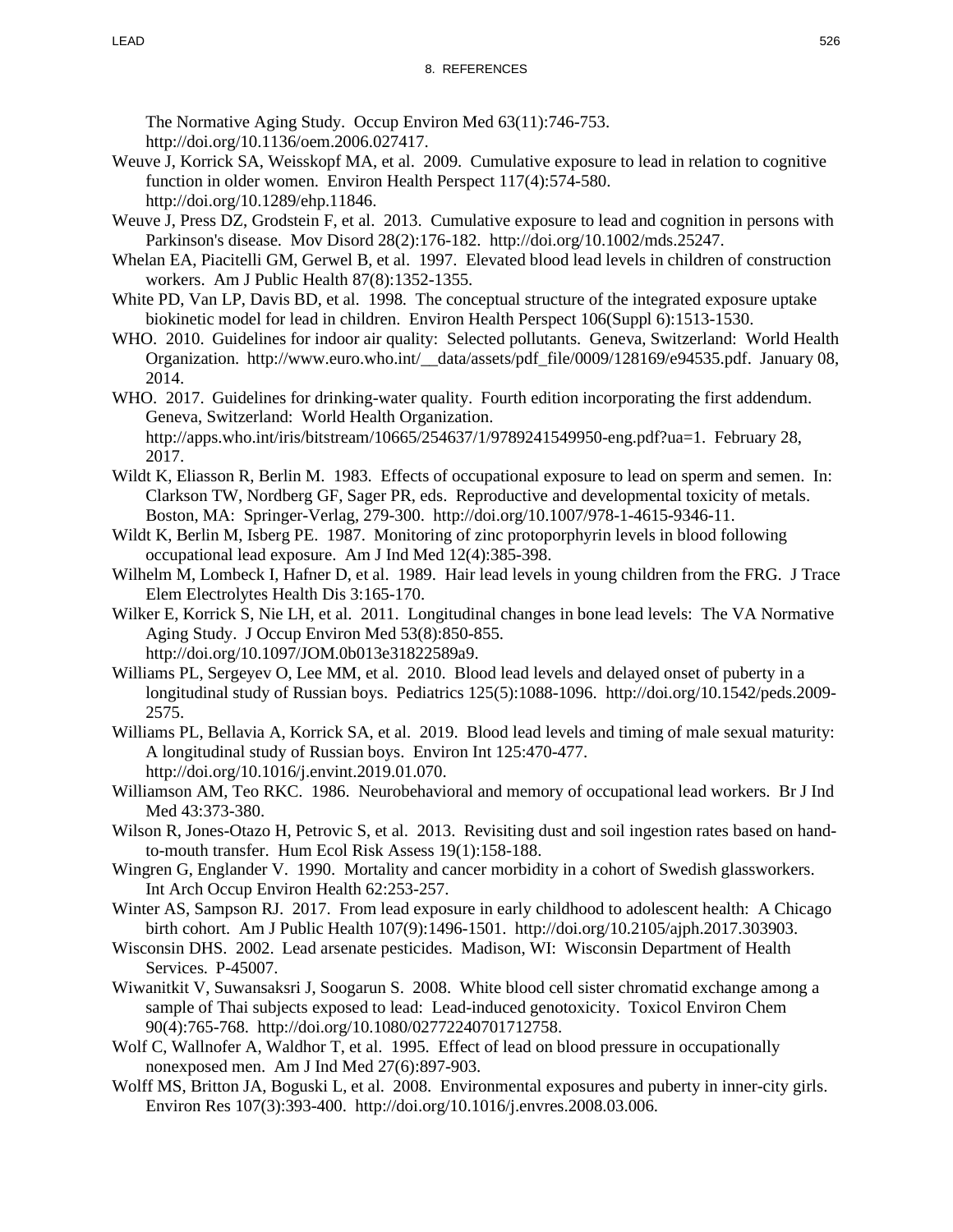- Wong O, Harris F. 2000. Cancer mortality study of employees at lead battery plants and lead smelters, 1947-1995. Am J Ind Med 38:255-270.
- Wright RO, Hu H, Silverman EK, et al. 2003a. Apolipoprotein E genotype predicts 24-month Bayley scales infant development score. Pediatr Res 54(6):819-825.
- Wright RO, Tsaih SW, Schwartz J, et al. 2003b. Lead exposure biomarkers and mini-mental status exam scores in older men. Epidemiology 14(6):713-718.
- Wright RO, Silverman EK, Schwartz J, et al. 2004. Association between hemochromatosis genotype and lead exposure among elderly men: The Normative Aging Study. Environ Health Perspect 112(6):746-750.
- Wu T, Buck GM, Mendola P. 2003b. Blood lead levels and sexual maturation in U.S. girls: The Third National Health and Nutrition Examination Survey, 1988-1994. Environ Health Perspect 111(5):737-741. http://doi.org/10.1289/ehp.6008.
- Wu TN, Yang KC, Wang CM, et al. 1996. Lead poisoning caused by contaminated Cordyceps, a Chinese herbal medicine: Two case reports. Sci Total Environ 182:193-195.
- Wu F, Chang P, Wu C, et al. 2002. Correlations of blood lead with DNA-protein cross-links and sister chromatid exchanges in lead workers. Cancer Epidemiol Biomarkers Prev 11(3):287-290.
- Wu M, Kelsey K, Schwartz J, et al. 2003a. A delta-aminolevulinic acid dehydratase (ALAD) polymorphism may modify the relationship of low-level lead exposure to uricemia and renal function: The normative aging study. Environ Health Perspect 111(3):335-340.
- Wu HM, Lin-Tan DT, Wang ML, et al. 2012. Lead level in seminal plasma may affect semen quality for men without occupational exposure to lead. Reprod Biol Endocrinol 10:91.
- Wu S, Hivert MF, Cardenas A, et al. 2017. Exposure to low levels of lead in utero and umbilical cord blood DNA methylation in project viva: An epigenome-wide association study. Environ Health Perspect 125(8):087019. http://doi.org/10.1289/ehp1246.
- Wu Y, Sun J, Wang M, et al. 2018. The relationship of children's intelligence quotient and blood lead and zinc levels: A meta-analysis and system review. Biol Trace Elem Res 182(2):185-195. http://doi.org/10.1007/s12011-017-1093-0.
- Xian X. 1989. Response of kidney bean to concentration and chemical form of cadmium, zinc, and lead in polluted soils. Environ Pollut 57:127-137.
- Xie Y, Chiba M, Shinohara A, et al. 1998. Studies on lead-binding protein and interaction between lead and selenium in the human erythrocytes. Ind Health 36:234-239.
- Xie X, Ding G, Cui C, et al. 2013. The effects of low-level prenatal lead exposure on birth outcomes. Environ Pollut 175:30-34. http://doi.org/10.1016/j.envpol.2012.12.013.
- Xu X, Chen X, Zhang J, et al. 2015. Decreased blood hepatitis B surface antibody levels linked to ewaste lead exposure in preschool children. J Hazard Mater 298:122-128. http://doi.org/10.1016/j.jhazmat.2015.05.020.
- Yamamoto N, Takahashi Y, Yoshinaga J, et al. 2006. Size distributions of soil particles adhered to children's hands. Arch Environ Contam Toxicol 51(2):157-163. http://doi.org/10.1007/s00244-005- 7012-y.
- Yang H, Huo X, Yekeen TA, et al. 2013a. Effects of lead and cadmium exposure from electronic waste on child physical growth. Environ Sci Pollut Res Int 20(7):4441-4447. http://doi.org/10.1007/s11356-012-1366-2.
- Yang CC, Chen HI, Chiu YW, et al. 2013b. Metallothionein 1A polymorphisms may influence urine uric acid and N-acetyl-beta-D-glucosaminidase (NAG) excretion in chronic lead-exposed workers. Toxicology 306:68-73. http://doi.org/10.1016/j.tox.2013.02.007.
- Yang WY, Zhang ZY, Thijs L, et al. 2017. Left ventricular structure and function in relation to environmental exposure to lead and cadmium. Journal of the American Heart Association 6(2):e004692. http://doi.org/10.1161/jaha.116.004692.
- Yang WY, Efremov L, Mujaj B, et al. 2018. Association of office and ambulatory blood pressure with blood lead in workers before occupational exposure. J Am Soc Hypertens 12(1):14-24. http://doi.org/10.1016/j.jash.2017.10.010.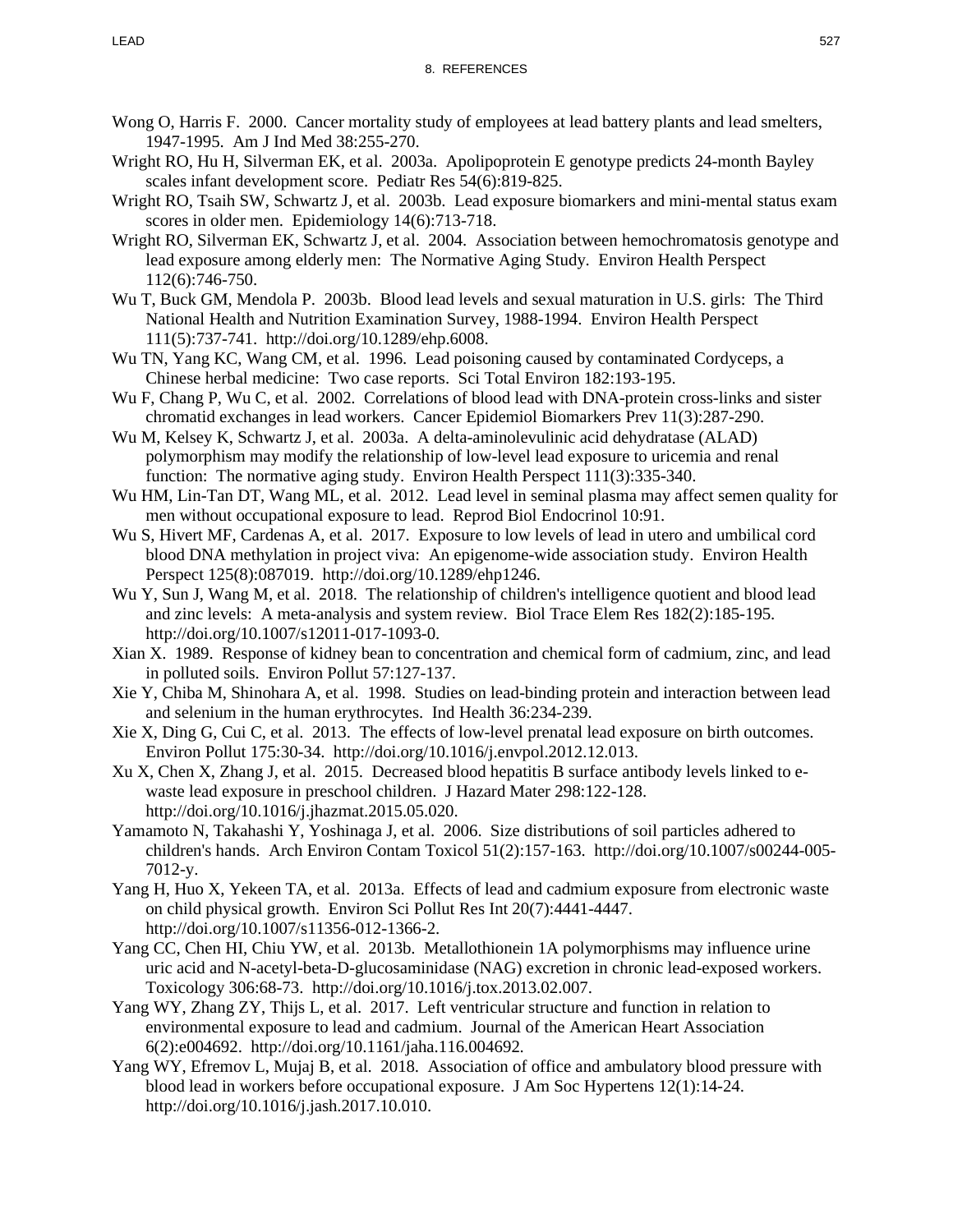- Yazbeck C, Thiebaugeorges O, Moreau T, et al. 2009. Maternal blood lead levels and the risk of pregnancy-induced hypertension: The EDEN cohort study. Environ Health Perspect 117(10):1526- 1530. http://doi.org/10.1289/ehp.0800488.
- Yesilonis ID, Pouyat RV, Neerchal NK. 2008. Spatial distribution of metals in soils in Baltimore, Maryland: Role of native parent material, proximity to major roads, housing age and screening guidelines. Environ Pollut 156(3):723-731. http://doi.org/10.1016/j.envpol.2008.06.010.
- Yiin LM, Rhoads GG, Lioy PJ. 2000. Seasonal influences on childhood lead exposure. Environ Health Perspect 108(2):177-182.
- Yin Y, Zhang T, Dai Y, et al. 2008. The effect of plasma lead on anembryonic pregnancy. Ann N Y Acad Sci 1140:184-189. http://doi.org/10.1196/annals.1454.042.
- Yokoyama K, Araki S, Murata K, et al. 1997. Subclinical vestibulo-cerebellar, anterior cerebellar lobe and spinocerebellar effects in lead workers in relation to concurrent and past exposure. Neurotoxicology 18(2):371-380.
- Yoon JH, Ahn YS. 2016. The association between blood lead level and clinical mental disorders in fifty thousand lead-exposed male workers. J Affect Disord 190:41-46. http://doi.org/10.1016/j.jad.2015.09.030.
- Yorita Christensen KL. 2013. Metals in blood and urine, and thyroid function among adults in the United States 2007-2008. Int J Hyg Environ Health 216(6):624-632.
- Youravong N, Teanpaisan R. 2015. The periodontal health of lead-exposed children living in a shipyard industrial area. Toxicol Ind Health 31(5):459-466. http://doi.org/10.1177/0748233712472529.
- Yu C, Lin J, Lin-Tan D. 2004. Environmental exposure to lead and progression of chronic renal diseases: A four-year prospective longitudinal study. J Am Soc Nephrol 15(4):1016-1022.
- Yu CJ, Du JC, Chiou HC, et al. 2016. Attention deficit/hyperactivity disorder and urinary nonylphenol levels: A case-control study in Taiwanese children. PLoS ONE 11(2):e0149558. http://doi.org/10.1371/journal.pone.0149558.
- Yu CG, Wei FF, Yang WY, et al. 2019a. Heart rate variability and peripheral nerve conduction velocity in relation to blood lead in newly hired lead workers. Occup Environ Med 76(6):382-388. http://doi.org/10.1136/oemed-2018-105379.
- Yu CG, Yang WY, Saenen N, et al. 2019b. Neurocognitive function in relation to blood lead among young men prior to chronic occupational exposure. Scand J Work Environ Health 45(3):298-307. http://doi.org/10.5271/sjweh.3798.
- Yücesoy B, Turhan A, Üre M, et al. 1997. Simultaneous effects of lead and cadmium on NK cell activity and some phenotypic parameters. Immunopharmacol Immunotoxicol 19(3):339-348. http://doi.org/10.3109/08923979709046980.
- Zahran S, Mielke HW, Gonzales CR, et al. 2010. New Orleans before and after hurricanes Katrina/Rita: A quasi-experiment of the association between soil lead and children's blood lead. Environ Sci Technol 44(12):4433-4440. http://doi.org/10.1021/es100572s.
- Zak K, Rohovec J, Navratil T. 2009. Fluxes of heavy metals from a highly polluted watershed during flood events: A case study of the Litavka River, Czech Republic. Water Air Soil Pollut 203(1- 4):343-358. http://doi.org/10.1007/s11270-009-0017-9.
- Zaprjanova P, Dospatliev L, Angelova V, et al. 2010. Correlation between soil characteristics and lead and cadmium content in the aboveground biomass of Virginia tobacco. Environ Monit Assess 163(1-4):253-261. http://doi.org/10.1007/s10661-009-0831-y.
- Zaragoza L, Hogan K. 1998. The integrated exposure uptake biokinetic model for lead in children: Independent validation and verification. Environ Health Perspect 106(Suppl 6):1551-1556.
- Zartarian V, Xue J, Tornero-Velez R, et al. 2017. Children's lead exposure: A multimedia modeling analysis to guide public health decision-making. Environ Health Perspect 125(9):e97009. http://doi.org/10.1289/EHP1605.
- Zawia NH, Crumpton T, Brydie M, et al. 2000. Disruption of the zinc finger domain: A common target that underlies many of the effects of lead. Neurotoxicology 21(6):1069-1080.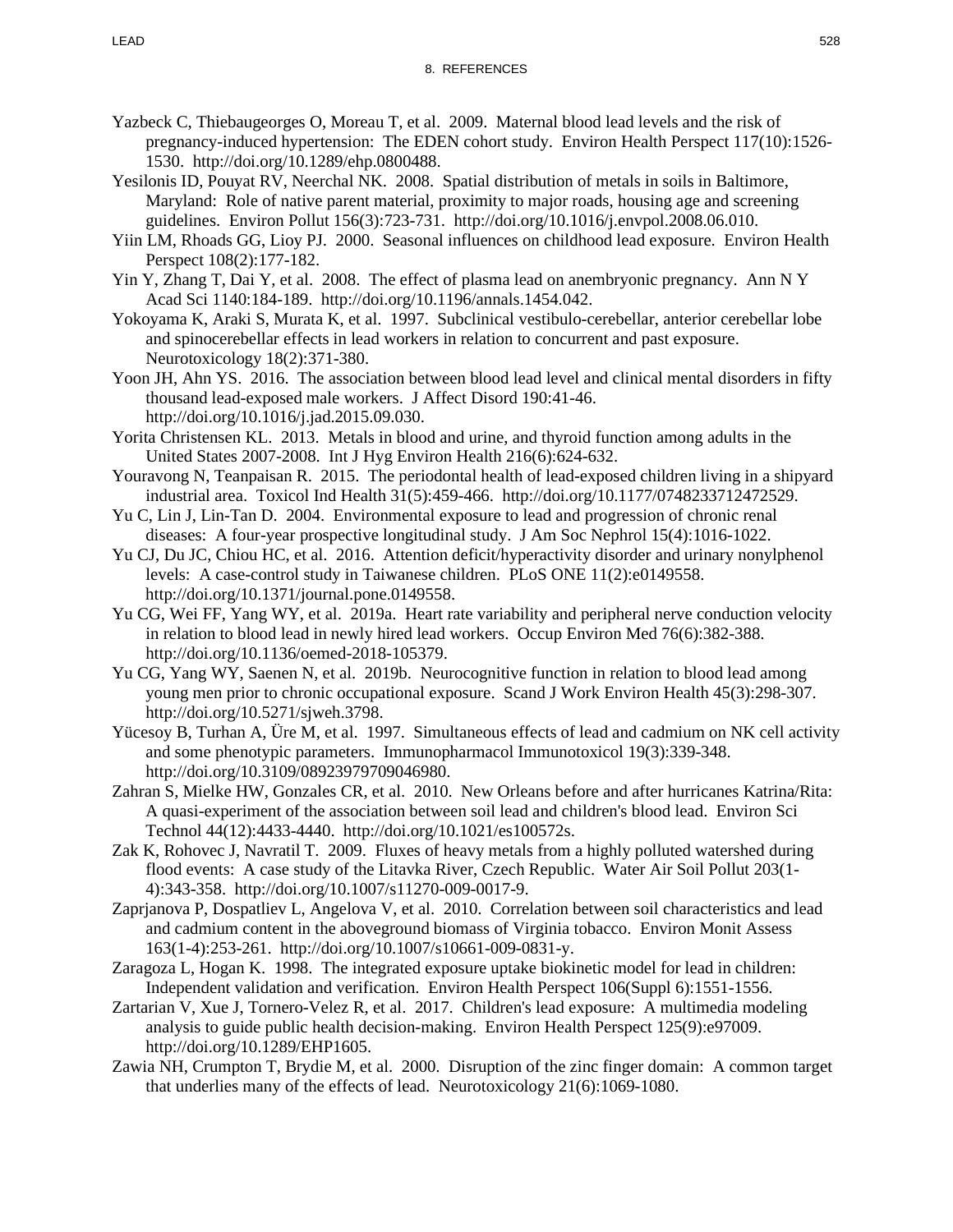- Zawirska B. 1981. The role of the kidneys in disorders of porphyrin metabolism during carcinogenesis induced with lead acetate. Environ Res 24:391-408.
- Zawirska B, Medraś K. 1972. The role of the kidneys in disorders of porphyrin metabolism during carcinogenesis induced with lead acetate. Arch Immunol Ther Exp (Warsz) 20(2):257-272.
- Zeng X, Xu X, Zheng X, et al. 2016. Heavy metals in PM2.5 and in blood, and children's respiratory symptoms and asthma from an e-waste recycling area. Environ Pollut 210:346-353. http://doi.org/10.1016/j.envpol.2016.01.025.
- Zeng X, Xu X, Boezen HM, et al. 2017. Decreased lung function with mediation of blood parameters linked to e-waste lead and cadmium exposure in preschool children. Environ Pollut 230:838-848. http://doi.org/10.1016/j.envpol.2017.07.014.
- Zentner LE, Rondó PH, Mastroeni SS. 2006. Lead contamination and anthropometry of the newborn baby. J Trop Pediatr 52(5):369-371. http://doi.org/10.1093/tropej/fml009.
- Zeyrek D, Soran M, Cakmak A, et al. 2009. Serum copper and zinc levels in mothers and cord blood of their newborn infants with neural tube defects: A case-control study. Indian Pediatr 46(8):675-680.
- Zhai H, Chen C, Wang N, et al. 2017. Blood lead level is associated with non-alcoholic fatty liver disease in the Yangtze River Delta region of China in the context of rapid urbanization. Environ Health 16(1):93. http://doi.org/10.1186/s12940-017-0304-7.
- Zhang W, Zhang GG, He HZ, et al. 1994. Early health effects and biological monitoring in persons occupationally exposed to tetraethyl lead. Int Arch Occup Environ Health 65:395-399.
- Zhang N, Baker HW, Tufts M, et al. 2013. Early childhood lead exposure and academic achievement: Evidence from Detroit public schools, 2008-2010. Am J Public Health 103(3):e72-77. http://doi.org/10.2105/ajph.2012.301164.
- Zhang XL, Guariglia SR, McGothan JL, et al. 2015. Presynaptic mechanisms of lead neurotoxicity: Effects on vesicular release, vesicle clustering and mitochondria number. PLoS ONE 10(5):e0127461.
- Zhang A, Park SK, Wright RO, et al. 2010. HFE H63D polymorphism as a modifier of the effect of cumulative lead exposure on pulse pressure: The Normative Aging Study. Environ Health Perspect 118(9):1261-1266. http://doi.org/10.1289/ehp.1002251.
- Zhang A, Hu H, Sánchez BN, et al. 2011. Association between prenatal lead exposure and blood pressure in female offspring. Environ Health Perspect 120(3):445-450. http://doi.org/10.1289/ehp.1103736.
- Zhao ZY, Li R, Sun L, et al. 2004. Effect of lead exposure on the immune function of lymphocytes and erythrocytes in preschool children. J Zhejiang Univ Sci 5(8):1001-1004. http://doi.org/10.1007/BF02947614.
- Zheng G, Tian L, Liang Y, et al. 2011. delta-Aminolevulinic acid dehydratase genotype predicts toxic effects of lead on workers' peripheral nervous system. Neurotoxicology 32:374-382.
- Zhou L, Xu J, Zhang J, et al. 2017. Prenatal maternal stress in relation to the effects of prenatal lead exposure on toddler cognitive development. Neurotoxicology 59:71-78. http://doi.org/10.1016/j.neuro.2017.01.008.
- Zhu M, Fitzgerald EF, Gelberg KH, et al. 2010. Maternal low-level lead exposure and fetal growth. Environ Health Perspect 118(10):1471-1475. http://doi.org/10.1289/ehp.0901561.
- Ziegler EE, Edwards BB, Jensen RL, et al. 1978. Absorption and retention of lead by infants. Pediatr Res 12(1):29-34.
- Zimmermann-Tansella C, Campara P, Andrea FD, et al. 1983. Psychological and physical complaints of subjects with low exposure to lead. Hum Toxicol 2:615-623.
- Zollinger HU. 1953. Durch chronische bleivergiftung erzeugte nierenadenome und-carcinome bei ratten und ihre beziechungen zu den entsprehenden neubildungen menschen. Virchows Arch 323:694-710.
- Zota AR, Shenassa ED, Morello-Frosch R. 2013. Allostatic load amplifies the effect of blood lead levels on elevated blood pressure among middle-aged U.S. adults: A cross-sectional study. Environ Health 12(1):64. http://doi.org/10.1186/1476-069x-12-64.